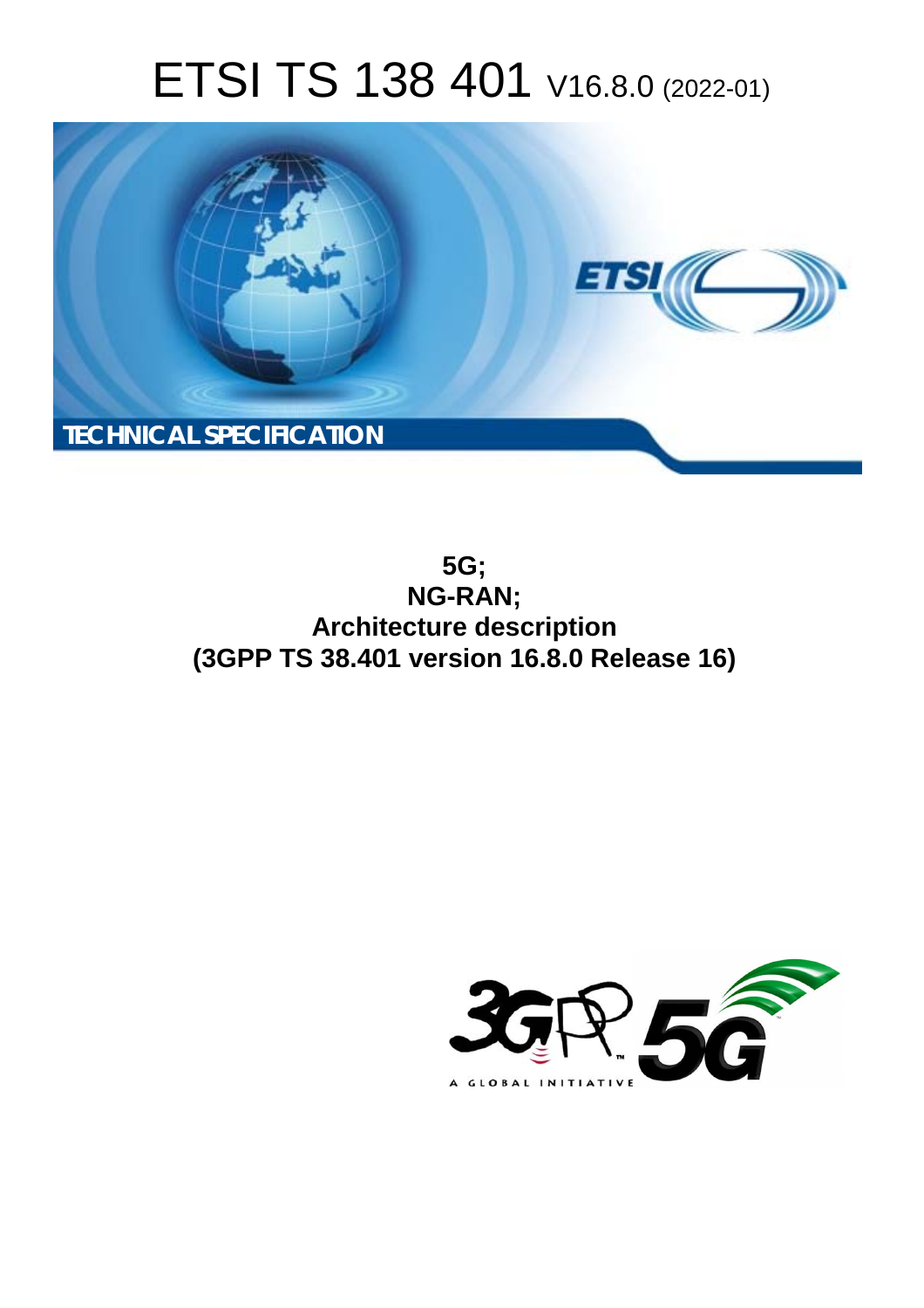Reference RTS/TSGR-0338401vg80

Keywords

 $\overline{5G}$ 

#### *ETSI*

650 Route des Lucioles F-06921 Sophia Antipolis Cedex - FRANCE

Tel.: +33 4 92 94 42 00 Fax: +33 4 93 65 47 16

Siret N° 348 623 562 00017 - APE 7112B Association à but non lucratif enregistrée à la Sous-Préfecture de Grasse (06) N° w061004871

#### *Important notice*

The present document can be downloaded from: <http://www.etsi.org/standards-search>

The present document may be made available in electronic versions and/or in print. The content of any electronic and/or print versions of the present document shall not be modified without the prior written authorization of ETSI. In case of any existing or perceived difference in contents between such versions and/or in print, the prevailing version of an ETSI deliverable is the one made publicly available in PDF format at [www.etsi.org/deliver](http://www.etsi.org/deliver).

Users of the present document should be aware that the document may be subject to revision or change of status. Information on the current status of this and other ETSI documents is available at <https://portal.etsi.org/TB/ETSIDeliverableStatus.aspx>

If you find errors in the present document, please send your comment to one of the following services: <https://portal.etsi.org/People/CommiteeSupportStaff.aspx>

#### *Notice of disclaimer & limitation of liability*

The information provided in the present deliverable is directed solely to professionals who have the appropriate degree of experience to understand and interpret its content in accordance with generally accepted engineering or other professional standard and applicable regulations.

No recommendation as to products and services or vendors is made or should be implied.

No representation or warranty is made that this deliverable is technically accurate or sufficient or conforms to any law and/or governmental rule and/or regulation and further, no representation or warranty is made of merchantability or fitness for any particular purpose or against infringement of intellectual property rights.

In no event shall ETSI be held liable for loss of profits or any other incidental or consequential damages.

Any software contained in this deliverable is provided "AS IS" with no warranties, express or implied, including but not limited to, the warranties of merchantability, fitness for a particular purpose and non-infringement of intellectual property rights and ETSI shall not be held liable in any event for any damages whatsoever (including, without limitation, damages for loss of profits, business interruption, loss of information, or any other pecuniary loss) arising out of or related to the use of or inability to use the software.

#### *Copyright Notification*

No part may be reproduced or utilized in any form or by any means, electronic or mechanical, including photocopying and microfilm except as authorized by written permission of ETSI. The content of the PDF version shall not be modified without the written authorization of ETSI.

The copyright and the foregoing restriction extend to reproduction in all media.

© ETSI 2022. All rights reserved.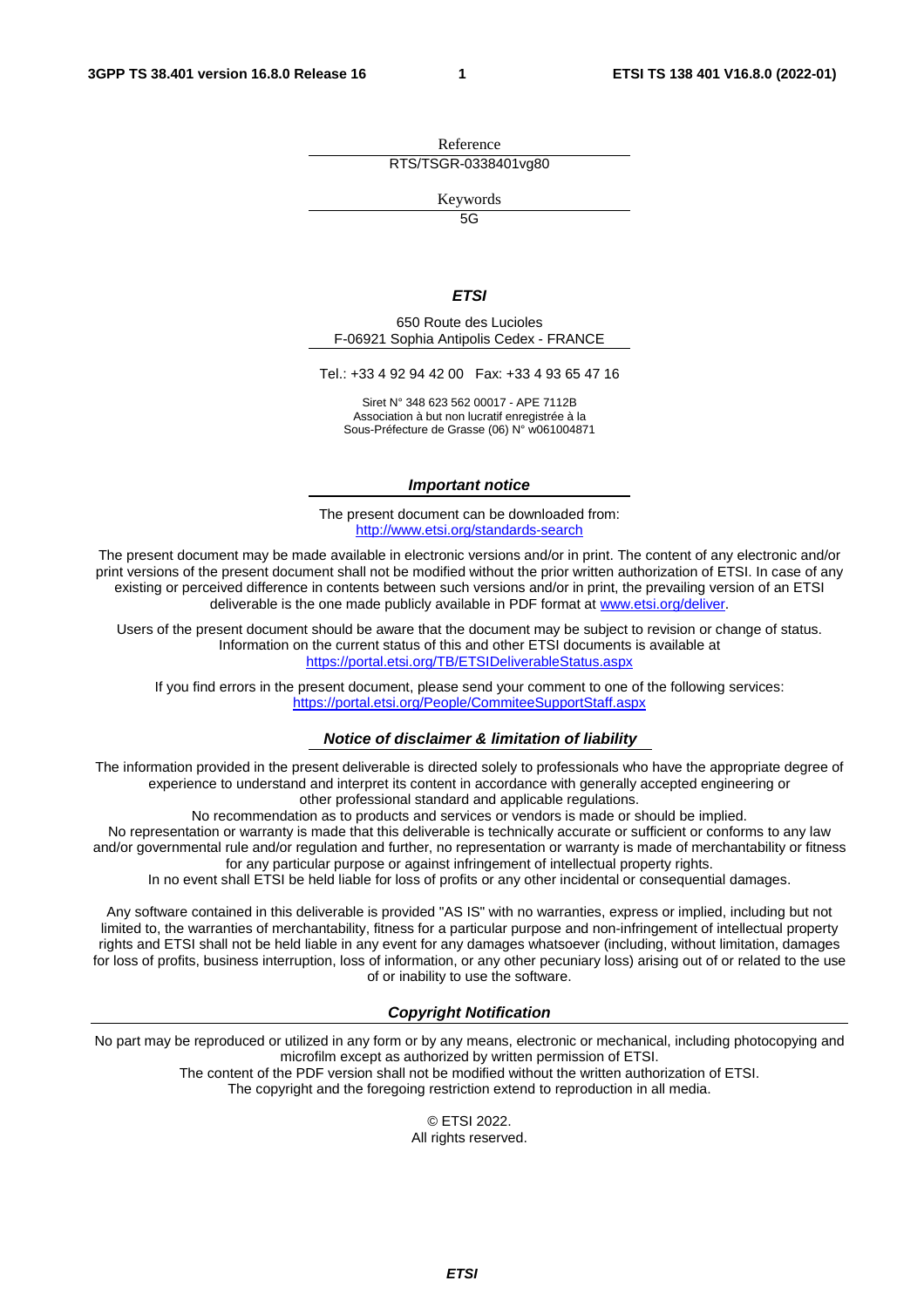# Intellectual Property Rights

#### Essential patents

IPRs essential or potentially essential to normative deliverables may have been declared to ETSI. The declarations pertaining to these essential IPRs, if any, are publicly available for **ETSI members and non-members**, and can be found in ETSI SR 000 314: *"Intellectual Property Rights (IPRs); Essential, or potentially Essential, IPRs notified to ETSI in respect of ETSI standards"*, which is available from the ETSI Secretariat. Latest updates are available on the ETSI Web server ([https://ipr.etsi.org/\)](https://ipr.etsi.org/).

Pursuant to the ETSI Directives including the ETSI IPR Policy, no investigation regarding the essentiality of IPRs, including IPR searches, has been carried out by ETSI. No guarantee can be given as to the existence of other IPRs not referenced in ETSI SR 000 314 (or the updates on the ETSI Web server) which are, or may be, or may become, essential to the present document.

#### **Trademarks**

The present document may include trademarks and/or tradenames which are asserted and/or registered by their owners. ETSI claims no ownership of these except for any which are indicated as being the property of ETSI, and conveys no right to use or reproduce any trademark and/or tradename. Mention of those trademarks in the present document does not constitute an endorsement by ETSI of products, services or organizations associated with those trademarks.

**DECT™**, **PLUGTESTS™**, **UMTS™** and the ETSI logo are trademarks of ETSI registered for the benefit of its Members. **3GPP™** and **LTE™** are trademarks of ETSI registered for the benefit of its Members and of the 3GPP Organizational Partners. **oneM2M™** logo is a trademark of ETSI registered for the benefit of its Members and of the oneM2M Partners. **GSM**® and the GSM logo are trademarks registered and owned by the GSM Association.

# Legal Notice

This Technical Specification (TS) has been produced by ETSI 3rd Generation Partnership Project (3GPP).

The present document may refer to technical specifications or reports using their 3GPP identities. These shall be interpreted as being references to the corresponding ETSI deliverables.

The cross reference between 3GPP and ETSI identities can be found under<http://webapp.etsi.org/key/queryform.asp>.

# Modal verbs terminology

In the present document "**shall**", "**shall not**", "**should**", "**should not**", "**may**", "**need not**", "**will**", "**will not**", "**can**" and "**cannot**" are to be interpreted as described in clause 3.2 of the [ETSI Drafting Rules](https://portal.etsi.org/Services/editHelp!/Howtostart/ETSIDraftingRules.aspx) (Verbal forms for the expression of provisions).

"**must**" and "**must not**" are **NOT** allowed in ETSI deliverables except when used in direct citation.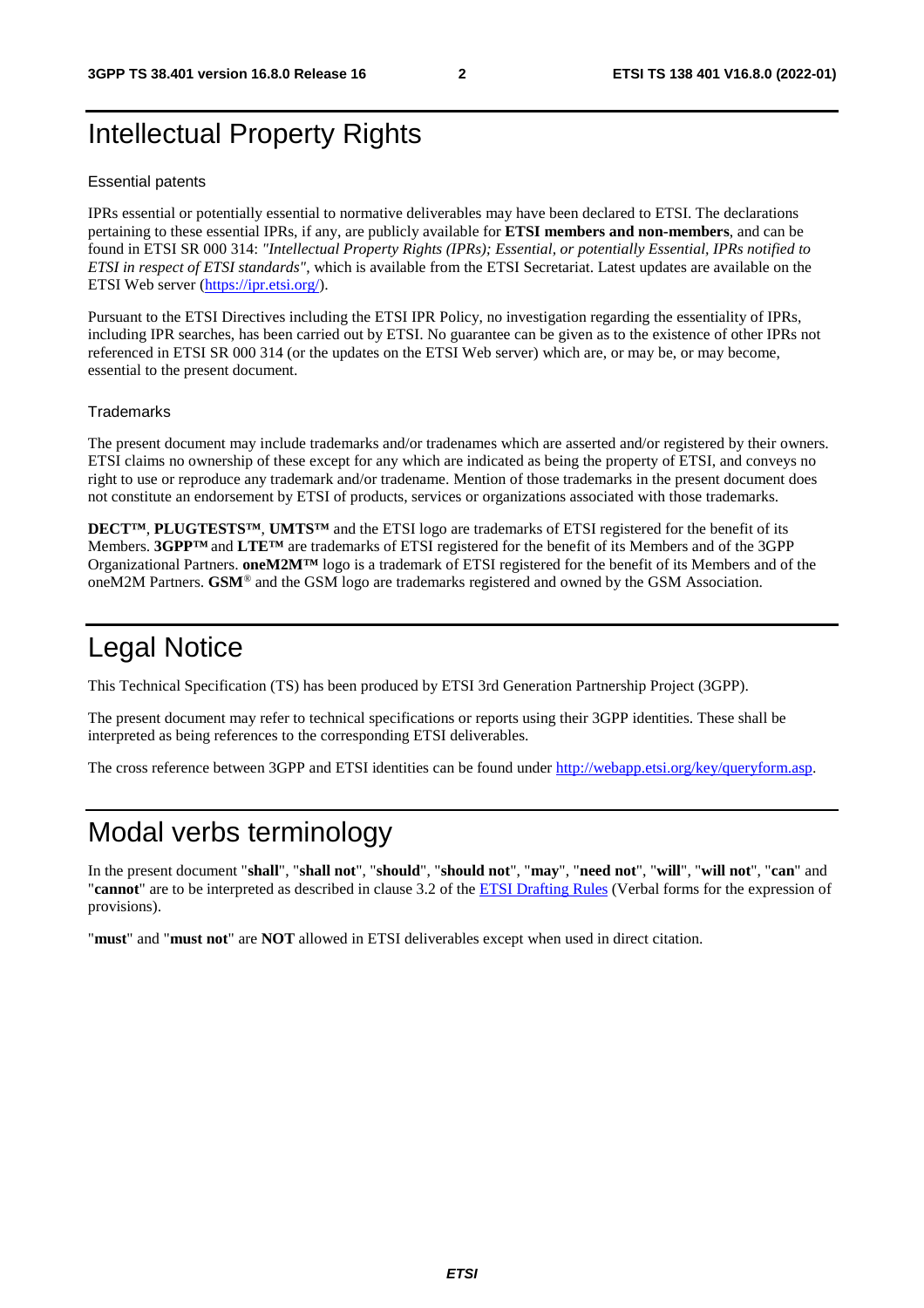$\mathbf{3}$ 

# Contents

| 1                  |                                                                               |  |
|--------------------|-------------------------------------------------------------------------------|--|
| 2                  |                                                                               |  |
| 3                  |                                                                               |  |
| 3.1                |                                                                               |  |
| 3.2                |                                                                               |  |
| $\overline{4}$     |                                                                               |  |
| 5<br>5.1           |                                                                               |  |
| 5.2                |                                                                               |  |
| 5.3                |                                                                               |  |
| 6                  |                                                                               |  |
| 6.1                |                                                                               |  |
| 6.1.1              |                                                                               |  |
| 6.1.2              |                                                                               |  |
| 6.1.3              |                                                                               |  |
| 6.1.4<br>6.2       |                                                                               |  |
| 6.2.1              |                                                                               |  |
| 6.2.2              |                                                                               |  |
| 6.2.3              |                                                                               |  |
| 6.2.4              |                                                                               |  |
| 6.3                |                                                                               |  |
| 6.4                |                                                                               |  |
| 7                  |                                                                               |  |
| 7.0                |                                                                               |  |
| 7.1                |                                                                               |  |
| 7.2                |                                                                               |  |
| 7.3                |                                                                               |  |
| 7.4                |                                                                               |  |
| 7.5<br>7.6         |                                                                               |  |
|                    |                                                                               |  |
| 8                  |                                                                               |  |
| 8.1                |                                                                               |  |
| 8.2<br>8.2.1       |                                                                               |  |
| 8.2.1.1            |                                                                               |  |
| 8.2.1.2            |                                                                               |  |
| 8.2.1.3            |                                                                               |  |
| 8.2.2              |                                                                               |  |
| 8.2.2.1            |                                                                               |  |
| 8.2.2.2            |                                                                               |  |
| 8.2.2.3            | Inter-gNB-DU Conditional PSCell Change using MCG SRB without MN negotiation27 |  |
| 8.2.3              |                                                                               |  |
| 8.2.3.1<br>8.2.3.2 |                                                                               |  |
| 8.2.3.3            |                                                                               |  |
| 8.2.4              |                                                                               |  |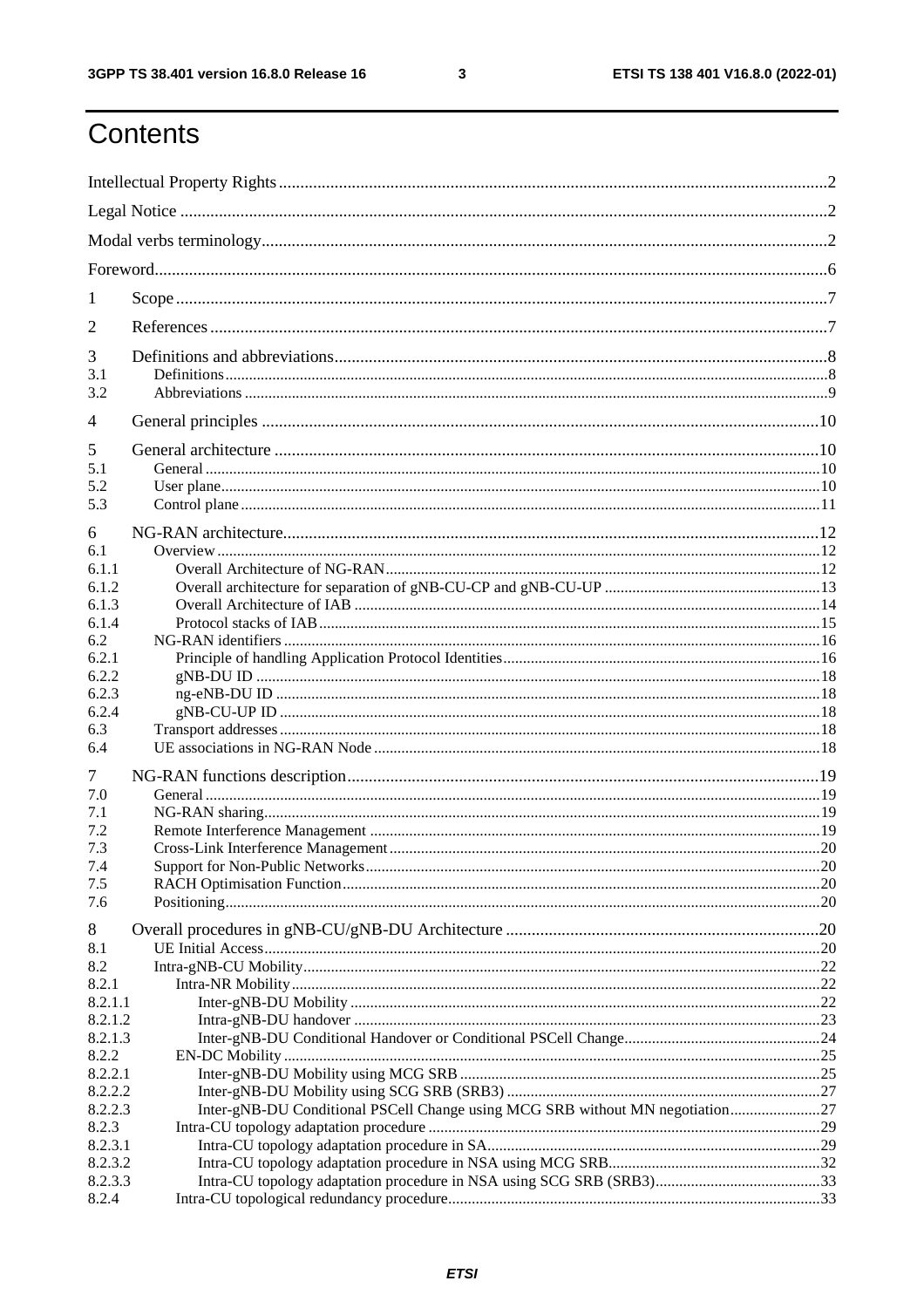| 8.2.5            |  |
|------------------|--|
| 8.3              |  |
| 8.3.1            |  |
| 8.4              |  |
| 8.4.1            |  |
| 8.4.1.1          |  |
| 8.4.2            |  |
| 8.4.2.1          |  |
| 8.4.3            |  |
| 8.5              |  |
| 8.6              |  |
| 8.6.1            |  |
| 8.6.2            |  |
| 8.7              |  |
| 8.8              |  |
| 8.9              |  |
| 8.9.1            |  |
| 8.9.2            |  |
| 8.9.3            |  |
| 8.9.3.1          |  |
| 8.9.3.2          |  |
| 8.9.4            |  |
| 8.9.5            |  |
| 8.9.6            |  |
| 8.9.6.1          |  |
|                  |  |
| 8.9.6.2<br>8.9.7 |  |
|                  |  |
| 8.9.8            |  |
| 8.9.9            |  |
| 8.9.9.1          |  |
| 8.9.9.2          |  |
| 8.9.10           |  |
| 8.9.10.1         |  |
| 8.9.10.2         |  |
| 8.9.11           |  |
| 8.9.12           |  |
| 8.9.13           |  |
| 8.10             |  |
| 8.11             |  |
| 8.11.1           |  |
| 8.11.2           |  |
| 8.11.3           |  |
| 8.11.4           |  |
| 8.12             |  |
| 8.12.1           |  |
| 8.12.2           |  |
| 8.13             |  |
| 8.13.1           |  |
| 8.13.2           |  |
| 8.13.2.1         |  |
| 8.13.2.2         |  |
| 8.13.2.3         |  |
| 8.13.2.4         |  |
| 8.13.2.5         |  |
| 8.14             |  |
| 8.14.1           |  |
| 8.14.1.1         |  |
| 9                |  |
| 9.1              |  |
|                  |  |
| 10               |  |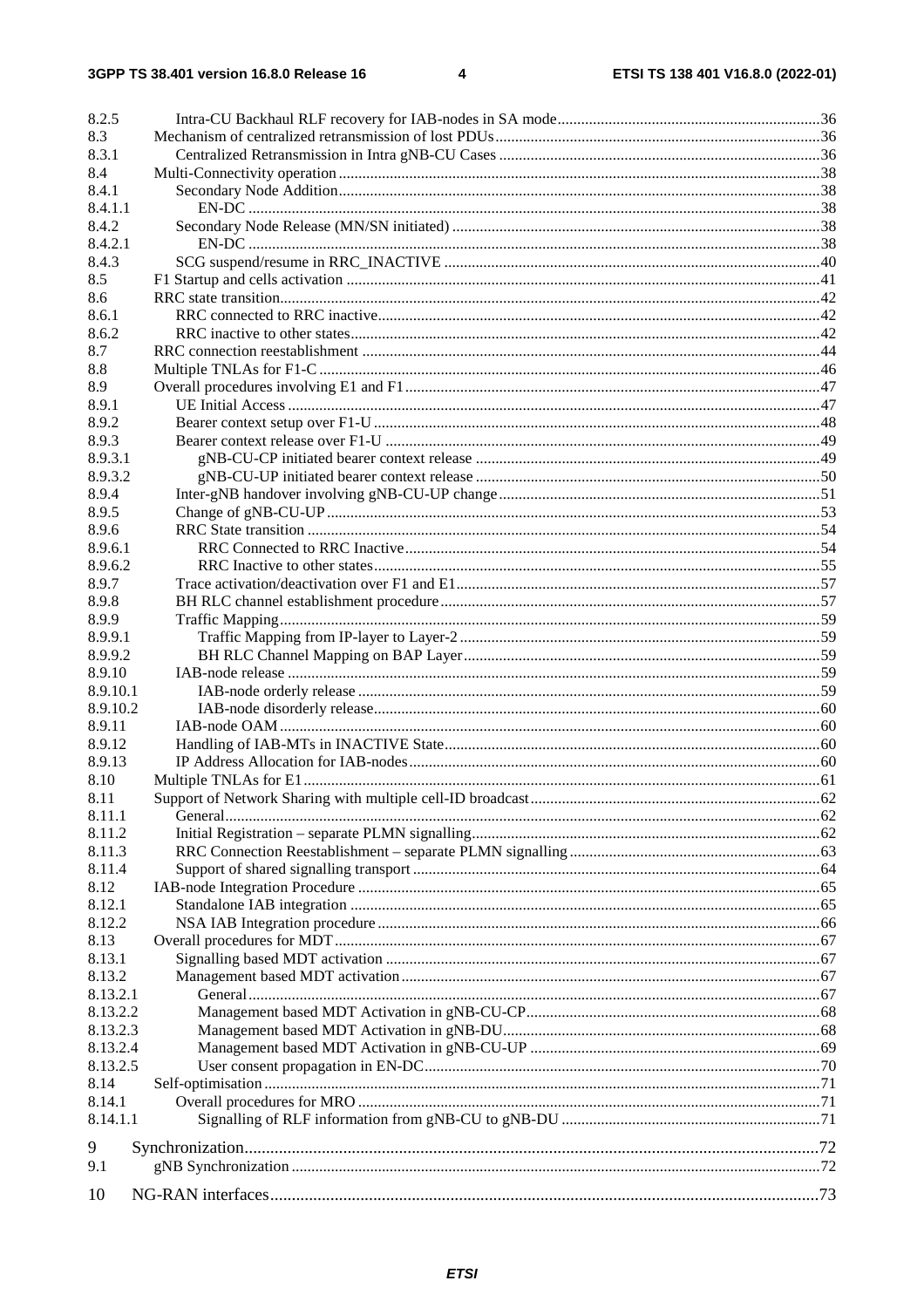$5\phantom{a}$ 

| 10.1                          |                               |                                                           |  |  |
|-------------------------------|-------------------------------|-----------------------------------------------------------|--|--|
| 10.2                          |                               |                                                           |  |  |
| 10.3                          |                               |                                                           |  |  |
| 10.4                          |                               |                                                           |  |  |
| 10.5                          |                               |                                                           |  |  |
| 11                            |                               |                                                           |  |  |
| 11.1                          |                               |                                                           |  |  |
|                               | <b>Annex A (informative):</b> |                                                           |  |  |
| <b>Annex B:</b>               |                               | NG-RAN Architecture for Radio Access Network Sharing with |  |  |
| <b>Annex C</b> (informative): |                               |                                                           |  |  |
|                               |                               |                                                           |  |  |
|                               |                               |                                                           |  |  |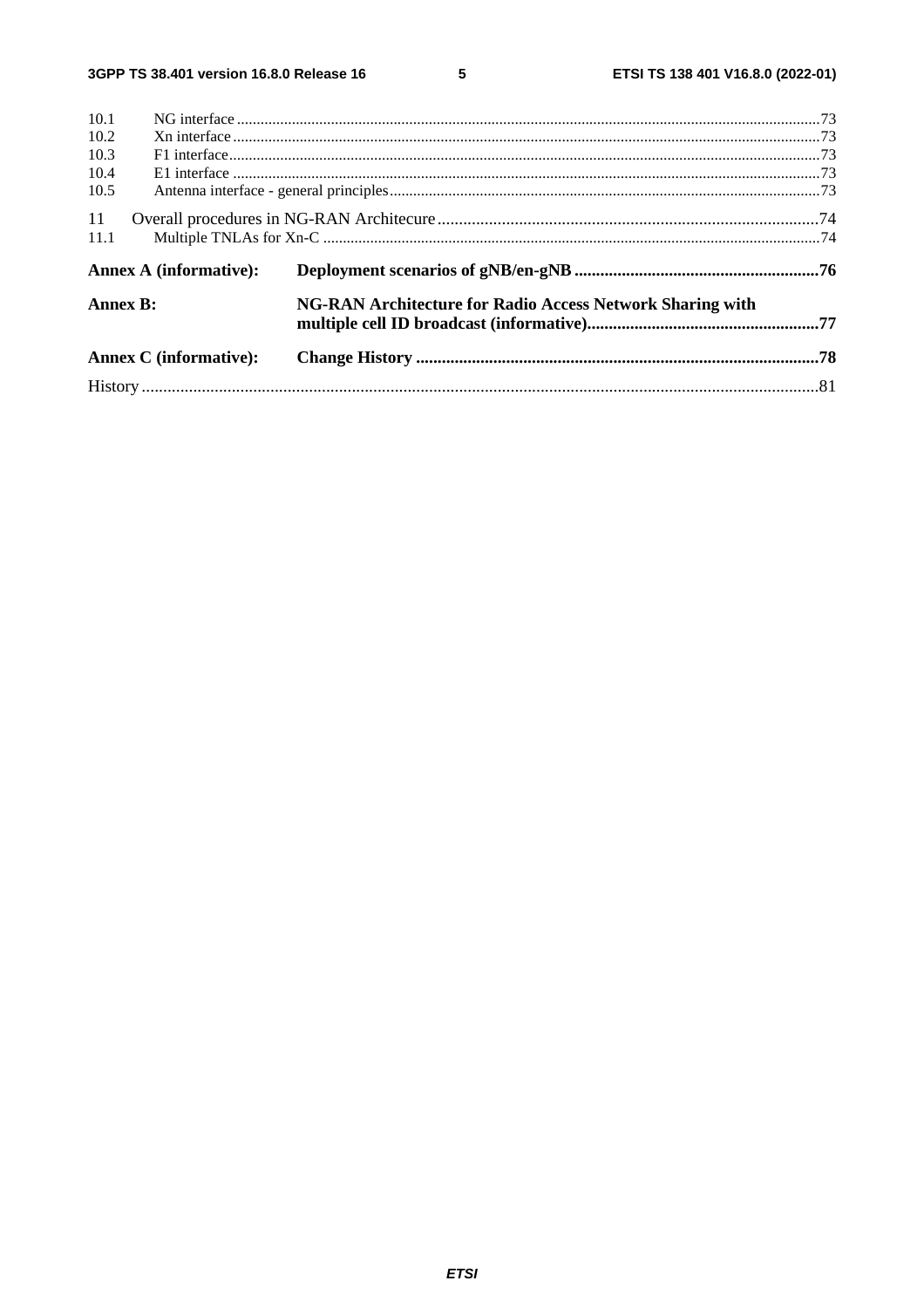# Foreword

This Technical Specification has been produced by the 3<sup>rd</sup> Generation Partnership Project (3GPP).

The contents of the present document are subject to continuing work within the TSG and may change following formal TSG approval. Should the TSG modify the contents of the present document, it will be re-released by the TSG with an identifying change of release date and an increase in version number as follows:

Version x.y.z

where:

- x the first digit:
	- 1 presented to TSG for information;
	- 2 presented to TSG for approval;
	- 3 or greater indicates TSG approved document under change control.
- y the second digit is incremented for all changes of substance, i.e. technical enhancements, corrections, updates, etc.
- z the third digit is incremented when editorial only changes have been incorporated in the document.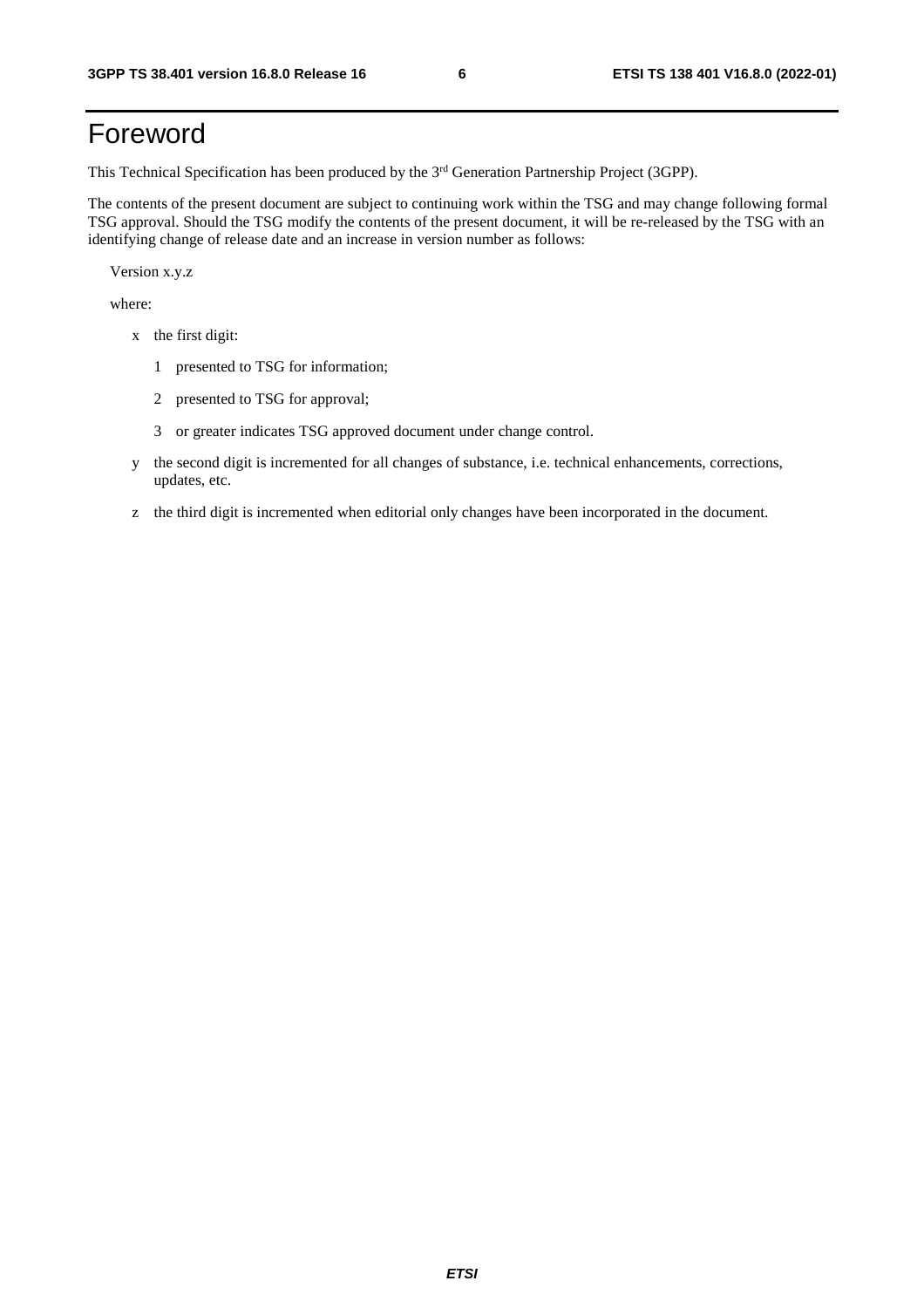# 1 Scope

The present document describes the overall architecture of the NG-RAN, including interfaces NG, Xn and F1 interfaces and their interaction with the radio interface.

# 2 References

The following documents contain provisions which, through reference in this text, constitute provisions of the present document.

- References are either specific (identified by date of publication, edition number, version number, etc.) or non-specific.
- For a specific reference, subsequent revisions do not apply.
- For a non-specific reference, the latest version applies. In the case of a reference to a 3GPP document (including a GSM document), a non-specific reference implicitly refers to the latest version of that document *in the same Release as the present document*.
- [1] 3GPP TR 21.905: "Vocabulary for 3GPP Specifications".
- [2] 3GPP TS 38.300: "NR; Overall description; Stage-2".
- [3] 3GPP TS 23.501: "System Architecture for the 5G System".
- [4] 3GPP TS 38.473: "NG-RAN; F1 application protocol (F1AP)".
- [5] 3GPP TS 38.414: "NG-RAN; NG data transport".
- [6] 3GPP TS 38.424: "NG-RAN; Xn data transport".
- [7] 3GPP TS 38.474: "NG-RAN; F1 data transport".
- [8] ITU-T Recommendation G.823 (2000-03): "The control of jitter and wander within digital networks which are based on the 2048 kbit/s hierarchy".
- [9] ITU-T Recommendation G.824 (2000-03): "The control of jitter and wander within digital networks which are based on the 1544 kbit/s hierarchy".
- [10] ITU-T Recommendation G.825 (2001-08): "The control of jitter and wander within digital networks which are based on the synchronous digital hierarchy (SDH)".
- [11] ITU-T Recommendation G.8261/Y.1361 (2008-04): "Timing and Synchronization aspects in Packet networks".
- [12] 3GPP TS 37.340: "NR; Multi-connectivity; Overall description; Stage-2".
- [13] 3GPP TS 33.501: "Security Architecture and Procedures for 5G System".
- [14] 3GPP TS 38.410: "NG-RAN; NG general aspect and principles".
- [15] 3GPP TS 38.420: "NG-RAN; Xn general aspects and principles"
- [16] 3GPP TS 38.470: "NG-RAN; F1 general aspects and principles".
- [17] 3GPP TS 38.460: "NG-RAN; E1 general aspects and principles".
- [18] 3GPP TS 33.210: "3G security; Network Domain Security (NDS); IP Network Layer Security".
- [19] 3GPP TS 36.300: "Evolved Universal Terrestrial Radio Access (E-UTRA), Evolved Universal Terrestrial Radio Access Network (E-UTRAN); Overall description; Stage 2".
- [20] 3GPP TS 32.422: "Trace control and configuration management".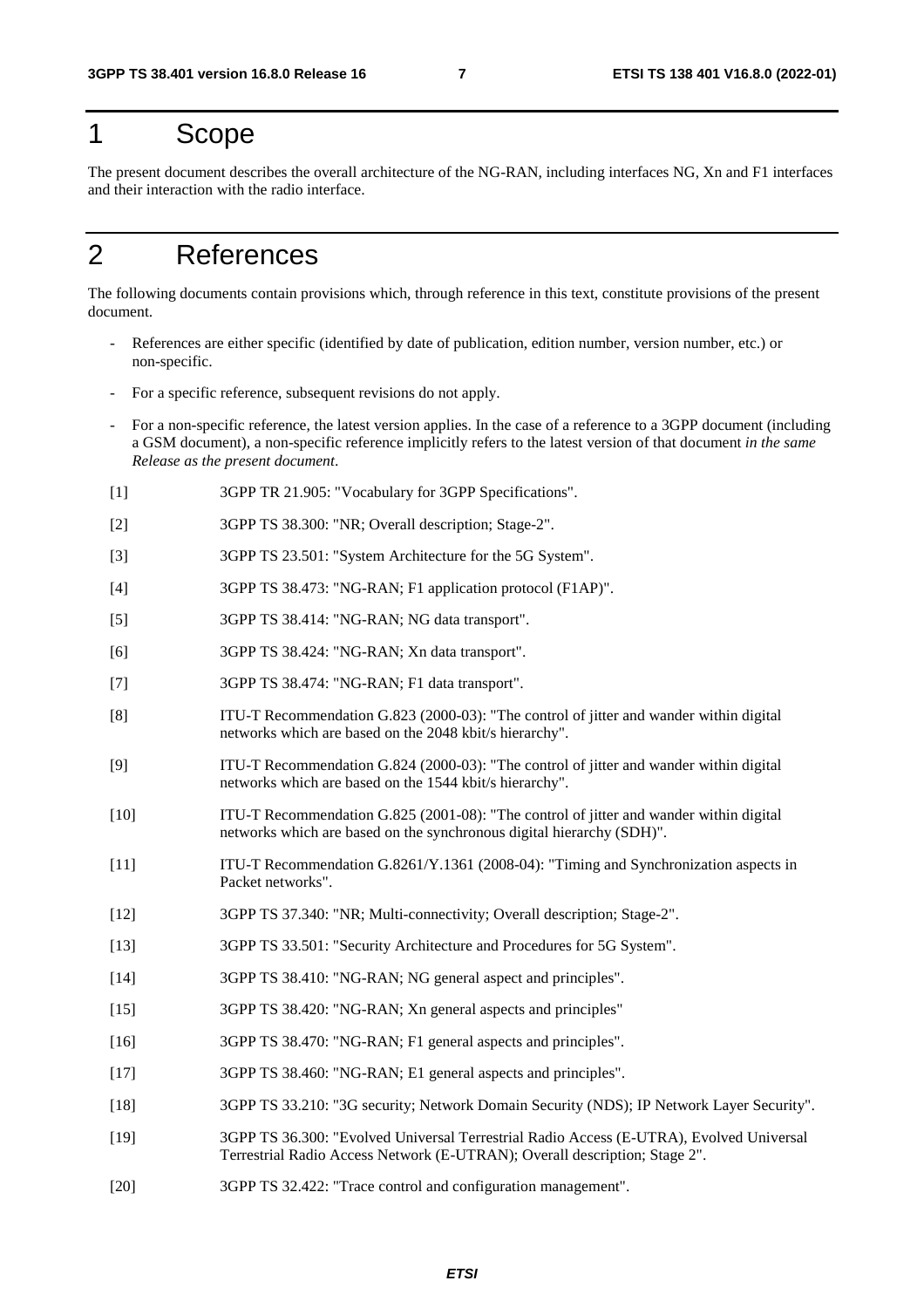- [21] 3GPP TS 37.470: "Evolved Universal Terrestrial Radio Access Network (E-UTRAN) and NG-RAN; W1 general aspects and principles; Stage-2".
- [22] 3GPP TS 38.340: "NR; Backhaul Adaptation Protocol (BAP) specification".
- [23] 3GPP TS 38.331: "NR; Radio Resource Control (RRC) protocol specification".
- [24] 3GPP TS 38.425: "NG-RAN; NR user plane Protocol".
- [25] 3GPP TS 38.305: "NG Radio Access Network (NG-RAN); Stage 2 functional specification of User Equipment (UE) positioning in NG-RAN".
- [26] 3GPP TS 38.472: "NG-RAN; F1 signalling transport".

## 3 Definitions and abbreviations

### 3.1 Definitions

For the purposes of the present document, the terms and definitions given in TR 21.905 [1] and the following apply. A term defined in the present document takes precedence over the definition of the same term, if any, in TR 21.905 [1].

**Conditional Handover:** as defined in TS 38.300 [2].

**Conditional PSCell Change:** as defined in TS 37.340 [12].

**DAPS Handover:** as defined in TS 38.300 [2].

**en-gNB**: as defined in TS 37.340 [12].

**Early Data Forwarding**: as defined in TS 38.300 [2].

**gNB:** as defined in TS 38.300 [2].

**gNB Central Unit (gNB-CU):** a logical node hosting RRC, SDAP and PDCP protocols of the gNB or RRC and PDCP protocols of the en-gNB that controls the operation of one or more gNB-DUs. The gNB-CU terminates the F1 interface connected with the gNB-DU.

**gNB Distributed Unit (gNB-DU):** a logical node hosting RLC, MAC and PHY layers of the gNB or en-gNB, and its operation is partly controlled by gNB-CU. One gNB-DU supports one or multiple cells. One cell is supported by only one gNB-DU. The gNB-DU terminates the F1 interface connected with the gNB-CU.

**gNB-CU-Control Plane (gNB-CU-CP):** a logical node hosting the RRC and the control plane part of the PDCP protocol of the gNB-CU for an en-gNB or a gNB. The gNB-CU-CP terminates the E1 interface connected with the gNB-CU-UP and the F1-C interface connected with the gNB-DU.

**gNB-CU-User Plane (gNB-CU-UP):** a logical node hosting the user plane part of the PDCP protocol of the gNB-CU for an en-gNB, and the user plane part of the PDCP protocol and the SDAP protocol of the gNB-CU for a gNB. The gNB-CU-UP terminates the E1 interface connected with the gNB-CU-CP and the F1-U interface connected with the gNB-DU.

**IAB-node**: as defined in TS 38.300 [2].

**IAB-donor**: as defined in TS 38.300 [2].

**IAB-donor-CU**: the gNB-CU of an IAB-donor, terminating the F1 interface towards IAB-nodes and IAB-donor-DU.

**IAB-donor-DU**: the gNB-DU of an IAB-donor, hosting the IAB BAP sublayer (as defined in TS 38.340 [22]), providing wireless backhaul to IAB-nodes.

**IAB-DU**: as defined in TS 38.300 [2].

**IAB-MT**: as defined in TS 38.300 [2].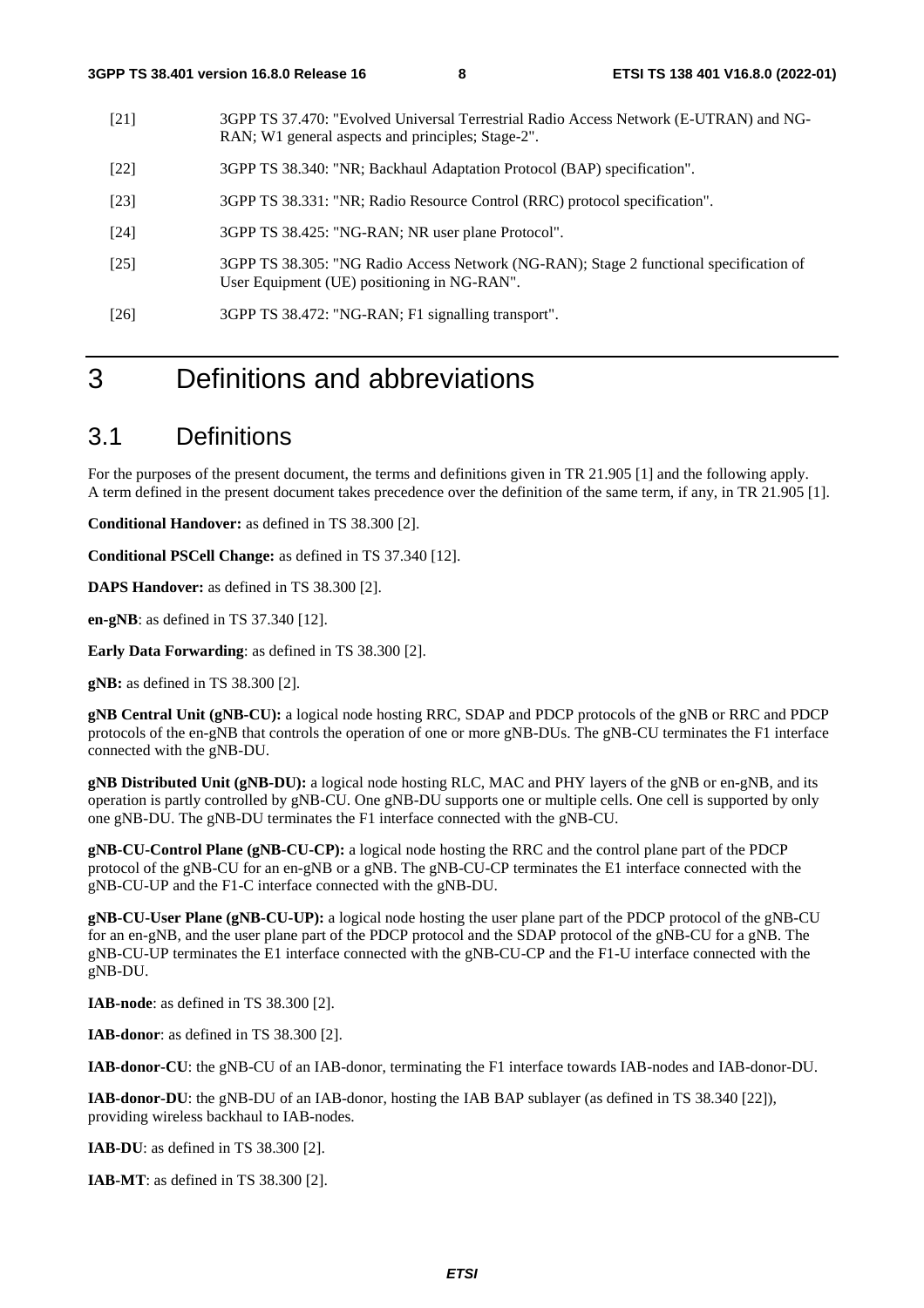**ng-eNB:** as defined in TS 38.300 [2].

**ng-eNB Central Unit (ng-eNB-CU):** as defined in TS 37.470 [21].

**ng-eNB Distributed Unit (ng-eNB-DU):** as defined in TS 37.470 [21].

**NG-RAN node:** as defined in TS 38.300 [2].

**PDU Session Resource**: This term is used for specification of NG, Xn, and E1 interfaces. It denotes NG-RAN interface and radio resources provided to support a PDU Session.

**Public Network Integrated NPN:** as defined in TS 23.501 [3].

**Stand-alone Non-Public Network:** as defined in TS 23.501 [3].

### 3.2 Abbreviations

For the purposes of the present document, the terms and definitions given in TR 21.905 [1] and the following apply. A term defined in the present document takes precedence over the definition of the same term, if any, in TR 21.905 [1].

| 5 <sub>GC</sub> | 5G Core Network                                        |  |  |  |  |
|-----------------|--------------------------------------------------------|--|--|--|--|
| AMF             | <b>Access and Mobility Management Function</b>         |  |  |  |  |
| AP              | <b>Application Protocol</b>                            |  |  |  |  |
| AS              | <b>Access Stratum</b>                                  |  |  |  |  |
| <b>BH</b>       | Backhaul                                               |  |  |  |  |
| CAG             | Closed Access Group                                    |  |  |  |  |
| <b>CHO</b>      | <b>Conditional Handover</b>                            |  |  |  |  |
| <b>CLI</b>      | Cross-Link Interference                                |  |  |  |  |
| <b>CM</b>       | <b>Connection Management</b>                           |  |  |  |  |
| <b>CMAS</b>     | <b>Commercial Mobile Alert Service</b>                 |  |  |  |  |
| <b>DAPS</b>     | Dual Active Protocol Stack                             |  |  |  |  |
| <b>ETWS</b>     | Earthquake and Tsunami Warning System                  |  |  |  |  |
| $F1-U$          | F1 User plane interface                                |  |  |  |  |
| F1-C            | F1 Control plane interface                             |  |  |  |  |
| F1AP            | F1 Application Protocol                                |  |  |  |  |
| <b>FDD</b>      | <b>Frequency Division Duplex</b>                       |  |  |  |  |
| GTP-U           | <b>GPRS Tunnelling Protocol</b>                        |  |  |  |  |
| IAB             | <b>Integrated Access and Backhaul</b>                  |  |  |  |  |
| IP              | <b>Internet Protocol</b>                               |  |  |  |  |
| <b>NAS</b>      | <b>Non-Access Stratum</b>                              |  |  |  |  |
| <b>NID</b>      | Network identifier                                     |  |  |  |  |
| NPN             | Non-Public Network                                     |  |  |  |  |
| <b>PNI-NPN</b>  | Public Network Integrated Non-Public Network           |  |  |  |  |
| O&M             | <b>Operation and Maintenance</b>                       |  |  |  |  |
| <b>PWS</b>      | Public Warning System                                  |  |  |  |  |
| QoS             | Quality of Service                                     |  |  |  |  |
| <b>RET</b>      | <b>Remote Electrical Tilting</b>                       |  |  |  |  |
| <b>RIM</b>      | Remote Interference Management                         |  |  |  |  |
|                 | RIM-RS Remote Interference Management Reference Signal |  |  |  |  |
| RNL             | Radio Network Layer                                    |  |  |  |  |
| RRC             | Radio Resource Control                                 |  |  |  |  |
| SAP             | Service Access Point                                   |  |  |  |  |
| <b>SCTP</b>     | <b>Stream Control Transmission Protocol</b>            |  |  |  |  |
| <b>SFN</b>      | <b>System Frame Number</b>                             |  |  |  |  |
| SМ              | <b>Session Management</b>                              |  |  |  |  |
| SMF             | <b>Session Management Function</b>                     |  |  |  |  |
| <b>SNPN</b>     | Stand-alone Non-Public Network                         |  |  |  |  |
| <b>TDD</b>      | <b>Time Division Duplex</b>                            |  |  |  |  |
| <b>TDM</b>      | Time Division Multiplexing                             |  |  |  |  |
| <b>TMA</b>      | <b>Tower Mounted Amplifier</b>                         |  |  |  |  |
| <b>TNL</b>      | <b>Transport Network Layer</b>                         |  |  |  |  |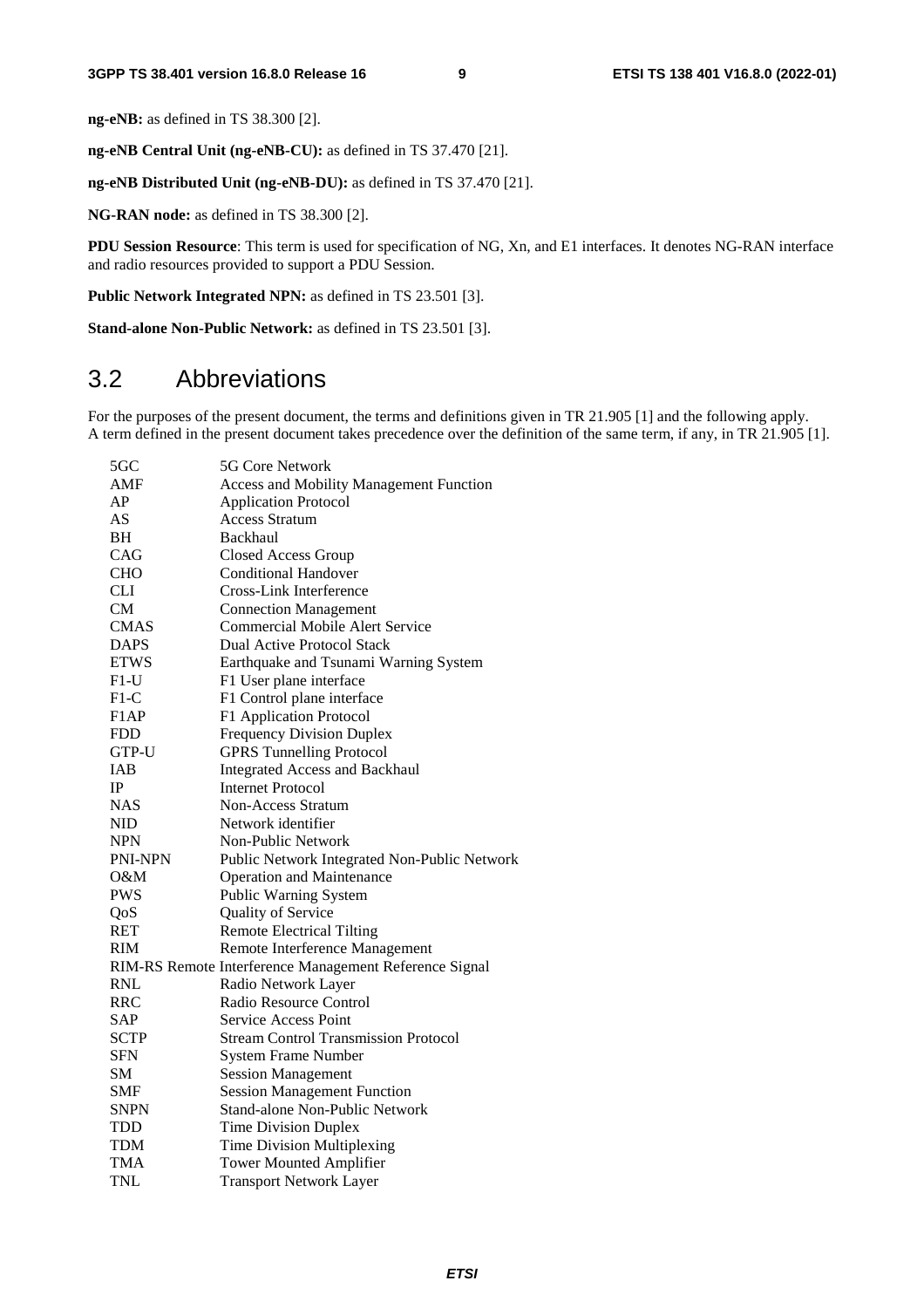# 4 General principles

The general principles guiding the definition of NG-RAN architecture as well as the NG-RAN interfaces are the following:

- Logical separation of signalling and data transport networks.
- NG-RAN and 5GC functions are fully separated from transport functions. Addressing scheme used in NG-RAN and 5GC shall not be tied to the addressing schemes of transport functions. The fact that some NG-RAN or 5GC functions reside in the same equipment as some transport functions does not make the transport functions part of the NG-RAN or the 5GC.
- Mobility for an RRC connection is fully controlled by the NG-RAN.
- The NG-RAN interfaces are defined along the following principles:
	- The functional division across the interfaces have as few options as possible.
	- Interfaces are based on a logical model of the entity controlled through this interface.
	- One physical network element can implement multiple logical nodes.
- 5 General architecture

### 5.1 General

The protocols over Uu and NG interfaces are divided into two structures:

#### **- User plane protocols**

These are the protocols implementing the actual PDU Session service, i.e. carrying user data through the access stratum.

#### **- Control plane protocols**

These are the protocols for controlling the PDU Sessions and the connection between the UE and the network from different aspects (including requesting the service, controlling different transmission resources, handover etc.). Also a mechanism for transparent transfer of NAS messages is included.

### 5.2 User plane

The PDU Session Resource service is offered from SAP to SAP by the Access Stratum. Figure 5.2-1 shows the protocols on the Uu and the NG interfaces that linked together provide this PDU Session Resource service.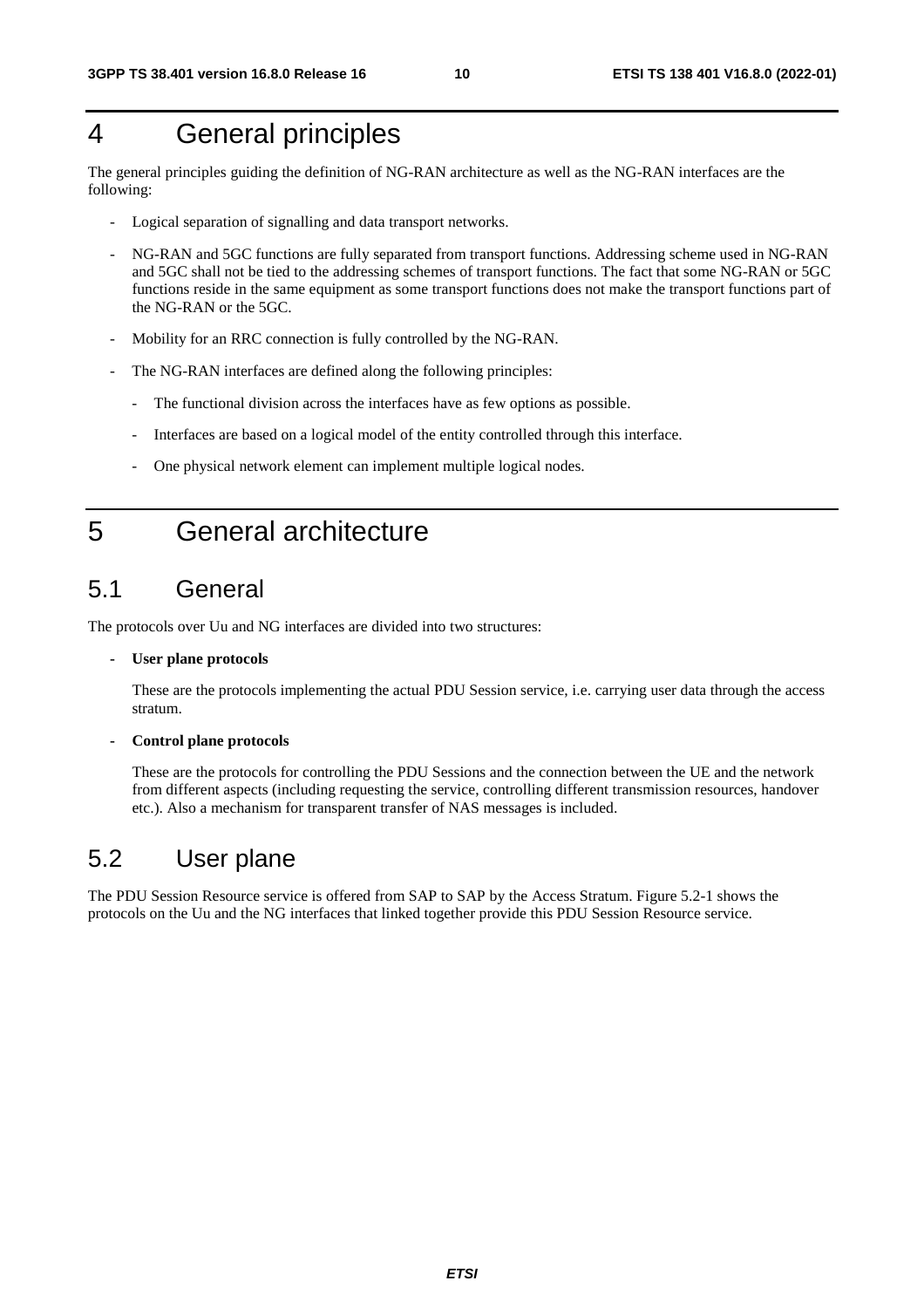

NOTE 1: The radio interface protocols are defined in TS 38.2xx and TS 38.3xx. NOTE 2: The NG interface protocols are defined in TS 38.41x.

**Figure 5.2-1: NG and Uu user plane** 

### 5.3 Control plane

Figure 5.3-1 shows the control plane (signalling) protocol stacks on NG and Uu interfaces.



- NOTE 1: The radio interface protocols are defined in TS 38.2xx and TS 38.3xx.
- NOTE 2: The protocol is defined in TS 38.41x. (Description of NG interface).
- NOTE 3: CM, SM: This exemplifies a set of NAS control protocols between UE and 5GC. The evolution of the protocol architecture for these protocols is outside the scope of the present document.

#### **Figure 5.3-1: NG and Uu control plane**

NOTE: Both the Radio protocols and the NG protocols contain a mechanism to transparently transfer NAS messages.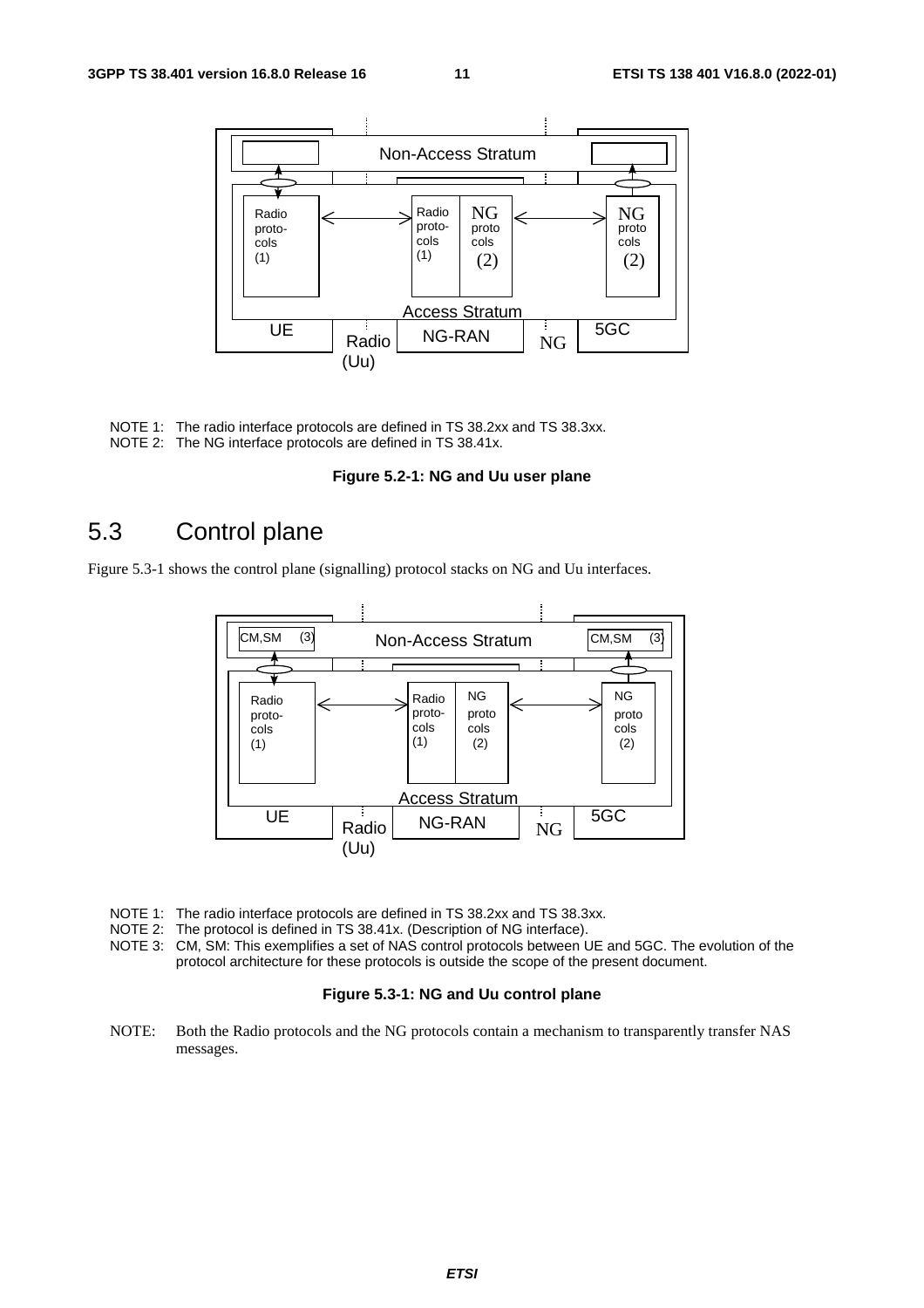# 6 NG-RAN architecture

### 6.1 Overview

### 6.1.1 Overall Architecture of NG-RAN



#### **Figure 6.1-1: Overall architecture**

The NG-RAN consists of a set of gNBs connected to the 5GC through the NG interface.

NOTE: As specified in TS 38.300 [2], NG-RAN could also consists of a set of ng-eNBs, an ng-eNB may consist of an ng-eNB-CU and one or more ng-eNB-DU(s). An ng-eNB-CU and an ng-eNB-DU is connected via W1 interface. The general principle described in this section also applies to ng-eNB and W1 interface, if not explicitly specified otherwise.

An gNB can support FDD mode, TDD mode or dual mode operation.

gNBs can be interconnected through the Xn interface.

A gNB may consist of a gNB-CU and one or more gNB-DU(s). A gNB-CU and a gNB-DU is connected via F1 interface.

One gNB-DU is connected to only one gNB-CU.

- NOTE: In case of network sharing with multiple cell ID broadcast, each Cell Identity associated with a subset of PLMNs corresponds to a gNB-DU and the gNB-CU it is connected to, i.e. the corresponding gNB-DUs share the same physical layer cell resources.
- NOTE: For resiliency, a gNB-DU may be connected to multiple gNB-CUs by appropriate implementation.

NG, Xn and F1 are logical interfaces.

For NG-RAN, the NG and Xn-C interfaces for a gNB consisting of a gNB-CU and gNB-DUs, terminate in the gNB-CU. For EN-DC, the S1-U and X2-C interfaces for a gNB consisting of a gNB-CU and gNB-DUs, terminate in the gNB-CU. The gNB-CU and connected gNB-DUs are only visible to other gNBs and the 5GC as a gNB. A possible deployment scenario is described in Annex A.

The node hosting user plane part of NR PDCP (e.g. gNB-CU, gNB-CU-UP, and for EN-DC, MeNB or SgNB depending on the bearer split) shall perform user inactivity monitoring and further informs its inactivity or (re)activation to the node having C-plane connection towards the core network (e.g. over E1, X2). The node hosting NR RLC (e.g.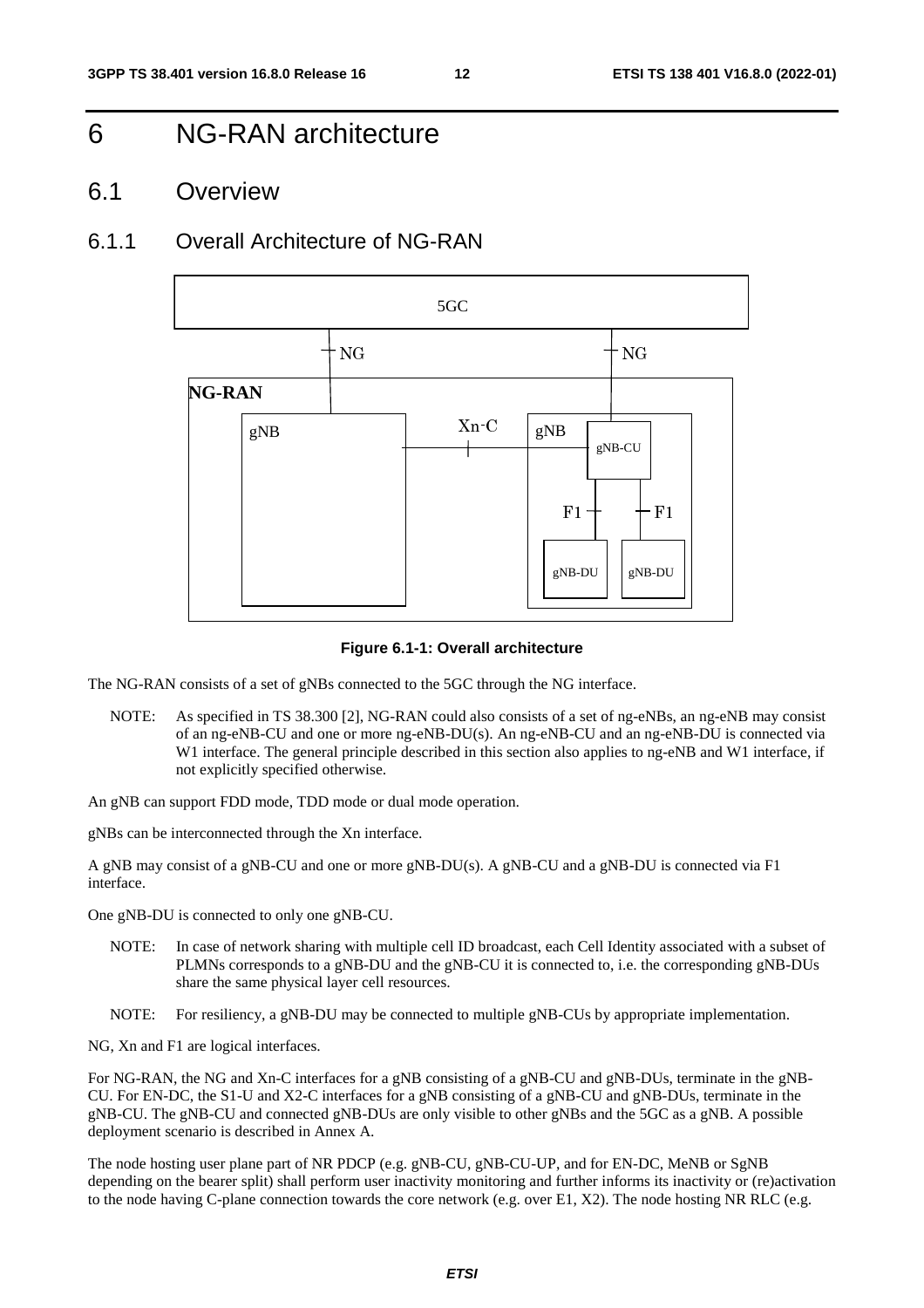gNB-DU) may perform user inactivity monitoring and further inform its inactivity or (re)activation to the node hosting control plane, e.g. gNB-CU or gNB-CU-CP.

UL PDCP configuration (i.e. how the UE uses the UL at the assisting node) is indicated via X2-C (for EN-DC), Xn-C (for NG-RAN) and F1-C. Radio Link Outage/Resume for DL and/or UL is indicated via X2-U (for EN-DC), Xn-U (for NG-RAN) and F1-U.

The NG-RAN is layered into a Radio Network Layer (RNL) and a Transport Network Layer (TNL).

The NG-RAN architecture, i.e. the NG-RAN logical nodes and interfaces between them, is defined as part of the RNL.

For each NG-RAN interface (NG, Xn, F1) the related TNL protocol and the functionality are specified. The TNL provides services for user plane transport, signalling transport.

In NG-Flex configuration, each NG-RAN node is connected to all AMFs of AMF Sets within an AMF Region supporting at least one slice also supported by the NG-RAN node. The AMF Set and the AMF Region are defined in TS 23.501 [3].

If security protection for control plane and user plane data on TNL of NG-RAN interfaces has to be supported, NDS/IP TS 33.501 [13] shall be applied.

### 6.1.2 Overall architecture for separation of gNB-CU-CP and gNB-CU-UP

The overall architecture for separation of gNB-CU-CP and gNB-CU-UP is depicted in Figure 6.1.2-1.



#### **Figure 6.1.2-1. Overall architecture for separation of gNB-CU-CP and gNB-CU-UP**

- A gNB may consist of a gNB-CU-CP, multiple gNB-CU-UPs and multiple gNB-DUs;
- The gNB-CU-CP is connected to the gNB-DU through the F1-C interface;
- The gNB-CU-UP is connected to the gNB-DU through the F1-U interface;
- The gNB-CU-UP is connected to the gNB-CU-CP through the E1 interface;
- One gNB-DU is connected to only one gNB-CU-CP;
- One gNB-CU-UP is connected to only one gNB-CU-CP;

NOTE 1: For resiliency, a gNB-DU and/or a gNB-CU-UP may be connected to multiple gNB-CU-CPs by appropriate implementation.

- One gNB-DU can be connected to multiple gNB-CU-UPs under the control of the same gNB-CU-CP;
- One gNB-CU-UP can be connected to multiple DUs under the control of the same gNB-CU-CP;
	- NOTE 2: The connectivity between a gNB-CU-UP and a gNB-DU is established by the gNB-CU-CP using Bearer Context Management functions.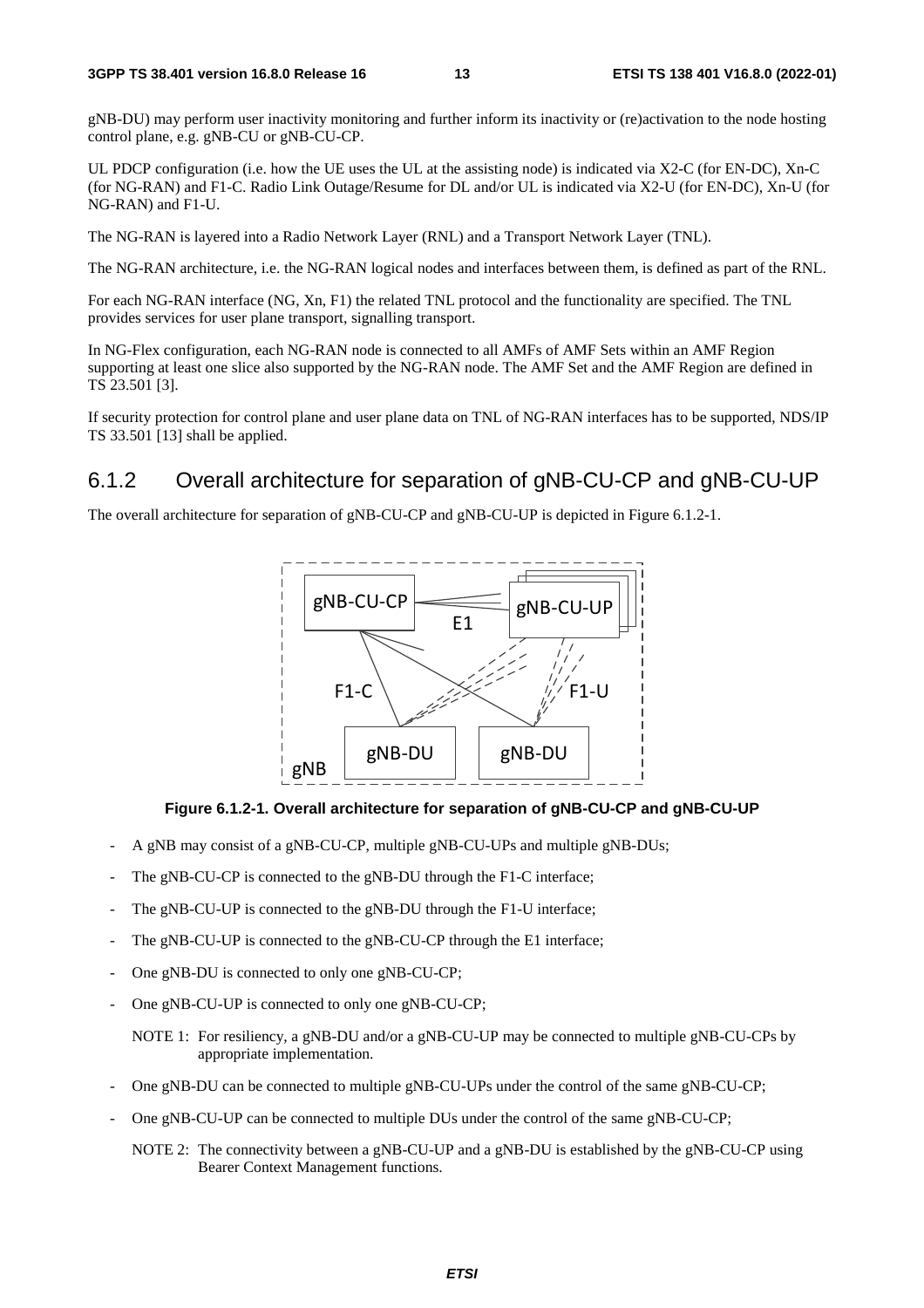- NOTE 3: The gNB-CU-CP selects the appropriate gNB-CU-UP(s) for the requested services for the UE. In case of multiple CU-UPs they belong to same security domain as defined in TS 33.210 [18].
- NOTE 4: Data forwarding between gNB-CU-UPs during intra-gNB-CU-CP handover within a gNB may be supported by Xn-U.

### 6.1.3 Overall Architecture of IAB



**Figure 6.1.3-1: Overall architecture of IAB** 

The NG-RAN supports IAB by the IAB-node wirelessly connecting to the gNB capable of serving the IAB-nodes, named IAB-donor.

The IAB-donor consists of an IAB-donor-CU and one or more IAB-donor-DU(s). In case of separation of gNB-CU-CP and gNB-CU-UP, the IAB-donor may consist of an IAB-donor-CU-CP, multiple IAB-donor-CU-UPs and multiple IAB-donor-DUs.

The IAB-node connects to an upstream IAB-node or an IAB-donor-DU via a subset of the UE functionalities of the NR Uu interface (named IAB-MT function of IAB-node). The IAB-node provides wireless backhaul to the downstream IAB-nodes and UEs via the network functionalities of the NR Uu interface (named IAB-DU function of IAB-node).

The F1-C traffic between an IAB-node and IAB-donor-CU is backhauled via the IAB-donor-DU and the optional intermediate hop IAB-node(s).

The F1-U traffic between an IAB-node and IAB-donor-CU is backhauled via the IAB-donor-DU and the optional intermediate hop IAB-node(s).

All functions specified for a gNB-DU are equally applicable for an IAB-DU and IAB-donor-DU, unless otherwise stated, and all functions specified for a gNB-CU are equally applicable for an IAB-donor-CU, unless otherwise stated. All functions specified for the UE context are equally applicable for managing the context of IAB-MT, unless otherwise stated.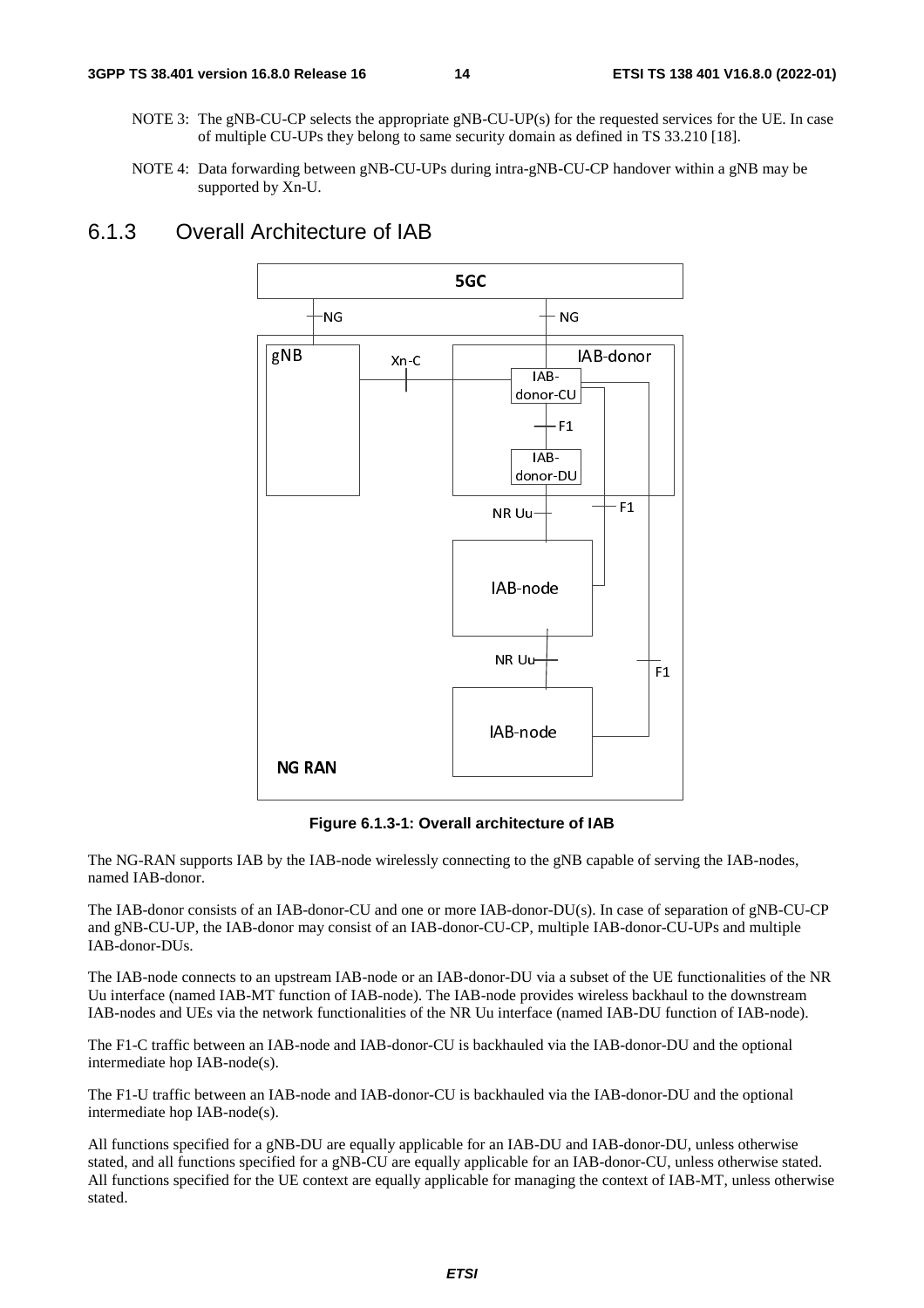### 6.1.4 Protocol stacks of IAB

Figure 6.1.4-1 shows the protocol stack for F1-U between IAB-DU and the IAB-donor-CU-UP, and Figure 6.1.4-2 shows the protocol stack for F1-C between IAB-DU and the IAB-donor-CU-CP. In these example figures, F1-U and F1-C traffic are carried over two backhaul hops.

NOTE: F1 needs to be security-protected as described in TS 33.501. The security layer is not shown in the Figures 6.1.4-1/2/3.



**Figure 6.1.4-1: Protocol stack for F1-U of IAB** 



**Figure. 6.1.4-2: Protocol stack for F1-C of IAB** 

Figure 6.1.4-3 shows the protocol stack for F1-C between IAB-DU and the IAB-donor-CU-CP, when the F1-C traffic is transmitted via the MeNB.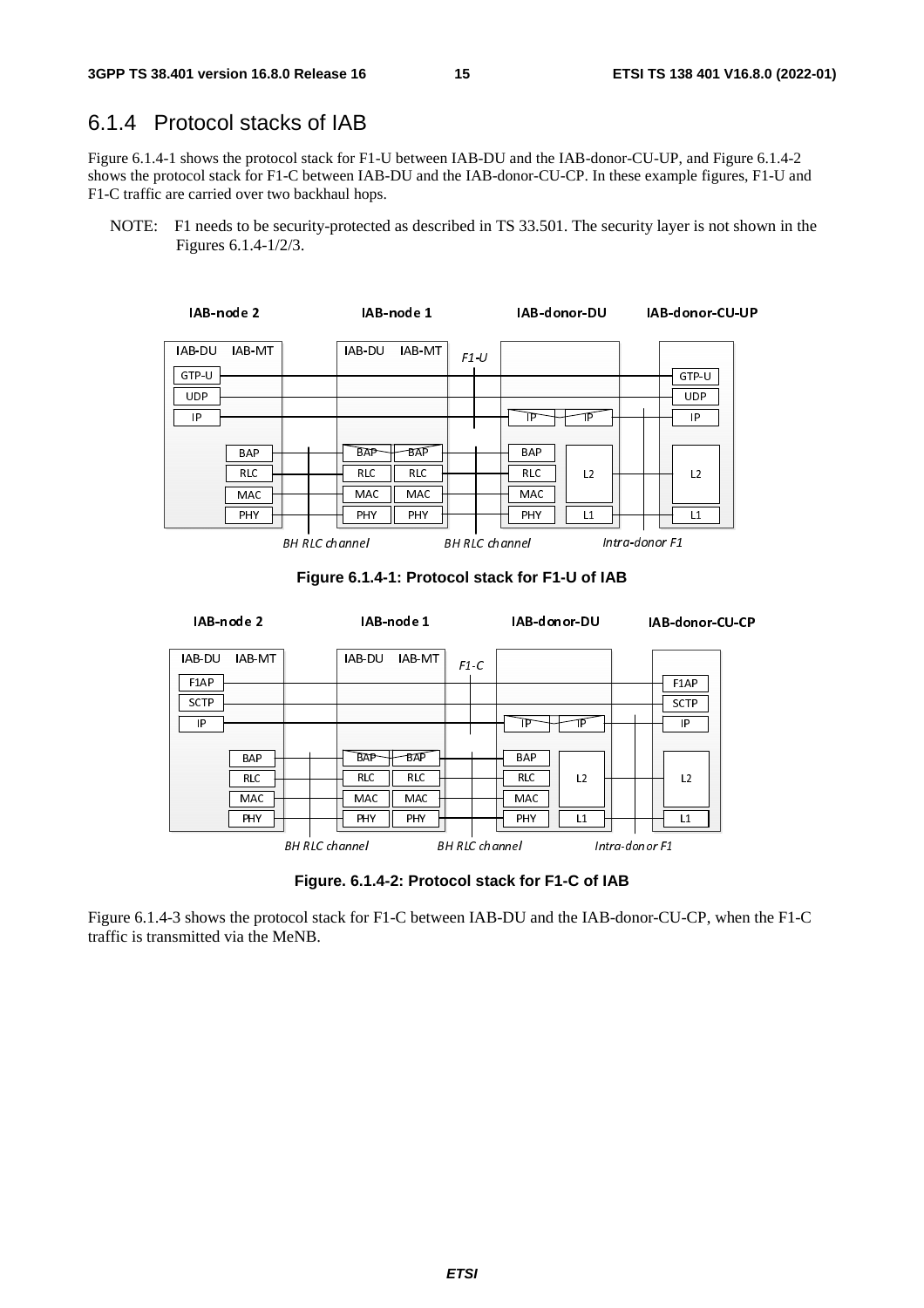| IAB-node          |          |        | MeNB                    |        | IAB-donor-CU-CP   |
|-------------------|----------|--------|-------------------------|--------|-------------------|
| <b>IAB-DU</b>     | IAB-MT   |        |                         |        |                   |
| F <sub>1</sub> AP |          |        |                         |        | F <sub>1</sub> AP |
| <b>SCTP</b>       |          |        |                         |        | <b>SCTP</b>       |
| IP                |          |        |                         |        | IP                |
|                   | LTE RRC  |        | LTE RRC<br>X2AP         |        | X2AP              |
|                   | LTE PDCP |        | <b>SCTP</b><br>LTE PDCP |        | <b>SCTP</b>       |
|                   | LTE RLC  |        | LTE RLC<br>IP           |        | IP                |
|                   | LTE MAC  |        | LTE MAC<br>L2           |        | L2                |
|                   | LTE PHY  |        | LTE PHY<br>L1           |        | L1                |
|                   |          | LTE-Uu |                         | $X2-C$ |                   |

#### **Fig. 6.1.4-3: Protocol stack for IAB F1-C traffic delivered via the MeNB**

### 6.2 NG-RAN identifiers

### 6.2.1 Principle of handling Application Protocol Identities

An Application Protocol Identity (AP ID) is allocated when a new UE-associated logical connection is created in either an NG-RAN node or an AMF. An AP ID shall uniquely identify a logical connection associated to a UE over the NG interface or Xn interface within a node (NG-RAN node or AMF) or over the F1 interface or over the E1 interface or over the W1 interface. Upon receipt of a message that has a new AP ID from the sending node, the receiving node shall store the AP ID of the sending node for the duration of the logical connection. The receiving node shall assign the AP ID to be used to identify the logical connection associated to the UE and include it as well as the previously received new AP ID from the sending node, in the first returned message to the sending node. In all subsequent messages to and from sending node, both AP IDs of sending node and receiving node shall be included.

The definitions of AP IDs as used on NG interface or Xn interface or F1 interface or E1 interface are shown below:

#### **RAN UE NGAP ID:**

 A RAN UE NGAP ID shall be allocated so as to uniquely identify the UE over the NG interface within an gNB. When an AMF receives an RAN UE NGAP ID it shall store it for the duration of the UE-associated logical NGconnection for this UE. Once known to an AMF this is included in all UE associated NGAP signalling.

The RAN UE NGAP ID shall be unique within the logical NG-RAN node.

#### **AMF UE NGAP ID:**

 An AMF UE NGAP ID shall be allocated so as to uniquely identify the UE over the NG interface within the AMF. When a NG-RAN node receives an AMF UE NGAP ID it shall store it for the duration of the UEassociated logical NG-connection for this UE. Once known to a NG-RAN node this ID is included in all UE associated NGAP signalling.

The AMF UE NGAP ID shall be unique within an AMF Set as specified in TS 23.501 [3].

#### **Old NG-RAN node UE XnAP ID:**

 An Old NG-RAN node UE XnAP ID shall be allocated so as to uniquely identify the UE over the Xn interface within a source NG-RAN node. When a target NG-RAN node receives an Old NG-RAN node UE XnAP ID it shall store it for the duration of the UE-associated logical Xn-connection for this UE. Once known to a target NG-RAN node this ID is included in all UE associated XnAP signalling. The Old NG-RAN node UE XnAP ID shall be unique within the logical NG-RAN node.

#### **New NG-RAN node UE XnAP ID:**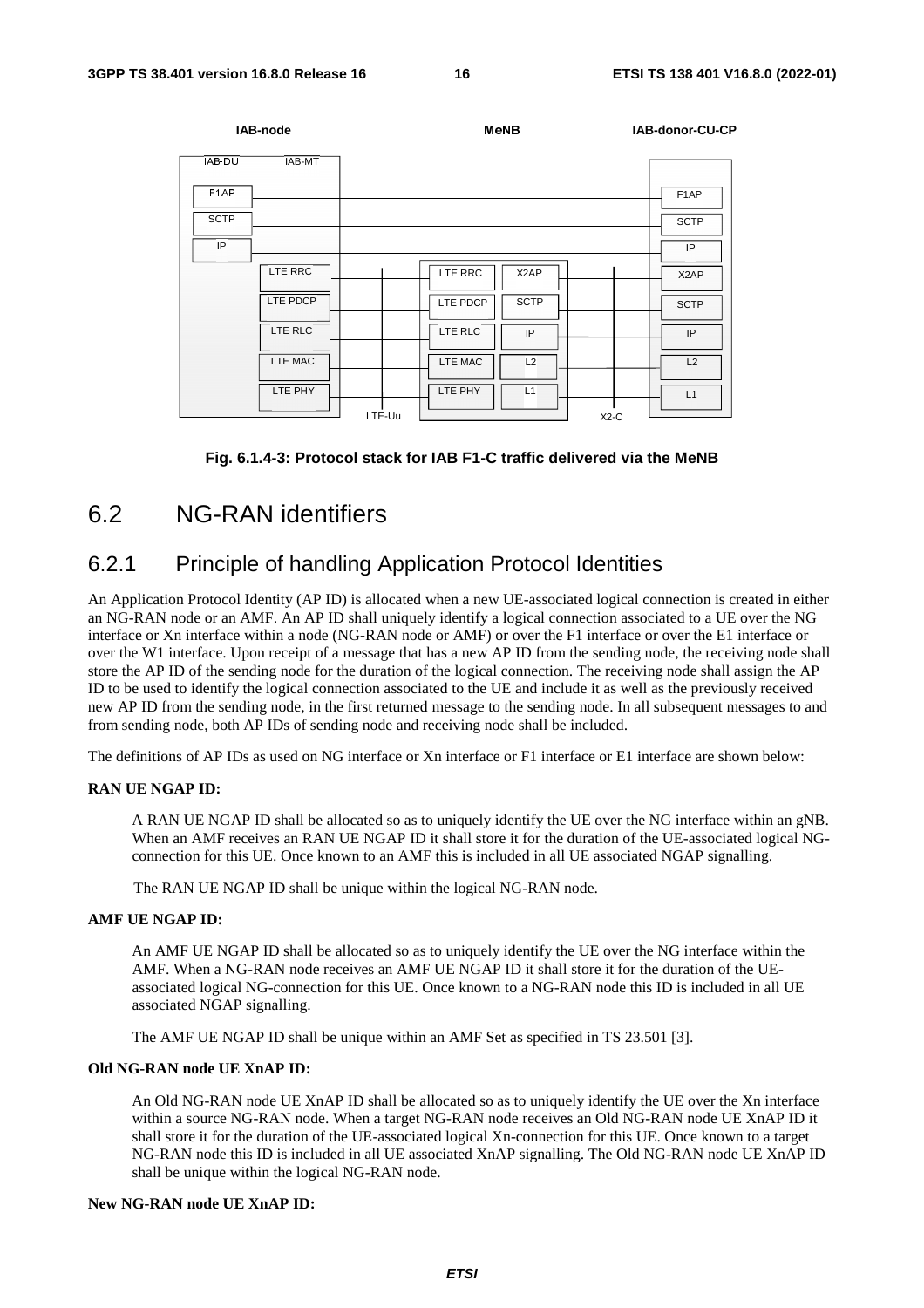A New NG-RAN node UE XnAP ID shall be allocated so as to uniquely identify the UE over the Xn interface within a target NG-RAN node. When a source NG-RAN node receives a New NG-RAN node UE XnAP ID it shall store it for the duration of the UE-associated logical Xn-connection for this UE. Once known to a source NG-RAN node this ID is included in all UE associated XnAP signalling. The New NG-RAN node UE XnAP ID shall be unique within the logical NG-RAN node.

#### **M-NG-RAN node UE XnAP ID:**

 An M-NG-RAN node UE XnAP ID shall be allocated so as to uniquely identify the UE over the Xn interface within an M-NG-RAN node for dual connectivity. When an S-NG-RAN node receives an M-NG-RAN node UE XnAP ID it shall store it for the duration of the UE-associated logical Xn-connection for this UE. Once known to an S-NG-RAN node this ID is included in all UE associated XnAP signalling. The M-NG-RAN node UE XnAP ID shall be unique within the logical NG-RAN node.

#### **S-NG-RAN node UE XnAP ID:**

 A S-NG-RAN node UE XnAP ID shall be allocated so as to uniquely identify the UE over the Xn interface within an S-NG-RAN node for dual connectivity. When an M-NG-RAN node receives a S-NG-RAN node UE XnAP ID it shall store it for the duration of the UE-associated logical Xn-connection for this UE. Once known to an M-NG-RAN node this ID is included in all UE associated XnAP signalling. The S-NG-RAN node UE XnAP ID shall be unique within the logical NG-RAN node.

#### **gNB-CU UE F1AP ID:**

A gNB-CU UE F1AP ID shall be allocated so as to uniquely identify the UE over the F1 interface within a gNB-CU. When a gNB-DU receives a gNB-CU UE F1AP ID it shall store it for the duration of the UE-associated logical F1-connection for this UE. The gNB-CU UE F1AP ID shall be unique within the gNB-CU logical node.

#### **gNB-DU UE F1AP ID:**

A gNB-DU UE F1AP ID shall be allocated so as to uniquely identify the UE over the F1 interface within a gNB-DU. When a gNB-CU receives a gNB-DU UE F1AP ID it shall store it for the duration of the UE-associated logical F1-connection for this UE. The gNB-DU UE F1AP ID shall be unique within the gNB-DU logical node.

#### **gNB-CU-CP UE E1AP ID:**

A gNB-CU-CP UE E1AP ID shall be allocated so as to uniquely identify the UE over the E1 interface within a gNB-CU-CP. When a gNB-CU-UP receives a gNB-CU-CP UE E1AP ID it shall store it for the duration of the UE-associated logical E1-connection for this UE. The gNB-CU-CP UE E1AP ID shall be unique within the gNB-CU-CP logical node.

#### **gNB-CU-UP UE E1AP ID:**

A gNB-CU-UP UE E1AP ID shall be allocated so as to uniquely identify the UE over the E1 interface within a gNB-CU-UP. When a gNB-CU-CP receives a gNB-CU-UP UE E1AP ID it shall store it for the duration of the UE-associated logical E1-connection for this UE. The gNB-CU-UP UE E1AP ID shall be unique within the gNB-CU-UP logical node.

#### **ng-eNB-CU UE W1AP ID:**

An ng-eNB-CU UE W1AP ID shall be allocated so as to uniquely identify the UE over the W1 interface within an ng-eNB-CU. When an ng-eNB-DU receives an ng-eNB-CU UE W1AP ID it shall store it for the duration of the UE-associated logical W1-connection for this UE. The ng-eNB-CU UE W1AP ID shall be unique within the ng-eNB-CU logical node.

#### **ng-eNB-DU UE W1AP ID:**

An ng-eNB-DU UE W1AP ID shall be allocated so as to uniquely identify the UE over the W1 interface within an ng-eNB-DU. When an ng-eNB-CU receives an ng-eNB-DU UE W1AP ID it shall store it for the duration of the UE-associated logical W1-connection for this UE. The ng-eNB-DU UE W1AP ID shall be unique within the ng-eNB-DU logical node.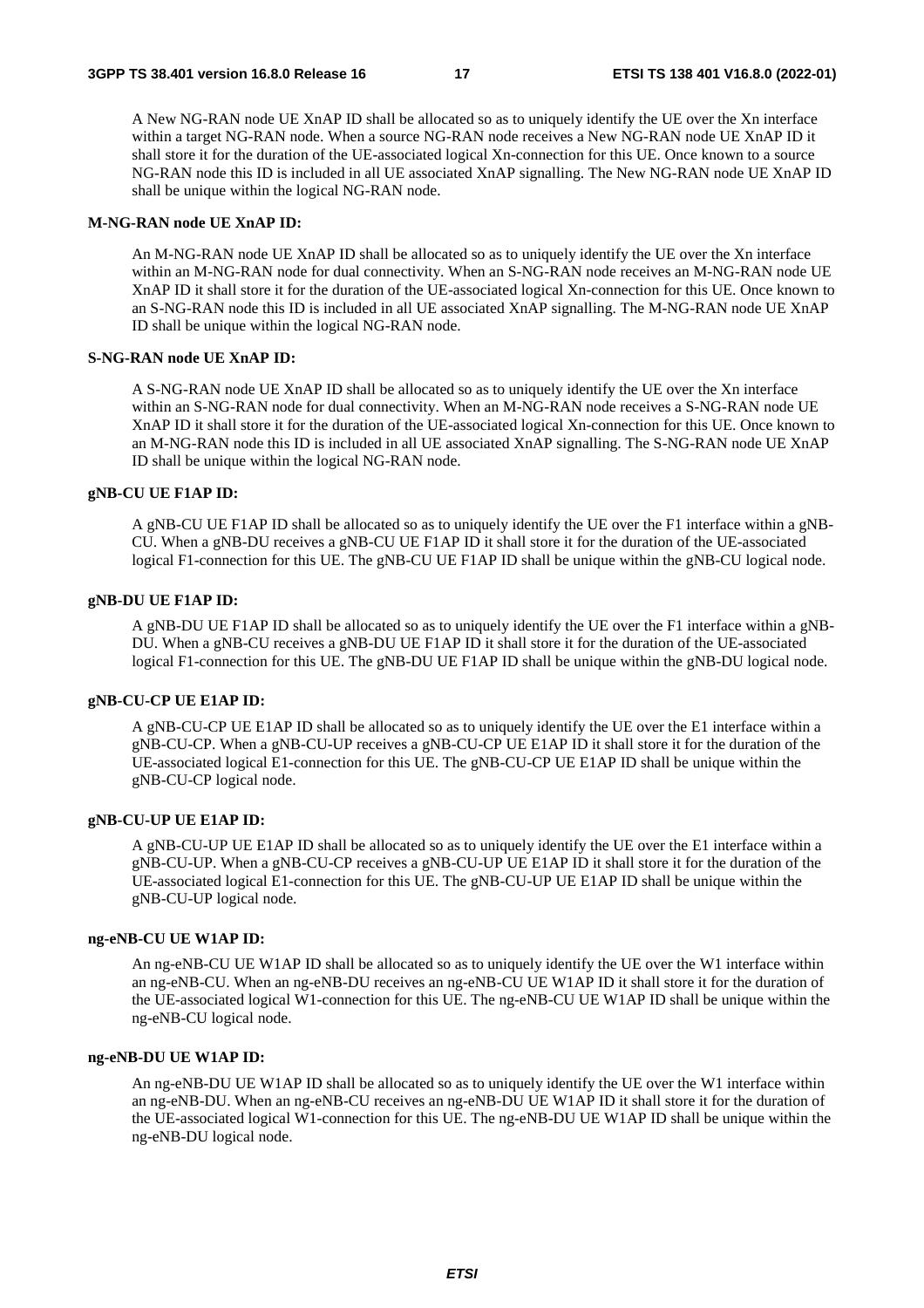### 6.2.2 gNB-DU ID

The gNB-DU ID is configured at the gNB-DU and used to uniquely identify the gNB-DU at least within a gNB-CU. The gNB-DU provides its gNB-DU ID to the gNB-CU during the F1 Setup procedure. The gNB-DU ID is used only within F1AP procedures.

### 6.2.3 ng-eNB-DU ID

The ng-eNB-DU ID is configured at the ng-eNB-DU and used to uniquely identify the ng-eNB-DU at least within an ng-eNB-CU. The ng-eNB-DU provides its ng-eNB-DU ID to the ng-eNB-CU during the W1 Setup procedure. The ngeNB-DU ID is used only within W1AP procedures.

### 6.2.4 gNB-CU-UP ID

The gNB-CU-UP ID is configured at the gNB-CU-CP and used to uniquely identify the gNB-CU-UP at least within a gNB-CU-CP. The gNB-CU-UP provides its gNB-CU-UP ID to the gNB-CU-CP during the E1 Setup procedure. The gNB-CP-UP ID is used only within E1AP procedures.

### 6.3 Transport addresses

The transport layer address parameter is transported in the radio network application signalling procedures that result in establishment of transport bearer connections.

The transport layer address parameter shall not be interpreted in the radio network application protocols and reveal the addressing format used in the transport layer.

The formats of the transport layer addresses are further described in TS 38.414 [5], TS 38.424 [6] and TS 38.474 [7].

# 6.4 UE associations in NG-RAN Node

There are several types of UE associations needed in the NG-RAN node: the "NG-RAN node UE context" used to store all information needed for a UE and the associations between the UE and the logical NG and Xn connections used for NG/XnAP UE associated messages. An "NG-RAN node UE context" exists for a UE in CM\_CONNECTED.

#### **Definitions:**

#### **NG-RAN node UE context:**

An NG-RAN node UE context is a block of information in an NG-RAN node associated to one UE. The block of information contains the necessary information required to maintain the NG-RAN services towards the active UE. An NG-RAN node UE context is established when the transition to RRC CONNECTED for a UE is completed or in the target NG-RAN node after completion of handover resource allocation during handover preparation, in which case at least UE state information, security information, UE capability information and the identities of the UE-associated logical NG-connection shall be included in the NG-RAN node UE context.

For Dual Connectivity an NG-RAN node UE context is also established in the S-NG-RAN node after completion of S-NG-RAN node Addition Preparation procedure.

If radio bearers are requested to be setup during a UE Context setup or modification procedure, the UE capabilities are signalled to the receiving node as part of the UE context setup or modification procedures.

#### **Bearer context:**

A bearer context is a block of information in a gNB-CU-UP node associated to one UE that is used for the sake of communication over the E1 interface. It may include the information about data radio bearers, PDU sessions and QoSflows associated to the UE. The block of information contains the necessary information required to maintain user-plane services toward the UE.

#### **UE-associated logical NG/Xn/F1/E1 -connection:**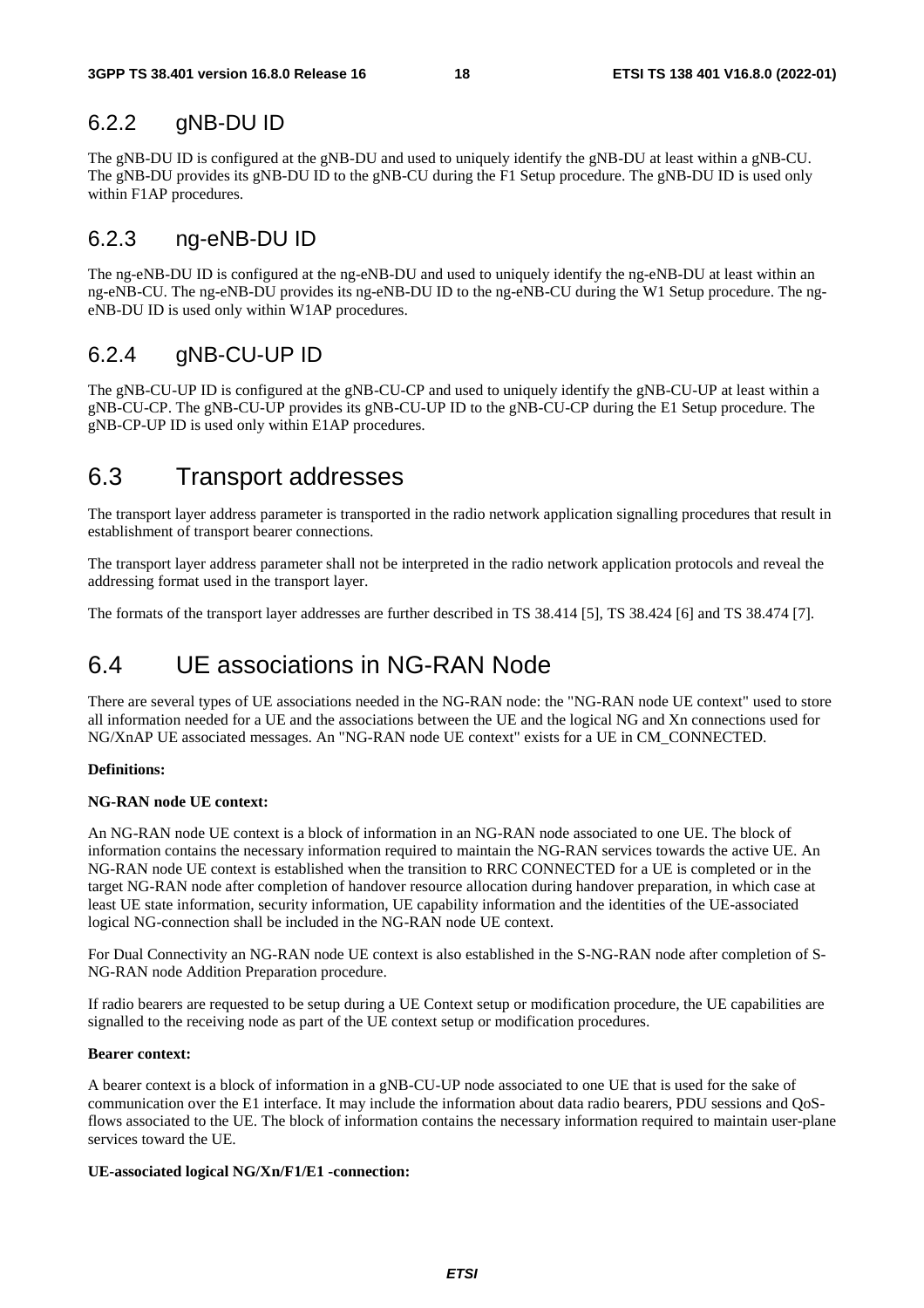NGAP, XnAP, F1AP and E1AP provide means to exchange control plane messages associated with the UE over the respectively NG-C, Xn-C, F1-C or E1 interface.

A UE-associated logical connection is established during the first NGAP/XnAP/F1AP message exchange between the NG/Xn/F1 peer nodes.

The connection is maintained as long as UE associated NG/XnAP/F1AP messages need to be exchanged over the NG/Xn/F1 interface.

The UE-associated logical NG-connection uses the identities AMF UE NGAP ID and RAN UE NGAP ID.

The UE-associated logical Xn-connection uses the identities Old NG-RAN node UE XnAP ID and New NG-RAN node UE XnAP ID, or M-NG-RAN node UE XnAP ID and S-NG-RAN node UE XnAP ID.

The UE-associated logical F1-connection uses the identities gNB-CU UE F1AP ID and gNB-DU UE F1AP ID.

The UE-associated logical E1-connection uses the identities gNB-CU-CP UE E1AP ID and gNB-CU-UP UE E1AP ID.

When a node (AMF or gNB) receives a UE associated NGAP/XnAP/F1AP/E1AP message the node retrieves the associated UE based on the NGAP/XnAP/F1AP/E1AP ID.

#### **UE-associated signalling:**

UE-associated signalling is an exchange of NGAP/XnAP/F1AP/E1AP messages associated with one UE over the UEassociated logical NG/Xn/F1/E1-connection.

- NOTE1: The UE-associated logical NG-connection may exist before the NG-RAN node UE context is setup in the NG-RAN node.
- NOTE2: The UE-associated logical F1-connection may exist before the UE context is setup in the gNB-DU.
- NOTE3: The general principle described in this section also applies to ng-eNB and W1 interface, if not explicitly specified otherwise.

# 7 NG-RAN functions description

# 7.0 General

For the list of functions refer to TS 38.300 [2].

# 7.1 NG-RAN sharing

NG-RAN supports radio access network sharing as specified in TS 23.501 [3] and TS 38.300 [2] and TS 36.300 [19].

# 7.2 Remote Interference Management

The Remote Interference Management function in non-split gNB case is specified in TS 38.300 [2].

In case of split gNB architecture, in the victim set, a gNB-DU detects the remote interference. If remote interference is detected, the gNB-DU can send out the RIM-RS. In the aggressor set, if a gNB-DU detects the RIM-RS sent by the victim gNB(s), it sends to the gNB-CU the RIM-RS detection status and the victim Set ID. The gNB-CU acts as a coordinator on behalf of its affiliated gNB-DUs, where the gNB-CU merges the outgoing RIM information received from its gNB-DUs in the aggressor set and forwards the merged information to all the gNBs in the victim set.

Similarly, in the victim set, the gNB-CU distributes the incoming RIM information to all the gNB-DUs in the set, as indicated in the RIM information received from the aggressor set.

In addition, to facilitate consolidation of RIM information, the gNB-DU provides the associated aggressor set ID and the victim set ID of each serving cell to the gNB-CU.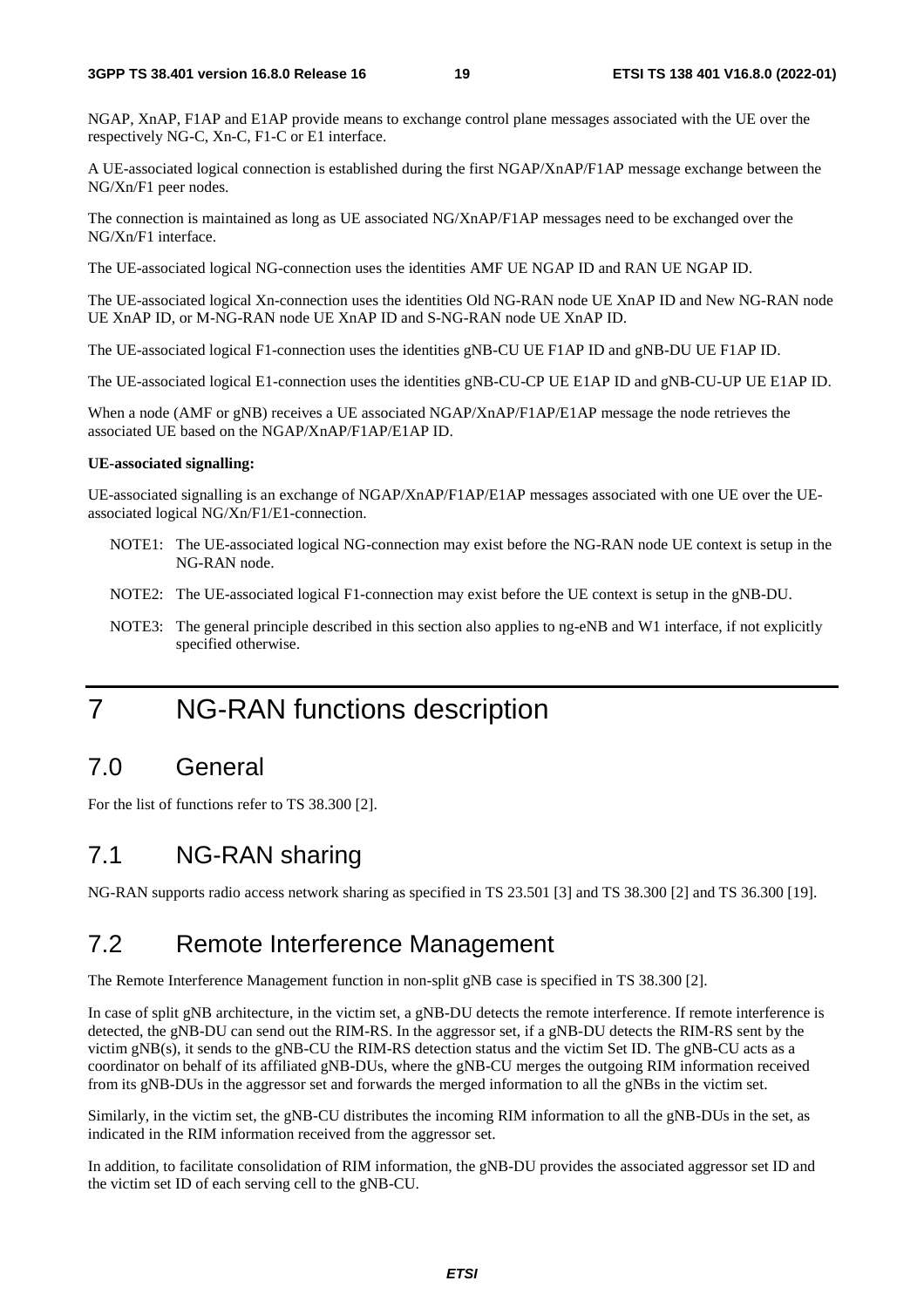### 7.3 Cross-Link Interference Management

The Cross-Link Interference Management function in non-split gNB case is specified in TS 38.300 [2].

In case of split gNB architecture, the gNB-CU forwards the TDD DL/UL patterns received from neighboring nodes to each concerned gNB-DU. The gNB-DU reports the TDD DL/UL patterns of its serving cells to the gNB-CU if Cross-Link Interference is detected.

# 7.4 Support for Non-Public Networks

NG-RAN supports NPN as specified in TS 23.501 [3] and TS 38.300 [2].

# 7.5 RACH Optimisation Function

The RACH Optimization Function in non-split gNB case is specified in TS 38.300 [2].

In case of split gNB architecture, RACH configuration conflict detection and resolution function is located at the gNB-DU. To perform RACH optimisation at gNB-DU, gNB-CU sends the RACH report reported by the UE to gNB-DU via F1AP signalling. The gNB-DU signals the PRACH configuration per-cell to gNB-CU. The gNB-CU may forward a limited set of neighbour cell's PRACH configurations received from neighbour gNB-CU to the gNB-DU to resolve the configuration conflict.

### 7.6 Positioning

The NG-RAN supports the positioning functionality as specified in TS 38.305 [25].

# 8 Overall procedures in gNB-CU/gNB-DU Architecture

### 8.1 UE Initial Access

The signalling flow for UE Initial access is shown in Figure 8.1-1.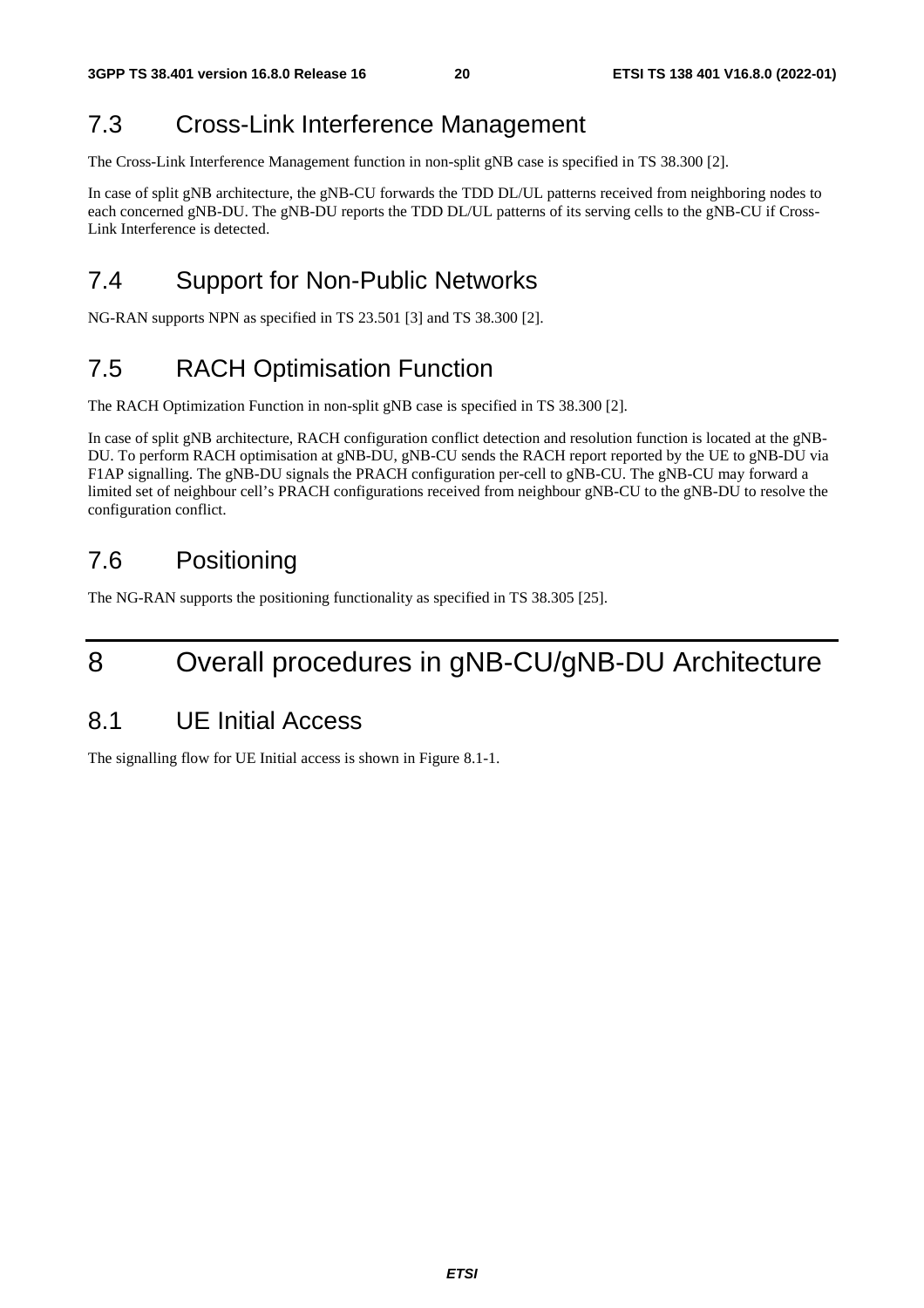

**Figure 8.1-1: UE Initial Access procedure** 

- 1. The UE sends an *RRCSetupRequest* message to the gNB-DU.
- 2. The gNB-DU includes the RRC message and, if the UE is admitted, the corresponding low layer configuration for the UE in the INITIAL UL RRC MESSAGE TRANSFER message and transfers to the gNB-CU. The INITIAL UL RRC MESSAGE TRANSFER message includes the C-RNTI allocated by the gNB-DU.
- 3. The gNB-CU allocates a gNB-CU UE F1AP ID for the UE and generates a *RRCSetup* message towards UE. The RRC message is encapsulated in -the DL RRC MESSAGE TRANSFER message.
- 4. The gNB-DU sends the *RRCSetup* message to the UE.
- 5. The UE sends the RRC CONNECTION SETUP COMPLETE message to the gNB-DU.
- 6. The gNB-DU encapsulates the RRC message in the UL RRC MESSAGE TRANSFER message and sends it to the gNB-CU.
- 7. The gNB-CU sends the INITIAL UE MESSAGE message to the AMF.
- 8. The AMF sends the INITIAL CONTEXT SETUP REQUEST message to the gNB-CU.
- 9. The gNB-CU sends the UE CONTEXT SETUP REQUEST message to establish the UE context in the gNB-DU. In this message, it may also encapsulate the *SecurityModeCommand* message. In case of NG-RAN sharing, the gNB-CU includes the serving PLMN ID (for SNPNs the serving SNPN ID).
- 10. The gNB-DU sends the *SecurityModeCommand* message to the UE.
- 11. The gNB-DU sends the UE CONTEXT SETUP RESPONSE message to the gNB-CU.
- 12. The UE responds with the *SecurityModeComplete* message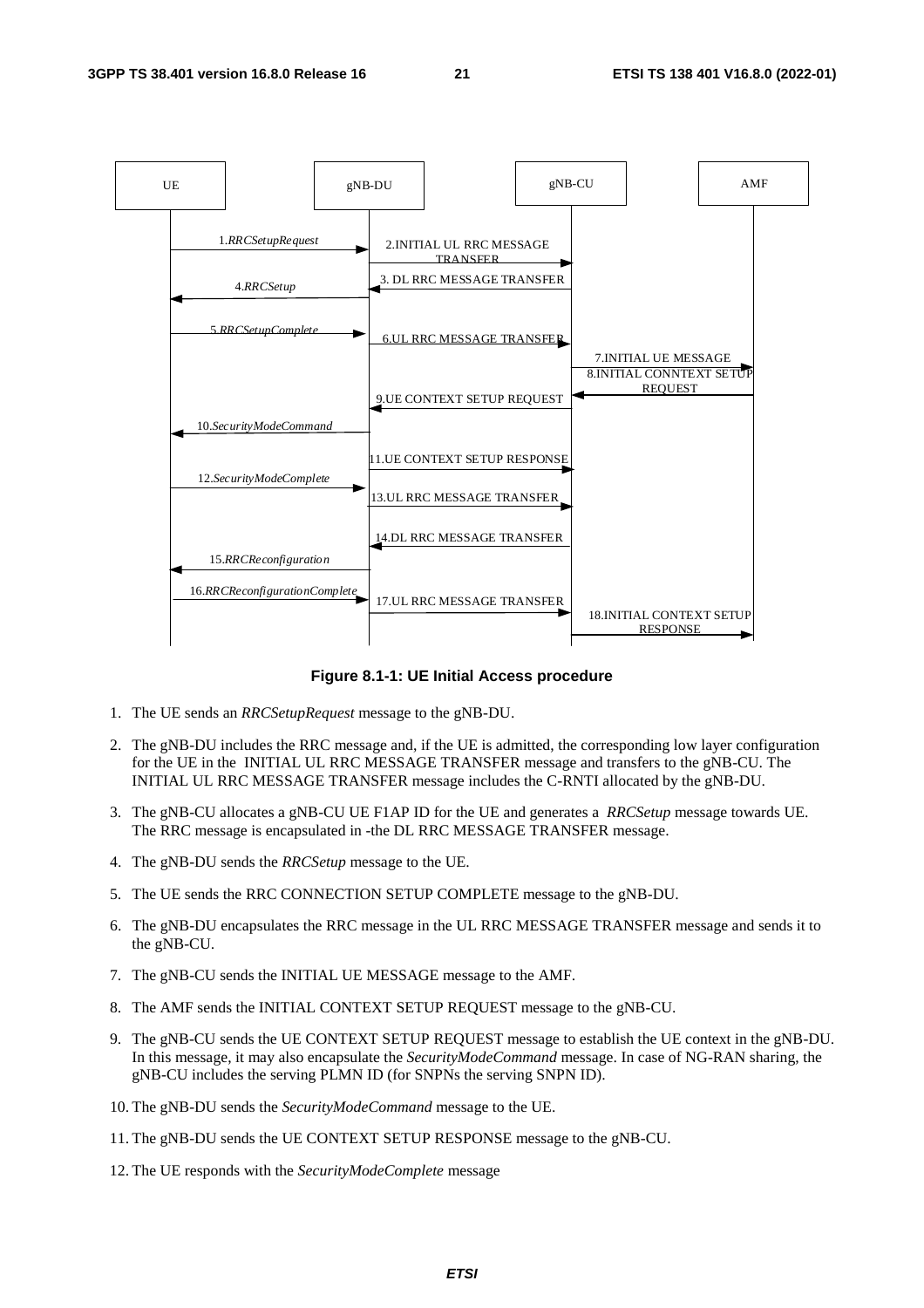- 13. The gNB-DU encapsulates the RRC message in the UL RRC MESSAGE TRANSFER message and sends it to the gNB-CU.
- 14. The gNB-CU generates the *RRCReconfiguration* message and encapsulates it in the DL RRC MESSAGE TRANSFER message
- 15. The gNB-DU sends *RRCReconfiguration* message to the UE.
- 16. The UE sends *RRCReconfigurationComplete* message to the gNB-DU.
- 17. The gNB-DU encapsulates the RRC message in the UL RRC MESSAGE TRANSFER message and send it to the gNB-CU.
- 18. The gNB-CU sends the INITIAL CONTEXT SETUP RESPONSE message to the AMF.

### 8.2 Intra-gNB-CU Mobility

### 8.2.1 Intra-NR Mobility

#### 8.2.1.1 Inter-gNB-DU Mobility

This procedure is used for the case when the UE moves from one gNB-DU to another gNB-DU within the same gNB-CU during NR operation. Figure 8.2.1.1-1 shows the inter-gNB-DU mobility procedure for intra-NR.



**Figure 8.2.1.1-1: Inter-gNB-DU Mobility for intra-NR** 

1. The UE sends a *MeasurementReport* message to the source gNB-DU.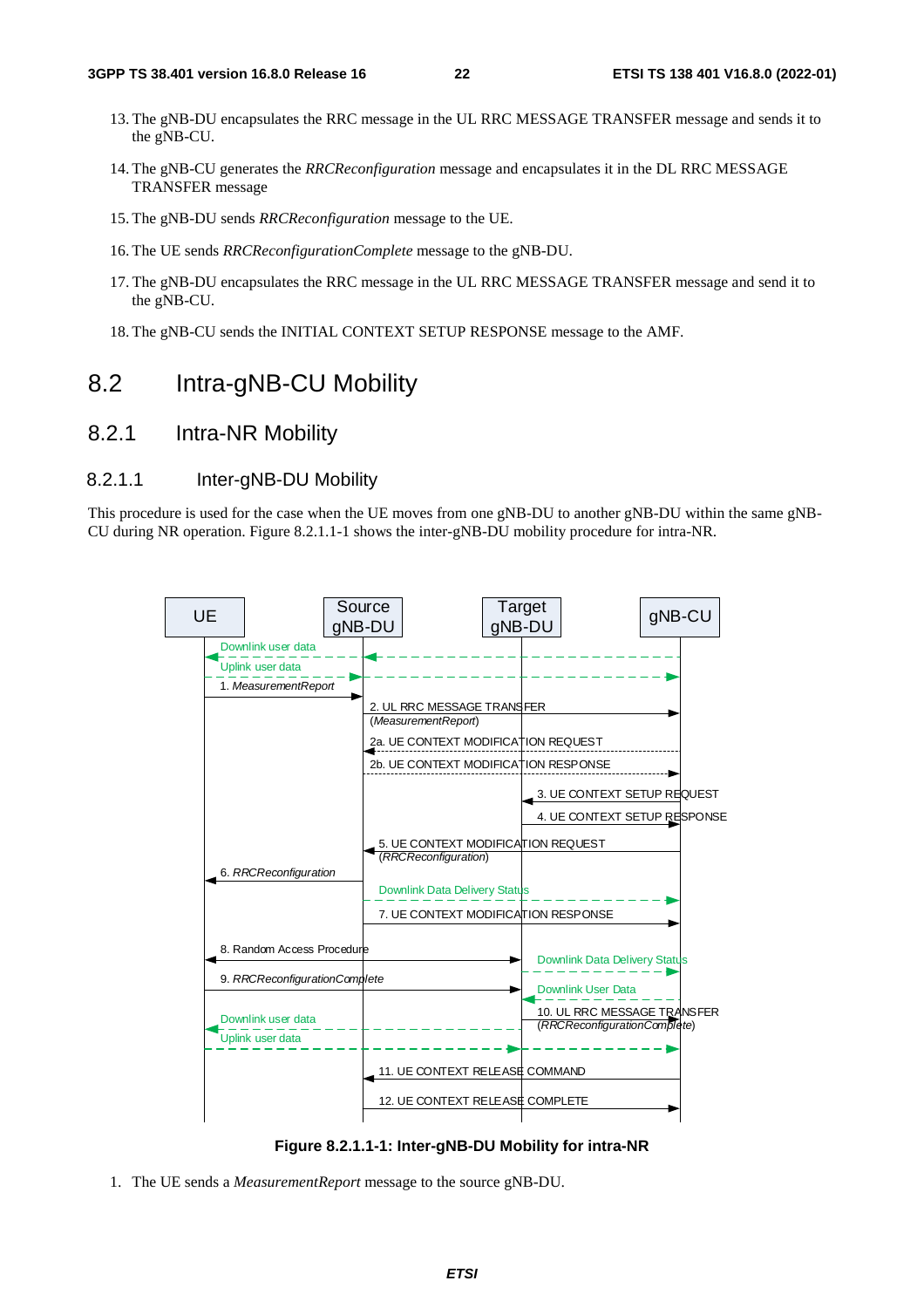- 2. The source gNB-DU sends an UL RRC MESSAGE TRANSFER message to the gNB-CU to convey the received *MeasurementReport* message.
- 2a. The gNB-CU may send an UE CONTEXT MODIFICATION REQUEST message to the source gNB-DU to query the latest configuration.
- 2b. The source gNB-DU responds with an UE CONTEXT MODIFICATION RESPONSE message that includes full configuration information.
- 3. The gNB-CU sends an UE CONTEXT SETUP REQUEST message to the target gNB-DU to create an UE context and setup one or more data bearers. The UE CONTEXT SETUP REQUEST message includes a HandoverPreparationInformation. In case of NG-RAN sharing, the gNB-CU includes the serving PLMN ID (for SNPNs the serving SNPN ID).
- 4. The target gNB-DU responds to the gNB-CU with an UE CONTEXT SETUP RESPONSE message.
- 5. The gNB-CU sends a UE CONTEXT MODIFICATION REQUEST message to the source gNB-DU, which includes a generated *RRCReconfiguration* message and indicates to stop the data transmission for the UE. The source gNB-DU also sends a Downlink Data Delivery Status frame to inform the gNB-CU about the unsuccessfully transmitted downlink data to the UE.
- NOTE: In case of DAPS Handover, the UE CONTEXT MODIFICATION REQUEST message in step 5 may indicate to stop the data transmission only for the DRB(s) not subject to DAPS Handover or may not indicate to stop the data transmission at all. Instead, the DL RRC Message Transfer procedure can be used to carry the handover command to the UE. The UE CONTEXT MODIFICATION REQUEST message that indicates to stop the data transmission for the UE is sent to the source gNB-DU once the gNB-CU knows that the UE has successfully accessed the target gNB-DU, for which the source gNB-DU sends a DDDS frame about the unsuccessfully transmitted downlink data to the gNB-CU.
- 6. The source gNB-DU forwards the received *RRCReconfiguration* message to the UE.
- 7. The source gNB-DU responds to the gNB-CU with the UE CONTEXT MODIFICATION RESPONSE message.
- 8. A Random Access procedure is performed at the target gNB-DU. The target gNB-DU sends a Downlink Data Delivery Status frame to inform the gNB-CU. Downlink packets, which may include PDCP PDUs not successfully transmitted in the source gNB-DU, are sent from the gNB-CU to the target gNB-DU.
- NOTE: It is up to gNB-CU implementation whether to start sending DL User Data to gNB-DU before or after reception of the Downlink Data Delivery Status.
- 9. The UE responds to the target gNB-DU with an *RRCReconfigurationComplete* message.
- 10. The target gNB-DU sends an UL RRC MESSAGE TRANSFER message to the gNB-CU to convey the received *RRCReconfigurationComplete* message. Downlink packets are sent to the UE. Also, uplink packets are sent from the UE, which are forwarded to the gNB-CU through the target gNB-DU.
- 11. The gNB-CU sends an UE CONTEXT RELEASE COMMAND message to the source gNB-DU.
- 12. The source gNB-DU releases the UE context and responds the gNB-CU with an UE CONTEXT RELEASE COMPLETE message.

### 8.2.1.2 Intra-gNB-DU handover

This procedure is used for the case that the UE moves from one cell to another cell within the same gNB-DU or for the case that intra-cell handover is performed during NR operation, and supported by the UE Context Modification (gNB-CU initiated) procedure as specified in TS 38.473 [4]. When the intra-gNB-DU handover is performed (either inter-cell or intra-cell), the gNB-CU provides new UL GTP TEID to the gNB-DU and the gNB-DU provides new DL GTP TEID to the gNB-CU. The gNB-DU shall continue sending UL PDCP PDUs to the gNB-CU using the previous UL GTP TEID until it re-establishes the RLC, and after then start sending using the new UL GTP TEID. The gNB-CU shall continue sending DL PDCP PDUs to the gNB-DU using the previous DL GTP TEID until it performs PDCP reestablishment or PDCP data recovery, and after then start sending using the new DL GTP TEID.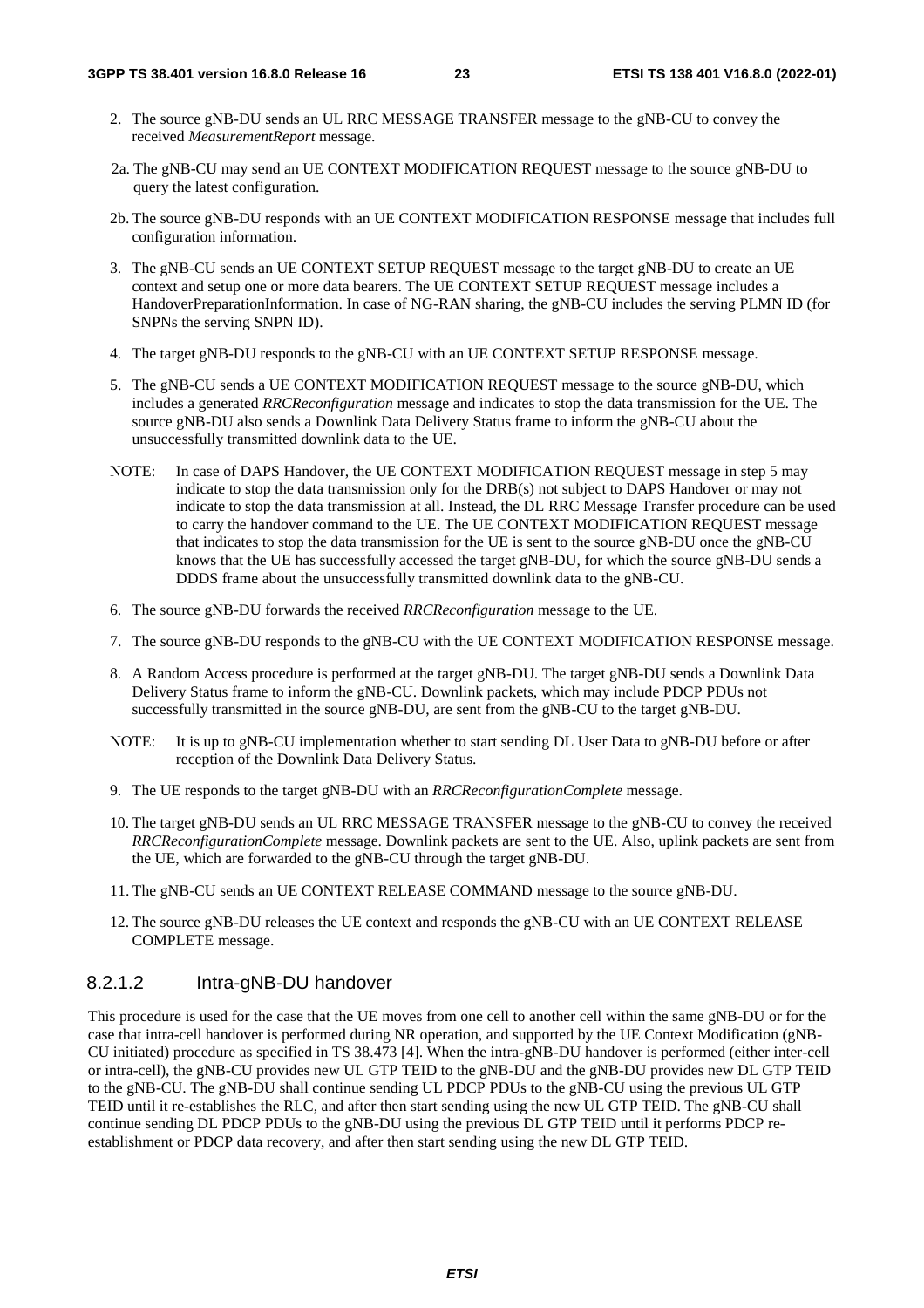#### 8.2.1.3 Inter-gNB-DU Conditional Handover or Conditional PSCell Change

This procedure is used for the case when the UE moves from one gNB-DU to another gNB-DU within the same gNB-CU during NR operation for conditional handover or conditional PSCell change. Figure 8.2.1.3-1 shows the inter-gNB-DU conditional mobility procedure for intra-NR.



#### **Figure 8.2.1.3-1: Inter-gNB-DU Conditional Handover or Conditional PSCell Change for intra-NR**

- 1-2. The steps 1-2 are as defined in clause 8.2.1.1.
- 3. The gNB-CU sends an UE CONTEXT SETUP REQUEST message to the candidate gNB-DU to create an UE context and setup one or more data bearers. The UE CONTEXT SETUP REQUEST message is sent for each candidate cell and includes a HandoverPreparationInformation (conditional handover) or a CG-ConfigInfo (conditional PSCell change).
- 4. The candidate gNB-DU responds to the gNB-CU with an UE CONTEXT SETUP RESPONSE message including the target cell ID that was requested from the gNB-CU. The response message is sent for each requested candidate cell.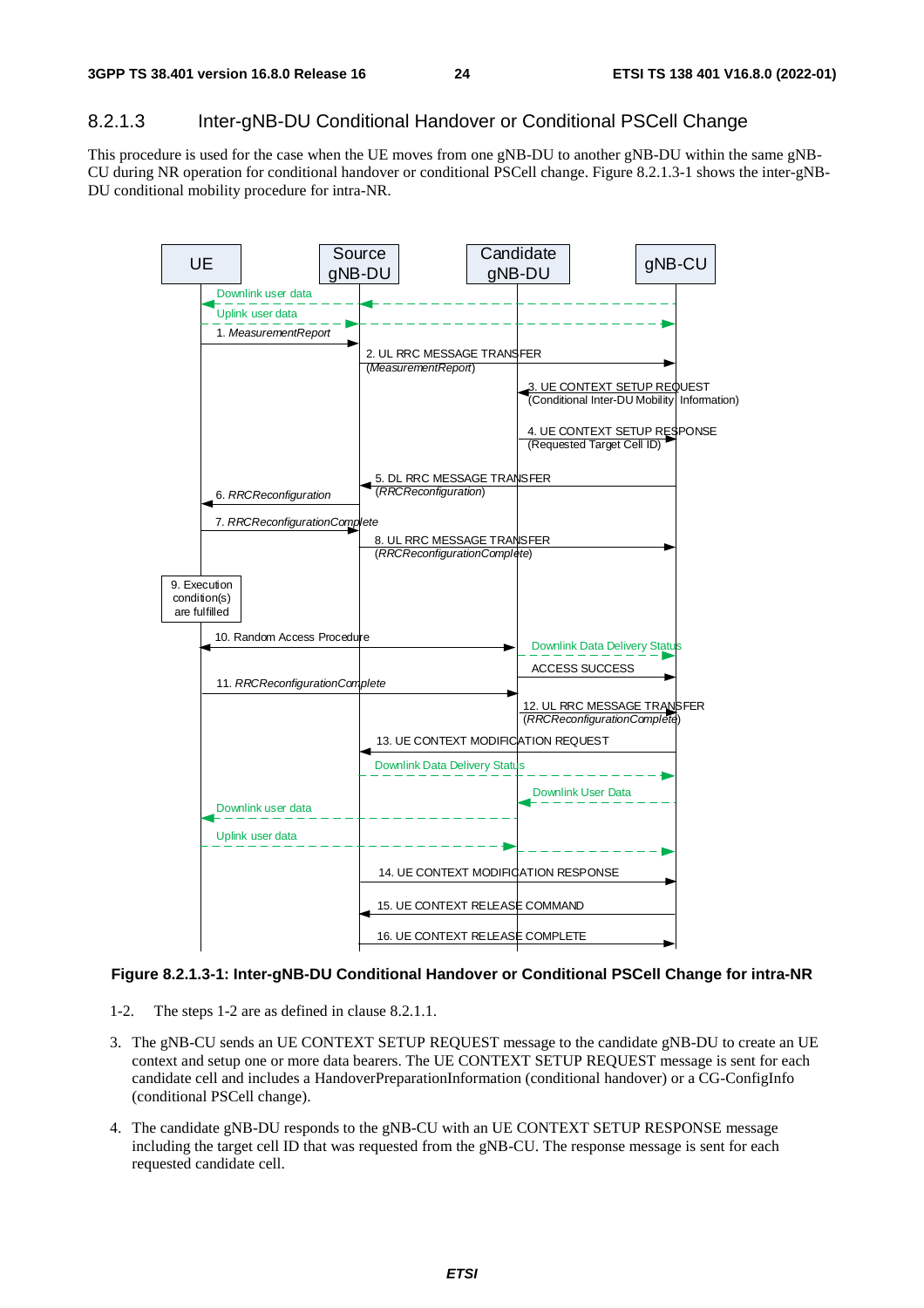- 5. The gNB-CU sends a DL RRC MESSAGE TRANSFER message to the source gNB-DU, which includes a generated *RRCReconfiguration* message.
- 6. The step 6 is as defined in clause 8.2.1.1.
- 7-8. The UE responds to the source gNB-DU with an *RRCReconfigurationComplete* message, for which the source gNB-DU forwards to the gNB-CU via an UL RRC MESSAGE TRANSFER message.
- 9. An execution condition to trigger initiation of conditional handover or conditional PSCell change is fulfilled.
- 10. A Random Access procedure is performed at the candidate gNB-DU, which becomes the target gNB-DU if successful. The target gNB-DU sends a Downlink Data Delivery Status frame to inform the gNB-CU. The target gNB-DU also sends an ACCESS SUCCESS message to inform the gNB-CU of which cell the UE has successfully accessed.
- 11-12. The steps 11-12 are as defined in steps 9-10 in clause 8.2.1.1.
- 13. The gNB-CU sends a UE CONTEXT MODIFICATION REQUEST message to the source gNB-DU and indicates to stop the data transmission for the UE. The source gNB-DU also sends a Downlink Data Delivery Status frame to inform the gNB-CU about the unsuccessfully transmitted downlink data to the UE. Downlink packets, which may include PDCP PDUs not successfully transmitted in the source gNB-DU, are sent from the gNB-CU to the target gNB-DU.
- NOTE: The step 13 may happen before step 12, as soon as the gNB-CU knows which cell the UE has successfully accessed.
- NOTE: The gNB-CU may initiate UE Context Release procedure toward the other signalling connections or other candidate target gNB-DUs, if any, to cancel conditional handover or conditional PSCell change for the UE.
- 14. The source gNB-DU responds to the gNB-CU with the UE CONTEXT MODIFICATION RESPONSE message.
- 15 -16. The steps 15-16 are as defined in steps 11-12 in clause 8.2.1.1.

### 8.2.2 EN-DC Mobility

#### 8.2.2.1 Inter-gNB-DU Mobility using MCG SRB

This procedure is used for the case the UE moves from one gNB-DU to another gNB-DU within the same gNB-CU when only MCG SRB is available during EN-DC operation. Figure 8.2.2.1-1 shows the inter-gNB-DU mobility procedure using MCG SRB in EN-DC.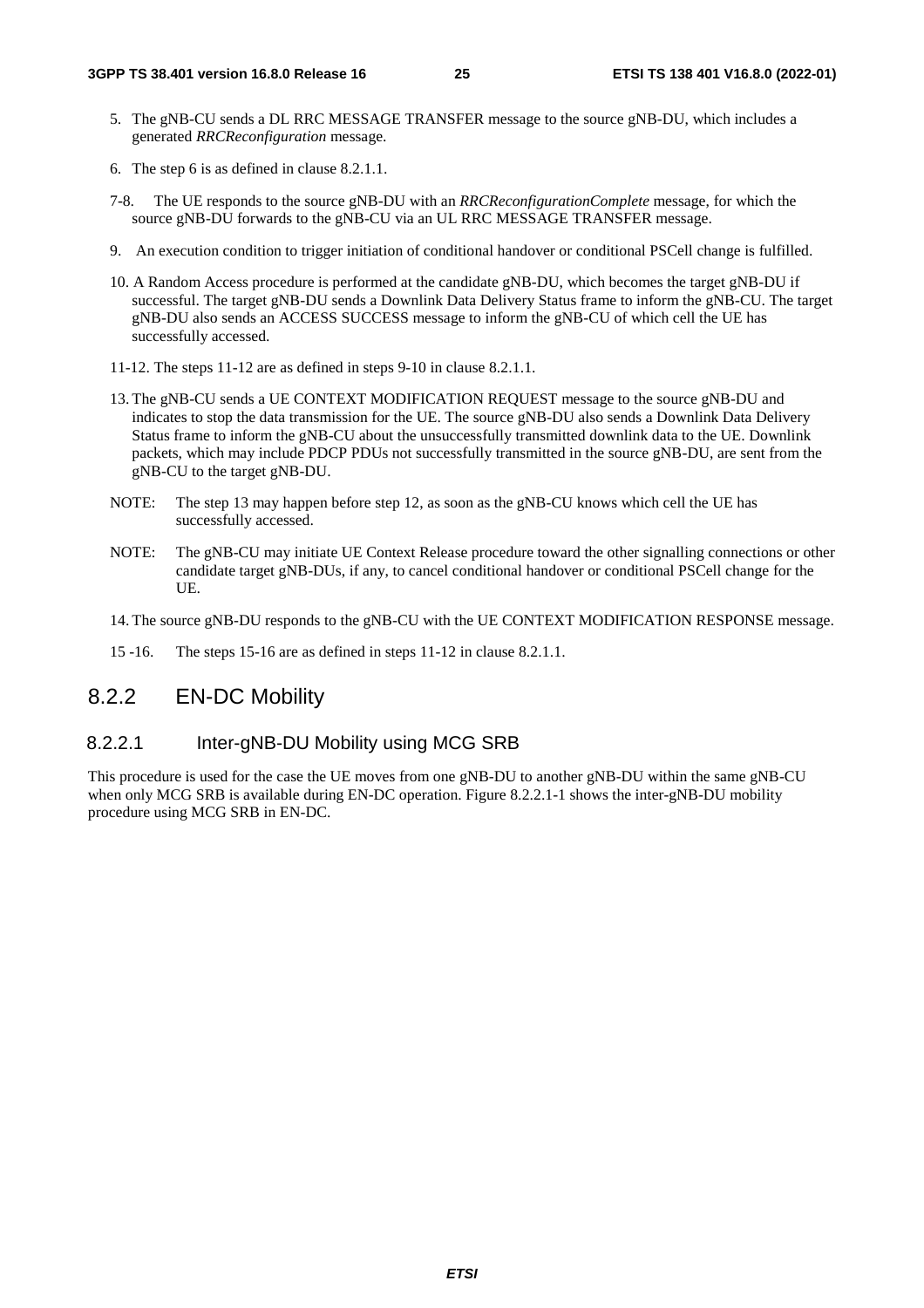

#### **Figure 8.2.2.1-1: Inter-gNB-DU Mobility using MCG SRB in EN-DC**

- 1. The UE sends an *ULInformationTransferMRDC* message to the MeNB
- 2. The MeNB sends RRC TRANSFER message to the gNB-CU.
- 3. The gNB-CU may send UE CONTEXT MODIFICATION REQUEST message to the source gNB-DU to query the latest SCG configuration.
- 4. The source gNB-DU responds with an UE CONTEXT MODIFICATION RESPONSE message that includes full configuration information.
- 5. The gNB-CU sends an UE CONTEXT SETUP REQUEST message to the target gNB-DU to create an UE context and setup one or more data bearers. The UE CONTEXT SETUP REQUEST message includes a CG ConfigInfo.
- 6. The target gNB-DU responds the gNB-CU with an UE CONTEXT SETUP RESPONSE message.
- 7. The gNB-CU sends a UE CONTEXT MODIFICATION REQUEST message to the source gNB-DU indicating to stop the data transmission to the UE. The source gNB-DU also sends a Downlink Data Delivery Status frame to inform the gNB-CU about the unsuccessfully transmitted downlink data to the UE.
- 8. The source gNB-DU responds the gNB-CU with an UE CONTEXT MODIFICATION RESPONSE message.
- 9. The gNB-CU sends an SGNB MODIFICATION REQUIRED message to the MeNB.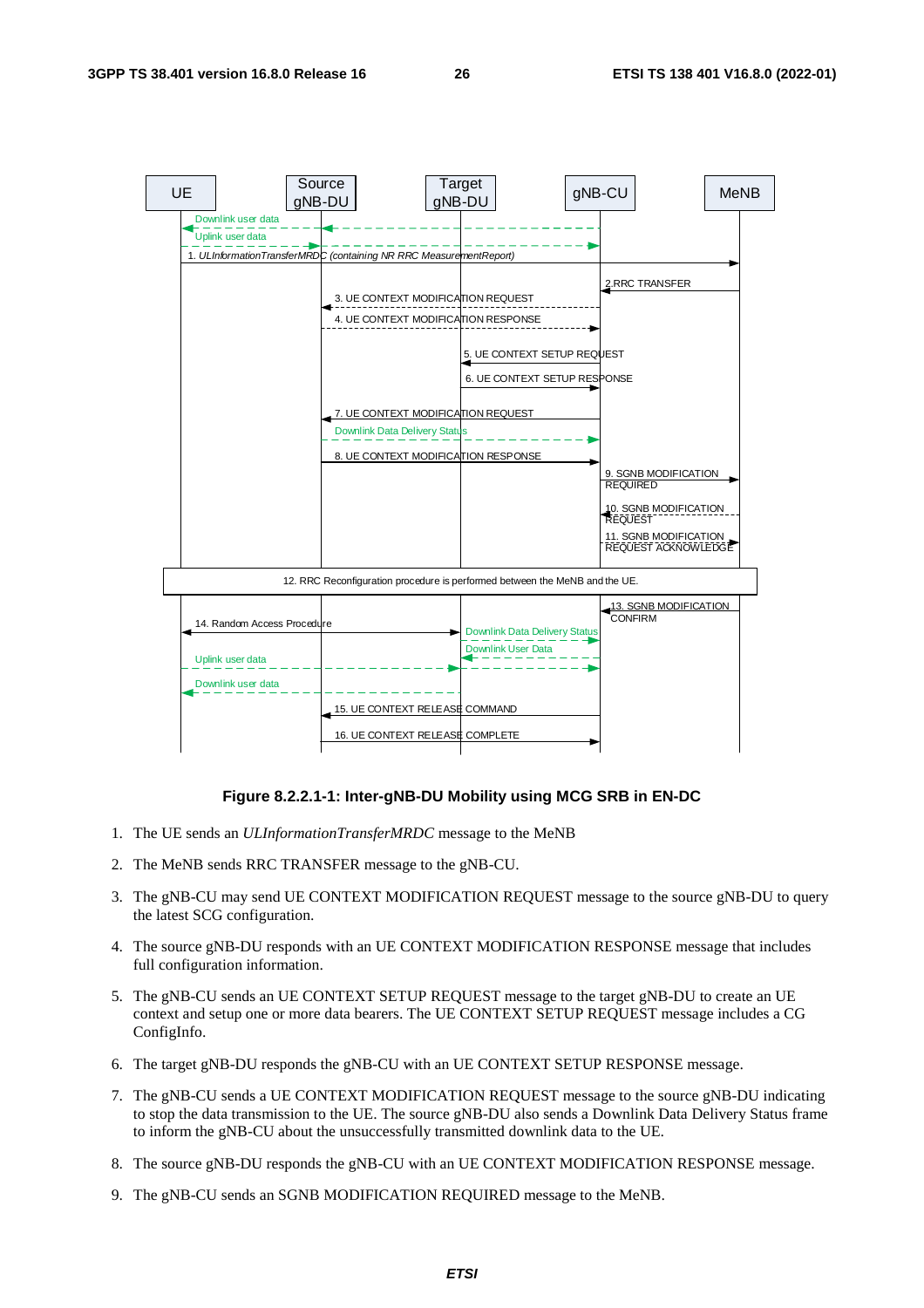- 10/11. The MeNB Initiated SgNB Modification procedure may be triggered by the SgNB Initiated SgNB Modification procedure (e.g. to provide information such as data forwarding addresses, new SN security key, measurement gap, etc...).
- 12. The MeNB and the UE perform RRC Connection Reconfiguration procedure.
- 13. The MeNB sends an SGNB MODIFICATION CONFIRM message to the gNB-CU.
- 14. Random Access procedure is performed at the target gNB-DU. The target gNB-DU sends a Downlink Data Delivery Status frame to inform the gNB-CU. Downlink packets, which may include PDCP PDUs not successfully transmitted in the source gNB-DU, are sent from the gNB-CU to the target gNB-DU. Downlink packets are sent to the UE. Also, uplink packets are sent from the UE, which are forwarded to the gNB-CU through the target gNB-DU.
- NOTE: It is up to gNB-CU implementation whether to start sending DL User Data to gNB-DU before or after reception of the Downlink Data Delivery Status.
- 15. The gNB-CU sends an UE CONTEXT RELEASE COMMAND message to the source gNB-DU.
- 16. The source gNB-DU releases the UE context and responds the gNB-CU with an UE CONTEXT RELEASE COMPLETE message.

#### 8.2.2.2 Inter-gNB-DU Mobility using SCG SRB (SRB3)

This procedure is used for the case the UE moves from one gNB-DU to another gNB-DU when SCG SRB (SRB3) is available during EN-DC operation. The procedure is the same as inter-gNB-DU Mobility for intra-NR as defined in clause 8.2.1.1 but the UE CONTEXT SETUP REQUEST message includes a CG-ConfigInfo.

#### 8.2.2.3 Inter-gNB-DU Conditional PSCell Change using MCG SRB without MN negotiation

This procedure is used for the case where the UE moves from one gNB-DU to another gNB-DU within the same gNB-CU when only MCG SRB is available and the MN's configuration is not changed during EN-DC operation for conditional PSCell change. Figure 8.2.2.3-1 shows the inter-gNB-DU conditional PSCell change procedure using MCG SRB in EN-DC.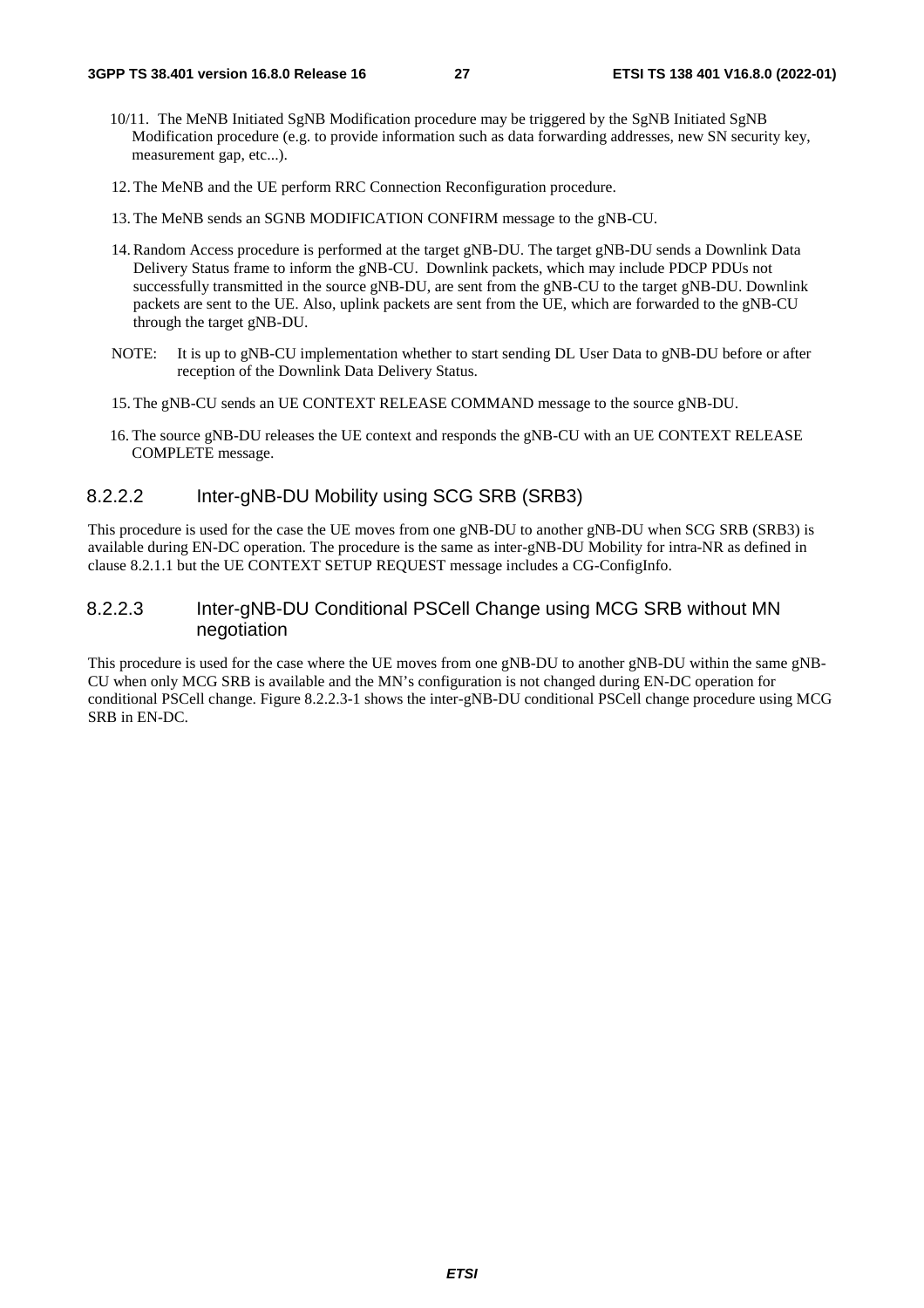

#### **Figure 8.2.2.3-1: Inter-gNB-DU Conditional PSCell Change using MCG SRB without MN negotiation in EN-DC**

- 1-4. The steps 1-4 are as defined in clause 8.2.2.1.
- 5. The gNB-CU sends an UE CONTEXT SETUP REQUEST message to the candidate gNB-DU to create an UE context and setup one or more data bearers. The UE CONTEXT SETUP REQUEST message is sent for each candidate cell and includes a CG-ConfigInfo.
- 6. The candidate gNB-DU responds the gNB-CU with an UE CONTEXT SETUP RESPONSE message including the target cell ID that was requested from the gNB-CU. The response message is sent for each requested candidate cell.
- 7. The gNB-CU sends an SGNB MODIFICATION REQUIRED message to the MeNB, which includes a generated *RRCReconfiguration* message.
- 8. The MeNB and the UE perform RRC Connection Reconfiguration/Complete procedure.
- 9. The MeNB sends an SGNB MODIFICATION CONFIRM message to the gNB-CU, to convey the received *RRCReconfigurationComplete* message at step 8.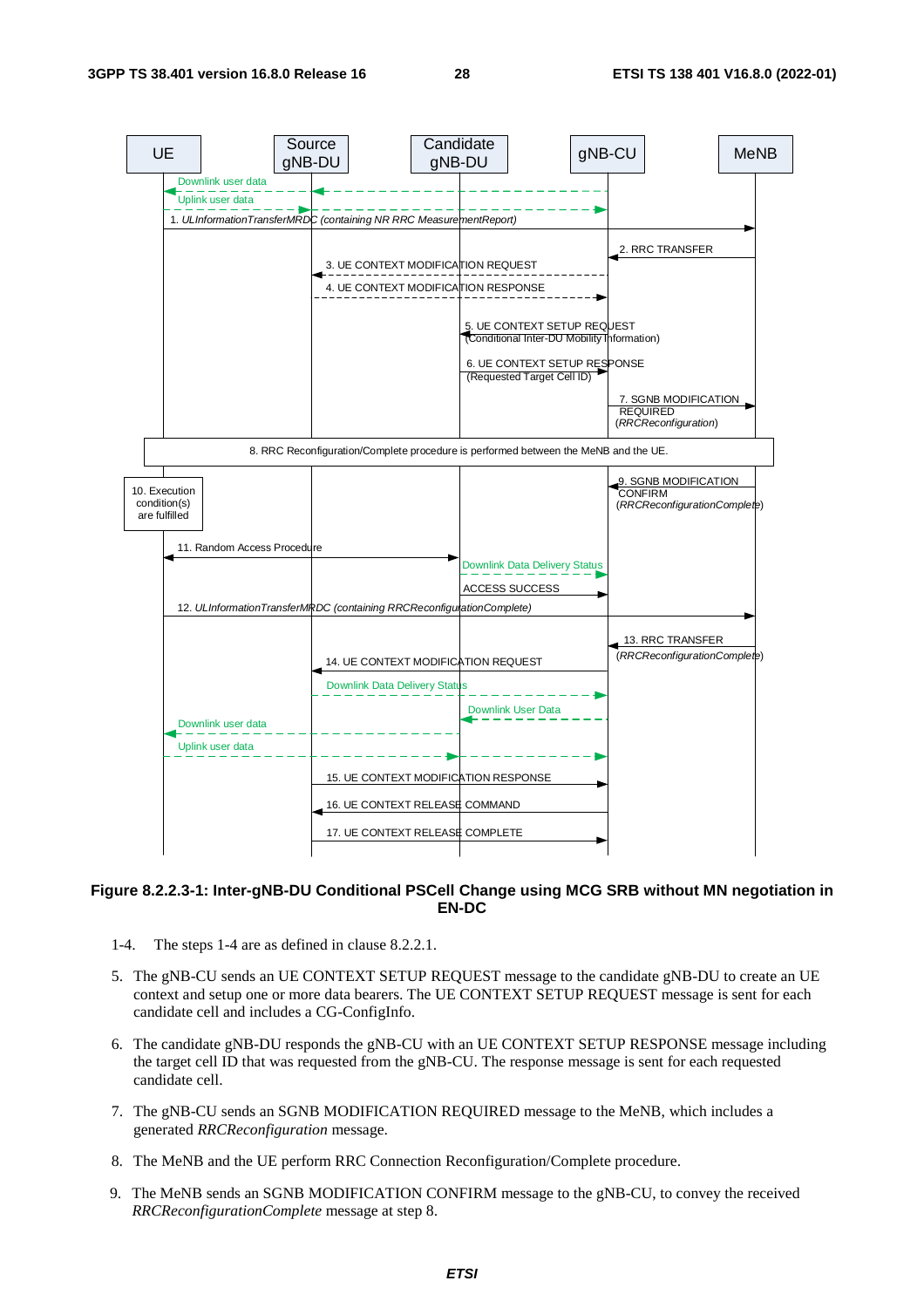- 10. An execution condition to trigger initiation of conditional PSCell change is fulfilled.
- 11. Random Access procedure is performed at the candidate gNB-DU, which becomes the target gNB-DU if successful. The target gNB-DU sends a Downlink Data Delivery Status frame to inform the gNB-CU. The target gNB-DU also sends an ACCESS SUCCESS message to inform the gNB-CU of which cell the UE has successfully accessed.
- 12-13. The UE responds with an *RRCReconfigurationComplete* message (embedded in an *ULInformationTransferMRDC* message), which the MeNB forwards to the gNB-CU via an RRC TRANSFER message.
- 14. The gNB-CU sends a UE CONTEXT MODIFICATION REQUEST message to the source gNB-DU and indicates to stop the data transmission for the UE. The source gNB-DU sends a Downlink Data Delivery Status frame to inform the gNB-CU about the unsuccessfully transmitted downlink data to the UE. Downlink packets, which may include PDCP PDUs not successfully transmitted in the source gNB-DU, are sent from the gNB-CU to the target gNB-DU. Downlink packets are sent to the UE. Also, uplink packets are sent from the UE, which are forwarded to the gNB-CU through the target gNB-DU.
- NOTE: The step 14 may happen before step 13, as soon as the gNB-CU knows which cell the UE has successfully accessed.
- NOTE: The gNB-CU may initiate UE Context Release procedure toward the other signalling connections or other candidate target gNB-DUs, if any, to cancel conditional PSCell change for the UE.
- 15. The source gNB-DU responds to the gNB-CU with the UE CONTEXT MODIFICATION RESPONSE message.
- 16-17. The steps 16-17 are as defined in steps 11-12 in clause 8.2.1.1.

### 8.2.3 Intra-CU topology adaptation procedure

#### 8.2.3.1 Intra-CU topology adaptation procedure in SA

During the intra-CU topology adaptation in SA, both the source and the target parent node are served by the same IABdonor-CU. The target parent node may use a different IAB-donor-DU than the source parent node. The source path may have common nodes with the target path. Figure 8.2.3.1-1 shows an example of the topology adaptation procedure, where the target parent node uses a different IAB-donor-DU than the one used by the source parent node.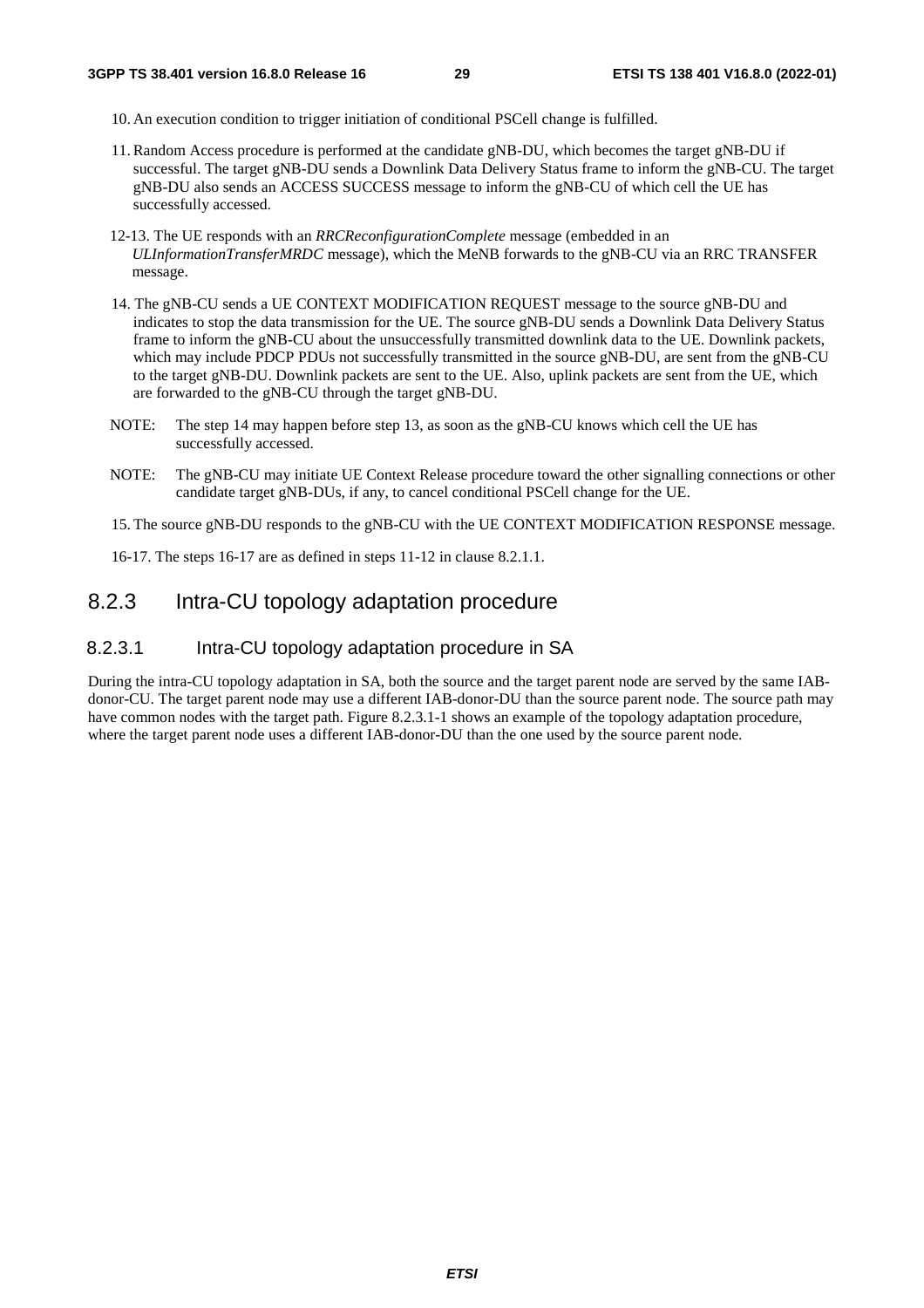

**Figure 8.2.3.1-1: IAB intra-CU topology adaptation procedure** 

- 1. The migrating IAB-MT sends a *MeasurementReport* message to the source parent node IAB-DU. This report is based on a Measurement Configuration the migrating IAB-MT received from the IAB-donor-CU before.
- 2. The source parent node IAB-DU sends an UL RRC MESSAGE TRANSFER message to the IAB-donor-CU to convey the received *MeasurementReport*.
- 3. The IAB-donor-CU sends a UE CONTEXT SETUP REQUEST message to the target parent node IAB-DU to create the UE context for the migrating IAB-MT and set up one or more bearers. These bearers can be used by the migrating IAB-MT for its own signalling, and, optionally, data traffic.
- 4. The target parent node IAB-DU responds to the IAB-donor-CU with a UE CONTEXT SETUP RESPONSE message.
- 5. The IAB-donor-CU sends a UE CONTEXT MODIFICATION REQUEST message to the source parent node IAB-DU, which includes a generated *RRCReconfiguration* message. The *RRCReconfiguration* message includes a default BH RLC channel and a default BAP Routing ID configuration for UL F1-C/non-F1 traffic mapping on the target path. It may include additional BH RLC channels. This step may also include allocation of TNL address(es) that is (are) routable via the target IAB-donor-DU. The new TNL address(es) may be included in the *RRCReconfiguration* message as a replacement for the TNL address(es) that is (are) routable via the source IABdonor-DU. In case IPsec tunnel mode is used to protect the F1 and non-F1 traffic, the allocated TNL address is outer IP address. The TNL address replacement is not necessary if the source and target paths use the same IABdonor-DU. The *Transmission Action Indicator* in the UE CONTEXT MODIFICATION REQUEST message indicates to stop the data transmission to the migrating IAB-node.
- 6. The source parent node IAB-DU forwards the received *RRCReconfiguration* message to the migrating IAB-MT.
- 7. The source parent node IAB-DU responds to the IAB-donor-CU with the UE CONTEXT MODIFICATION RESPONSE message.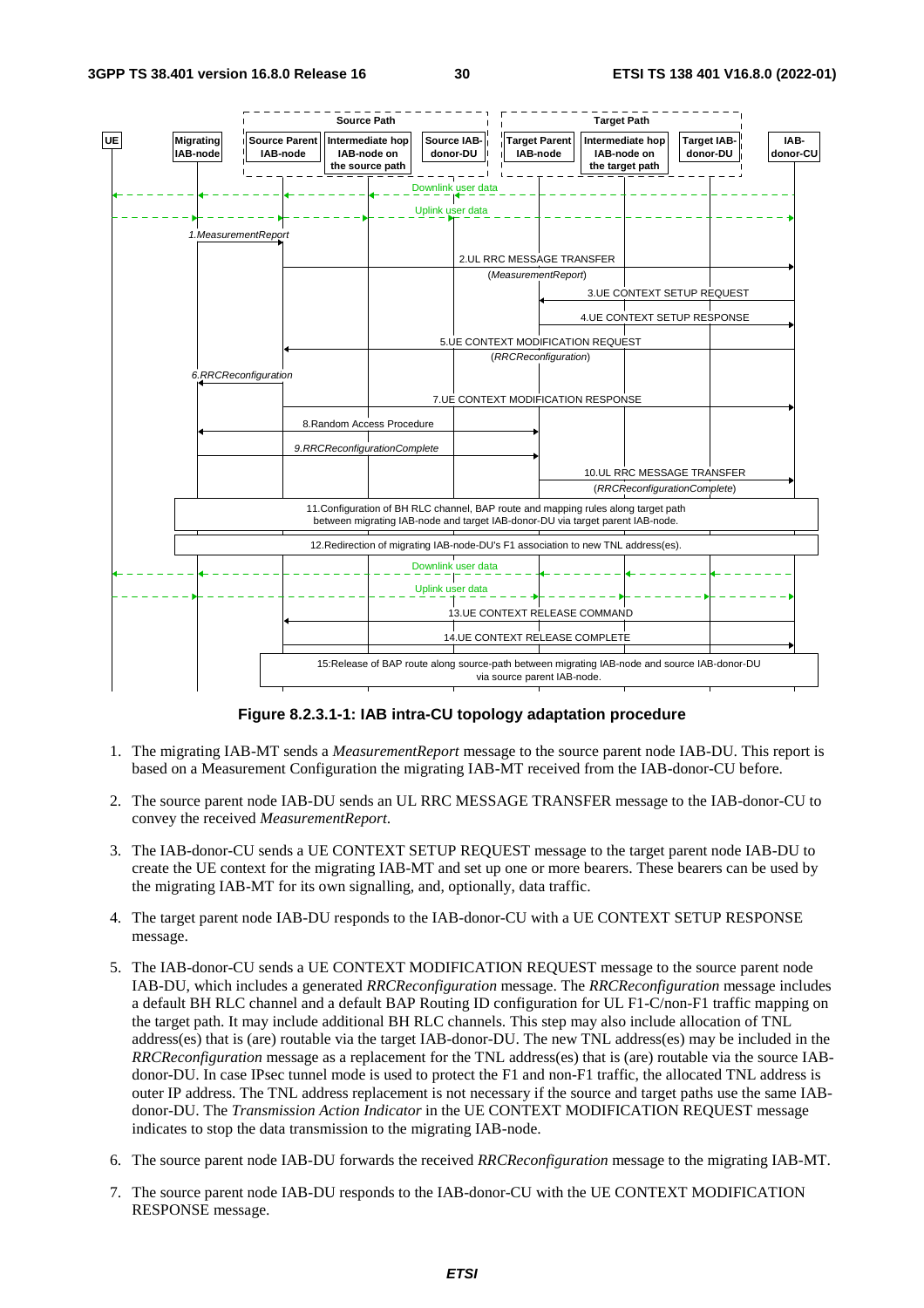- 8. A Random Access procedure is performed at the target parent node IAB-DU.
- 9. The migrating IAB-MT responds to the target parent node IAB-DU with an *RRCReconfigurationComplete* message.
- 10. The target parent node IAB-DU sends an UL RRC MESSAGE TRANSFER message to the IAB-donor-CU to convey the received *RRCReconfigurationComplete* message. Also, uplink packets can be sent from the migrating IAB-MT, which are forwarded to the IAB-donor-CU through the target parent node IAB-DU. These UL packets belong to the IAB-MT's own signalling and, optionally, data traffic.
- 11. The IAB-donor-CU configures BH RLC channels and BAP-sublayer routing entries on the target path between the target parent IAB-node and target IAB-donor-DU as well as DL mappings on the target IAB-donor-DU for the migrating IAB-node's target path. These configurations may be performed at an earlier stage, e.g. immediately after step 3. The IAB-donor-CU may establish additional BH RLC channels to the migrating IAB-MT via RRC message.
- 12. The F1-C connections are switched to use the migrating IAB-node's new TNL address(es), IAB-donor-CU updates the UL BH information associated to each GTP-tunnel to migrating IAB-node. This step may also update UL FTEID and DL FTEID associated to each GTP-tunnel. All F1-U tunnels are switched to use the migrating IAB-node's new TNL address(es). This step may use non-UE associated signaling in E1 and/or F1 interface to provide updated UP configuration for F1-U tunnels of multiple connected UEs or child IAB-MTs. The IAB-donor-CU may also update the UL BH information associated with non-UP traffic. Implementation must ensure the avoidance of potential race conditions, i.e. no conflicting configurations are concurrently performed using UE-associated and non-UE-associated procedures.
- 13. The IAB-donor-CU sends a UE CONTEXT RELEASE COMMAND message to the source parent node IAB-DU.
- 14. The source parent node IAB-DU releases the migrating IAB-MT's context and responds to the IAB-donor-CU with a UE CONTEXT RELEASE COMPLETE message.
- 15. The IAB-donor-CU releases BH RLC channels and BAP-sublayer routing entries on the source path between source parent IAB-node and source IAB-donor-DU.
- NOTE: In case that the source path and target path have common nodes, the BH RLC channels and BAP-sublayer routing entries of those nodes may not need to be released in Step 15.
- Steps 11, 12 and 15 should also be performed for the migrating IAB-node's descendant nodes, as follows:
	- The IAB-donor-CU may allocate new TNL address(es) that is (are) routable via the target IAB-donor-DU to the descendent nodes via *RRCReconfiguration* message.
	- If needed, the IAB-donor-CU may also provide a new default UL mapping which includes a default BH RLC channel and a default BAP Routing ID for UL F1-C/non-F1 traffic on the target path, to the descendant nodes via *RRCReconfiguration* message.
	- If needed, the IAB-donor-CU configures BH RLC channels, BAP-sublayer routing entries on the target path for the descendant nodes and the BH RLC channel mappings on the descendant nodes in the same manner as described for the migrating IAB-node in step 11.
	- The descendant nodes switch their F1-C connections and F1-U tunnels to new TNL addresses that are anchored at the new IAB-donor-DU, in the same manner as described for the migrating IAB-node in step 12.
	- Based on implementation, these steps can be performed after or in parallel with the handover of the migrating IAB-node.
- NOTE: In upstream direction, in-flight packets between the source parent node and the IAB-donor-CU can be delivered even after the target path is established.
- NOTE: In-flight downlink data in the source path may be discarded, up to implementation via the NR user plane protocol (TS 38.425 [24]).
- NOTE: The IAB-donor-CU can determine the unsuccessfully transmitted downlink data over the backhaul link by implementation.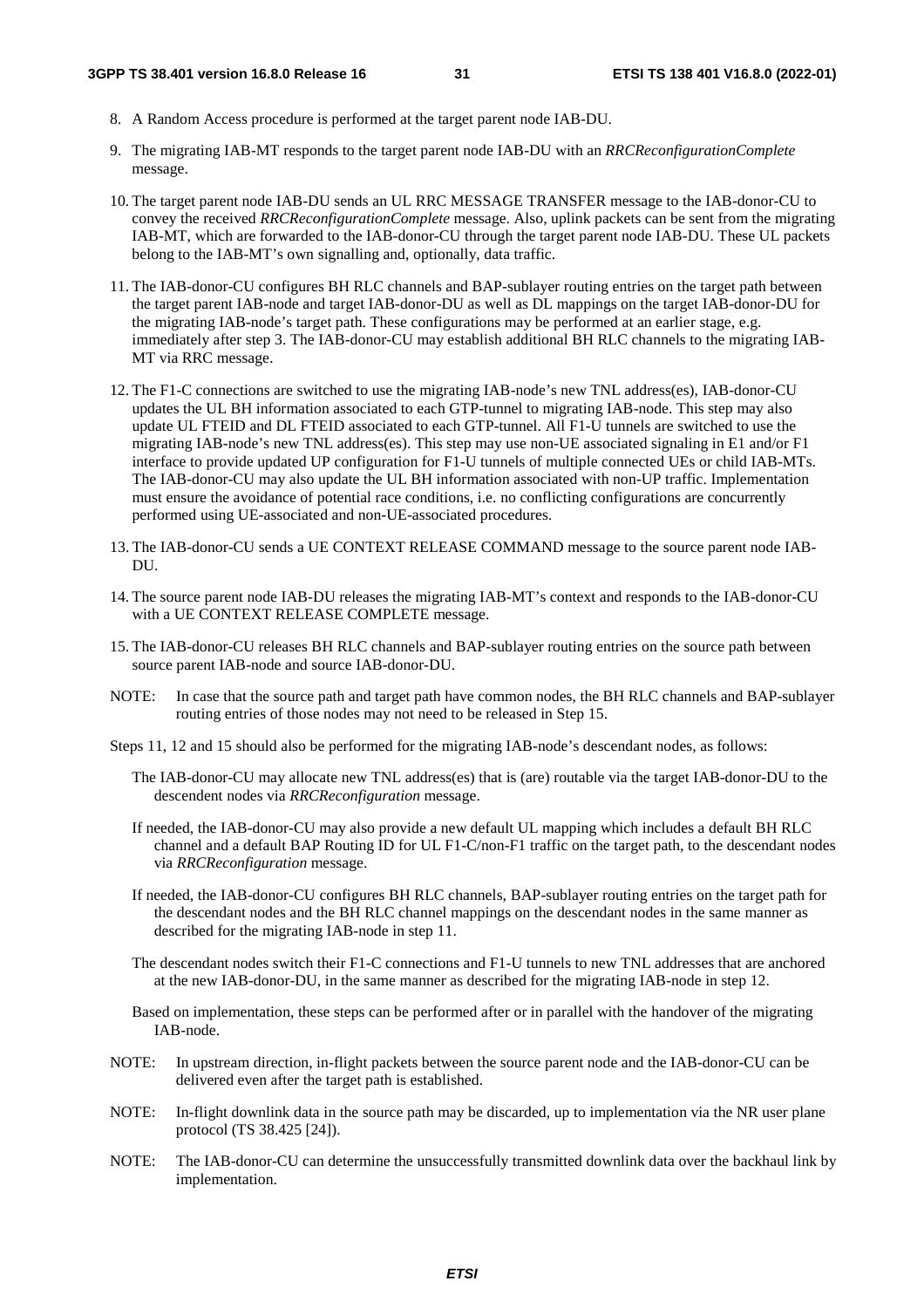#### 8.2.3.2 Intra-CU topology adaptation procedure in NSA using MCG SRB

This procedure is used when the migrating IAB-MT moves from source parent node to target parent node within the same IAB-donor-CU while only MCG SRB is available for IAB-node during EN-DC operation. The target parent node may use a different IAB-donor-DU than the one used by the source parent node. The source path may have common nodes with the target path. Figure 8.2.3.2-1 shows the topology adaptation procedure using MCG SRB of IAB-MT in EN-DC, where the target parent node uses a different IAB-donor-DU than the source parent node.



#### **Figure 8.2.3.2-1: IAB intra-CU topology adaptation procedure using MCG SRB in EN-DC**

- 1. The migrating IAB-MT sends an *ULInformationTransferMRDC* message to the MeNB
- 2. The MeNB sends RRC TRANSFER message to the IAB-donor-CU.
- 3. The IAB-donor-CU may send UE CONTEXT MODIFICATION REQUEST message to the source parent node IAB-DU, to query the latest SCG configuration.
- 4. The source parent node IAB-DU responds with a UE CONTEXT MODIFICATION RESPONSE message that includes full configuration information.
- 5. The IAB-donor-CU sends a UE CONTEXT SETUP REQUEST message to the target parent node IAB-DU, to create a UE context for migrating IAB-MT and set up one or more bearers. These bearers can be used by the migrating IAB-MT for its own signalling, and, optionally, data traffic. The UE CONTEXT SETUP REQUEST message includes *CG-ConfigInfo*.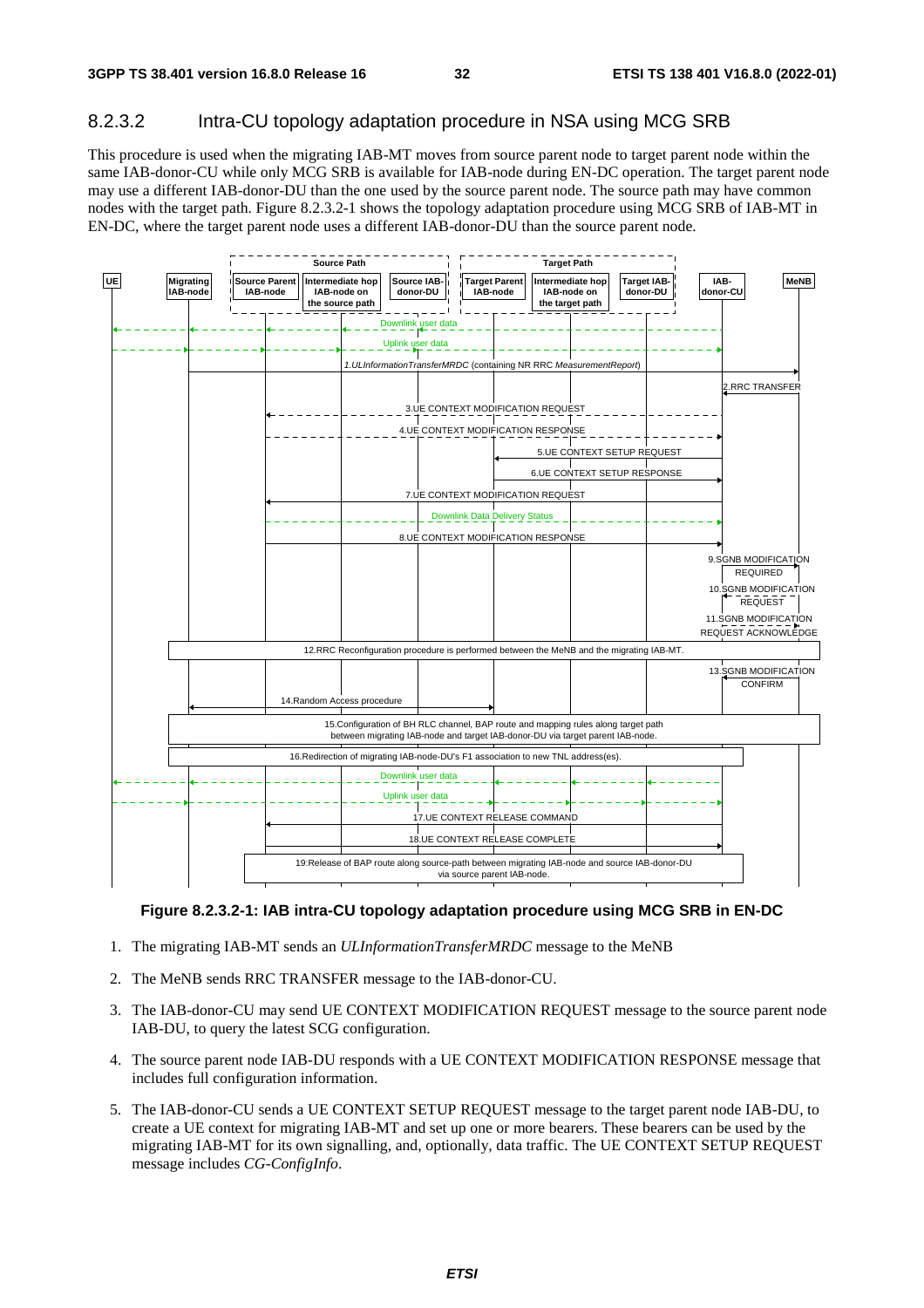- 6. The target parent node IAB-DU responds to the IAB-donor-CU with a UE CONTEXT SETUP RESPONSE message.
- 7. The IAB-donor-CU sends a UE CONTEXT MODIFICATION REQUEST message to the source parent node IAB-DU, this message includes the *Transmission Action Indicator* IE, which instructs the source parent node IAB-DU to stop the data transmission to the migrating IAB-node. The source parent node IAB-DU also sends a Downlink Data Delivery Status frame to inform the IAB-donor-CU about the unsuccessfully transmitted downlink data to the migrating IAB-node.
- 8. The source parent node IAB-DU responds to the IAB-donor-CU with a UE CONTEXT MODIFICATION RESPONSE message.
- 9. The IAB-donor-CU sends an SGNB MODIFICATION REQUIRED message to the MeNB.
- 10/11. The MeNB initiated SgNB Modification procedure may be triggered by the SgNB initiated SgNB Modification procedure (e.g. to provide information such as data forwarding addresses, new SN security key, measurement gap, etc.).
- 12. The MeNB and the migrating IAB-MT perform RRC Connection Reconfiguration procedure. The *RRCConnectionReconfiguration* message includes information as described for the intra-CU topology adaptation procedure in SA in section 8.2.3.1.
- 13. The MeNB sends an SGNB MODIFICATION CONFIRM message to the IAB-donor-CU.
- 14. The migrating IAB-MT performs Random Access procedure at the target parent node IAB-DU.
- 15-19. The remaining steps of the procedure follow the steps 11-15 of the intra-CU topology adaptation procedure in SA scenario, as defined in clause 8.2.3.1. The main difference is that the RRC message for the migrating IABnode, if involved, will be transmitted using the MCG SRB.

#### 8.2.3.3 Intra-CU topology adaptation procedure in NSA using SCG SRB (SRB3)

This procedure is used when the migrating IAB-MT moves from source parent node to target parent node within the same IAB-donor-CU, when SCG SRB (SRB3) is available for IAB-node during EN-DC operation. The target parent node may use a different IAB-donor-DU than the source parent node. The source path may have common nodes with the target path. The procedure is the same as intra-CU topology adaptation procedure in SA scenario as defined in clause 8.2.3.1 but the UE CONTEXT SETUP REQUEST message includes *CG-ConfigInfo* in step 3.

### 8.2.4 Intra-CU topological redundancy procedure

The intra-CU topological redundancy procedure enables the establishment and release of redundant paths in the IABtopology underneath the same IAB-donor-CU. The redundant paths may use different IAB-donor-DUs. They may also have common intermediate nodes. Since topological redundancy uses NR-DC for the IAB-MT, it is only supported for IAB-nodes operating in SA mode.

Figure 8.2.4-1 shows an example for an IAB topology, where one IAB-node, referred to as the dual-connecting IABnode, has two paths towards the IAB-donor via different IAB-donor-DUs.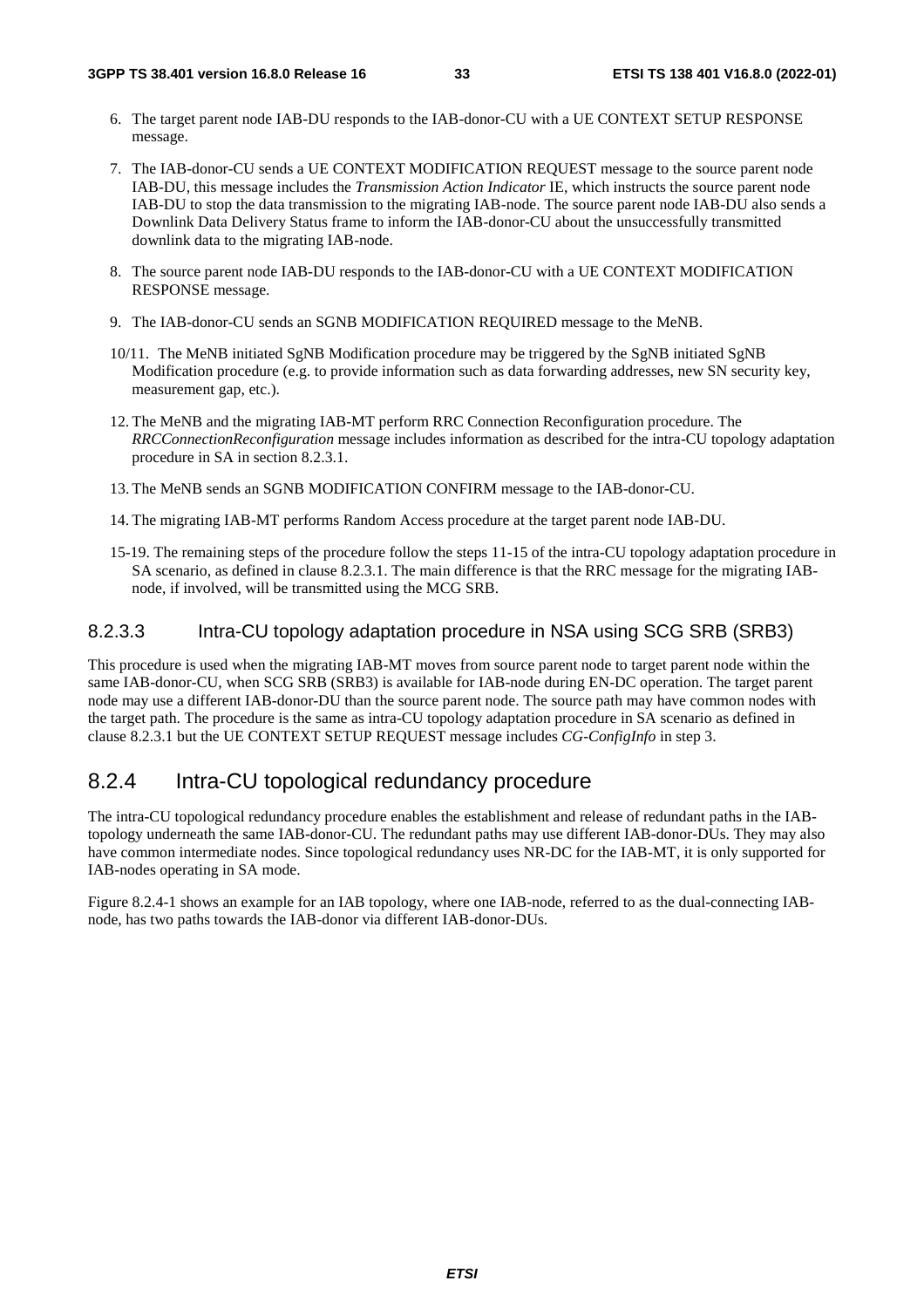

**Figure 8.2.4-1: Example for IAB topology with two redundant paths** 



 **Figure 8.2.4-2: Procedure for establishment of redundant path in IAB topology** 

Figure 8.2.4-2 shows the procedure for the establishment of the second path. This procedure has the following steps: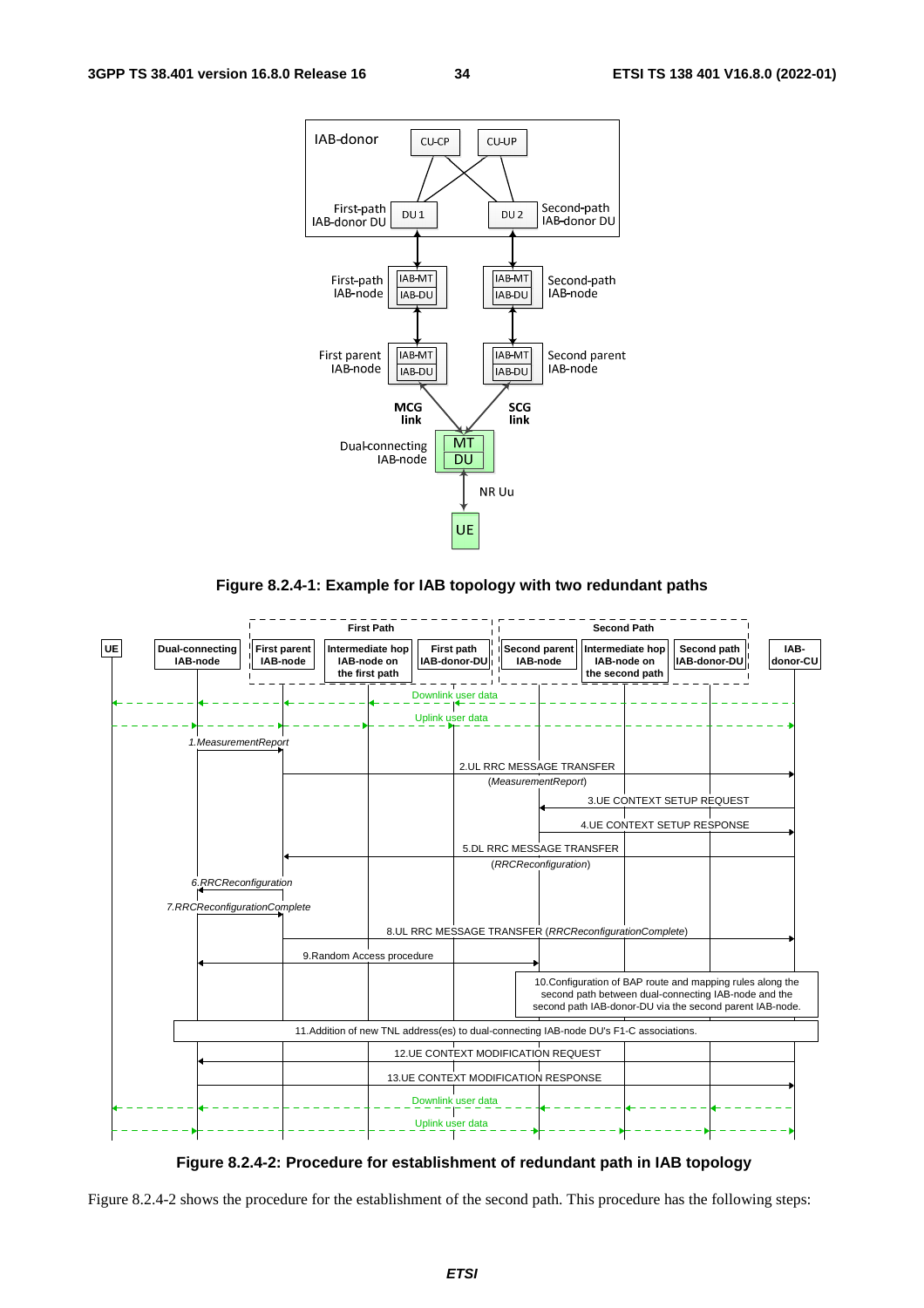- 1. The dual-connecting IAB-MT sends a *MeasurementReport* message to the first parent node IAB-DU. This report is based on a Measurement Configuration the dual-connecting IAB-MT received from the IAB-donor-CU before.
- 2. The first parent node IAB-DU sends an UL RRC MESSAGE TRANSFER message to the IAB-donor-CU to convey the received *MeasurementReport*.
- 3. The IAB-donor-CU sends the UE CONTEXT SETUP REQUEST message to the second parent node IAB-DU, to create the UE context for the dual-connecting IAB-MT and to set up one or more bearers. These bearers can be used by the dual-connecting IAB-MT for its own signalling, and, optionally, data traffic.
- 4. The second parent node IAB-DU responds to the IAB-donor-CU with a UE CONTEXT SETUP RESPONSE message.
- 5. The IAB-donor-CU sends a DL RRC MESSAGE TRANSFER message to the first parent node IAB-DU, which includes a generated *RRCReconfiguration* message. The *RRCReconfiguration* message may contain one or more TNL address(es) for the dual-connecting IAB-DU, which are anchored at the second-path IAB-donor-DU. The IAB-donor-CU can proactively obtain these TNL addresses from the second-path IAB-donor-DU. In case IPsec tunnel mode is used to protect the F1 and non-F1 traffic, the allocated TNL address is the outer IP address. The TNL address allocation is not necessary if the first and second paths use the same IAB-donor-DU.
- 6. The first parent node IAB-DU forwards the received *RRCReconfiguration* message to the dual-connecting IAB-MT.
- 7. The dual-connecting IAB-MT responds to the first parent node IAB-DU with an *RRCReconfigurationComplete* message.
- 8. The first parent node IAB-DU sends an UL RRC MESSAGE TRANSFER message to the IAB-donor-CU, to convey the received *RRCReconfigurationComplete* message.
- 9. A Random Access procedure is performed at the second parent node IAB-DU.
- 10. The IAB-donor-CU configures BH RLC channels and BAP-layer route entries on the second path between dualconnecting IAB-node and second-path IAB-donor-DU. These configurations may be performed at an earlier stage, e.g. immediately after step 3.
- 11. The new TNL addresses allocated in step 5 (if any) are added to the dual-connecting IAB-DU's F1-C association(s) with the IAB-donor-CU. The IAB-donor-CU may configure new UL BH information on the second path for F1AP messages.
- 12. The IAB-donor-CU may migrate the F1-U tunnels it has with the dual-connecting IAB-DU from the first path to the second path via the UE CONTEXT MODIFICATION REQUEST message.
- 13. The dual-connectivity IAB-DU replies with a UE CONTEXT MODIFICATION RESPONSE message.

Steps 12 and 13 can be performed for a subset of UE bearers, e.g., to balance the load between the first and the second path.

In case the second path is used for the dual-connecting IAB-node's descendant node(s), Steps 10 and 11 are also performed for the descendant node(s), as follows:

- When the second path uses a different IAB-donor-DU, the IAB-donor-CU shall configure the descendent IAB-DU(s) with one or more new TNL addresses, which are anchored on the IAB-donor-DU of the second path.
- If needed, the IAB-donor-CU configures BH RLC channels, BAP-layer route entries on the target path for the descendant nodes and the BH RLC channel mappings on the descendant nodes in the same manner as described for the dual-connecting IAB-node in step 10.
- The descendant nodes' new TNL addresses (if any) are added to the descendant node IAB-DU's F1-C association(s) with the IAB-donor-CU. The IAB-donor-CU may configure UL BH information for the second path to carry F1AP messages.
- The IAB-donor-CU may migrate the F1-U tunnels it has with the dual-connecting IAB-node's descendant node(s) from the first path to the second path, as described for step 12.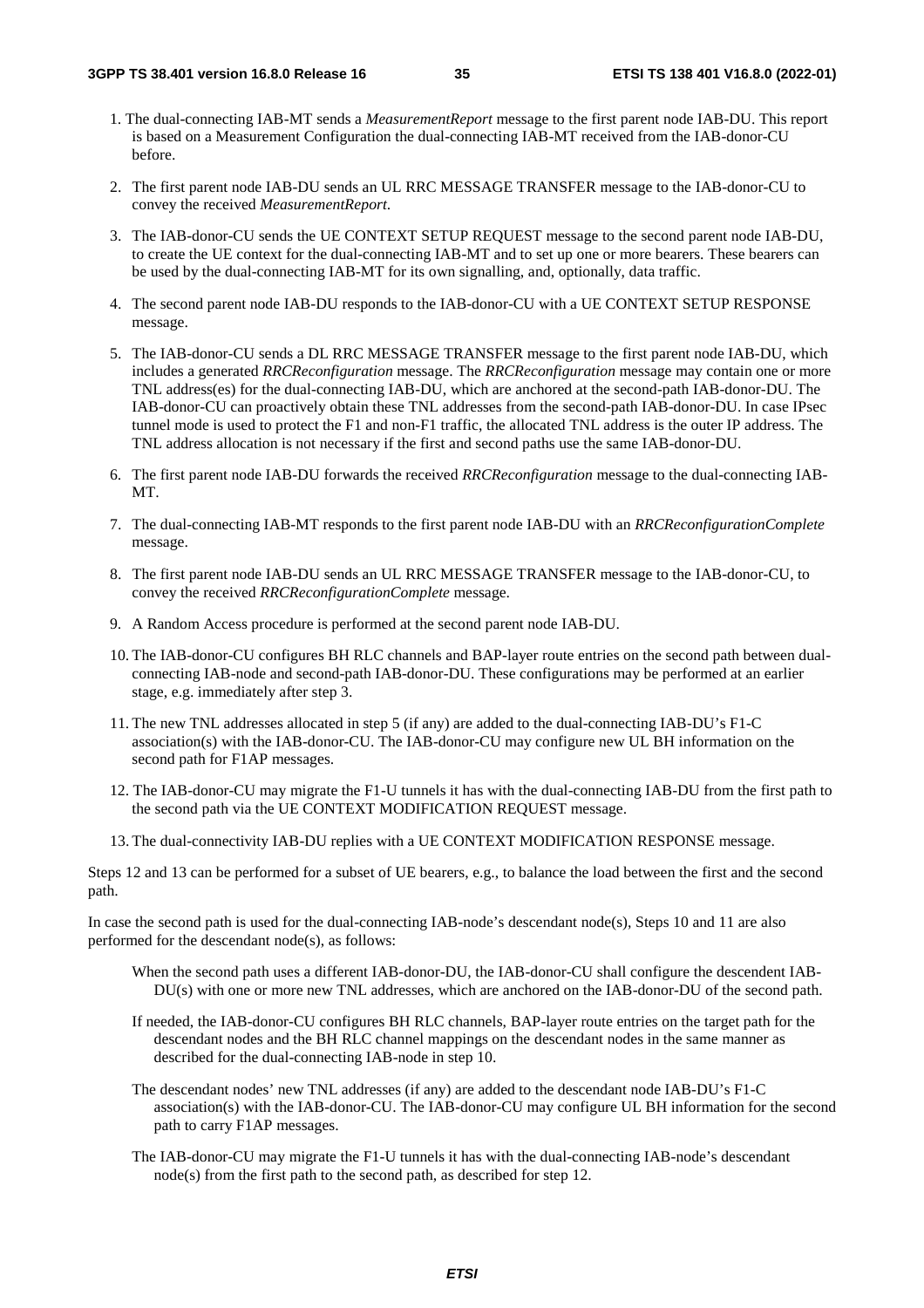Based on implementation, these steps can be performed after or in parallel with the redundant path addition of the dual connecting IAB-node.

The IAB-donor-CU may initiate the release of the redundant path by releasing the BAP routing entries and modifying/releasing the BH RLC channels on that path.

### 8.2.5 Intra-CU Backhaul RLF recovery for IAB-nodes in SA mode

The intra-CU backhaul RLF recovery procedure for IAB-nodes in SA mode enables migration of an IAB-node to another parent node underneath the same IAB-donor-CU, when the IAB-MT declares a backhaul RLF. The declaration of backhaul RLF is described in TS 38.331 [23].

NOTE: Determination of whether the recovery occurs at the same or at a different IAB-donor-CU is up to implementation.

Figure 8.2.5-1 shows an example of the BH RLF recovery procedure for an IAB-node in SA mode. In this example, the IAB-node changes from its initial parent node to a new parent node, where the new parent node is served by an IABdonor-DU different than the one serving its initial parent node.



**Figure 8.2.5-1: IAB intra-CU backhaul RLF recovery procedure for an IAB-node in SA mode** 

- 1. The IAB-MT declares BH RLF for the MCG as described in TS 38.331 [23], clause 5.3.10.3.
- 2. The IAB-MT undergoing recovery from RLF conducts the RRC re-establishment procedure at the new parent node, as defined in clause 8.7. In this procedure, the IAB-donor-CU may provide new TNL address(es), which is(are) anchored at the new IAB-donor-DU, to the IAB-MT via RRC signalling. Furthermore, the IAB-donor-CU may also provide a new default UL mapping which includes a default BH RLC channel and a default BAP Routing ID for UL F1-C/non-F1 traffic on the target path, to the IAB-node undergoing recovery from RLF via *RRCReconfiguration* message in this procedure.
- 3. The remaining part of the procedure follows the steps 11-15 of the intra-CU topology adaptation procedure defined in clause 8.2.3.1.

Descendant node(s) of the IAB-node undergoing recovery from RLF may also need to switch to new TNL address(es) anchored in the target-path IAB-donor-DU following the same mechanism as described for IAB intra-CU topology adaptation procedure in clause 8.2.3.1. The descendant node(s) may also be provided with new default UL mapping via RRC, after the IAB-node undergoing recovery from RLF connects the IAB-donor-CU via the recovery path.

# 8.3 Mechanism of centralized retransmission of lost PDUs

#### 8.3.1 Centralized Retransmission in Intra gNB-CU Cases

This mechanism allows to perform the retransmission of the PDCP PDUs that are not delivered by a gNB-DU (gNB-DU1) because the corresponding radio links toward the UE are subject to outage. When such outage occurs, the gNB-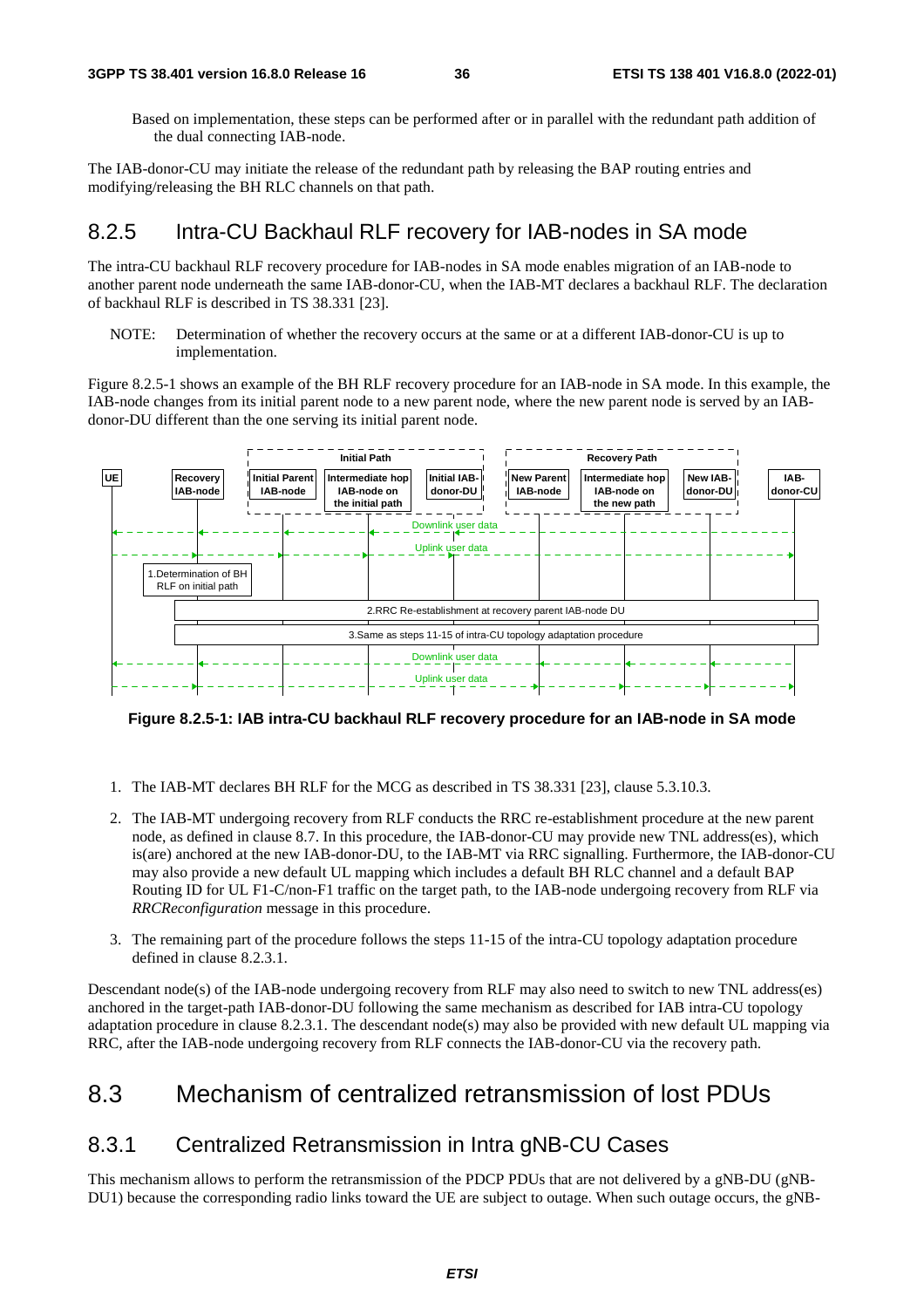DU affected by outage informs the gNB-CU of such event. The gNB-CU can switch transmission of data traffic, as well as perform retransmission of undelivered PDCP PDUs, from the gNB-DU affected by outage to other available gNB-DUs (e.g. gNB-DU2 in Figure 8.3.1-1) with a well-functioning radio link toward the UE. The mechanism is also applicable in EN-DC and MR-DC with 5GC, refer to TS 37.340 [12].



#### **Figure 8.3.1-1: Procedure for centralized retransmission in intra gNB-CU scenarios**

The mechanism is shown in Figure 8.3.1-1 and targets the multi-connectivity scenario, where a UE is served by multiple data radio bearers established at least on two gNB-DUs, and it includes the following steps:

- 0. The UE is connected and can transmit/receive data to/from gNB-DU1 and gNB-DU2.
- 1. gNB-DU1 realizes that the radio link towards the UE is experiencing outage.
- 2. gNB-DU1 sends the "Radio Link Outage" notification message to the gNB-CU over the F1-U interface, as part of the DDDS PDU of the concerned data radio bearer. The message may include information to be used by the gNB-CU to perform retransmission of the PDCP PDUs that were not delivered by the gNB-DU1 (e.g. the highest transmitted NR PDCP Sequence Number, the highest successfully delivered NR PDCP Sequence Number and the lost NR-U Sequence Numbers).
- 3. gNB-CU decides to switch data traffic transmission and retransmission of PDCP PDUs that were undelivered in gNB-DU1 via gNB-DU2. gNB-CU stops sending downlink traffic to gNB-DU1. The radio leg between gNB-DU1 and the UE is not necessarily removed.
- 4. gNB-CU starts sending traffic (namely new PDUs and potentially retransmitted PDUs) to gNB-DU2.
- 5. If gNB-DU1 realizes that the radio link of the concerned data radio bearer is back in normal operation, it may send a "Radio Link Resume" notification message as part of the DDDS PDU over the F1-U interface to inform the gNB-CU that the radio link can be used again for the concerned data radio bearer.
- 6. gNB-CU may start sending traffic (namely new PDUs and potentially retransmitted PDUs) of the concerned data radio bearer via gNB-DU1 again.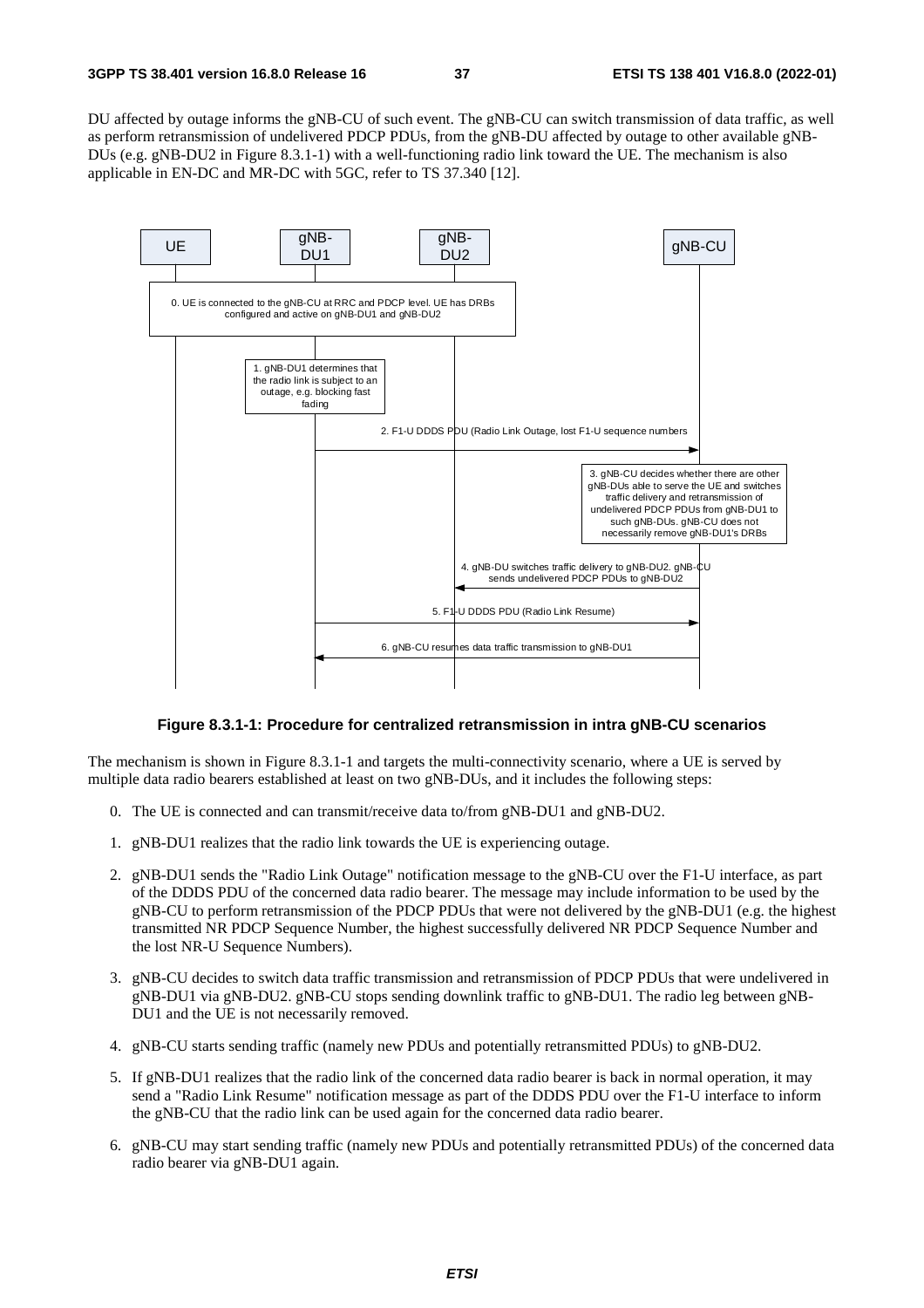# 8.4 Multi-Connectivity operation

## 8.4.1 Secondary Node Addition

#### 8.4.1.1 EN-DC

This clause gives the SgNB addition procedure in EN-DC given that en-gNB consists of gNB-CU and gNB-DU(s), as shown in Figure 8.4.1.1-1.



**Figure 8.4.1.1-1: SgNB addition procedure in EN-DC** 

1~8: refer to TS 37.340 [12]

a1. After receiving the SGNB ADDITION REQUEST message from MeNB, the gNB-CU sends the UE CONTEXT SETUP REQUEST message to the gNB-DU to create a UE context. As specified in TS 37.340 [12], in the course of a Secondary Node Change, the UE CONTEXT SETUP REQUEST message may contain source cell group configuration to allow gNB-DU to perform delta configuration.

a2. The gNB-DU responds to the gNB-CU with the UE CONTEXT SETUP RESPONSE message. In case the gNB-DU receives the UE CONTEXT SETUP REQUEST message without the source cell group configuration or in the course of a Secondary Node Change as specified in TS 37.340 [12] or if the gNB-DU decides to perform full configuration after receiving the source cell group configuration, it shall perform full configuration and indicate that it has applied full configuration in the UE CONTEXT SETUP RESPONSE message.

NOTE: On Inter-gNB-CU Mobility, same method is performed to achieve full configuration and delta configuration.

### 8.4.2 Secondary Node Release (MN/SN initiated)

#### 8.4.2.1 EN-DC

This clause gives the SgNB release procedure in EN-DC given that the en-gNB consists of a gNB-CU and gNB-DU(s).

#### **MN initiated SN Release**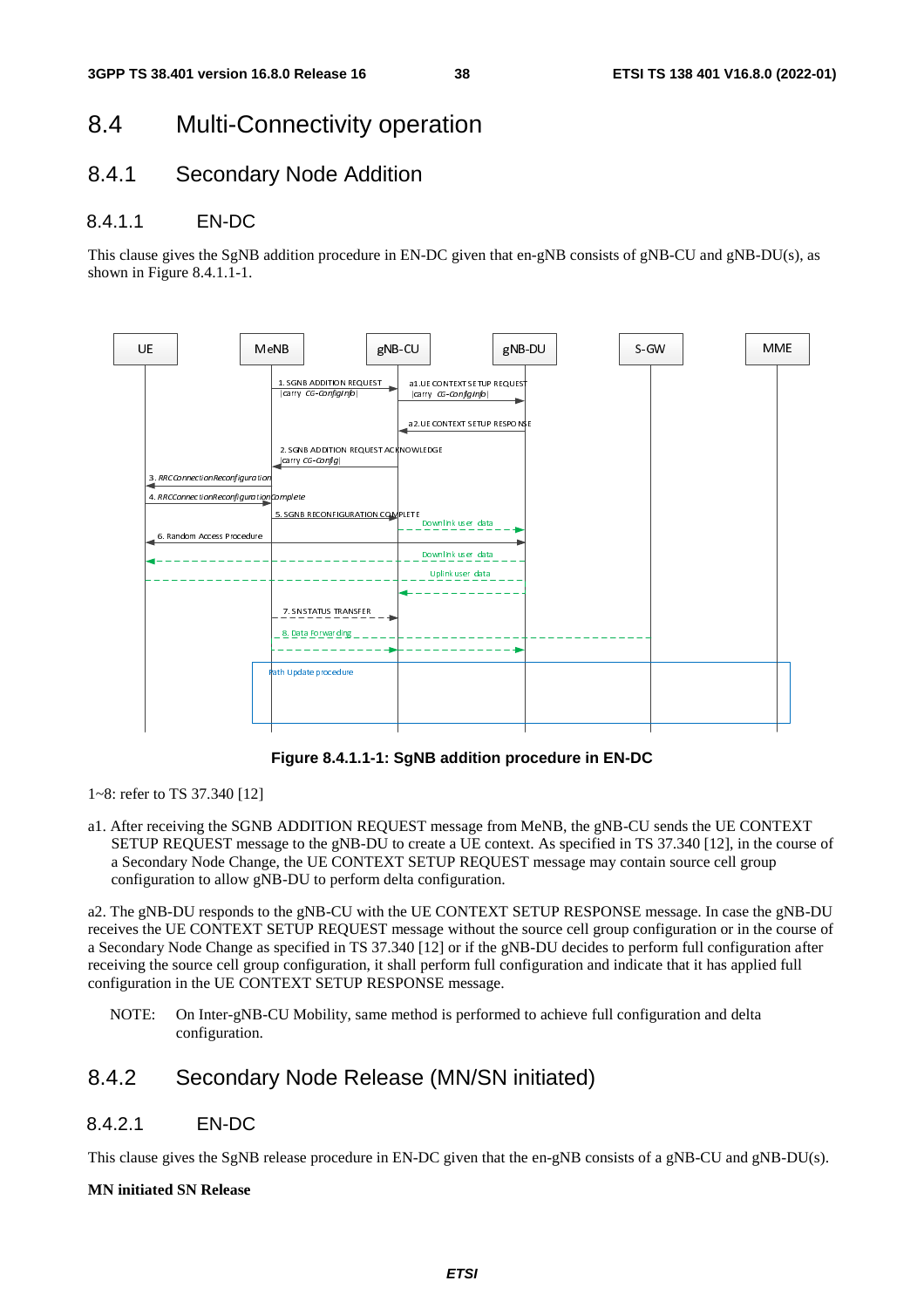

**Figure 8.4.2.1-1 SgNB release procedure in EN-DC (MN initiated)** 

- 1~8: refer to TS 37.340 [12]
	- NOTE: The timing of sending the Step 2 SGNB RELEASE REQUEST ACKNOWLEDGE message is an example, it may be sent e.g. after step a1 or after a2 and it is up to implementation.
- a1. After receiving SGNB RELEASE REQUEST message from MeNB, gNB-CU sends the UE CONTEXT MODIFICATION REQUEST message to gNB-DU to stop the data transmission for the UE. It is up to gNB-DU implementation when to stop the UE scheduling.
- a2. gNB-DU responds to gNB-CU with UE CONTEXT MODIFICATION RESPONSE message.
- a3. After receiving the UE CONTEXT RELEASE message from MeNB, the gNB-CU sends the UE CONTEXT RELEASE COMMAND message to the gNB-DU to release the UE context.
- a4. The gNB-DU responds to the gNB-CU with the UE CONTEXT RELEASE COMPLETE message.

#### **SN initiated SN Release**



**Figure 8.4.2.1-2 SgNB release procedure in EN-DC (SN initiated)** 

1~8: refer to TS 37.340 [12]

a1. gNB-CU sends the UE CONTEXT MODIFICATION REQUEST message to gNB-DU to stop the data transmission for the UE. It is up to gNB-DU implementation when to stop the UE scheduling. This step may occur before step 1.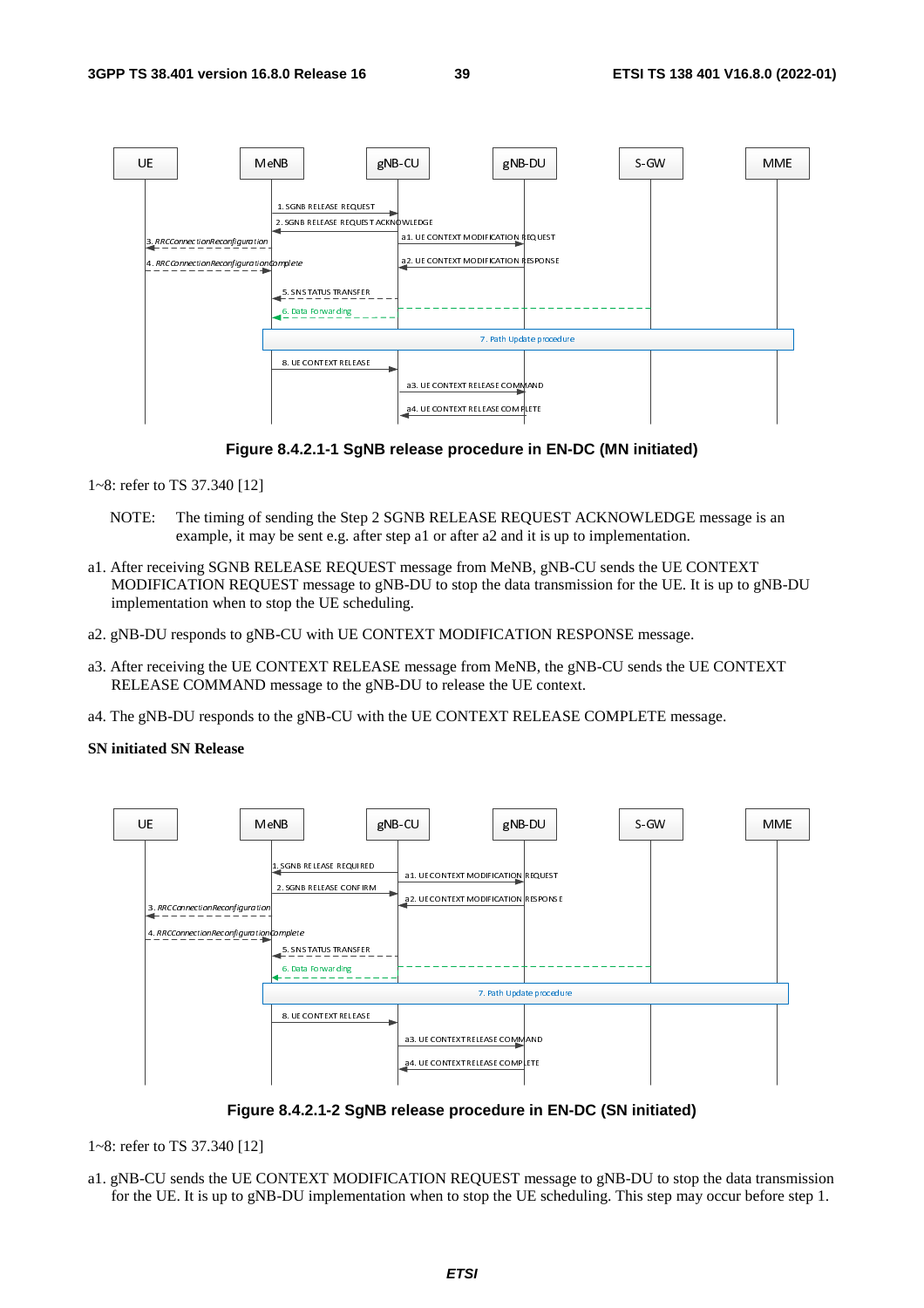- a2. gNB-DU responds to gNB-CU with UE CONTEXT MODIFICATION RESPONSE message.
- a3. After receiving the UE CONTEXT RELEASE message from MeNB, the gNB-CU sends the UE CONTEXT RELEASE COMMAND message to the gNB-DU to release the UE context.
- a4. The gNB-DU responds to the gNB-CU with the UE CONTEXT RELEASE COMPLETE message.

### 8.4.3 SCG suspend/resume in RRC\_INACTIVE

In the following, the procedure for SCG resume in RRC\_INACTIVE is described.



**Figure 8.4.3-1: SCG Suspend/Resume in RRC\_INACTIVE** 

1. The CU of SN sends the UE CONTEXT MODIFICATION REQUEST message to the DU of SN to suspend the SCG of the UE before the UE enters into RRC\_INACTIVE state from RRC\_CONNECTED state.

2. The DU of SN sends the UE CONTEXT MODIFICATION RESPONSE to the CU of SN, and keeps all lower layer configuration for UEs without transmitting or receiving data from UE.

3~4: refer to TS 37.340 [12].

5. The CU of SN sends the UE CONTEXT MODIFICATION REQUEST message to the DU of SN to resume the SCG of the UE before the UE enters into RRC\_CONNECTED state from RRC\_INACTIVE state.

6. The DU of SN sends the UE CONTEXT MODIFICATION RESPONSE message to the CU of SN, and uses the previously stored lower layer configuration for the UE.

7~10: refer to TS 37.340 [12].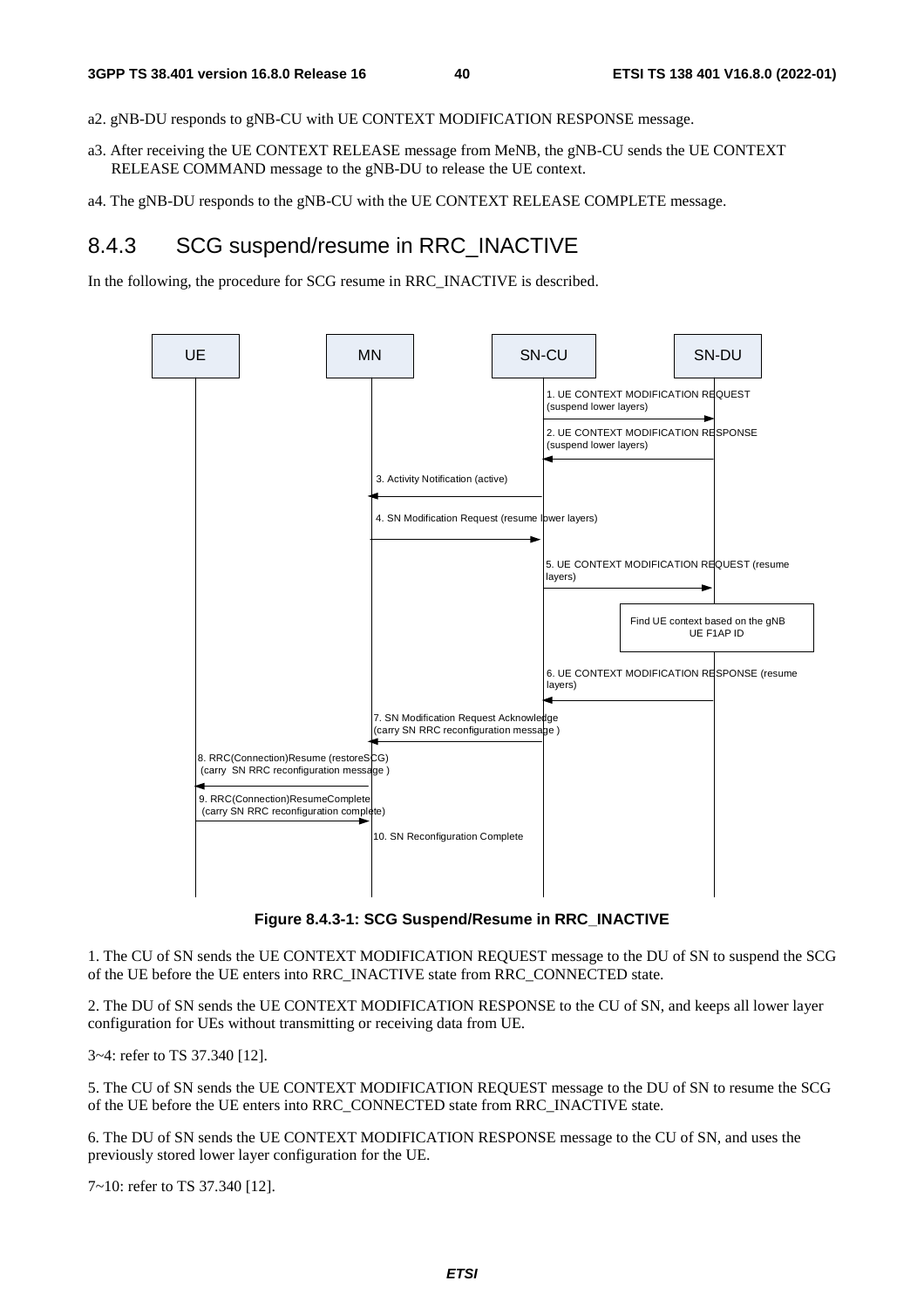# 8.5 F1 Startup and cells activation

This function allows to setup the F1 interface between a gNB-DU and a gNB-CU and it allows to activate the gNB-DU cells.



**Figure 8.5-1: F1 startup and cell activation** 

- 0. The gNB-DU and its cells are configured by OAM in the F1 pre-operational state. The gNB-DU has TNL connectivity toward the gNB-CU.
- 1. The gNB-DU sends an F1 SETUP REQUEST message to the gNB-CU including a list of cells that are configured and ready to be activated. For each cell supporting NPN the gNB-DU includes NPN specific information.
- 2. In NG-RAN, the gNB-CU ensures the connectivity toward the core network. For this reason, the gNB-CU may initiate either the NG Setup or the gNB Configuration Update procedure towards 5GC.
- 3. The gNB-CU sends an F1 SETUP RESPONSE message to the gNB-DU that optionally includes a list of cells to be activated. The cells in the list of cells to be activated in F1 SETUP RESPONSE message become active, while the cells not in the list are inactive. The cells that are active are *Out-of-Service* until the gNB-DU indicates that they are *In-Service* . The gNB-DU will initiate the gNB-DU Configuration Update procedure towards the gNB-CU and includes the cell(s) that are *In-Service* and/or the cell(s) that are *Out-Of-Service*. The gNB-DU may also indicate cell(s) to be deleted, in which case the gNB-CU removes the corresponding cell(s) information.
- 4. The gNB-CU may send a GNB CU CONFIGURATION UPDATE message to the gNB-DU that optionally includes a list of cells to be activated, e.g., in case that these cells were not activated using the F1 SETUP RESPONSE message.
- 5. The gNB-DU replies with a GNB CU CONFIGURATION UPDATE ACKNOWLEDGE message that optionally includes a list of cells that failed to be activated. The gNB-CU regards all Active cells as *Out-Of-Service* until the gNB-DU indicates that they are *In-Service*.
- 6. The gNB-CU may initiate either the Xn Setup towards a neighbour NG-RAN node or the EN-DC X2 Setup procedure towards a neighbour eNB.
- NOTE 1: For NG-RAN in case that the F1 SETUP RESPONSE message is not used to activate any cell, step 2 may be performed after step 3.

Over the F1 interface between a gNB-CU and a gNB-DU pair, the following two Cell States are possible: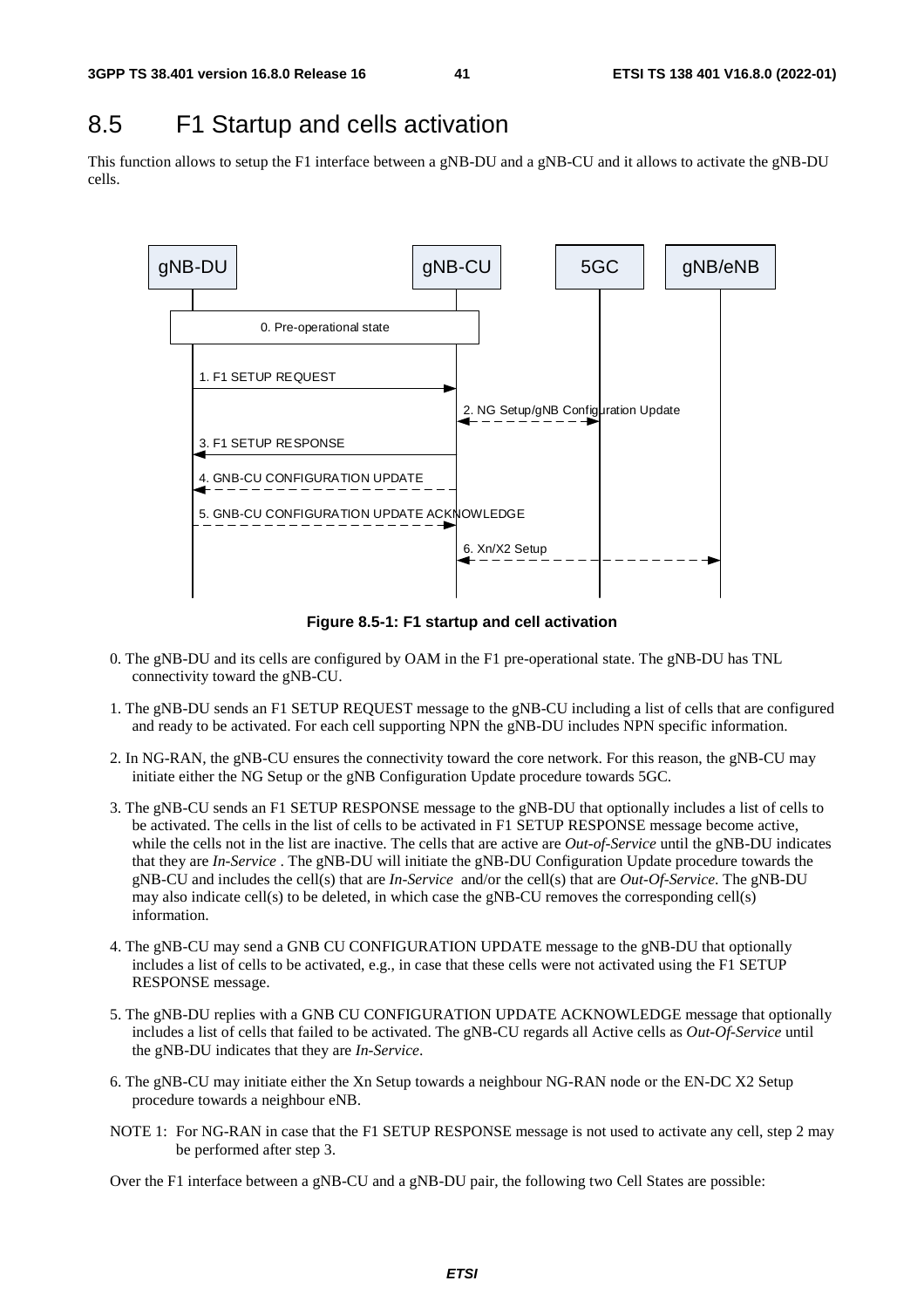- *Inactive*: the cell is known by both the gNB-DU and the gNB-CU. The cell shall not serve UEs;
- *Active*: the cell is known by both the gNB-DU and the gNB-CU. The cell should try to provide services to the UEs.

The gNB-CU decides whether the Cell State should be "Inactive" or "Active". The gNB-CU can request the gNB-DU to change the Cell State using the F1 SETUP RESPONSE, theGNB DU CONFIGURATION UPDATE ACKNOWLEDGE, or the GNB CU CONFIGURATION UPDATE messages.

The gNB-DU reports to the gNB-CU the *Service Status*. The *Service Status* is the state of the radio transmission over the air. The *Service Status* is reported by the gNB-DU for cells for which the Cell State is "Active ". The following *Service Status* are defined:

- *In-Service*: the cell is operational and able to serve UEs.
- *Out-Of-Service*: the cell is not operational, and it is not able to serve UEs. The gNB-DU is trying to make the cell operational.

The gNB-DU reports the *Service Status* using the GNB DU CONFIGURATION UPDATE message.

NOTE 2: If gNB-DU regards that one or more cells cannot become operational, the gNB-DU deletes them and reports them using the GNB DU CONFIGURATION UPDATE message.

# 8.6 RRC state transition

### 8.6.1 RRC connected to RRC inactive

This section gives the RRC connected to RRC inactive state transition given that gNB consists of gNB-CU and gNB-DU(s), as shown in Figure 8.6.1-1.



#### **Figure 8.6.1-1: RRC connected to RRC inactive state transition procedure**

- 0. At first, the gNB-CU determines the UE to enter into RRC inactive mode from connected mode.
- 1. The gNB-CU generates *RRCRelease* message which includes suspend configuration towards UE. The RRC message is encapsulated in UE CONTEXT RELEASE COMMAND message to the gNB-DU.
- 2. The gNB-DU forwards *RRCRelease* message to UE.
- 3. The gNB-DU responds with UE CONTEXT RELEASE COMPLETE message.

### 8.6.2 RRC inactive to other states

This section gives the RRC inactive to other RRC states transition given that gNB consists of gNB-CU and gNB-DU(s), as shown in Figure 8.6.2-1.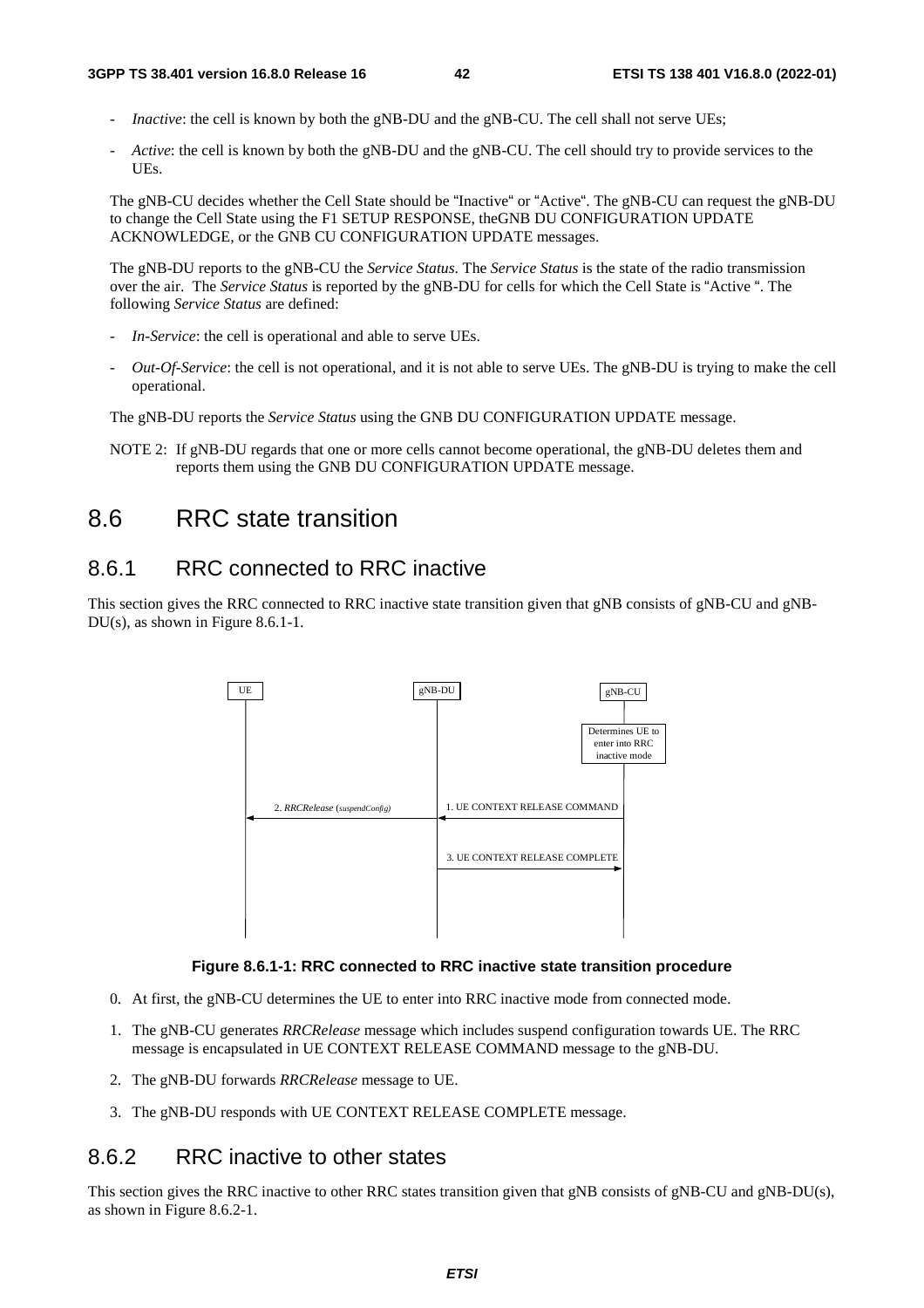| UE                                                    | gNB-DU<br>gNB-CU                    |
|-------------------------------------------------------|-------------------------------------|
| 2. Paging                                             | 1. PAGING                           |
| 3. RRCResumeRequest                                   | 4. INITIAL UL RRC MESSAGE TRANSFER  |
|                                                       | 5. UE CONTEXT SETUP REQUEST         |
|                                                       | <b>6. UE CONTEXT SETUP RESPONSE</b> |
| 8. RRCResume/RRCReject/RRCSetup/<br><b>RRCRelease</b> | 7. DL RRC MESSAGE TRANSFER          |
| 9. RRCResumeComplete/RRCSetupComplete                 | 10. UL RRC MESSAGE TRANSFER         |
|                                                       |                                     |

#### **Figure 8.6.2-1: RRC inactive to other RRC states transition procedure**

- 1. If data is received from 5GC, the gNB-CU sends PAGING message to the gNB-DU.
- 2. The gNB-DU sends *Paging* message to UE.

NOTE: step 1 and 2 only exist in case of DL data arrival.

- 3. The UE sends *RRCResumeRequest* message either upon RAN-based paging, UL data arrival or RNA update.
- 4. The gNB-DU includes *RRCResumeRequest* in a non-UE associated INITIAL UL RRC MESSAGE TRANSFER message and transfer to the gNB-CU.
- 5. For UE Inactive to UE Active transitions, excluding transitions due to signalling exchange only, the gNB-CU allocates gNB-CU UE F1AP ID and sends UE CONTEXT SETUP REQUEST message to gNB-DU, which may include SRB ID(s) and DRB ID(s) to be setup, CellGroupConfig stored in gNB-CU or retrieved from the old NG-RAN node may also be included. In case of NG-RAN sharing, the gNB-CU includes the serving PLMN ID (in case of SNPNs the serving NID).
- 6. The gNB-DU responds with UE CONTEXT SETUP RESPONSE message, which contains RLC/MAC/PHY configuration of SRB and DRBs provided by the gNB-DU.
- NOTE: step 5 and step 6 exist for inactive to active transitions, excluding transitions due to signalling exchange only. When gNB-CU successfully retrieves and verifies the UE context, it may decide to let the UE enter into RRC active mode. gNB-CU shall trigger UE context setup procedure between gNB-CU and gNB-DU, during which both SRB1, SRB2 and DRB(s) can be setup. For signalling exchange only transitions, gNB-CU does not trigger UE Context Setup procedure. For inactive to Idle transitions the gNB-CU does not trigger the UE Context Setup procedure.
- 7. The gNB-CU generates *RRCResume/RRCSetup*/*RRCReject*/*RRCRelease* message or receives *RRCRelease* message from the old NG-RAN node towards the UE. The RRC message is encapsulated in DL RRC MESSAGE TRANSFER message together with SRB ID.
- 8. The gNB-DU forwards RRC message to the UE either over SRB0 or SRB1 as indicated by the SRB ID.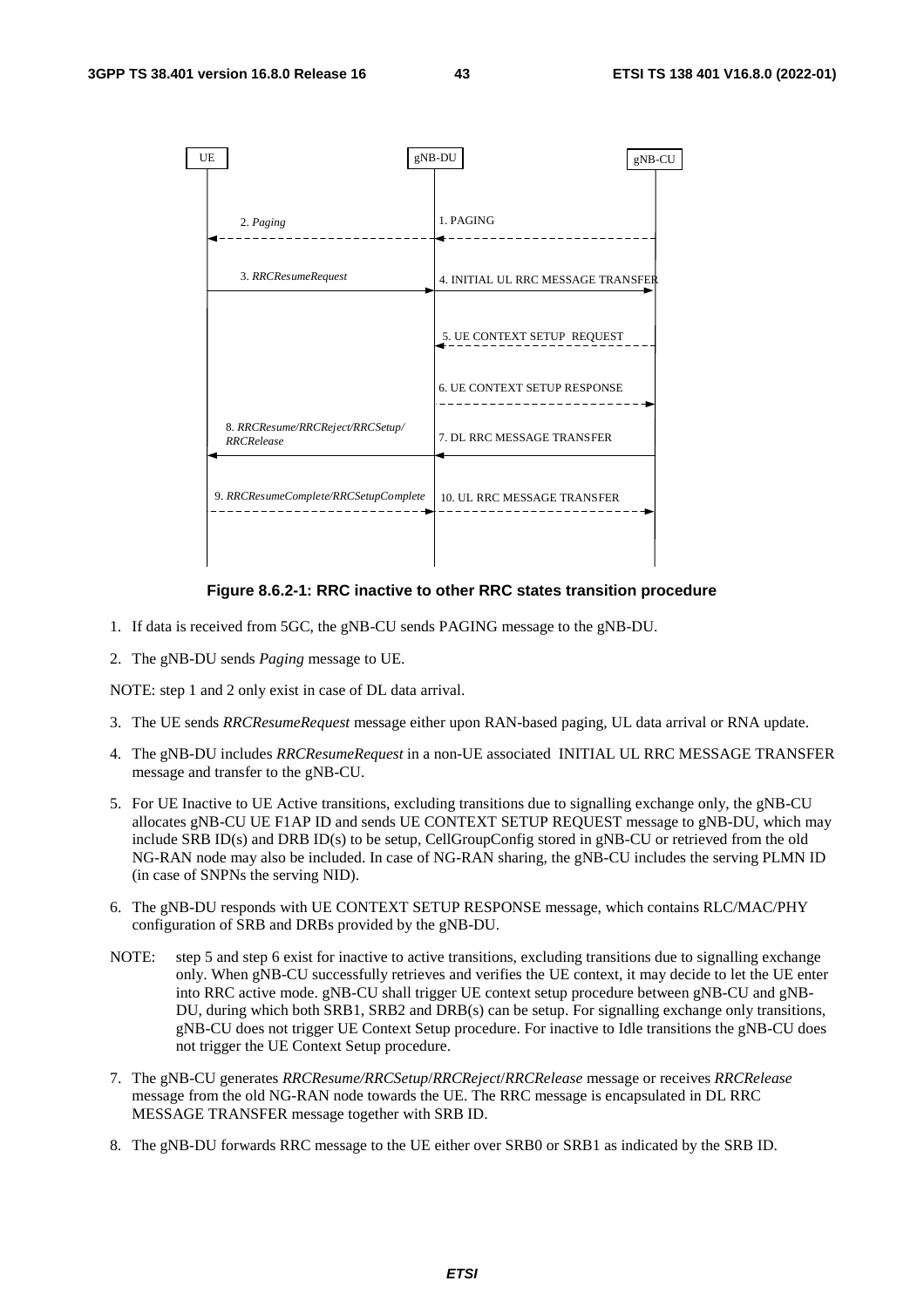- NOTE: in step 7, it is expected that gNB-CU takes appropriate action, e.g. generates RRC resume message for inactive to active state transition(for both cases of signaling exchange only, and UP data exchange), generates *RRCSetup* message for fallback to establish a new RRC connection, and generates or receives from the old NG-RAN node either *RRCRelease* message without suspend configuration for inactive to idle state transition, or *RRCRelease* message with suspend configuration to remain in inactive state. If step 5 and 6 are not performed, the gNB-DU deduces the SRB on which to deliver the RRC message in step 7 from the SRB ID, i.e. SRB ID "0" corresponds to SRB0, SRB ID "1" corresponds to SRB1.
- 9. The UE sends *RRCResumeComplete*/*RRCSetupComplete* message to the gNB-DU.
- 10. The gNB-DU encapsulates RRC in UL RRC MESSAGE TRANSFER message and send to the gNB-CU.
- NOTE: step 9 and step 10 exist for inactive to active state transition (for both cases of signaling exchange only, and UP data exchange). UE generates *RRCResumeComplete*/*RRCSetupComplete* message for resume the existing RRC connection or fallback to a new RRC connection respectively.

# 8.7 RRC connection reestablishment

This procedure is used for the case that UE tries to reestablish the RRC connection, as shown in Figure 8.7-1.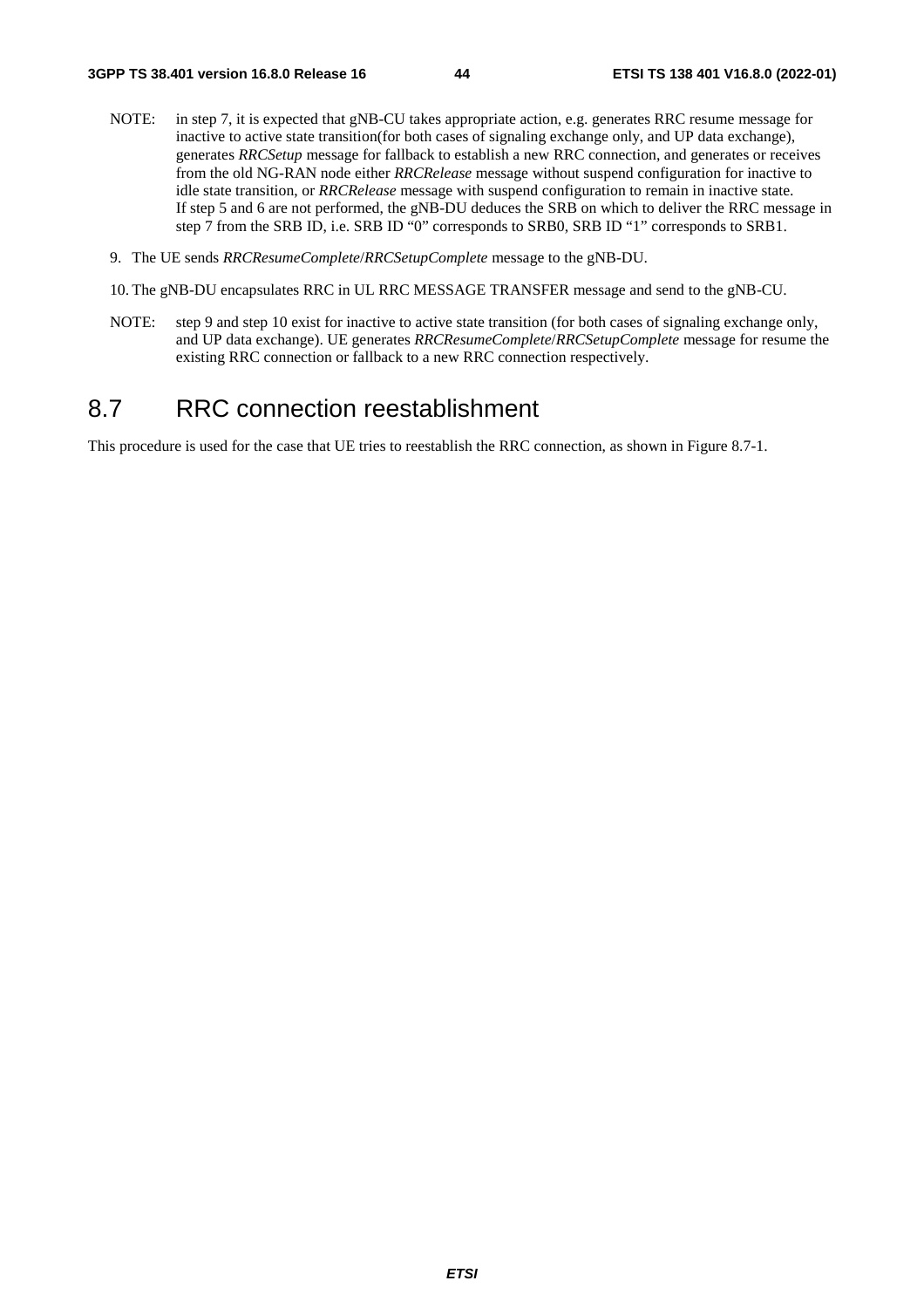

#### **Figure 8.7-1: RRC connection reestablishment procedure**

- 1. The UE sends a preamble to the gNB-DU.
- 2. The gNB-DU allocates new C-RNTI and responds with RAR.
- 3. The UE sends an *RRCReestablishmentRequest* message to the gNB-DU, which contains old C-RNTI and old PCI.
- 4. The gNB-DU includes the RRC message and, if the UE is admitted, the corresponding low layer configuration for the UE in the INITIAL UL RRC MESSAGE TRANSFER message and transfers to the gNB-CU. The INITIAL UL RRC MESSAGE TRANSFER message includes the new C-RNTI.
- 5. The gNB-CU includes an *RRCReestablishment* message and transfers to the gNB-DU. If the UE requests to reestablish RRC connection in the last serving gNB-DU, the DL RRC MESSAGE TRANSFER message shall include old gNB-DU UE F1AP ID.
- 6. The gNB-DU retrieves the UE context based on the old gNB-DU UE F1AP ID, and replaces old C-RNTI/PCI with new C-RNTI/PCI. It sends the *RRCReestablishment* message to UE.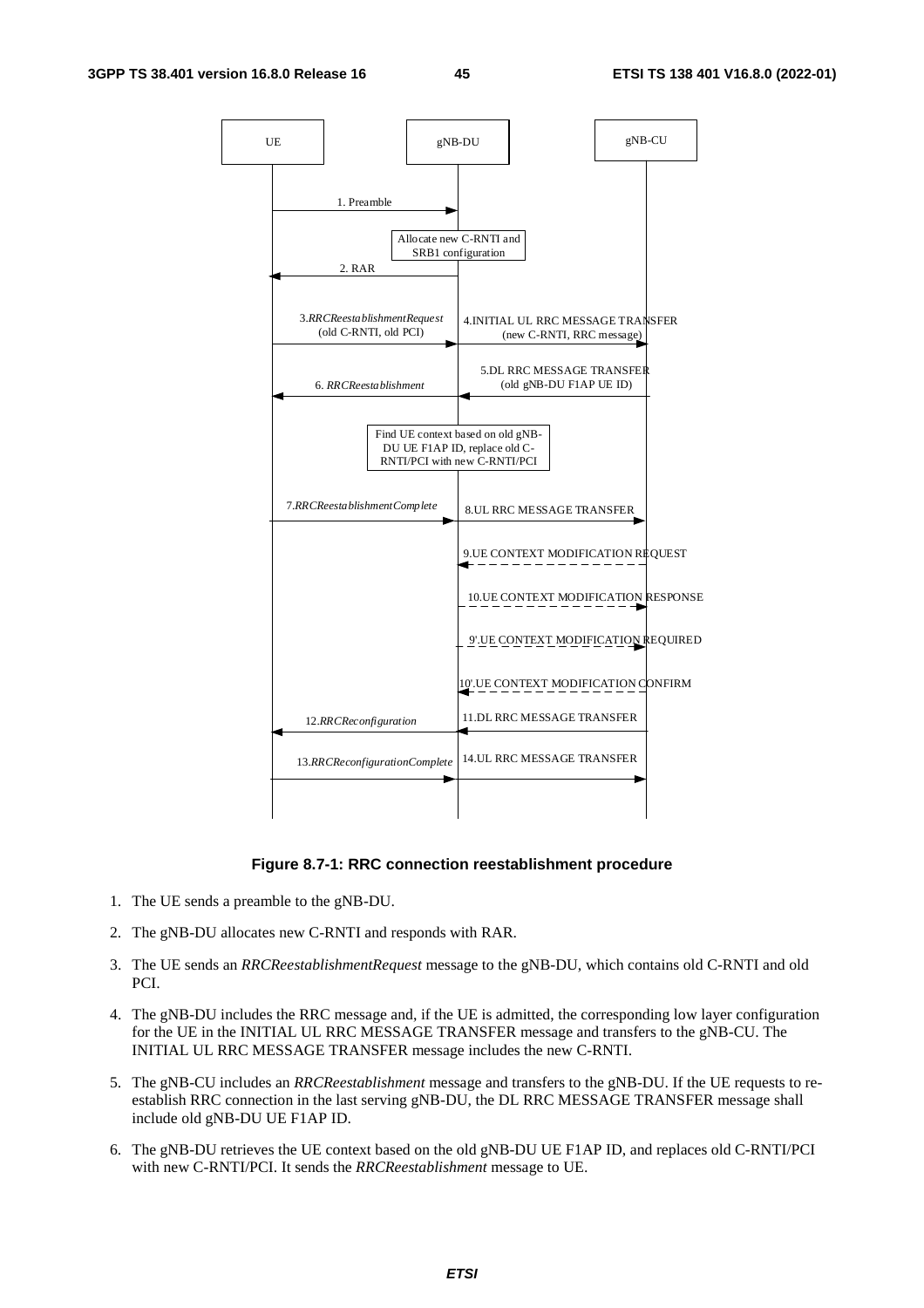- 7-8. The UE sends an *RRCReestablishmentComplete* message to the gNB-DU. The gNB-DU encapsulates the RRC message in the UL RRC MESSAGE TRANSFER message and sends to the gNB-CU.
- 9-10. The gNB-CU triggers an UE Context Modification procedure by sending UE CONTEXT MODIFICIATION REQUEST message, which may include DRBs to be modified and released list. The gNB-DU responses with the UE CONTEXT MODIFICATION RESPONSE message.
- 9'-10'. The gNB-DU triggers an UE Context Modification procedure by sending UE CONTEXT MODIFICIATION REQUIRED message, which may include DRBs to be modified and released list. The gNB-CU responses with UE CONTEXT MODIFICATION CONFIRM message.
- NOTE: Here it is assumed that the UE accessed the original gNB-DU where the UE context is available for that UE, and either steps 9-10 or steps 9'-10' may be executed or both could be skipped.
- NOTE: If the UE accessed from a gNB-DU other than the original one, the gNB-CU should trigger the UE Context Setup procedure toward this new gNB-DU.
- 11-12. The gNB-CU includes an *RRCReconfiguration* message into the DL RRC MESSAGE TRANSFER message and transfers to the gNB-DU. The gNB-DU forwards it to the UE.
- 13-14. The UE sends an *RRCReconfigurationComplete* message to the gNB-DU, and the gNB-DU forwards it to the gNB-CU.

# 8.8 Multiple TNLAs for F1-C

In the following, the procedure for managing multiple TNLAs for F1-C is described.



**Figure 8.8-1: Managing multiple TNLAs for F1-C.** 

1. The gNB-DU establishes the first TNLA with the gNB-CU using a configured TNL address.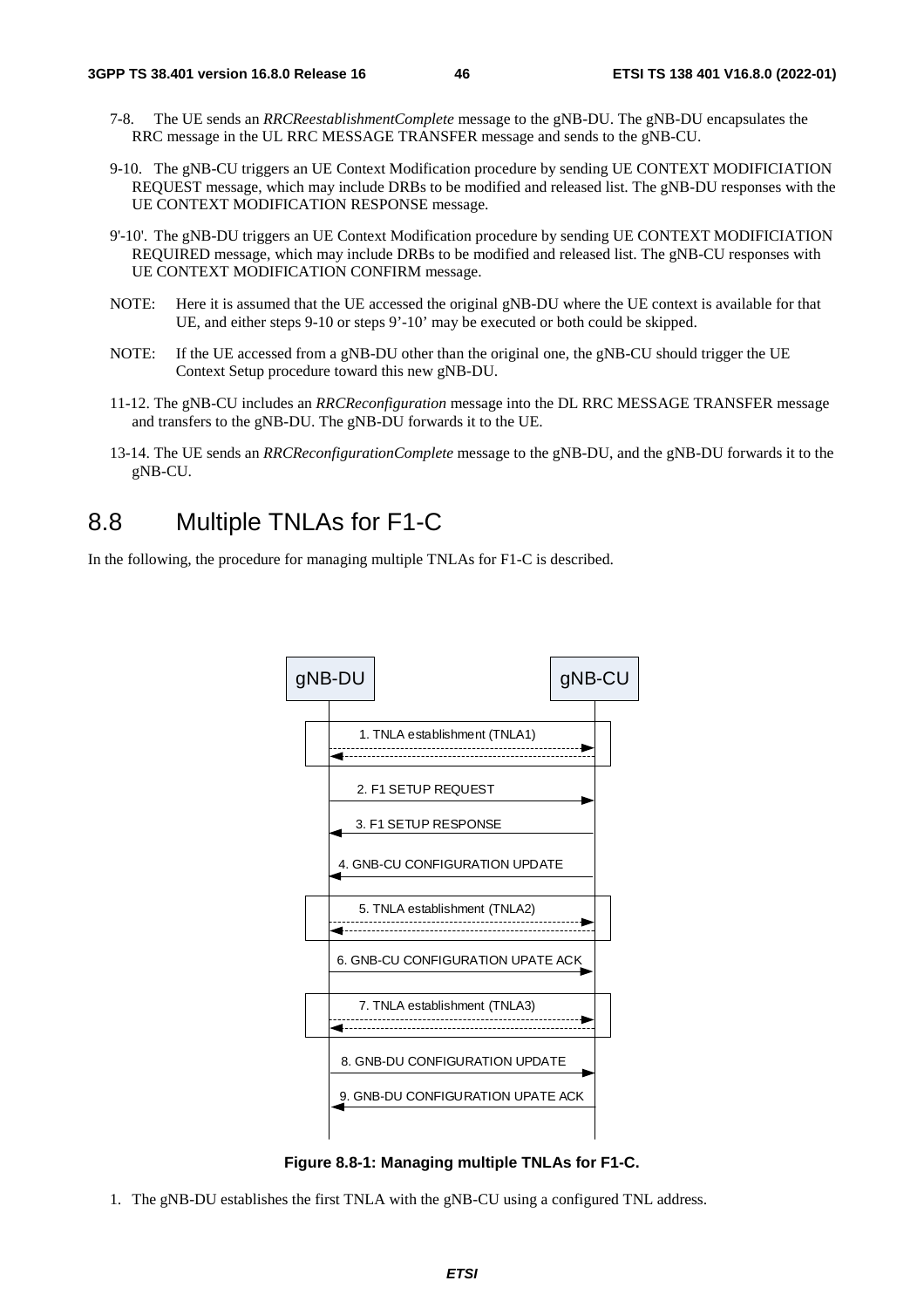- NOTE: The gNB-DU may use different source and/or destination IP end point(s) if the TNL establishment towards one IP end point fails. How the gNB-DU gets the remote IP end point(s) and its own IP address are outside the scope of this specification.
- 2-3. Once the TNLA has been established, the gNB-DU initiates the F1 Setup procedure to exchange application level configuration data
- 4-6. The gNB-CU may add additional TNL Endpoint(s) to be used for F1-C signalling between the gNB-CU and the gNB-DU pair using the gNB-CU Configuration Update procedure. The gNB-CU Configuration Update procedure also allows the gNB-CU to request the gNB-DU to modify or release TNLA(s).
- 7-9. The gNB-DU may add additional TNL association(s) to be used for F1-C signalling using a gNB-CU endpoint already in use for existing TNL associations between the gNB-CU and the gNB-DU pair. The gNB-DU CONFIGURATION UPDATE message including the gNB-DU ID shall be the first F1AP message sent on an additional TNLA of an already setup F1-C interface instance after the TNL association has become operational.

The F1AP UE TNLA binding is a binding between a F1AP UE association and a specific TNL association for a given UE. After the F1AP UE TNLA binding is created, the gNB-CU can update the UE TNLA binding by sending the F1AP message for the UE to the gNB-DU via a different TNLA. The gNB-DU shall update the F1AP UE TNLA binding with the new TNLA. The gNB-DU Configuration Update procedure also allows the gNB-DU to inform the gNB-CU that the indicated TNLA(s) will be removed by the gNB-DU.

# 8.9 Overall procedures involving E1 and F1

The following clauses describe the overall procedures involving E1 and F1.

### 8.9.1 UE Initial Access

The signalling flow for UE Initial access involving E1 and F1 is shown in Figure 8.9.1-1.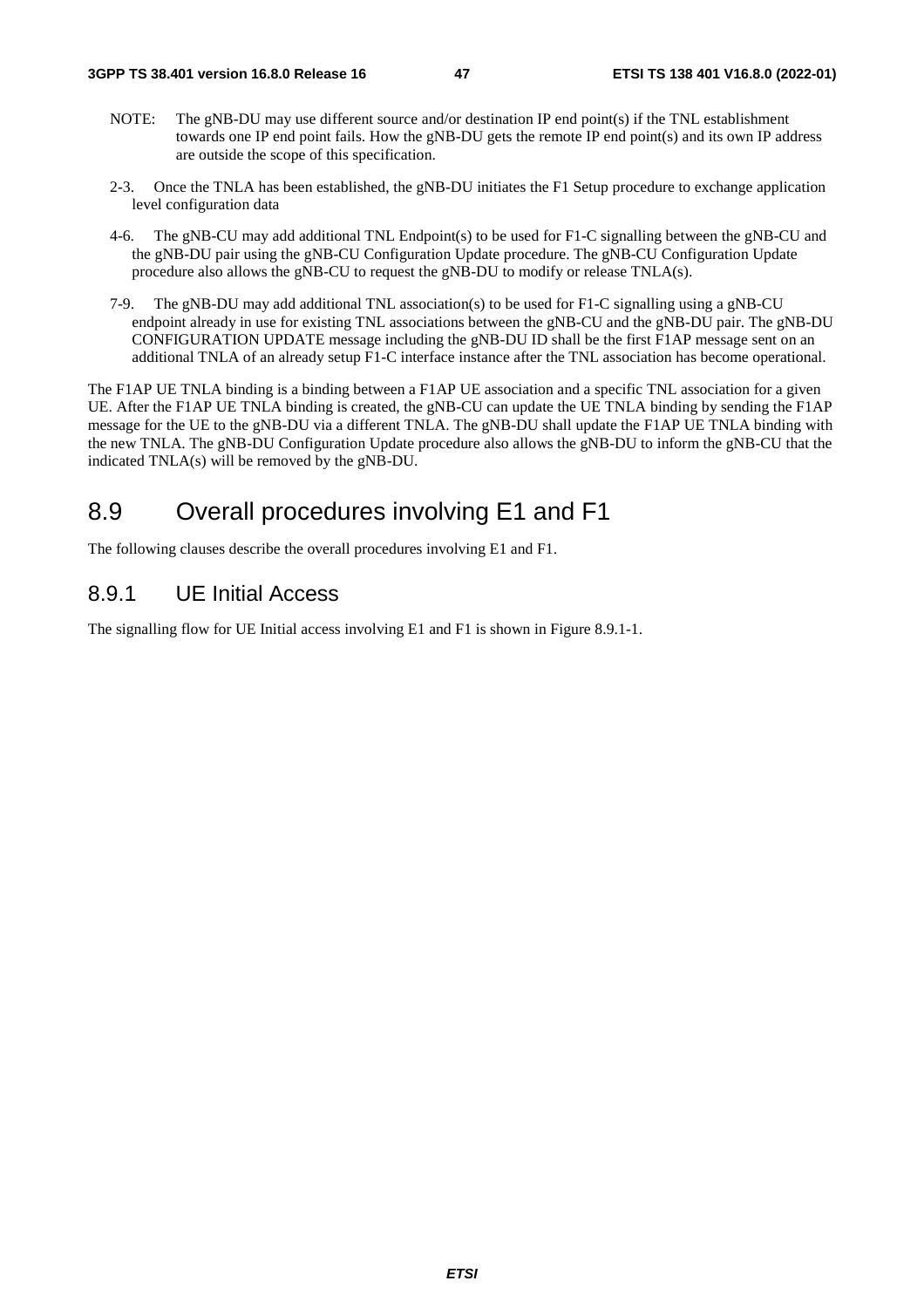

**Figure 8.9.1-1: UE Initial Access procedure involving E1 and F1** 

Steps 1-8 are defined in clause 8.1.

- 9. The gNB-CU-CP sends the BEARER CONTEXT SETUP REQUEST message to establish the bearer context in the gNB-CU-UP.
- 10 The gNB-CU-UP sends the BEARER CONTEXT SETUP RESPONSE message to the gNB-CU-CP, including F1-U UL TEID and transport layer address allocated by the gNB-CU-UP.

Steps 11-13 are defined in clause 8.1.

- 14. The gNB-CU-CP sends the BEARER CONTEXT MODIFICATION REQUEST message to the gNB-CU-UP, including F1-U DL TEID and transport layer address allocated by the gNB-DU.
- 15. The gNB-CU-UP sends the BEARER CONTEXT MODIFICATION RESPONSE message to the gNB-CU-CP.

Steps 16-22 are defined in clause 8.1.

NOTE: Steps 14-15 and steps 16-17 can happen in parallel, but both are before step 18.

### 8.9.2 Bearer context setup over F1-U

Figure 8.9.2-1 shows the procedure used to setup the bearer context in the gNB-CU-UP.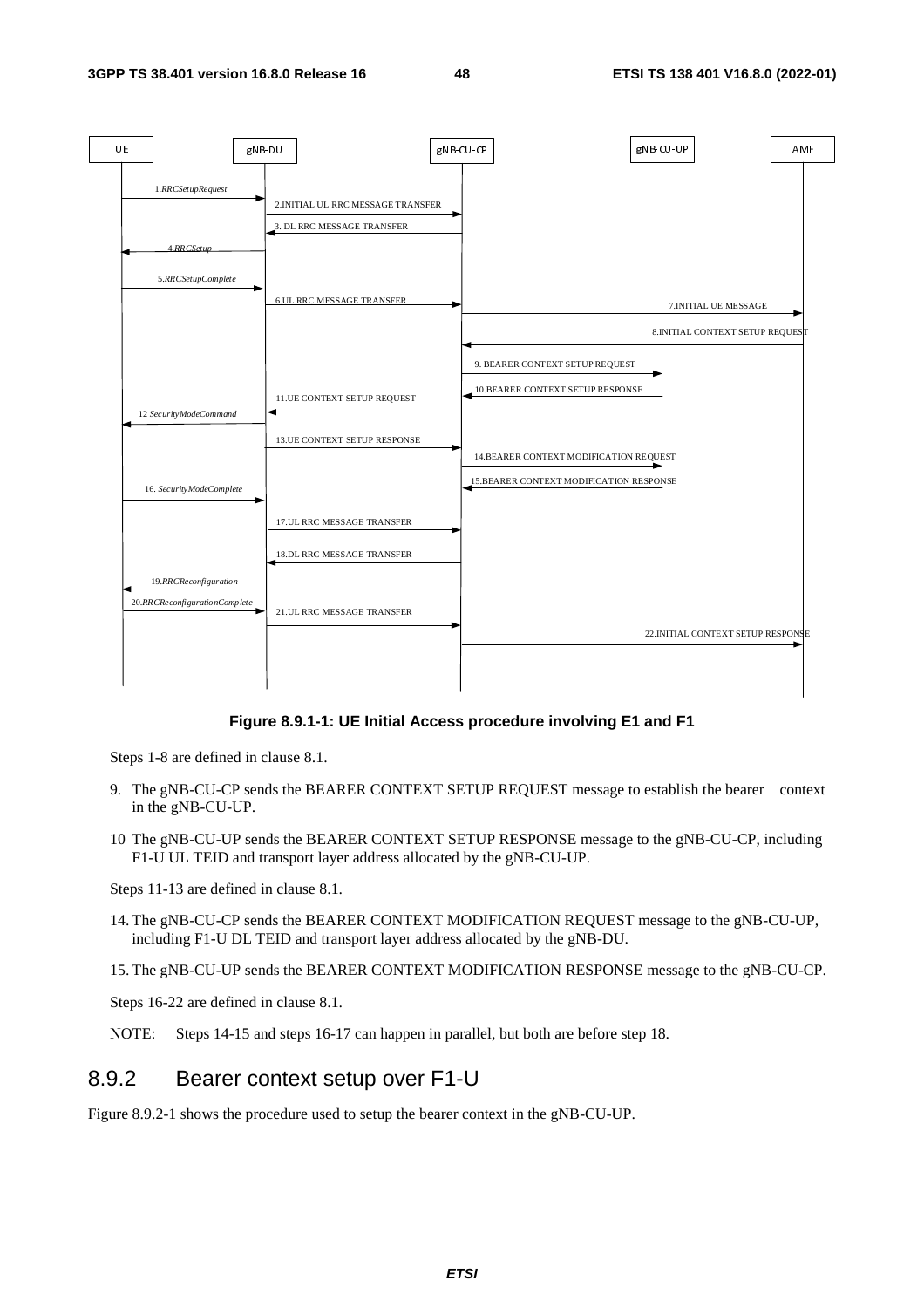

**Figure 8.9.2-1: Bearer context setup over F1-U** 

- 0. Bearer context setup (e.g., following an SGNB ADDITION REQUEST message from the MeNB) is triggered in gNB-CU-CP.
- 1. The gNB-CU-CP sends a BEARER CONTEXT SETUP REQUEST message containing UL TNL address information for S1-U or NG-U, and if required, DL TNL address information for X2-U to setup the bearer context in the gNB-CU-UP. For NG-RAN, the gNB-CU-CP decides flow-to-DRB mapping and sends the generated SDAP and PDCP configuration to the gNB-CU-UP.
- NOTE: In case of Conditional Handover, the BEARER CONTEXT SETUP REQUEST message indicates to ignore the included security context and not to initiate sending downlink packets until the UE successfully accesses. Up to implementation, the gNB-CU-CP may request to establish bearer context as if a regular HO was requested.
- 2. The gNB-CU-UP responds with a BEARER CONTEXT SETUP RESPONSE message containing the UL TNL address information for F1-U, and DL TNL address information for S1-U or NG-U, and if required, UL TNL address information for X2-U or Xn-U.

NOTE: The indirect data transmission for split bearer through the gNB-CU-UP is not precluded.

- 3. F1 UE context setup procedure is performed to setup one or more bearers in the gNB-DU.
- 4. The gNB-CU-CP sends a BEARER CONTEXT MODIFICATION REQUEST message containing the DL TNL address information for F1-U or Xn-U, and PDCP status.
- 5. The gNB-CU-UP responds with a BEARER CONTEXT MODIFICATION RESPONSE message.

# 8.9.3 Bearer context release over F1-U

#### 8.9.3.1 gNB-CU-CP initiated bearer context release

Figure 8.9.3.1-1 shows the procedure used to release the bearer context in the gNB-CU-UP initiated by the gNB-CU-CP.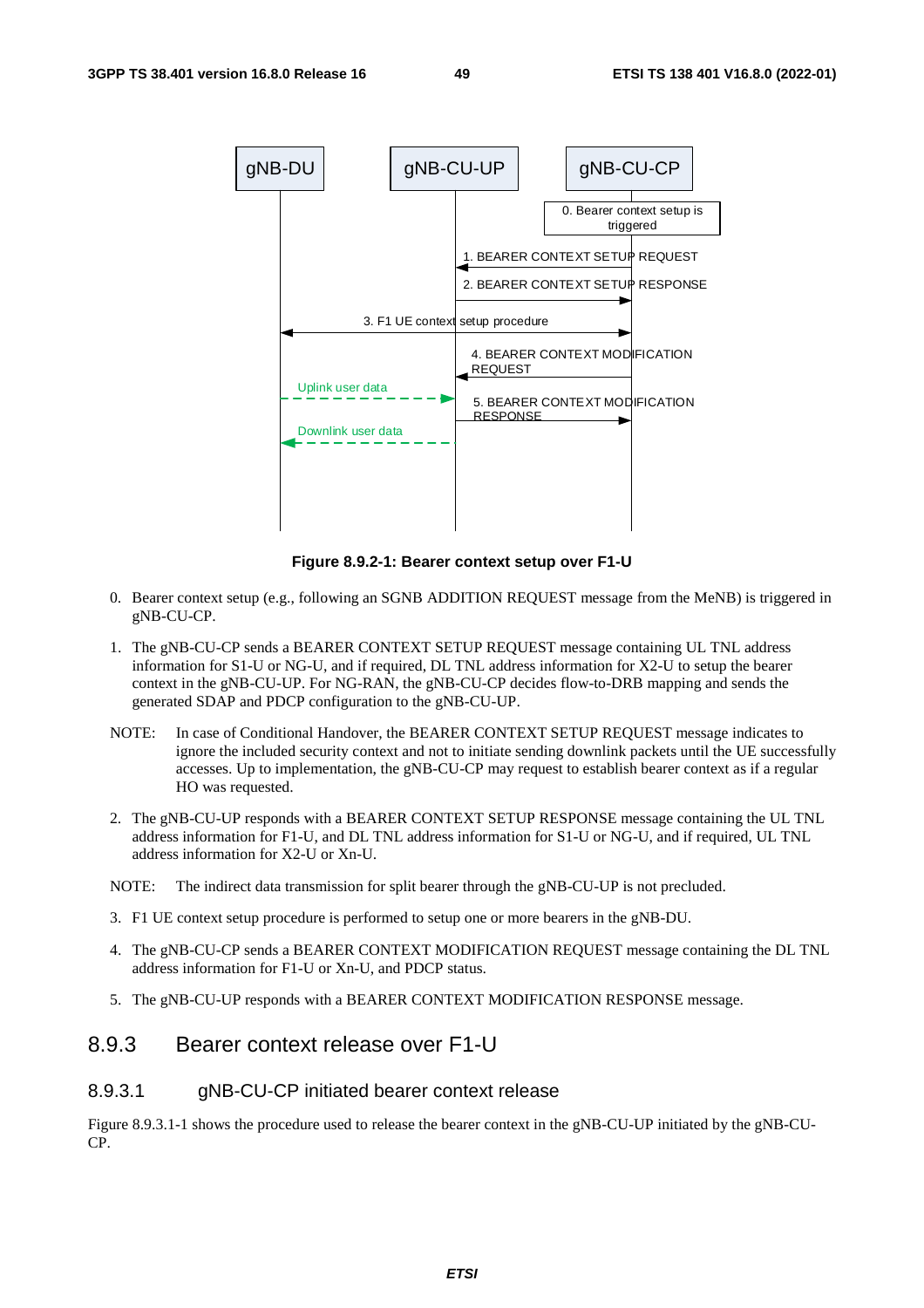

**Figure 8.9.3.1-1: Bearer context release over F1-U – gNB-CU-CP initiated** 

- 0. Bearer context release (e.g., following an SGNB RELEASE REQUEST message from the MeNB) is triggered in gNB-CU-CP.
- 1. The gNB-CU-CP sends a BEARER CONTEXT MODIFICATION REQUEST message to the gNB-CU-UP.
- 2. The gNB-CU-UP responds with a BEARER CONTEXT MODIFICATION RESPONSE carrying the PDCP UL/DL status.
- 3. F1 UE context modification procedure is performed to stop the data transmission for the UE. It is up to gNB-DU implementation when to stop the UE scheduling.
- NOTE: step 1-3 are performed only if the PDCP status of the bearer(s) needs to be preserved e.g., for bearer type change.
- 4. The gNB-CU-CP may receive the UE CONTEXT RELEASE message from the MeNB in EN-DC operation as described in Section 8.4.2.1.
- 5. and 7. Bearer context release procedure is performed.
- 6. F1 UE context release procedure is performed to release the UE context in the gNB-DU.

#### 8.9.3.2 gNB-CU-UP initiated bearer context release

Figure 8.9.3.2-1 shows the procedure used to release the bearer context in the gNB-CU-UP initiated by the gNB-CU-UP.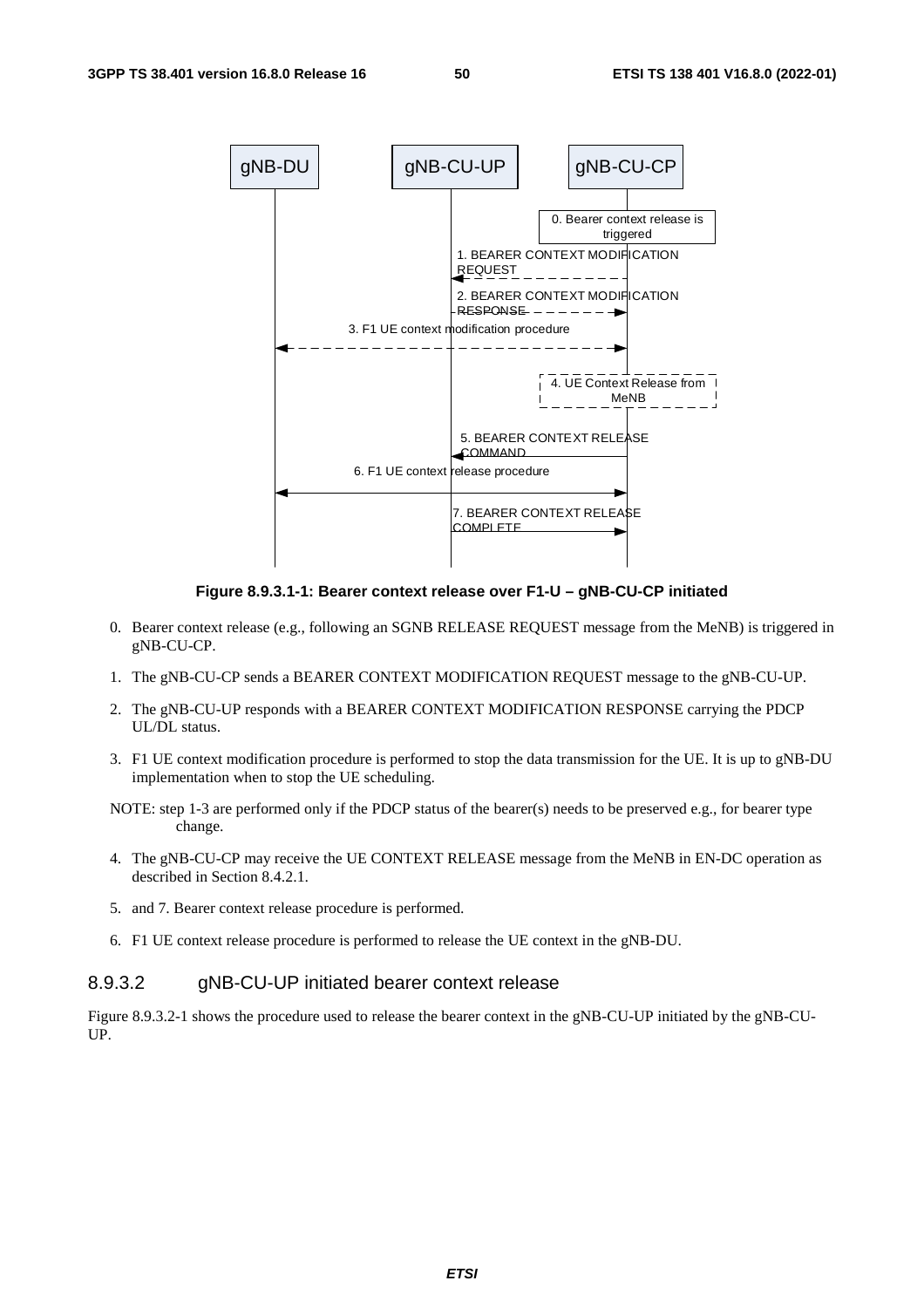

**Figure 8.9.3.2-1: Bearer context release over F1-U – gNB-CU-UP initiated** 

- 0. Bearer context release is triggered in gNB-CU-UP e.g., due to local failure.
- 1. The gNB-CU-UP sends a BEARER CONTEXT RELEASE REQUEST message to request the release of the bearer context in the gNB-CU-UP. This message may contain the PDCP status.
- 2.- 5. If the PDCP status needs to be preserved, the E1 Bearer Context Modification and the F1 UE Context Modification procedures are performed. The E1 Bearer Context Modification procedure is used to convey data forwarding information to the gNB-CU-UP. The gNB-CU-CP may receive the UE Context Release from the MeNB.
- 6. The gNB-CU-CP sends a BEARER CONTEXT RELEASE COMMAND message to release the bearer context in the gNB-CU-UP.
- 7. The gNB-CU-UP responds with a BEARER CONTEXT RELEASE COMPLETE to confirm the release of the bearer context including also data forwarding information.
- 8. F1 UE context release procedure may be performed to release the UE context in the gNB-DU.

## 8.9.4 Inter-gNB handover involving gNB-CU-UP change

Figure 8.9.4-1 shows the procedure used for inter-gNB handover involving gNB-CU-UP change. Overall inter-gNB handover procedure is specified in TS 37.340 [12].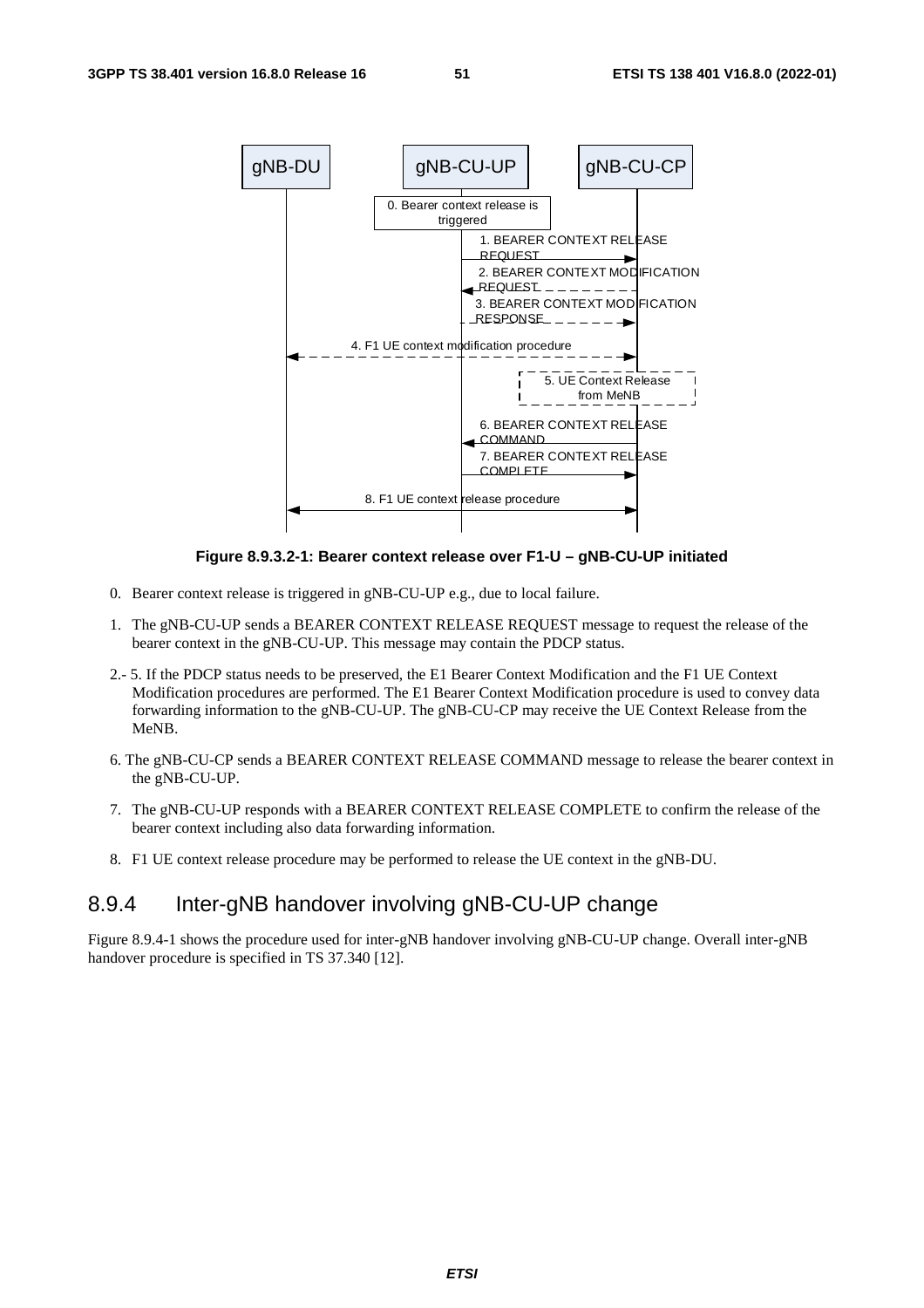

#### **Figure 8.9.4-1: Inter-gNB handover involving gNB-CU-UP change**

- 1. The source gNB-CU-CP sends HANDOVER REQUEST message to the target gNB-CU-CP. In case of Conditional Handover, the target gNB is regarded as a candidate gNB which is only accessed by the UE when the CHO condition(s) are fulfilled.
- 2-4. Bearer Context Setup procedure is performed as described in Section 8.9.2.
- 5. The target gNB-CU-CP responds the source gNB-CU-CP with an HANDOVER REQUEST ACKNOWLEDGE message.
- NOTE: In case of Conditional Handover, it is up to target gNB-CU-CP implementation to make sure that the EARLY STATUS TRANSFER information is forwarded to the right gNB-CU-UP (e.g. separate UEassociated signalling connection over Xn interface for each gNB-CU-UP).
- 6. The F1 UE Context Modification procedure is performed to send the handover command to the UE, and to indicate to stop the data transmission for the UE.
- NOTE: In case of DAPS Handover or Conditional Handover, the F1 UE Context Modification procedure in step 6 does not indicate to stop the data transmission for the UE. Instead, the F1 DL RRC Message Transfer procedure can be used which carries the handover command to the UE.
- 7-8. Bearer Context Modification procedure (gNB-CU-CP initiated) is performed to enable the gNB-CU-CP to retrieve the PDCP UL/DL status and to exchange data forwarding information for the bearer.
- 9. The source gNB-CU-CP sends an SN STATUS TRANSFER message to the target gNB-CU-CP.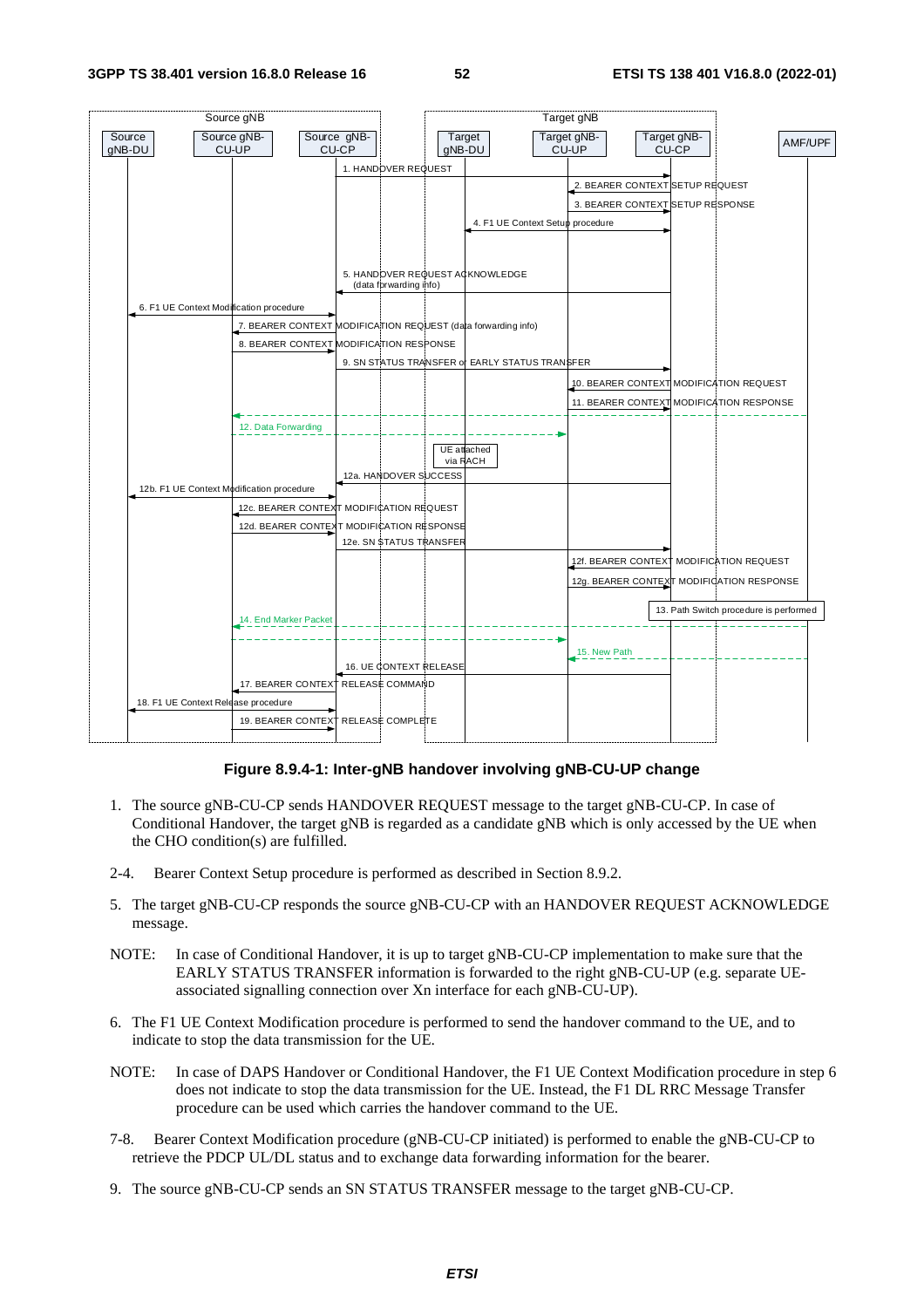- NOTE: In case of DAPS Handover, the EARLY STATUS TRANSFER message is sent for DRBs configured with DAPS instead of the SN STATUS TRANSFER message.
- NOTE: In case of Conditional Handover, the EARLY STATUS TRANSFER message is sent only if early data forwarding is applied.
- NOTE: The COUNT related info for the EARLY STATUS TRANSFER message is retrieved from the source gNB-CU-UP via the steps 7/8.
- 10-11. Bearer Context Modification procedure is performed as described in Section 8.9.2. The target gNB-CU-CP does not transfer the PDCP UL/DL status carried from the SN STATUS TRANSFER message to the target gNB-CU-UP if the PDCP status does not need to be preserved (e.g. full configuration). In case of DAPS Handover or Conditional Handover, the COUNT related info carried by the EARLY STATUS TRANSFER message is provided to the target gNB-CU-UP.
- 12. Data Forwarding may be performed from the source gNB-CU-UP to the target gNB-CU-UP.
- NOTE: In case of Conditional Handover, the UE performs RACH when the CHO condition(s) are fulfilled. Once successfully accessed, the target gNB-DU sends an ACCESS SUCCESS message to inform the target gNB-CU-CP of which cell the UE has accessed through. The target gNB-CU-CP may forward to the target gNB-CU-UP, necessary information for sending downlink packets (i.e. DL TNL address information for F1-U and UP security information corresponding to the accessed cell), via a Bearer context modification procedure. The target gNB-CU-CP may initiate Bearer context release procedure toward the other signalling connections or other candidate target gNB-CU-UPs, if any, to release the prepared conditional handover resources for the UE.
- 12a. In case of DAPS Handover or Conditional Handover, the target gNB-CU-CP sends the HANDOVER SUCCESS message to the source gNB-CU-CP to inform that the UE has successfully accessed the target cell.
- 12b In case of DAPS Handover or Conditional Handover, the F1 UE Context Modification procedure is performed to indicate to stop the data transmission for the UE.
- 12c-12d. In case of DAPS Handover or Conditional Handover, the Bearer context modification procedure (gNB-CU-CP initiated) is performed to indicate the source gNB-CU-UP to stop packet delivery and also to retrieve the PDCP UL/DL status.
- 12e. In case of DAPS Handover or Conditional Handover, the source gNB-CU-CP sends the SN STATUS TRANSFER message to the target gNB-CU-CP.
- 12f-12g. In case of DAPS Handover or Conditional Handover, the Bearer context modification procedure is performed to provide the PDCP UL/DL status to the target gNB-CU-UP only if the PDCP status needs to be preserved as described in TS 38.300 [2].
- NOTE: In case of Conditional Handover, inactivity monitoring is performed after step 12g.
- 13-15. Path Switch procedure is performed to update the DL TNL address information for the NG-U towards the core network.
- 16. The target gNB-CU-CP sends an UE CONTEXT RELEASE message to the source gNB-CU-CP.
- 17. and 19. Bearer Context Release procedure is performed.
- 18. F1 UE Context Release procedure is performed to release the UE context in the source gNB-DU.

# 8.9.5 Change of gNB-CU-UP

Figure 8.9.5-1 shows the procedure used for the change of gNB-CU-UP within a gNB.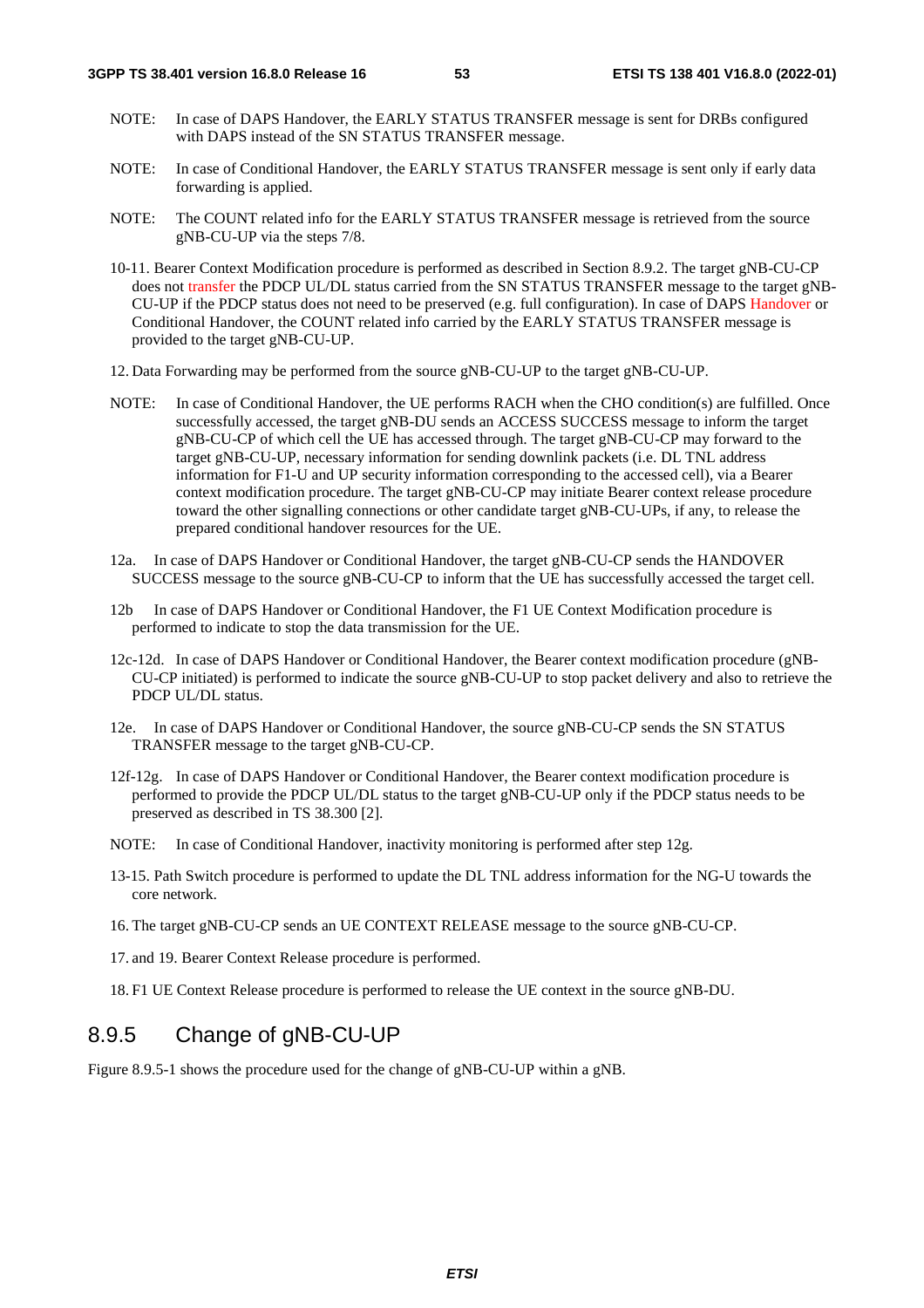

**Figure 8.9.5-1: Change of gNB-CU-UP** 

- 1. Change of gNB-CU-UP is triggered in gNB-CU-CP based on e.g., measurement report from the UE.
- 2-3. Bearer Context Setup procedure is performed as described in Section 8.9.2.
- 4. F1 UE Context Modification procedure is performed to change the UL TNL address information for F1-U for one or more bearers in the gNB-DU.
- 5-6. Bearer Context Modification procedure (gNB-CU-CP initiated) is performed to enable the gNB-CU-CP to retrieve the PDCP UL/DL status and to exchange data forwarding information for the bearer.
- 7-8. Bearer Context Modification procedure is performed as described in Section 8.9.2.
- 9. Data Forwarding may be performed from the source gNB-CU-UP to the target gNB-CU-UP.
- 10-12. Path Switch procedure is performed to update the DL TNL address information for the NG-U towards the core network.
- 13-14. Bearer Context Release procedure (gNB-CU-CP initiated) is performed as described in Section 8.9.3.

### 8.9.6 RRC State transition

#### 8.9.6.1 RRC Connected to RRC Inactive

The procedure for changing the UE state from RRC-connected to RRC-inactive is shown in Figure 8.9.6.1-1.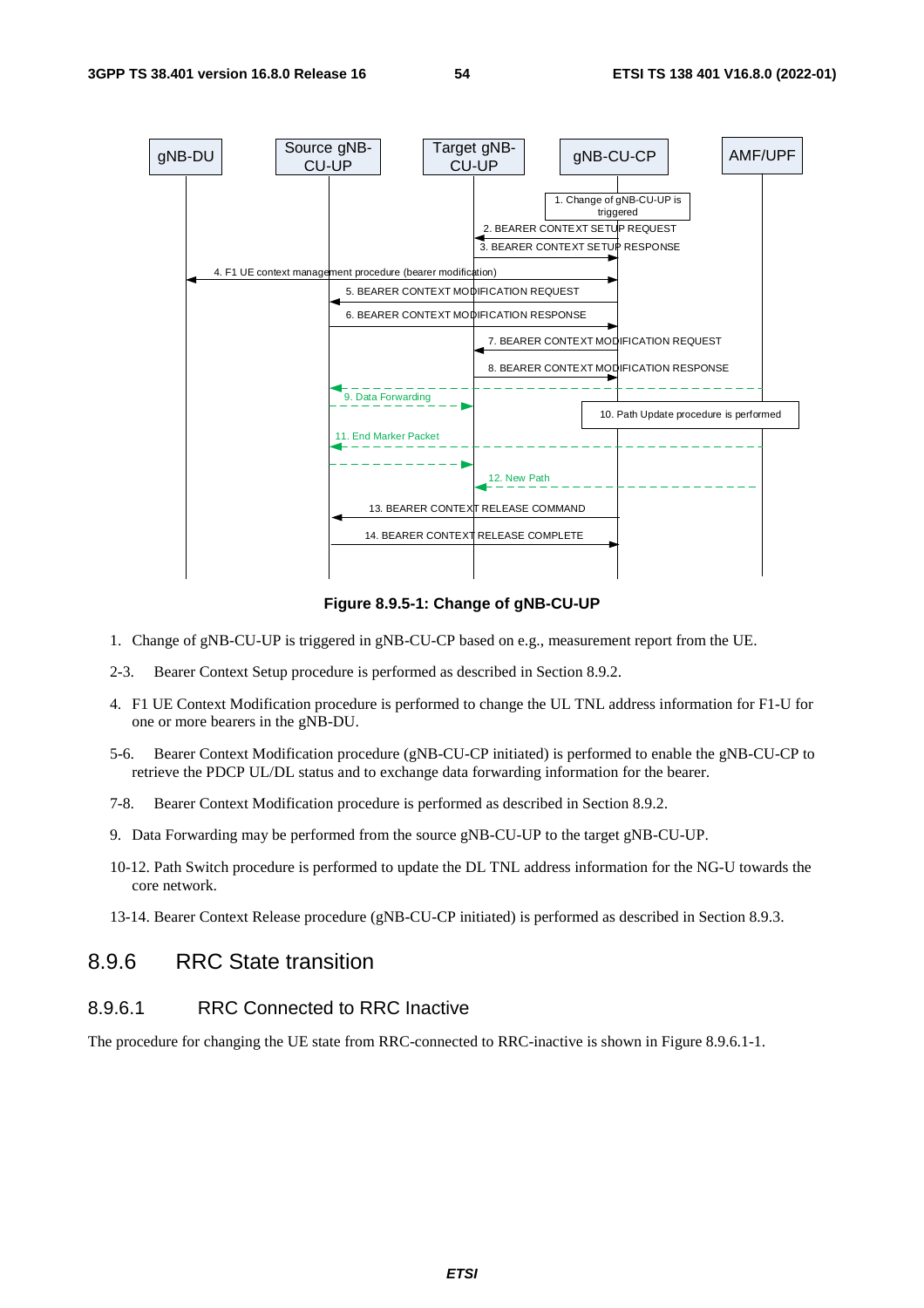

**Figure 8.9.6.1-1: RRC Connected to RRC Inactive state transition.** 

- 1. The gNB-CU-CP sends BEARER CONTEXT SETUP REQUEST message with UE/PDU session/DRB level inactivity timer.
- 2. The gNB-CU-UP sends BEARER CONTEXT SETUP RESPONSE message.
- 3. The gNB-CU-UP sends BEARER CONTEXT INACTIVITY NOTIFICATION message with inactivity monitoring results.
- 4. The gNB-CU-CP determines that the UE should enter RRC-inactive (e.g., after receiving Bearer Context Inactivity Notification procedure).
- 5. The gNB-CU-CP sends BEARER CONTEXT MODIFICATION REQUEST message with a Bearer Context Status Change to the gNB-CU-UP, which indicates that the UE is entering RRC-inactive state. The gNB-CU-CP keeps the F1 UL TEIDs.
- 6. The gNB-CU-UP sends the BEARER CONTEXT MODIFICATION RESPONSE message including the PDCP UL and DL status that may be needed for e.g., data volume reporting. The gNB-CU-UP keeps the Bearer Context, the UE-associated logical E1-connection, the NG-U related resource (e.g., NG-U DL TEIDs) and the F1 UL TEIDs.
- 7. The gNB-CU-CP sends the UE CONTEXT RELEASE COMMAND message to the gNB-DU serving the UE, together with the *RRCRelease* message to be sent to the UE.

NOTE: step 5 and step 7 can be performed at the same time.

- 8. The gNB-DU sends the *RRCRelease* message to the UE.
- 9. The gNB-DU sends the UE CONTEXT RELEASE COMPLETE message to the gNB-CU-CP.

#### 8.9.6.2 RRC Inactive to other states

The procedure for changing the UE state from RRC-inactive to RRC-connected is shown in Figure 8.9.6.2-1.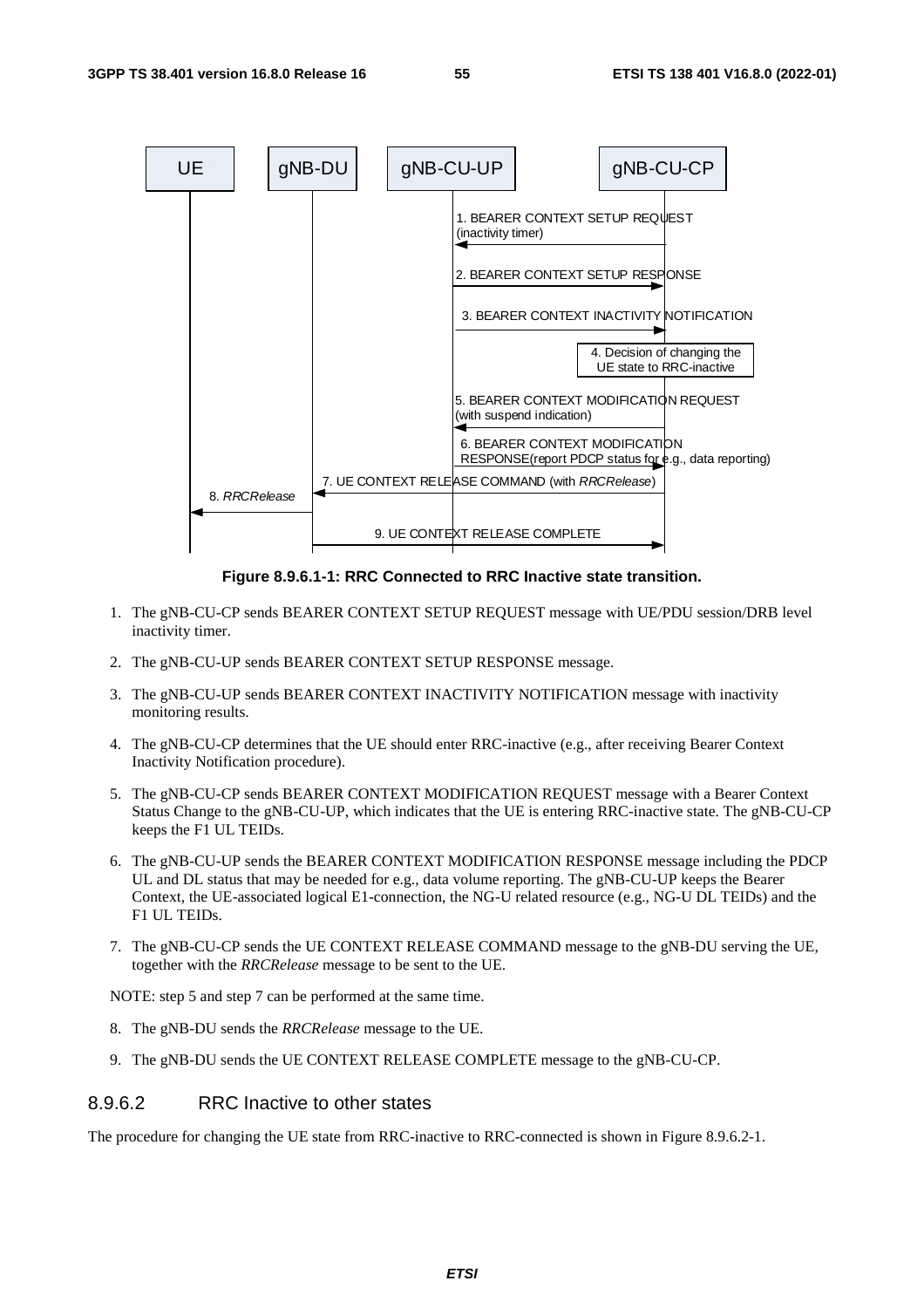

#### **Figure 8.9.6.2-1: RRC Inactive to RRC Connected state transition.**

- 0. The gNB-CU-UP receives DL data on NG-U interface.
- 1. The gNB-CU-UP sends DL DATA NOTIFICATION message to the gNB-CU-CP.
- 2. The gNB-CU-CP initiates PAGING procedure.
- 3. The gNB-DU sends the *Paging* message to the UE.

NOTE: steps 0-3 are needed only in case of DL data.

- 4. The UE sends *RRCResumeRequest* message either upon RAN paging or UL data arrival.
- 5. The gNB-DU sends the INITIAL UL RRC MESSAGE TRANSFER message to the gNB-CU-CP.
- 6. The gNB-CU-CP sends UE CONTEXT SETUP REQUEST message including the stored F1 UL TEIDs to create the UE context in the gNB-DU.
- 7. The gNB-DU responds with the UE CONTEXT SETUP RESPONSE message including the F1 DL TEIDs allocated for the DRBs.
- 8. The gNB-CU-CP and the UE perform the RRC-Resume procedure via the gNB-DU.
- 9. The gNB-CU-CP sends BEARER CONTEXT MODIFICATION REQUEST message with a RRC Resume indication, which indicates that the UE is resuming from RRC-inactive state. The gNB-CU-CP also includes the F1 DL TEIDs received from the gNB-DU in step 7.

10. The gNB-CU-UP responds with theBEARER CONTEXT MODIFICATION RESPONSE message.

NOTE steps 8 and 9 can be performed in parallel.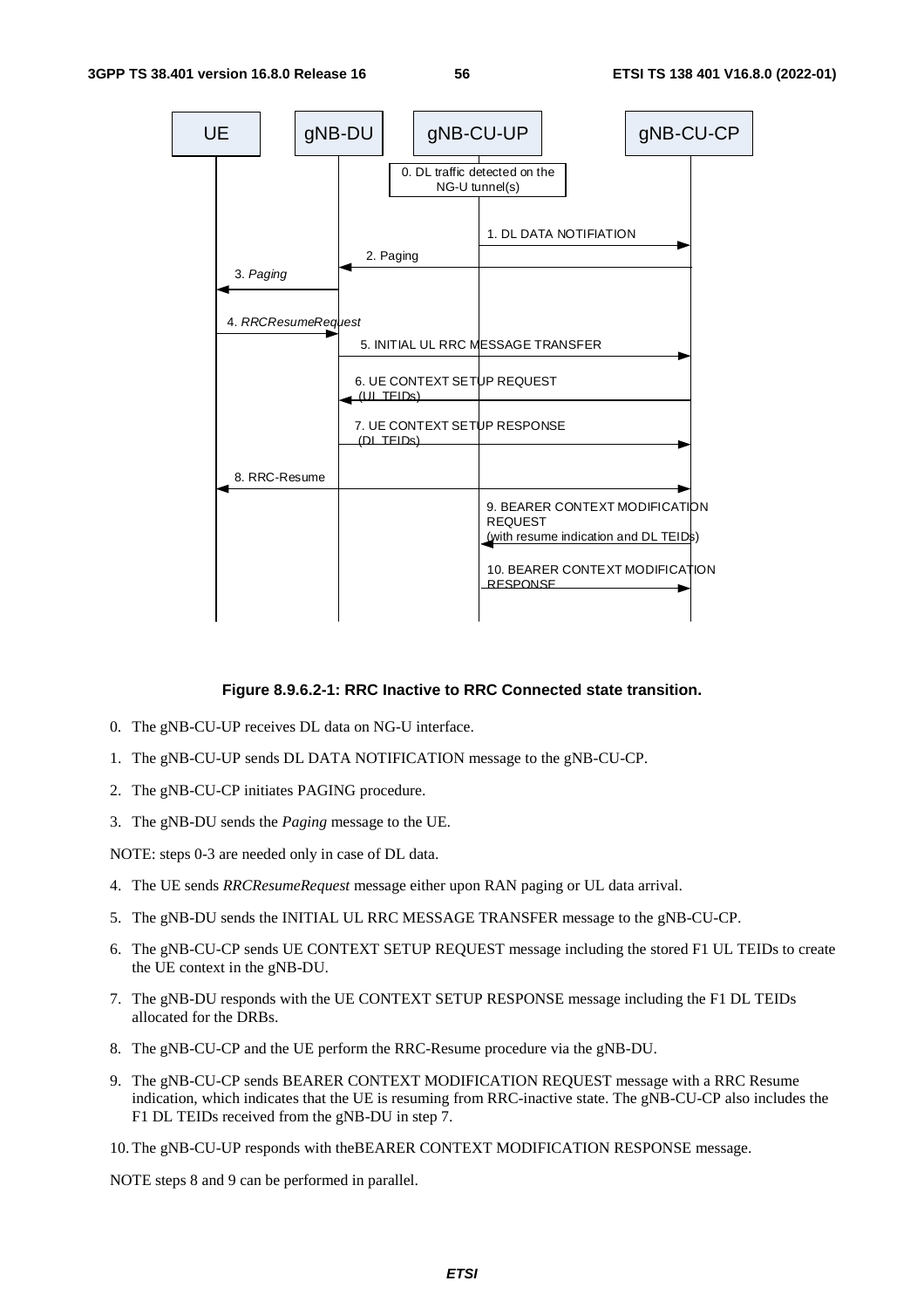## 8.9.7 Trace activation/deactivation over F1 and E1

Figure 8.9.6-1 shows the procedure used for the activation and the deactivation of UE traces in the gNB-DU, the gNB-CU-UP or both.



**Figure 8.9.6-1: Trace activation/deactivation over F1 and E1** 

- 1. The gNB-CU-CP receives a TRACE START message from the AMF or the MeNB (in case of EN-DC).
- 2. The gNB-CU-CP initiates the Trace Start procedure by sending a TRACE START message to the gNB-DU, the gNB-CU-UP or both.
- 3. Upon reception of the TRACE START message, the gNB-DU, the gNB-CU-UP or both initiate the requested trace session and report it as described in TS 32.422 [20].
- 4. The gNB-CU-CP receives a DEACTIVATE TRACE message from the AMF or the MeNB (in case of EN-DC).
- 5. The gNB-CU-CP initiates the Deactivate Trace procedure by sending a DEACTIVATE TRACE message to the gNB-DU, the gNB-CU-UP or both.
- 6. Upon reception of the DEACTIVATE TRACE message, the gNB-DU, the gNB-CU-UP or both stop the trace session for the indicated trace reference.

### 8.9.8 BH RLC channel establishment procedure

The BH RLC channel is an RLC channel used for backhauling between IAB-node and IAB-donor-DU, or between different IAB-nodes. The BH RLC channel establishment may be triggered by a UE accessing the network and establishing a DRB.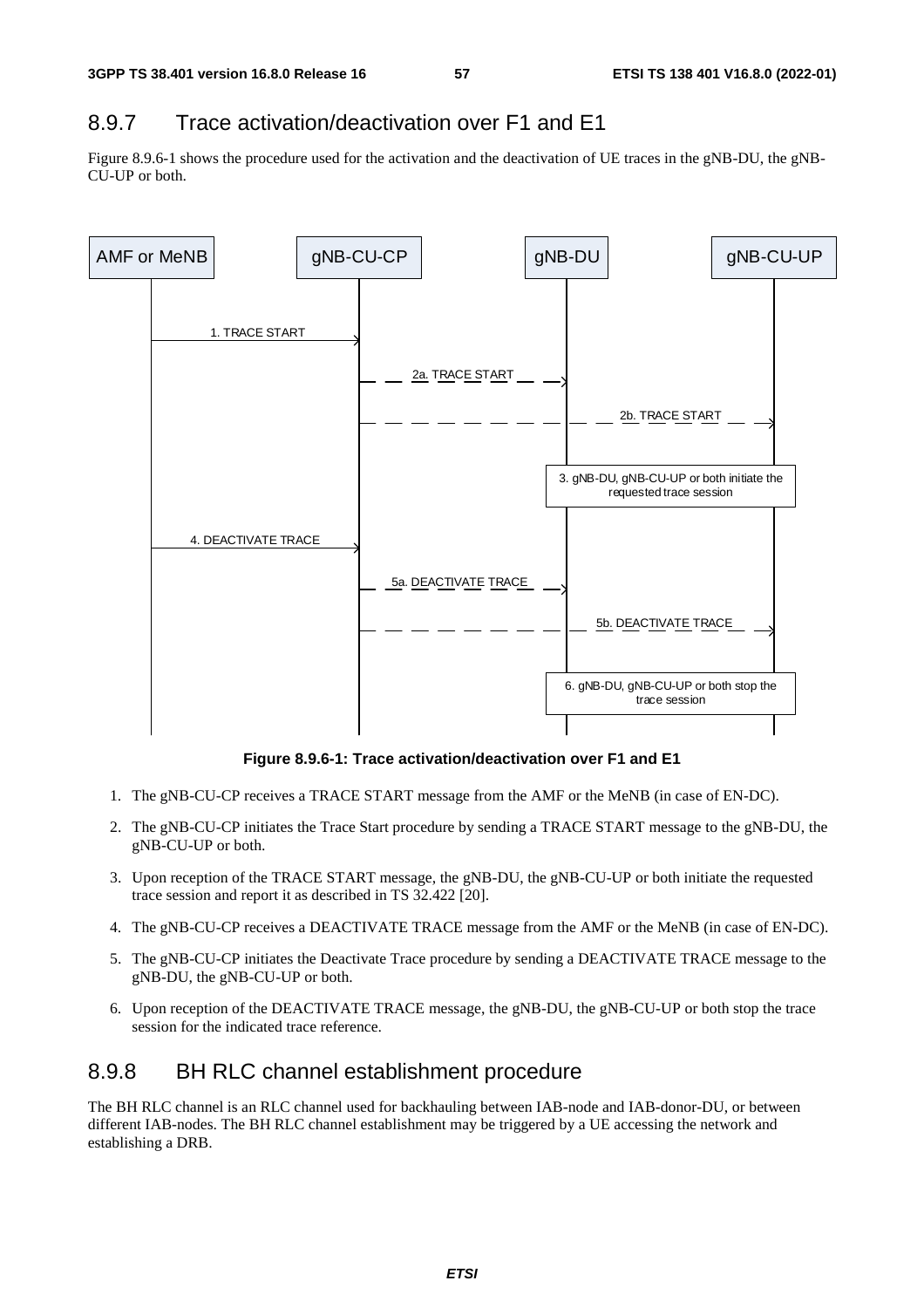

**Figure 8.9.8-1: Signalling flow for IAB BH RLC channel establishment procedure** 

- 1. The IAB-donor-CU sends to the IAB-donor-DU a UE CONTEXT MODIFICATION REQUEST message for setting up the parent-node IAB-DU side of the BH link between IAB-donor-DU and IAB-node 1. This step is optional and is required only when a new BH RLC channel needs to be established on the BH link between IABdonor-DU and IAB-node 1.
- 2. The IAB-donor-DU sends the UE CONTEXT MODIFICATION RESPONSE message to the IAB-donor-CU.
- 3. The IAB-donor-CU sends to the IAB-donor-DU a DL RRC MESSAGE TRANSFER message encapsulating the *RRCReconfiguration* message for configuring the IAB-MT of IAB-node 1. This step is optional and is required only when a new BH RLC channel needs to be established on the BH link between IAB-donor-DU and IABnode 1.
- 4. The IAB-donor-DU decapsulates and forwards the *RRCReconfiguration* message to the IAB-MT of IAB-node 1. This step is optional and is required only when a new BH RLC channel needs to be established on the BH link between IAB-donor-DU and IAB-node 1.
- 5. The IAB-MT of IAB-node 1 sends to the IAB-donor-DU an *RRCReconfigurationComplete* message destined to the IAB-donor-CU. This step is optional and is required only when a new BH RLC channel needs to be established on the BH link between IAB-donor-DU and IAB-node 1.
- 6. The IAB-donor-DU sends the UL RRC MESSAGE TRANSFER message encapsulating the *RRCReconfigurationComplete* message to the IAB-donor-CU. This step is optional and is required only when a new BH RLC channel needs to be established on the BH link between IAB-donor-DU and IAB-node 1.
- 7. The IAB-donor-CU sends to the IAB-DU of IAB-node 1 a UE CONTEXT MODIFICATION REQUEST message for setting up the parent node IAB-DU side of the BH link between IAB-node 1 and IAB-node 2. This step is optional and is required only when a new BH RLC channel needs to be established on the BH link between IAB-node 1 and IAB-node 2.
- 8. The IAB-node 1 sends the UE CONTEXT MODIFICATION RESPONSE message to the IAB-donor-CU.
- 9. The IAB-donor-CU sends to the IAB-DU of IAB-node 1 a DL RRC MESSAGE TRANSFER message encapsulating the *RRCReconfiguration* message for configuring the IAB-MT of IAB-node 2. This step is optional and is required only when a new BH RLC channel needs to be established on the BH link between IABnode 1 and IAB-node 2.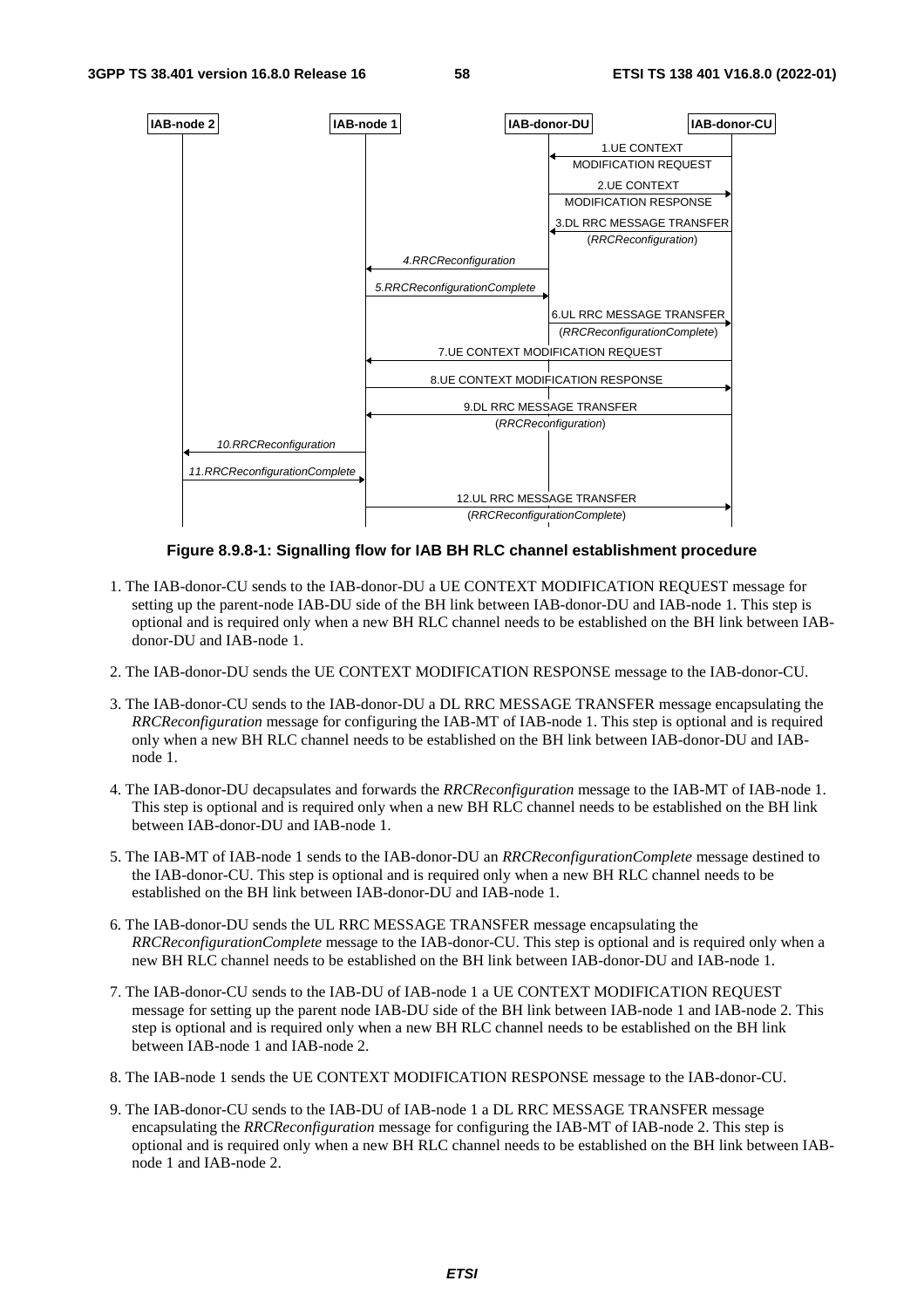- 10. The IAB-DU of IAB-node 1 decapsulates and forwards the *RRCReconfiguration* message to the IAB-MT of IAB-node 2. This step is optional and is required only when a new BH RLC channel needs to be established on the BH link between IAB-node 1 and IAB-node 2.
- 11. The IAB-MT of IAB-node 2 sends to IAB-node 1 an *RRCReconfigurationComplete* message destined to the IAB-donor-CU. This step is optional and is required only when a new BH RLC channel needs to be established on the BH link between IAB-node 1 and IAB-node 2.
- 12. IAB-node 1 sends the UL RRC MESSAGE TRANSFER message encapsulating the *RRCReconfigurationComplete* message to the IAB-donor-CU. This step is optional and is required only when a new BH RLC channel needs to be established on the BH link between IAB-node 1 and IAB-node 2.

The IAB-donor-CU uses the existing CU-DU split principles and the UE Context Setup procedure or UE Context Modification procedure to configure the parent IAB-DU side of the BH RLC channel. The IAB-donor-CU uses RRC signaling (which is encapsulated in the DL RRC MESSAGE TRANSFER message terminating at the parent node IAB-DU side of the BH RLC channel) to configure the child node IAB-MT side of the BH RLC channel.

The IAB-donor-CU configures the IAB-DU with a mapping to the BH RLC channel to be used for a specific UL F1-U tunnel during the UE Context Setup procedure or the F1-AP UE Context Modification procedure for the UE.

### 8.9.9 Traffic Mapping

#### 8.9.9.1 Traffic Mapping from IP-layer to Layer-2

When forwarding IP packets, the IAB-donor-DU performs the traffic mapping from IP-layer to layer-2 as defined in TS 38.340 [22]. The traffic mapping information is configured by the IAB-donor-CU, which contains the IP header information, and the BH information including the BAP routing ID and a list of egress link and BH RLC channel pairs.

Multiple traffic mappings can contain the same BAP routing ID and/or list of egress link and BH RLC channel pairs.

The traffic mappings can be configured as part of the UE Context Setup or UE Context Modification procedures. They may also be configured via the non-UE-associated BAP Mapping Configuration procedure.

NOTE: Implementation must ensure the avoidance of potential race conditions, i.e. no conflicting configurations are concurrently performed using UE-associated and non-UE-associated procedures.

#### 8.9.9.2 BH RLC Channel Mapping on BAP Layer

When traffic is forwarded on BAP layer as described in TS 38.300 [2], the IAB-node performs the BH RLC channel mapping as defined in TS 38.340 [22]. The BH RLC channel mapping information is configured by the IAB-donor-CU.

The BH RLC channel mappings can be configured as part of the UE Context Setup or UE Context Modification procedures. They may also be configured via the non-UE-associated BAP Configuration procedure.

NOTE: Implementation must ensure the avoidance of potential race conditions, i.e. that no conflicting configurations are concurrently performed using UE-associated and non-UE-associated procedures.

### 8.9.10 IAB-node release

An IAB-node may depart the network either in an orderly fashion, which implies that both the network and the IABnode are aware in advance, or in a disorderly fashion (e.g. due to an RLF with failed recovery).

#### 8.9.10.1 IAB-node orderly release

For orderly release, the IAB-donor-CU can remove the F1 interface connection to the IAB-DU without releasing the IAB-MT. If the IAB-MT needs to be released, IAB-MT will perform the deregistration procedure. If both F1 interface and IAB-MT need to be released, the IAB-donor-CU should remove the F1 interface to the IAB-DU before it releases the collocated IAB-MT. The deregistration procedure is the same as the UE deregistration procedure. The IAB-donor-CU hands over the UEs or child IAB-nodes currently connected to the IAB-node's cell(s) to another cell(s), or releases the UEs and may stop accepting incoming handovers or connections to the IAB-node that is about to be released. The IAB-donor-CU may also update/release the BH RLC channels in the intermediate hops. At this point, the F1 interface will be released and the corresponding SCTP associations will be removed.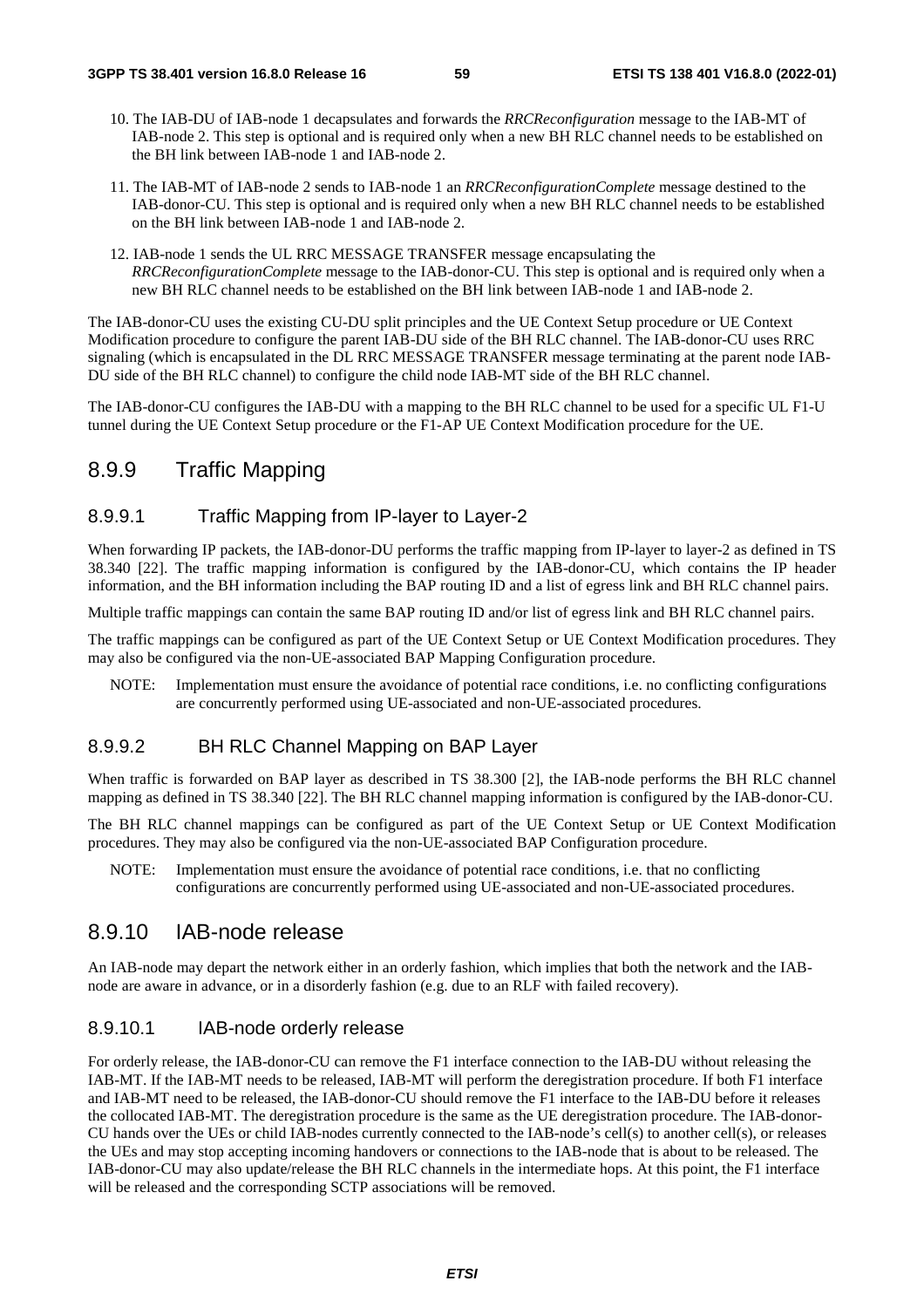### 8.9.10.2 IAB-node disorderly release

For the disorderly release case, how to remove the IAB-node context is up to network implementation.

# 8.9.11 IAB-node OAM

The IAB-node receives commands, configuration data and software downloads (e.g. for equipment software upgrades) from its OAM system. The IAB-node can also send alarms and traffic counter information to its OAM system. The transport connection between the IAB-node and its OAM, using IP, is provided by the IAB-MT's PDU session via 5G network, or the IAB-MT's PDN connection via LTE network when IAB-MT uses EN-DC.

NOTE: The transport connection between the IAB-node and its OAM may also be provided using the Backhaul IP layer by implementation.

Alarms in the IAB generate bursts of high-priority traffic, to be transported in real time. Traffic counters generate bursts of traffic, but their transport need not be real-time. Configuration messages from OAM to the IAB will also generate small bursts of traffic, possibly with lower priority than alarms but still delay-sensitive: when a configuration is committed on the OAM, the time interval between the commitment and the effect on the equipment shall be small. Alarm messages and commands should be transported on a high-priority bearer, while counters may be transported on a lower priority bearer.

OAM software download to the IAB may generate larger amounts of data, but both the required data rate and the priority of this kind of traffic are much lower than in the case of alarms, commands and counters.

For different types of OAM traffic, it is necessary to use different DRBs between the IAB-MT and the serving DU, and different BH RLC channels for intermediate hops, with different QoS parameters. Aggregation of F1-U traffic for OAM with other F1-U traffic on the same BH RLC channels is not precluded. The QoS parameters are provided to the IABdonor during the IAB-MT's PDU session establishment, or the IAB-MT's PDN connection establishment when IAB-MT uses EN-DC.

NOTE: When the transport connection between the IAB-node and its OAM is provided by the Backhaul IP layer, the OAM traffic may be aggregated with other traffic types on the same BH RLC channel. The QoS for OAM is ensured by implementation.

## 8.9.12 Handling of IAB-MTs in INACTIVE State

The IAB-MT optionally supports the RRC INACTIVE state. Upon the IAB-MT entering the RRC INACTIVE state, it is up to implementation to keep or release the F1 connection of the collocated IAB-DU.

## 8.9.13 IP Address Allocation for IAB-nodes

An IAB-node may obtain IP address(es) either from the IAB-donor or from the OAM system. The IP address(es) is(are) used by the IAB-node for F1 and non-F1 traffic exchange via the backhaul. In case IPsec tunnel mode is used to protect this F1 and non-F1 traffic, the IP address(es) refer to the outer tunnel addresses. The allocation of the inner tunnel IP address(es) is outside of 3GPP scope.

NOTE: The non-F1 traffic of an IAB-node includes all IP traffic that is not used for the management or transport of F1-C as specified in TS 38.472 [26] or F1-U as specified in TS 38.474 [7]. The non-F1 traffic may include, e.g., OAM traffic if it is transferred using the BH RLC channel.

In case of IAB-donor-based IP address allocation, the IP address(es) is(are) allocated by the IAB-donor-CU or IABdonor-DU. In both cases, the IAB-node requests the IP address(es) via RRC from the IAB-donor-CU. It includes a separate IP address request for each usage, where the usages defined are all traffic, F1-U, F1-C and non-F1. The IABdonor-CU may initiate the IAB TNL Address Allocation procedure to obtain IP addresses from the IAB-donor-DU. The IAB-donor-CU sends the IP addresses allocated for each usage to the IAB-node via RRC.

The IAB-node may be allocated one or multiple IPv6 addresses or one 64-bit IPv6 prefix for each usage and/or one or multiple IPv4 addresses for each usage. Each allocated IP address/IPv6 prefix is unique within the IAB network and routable from the wireline network.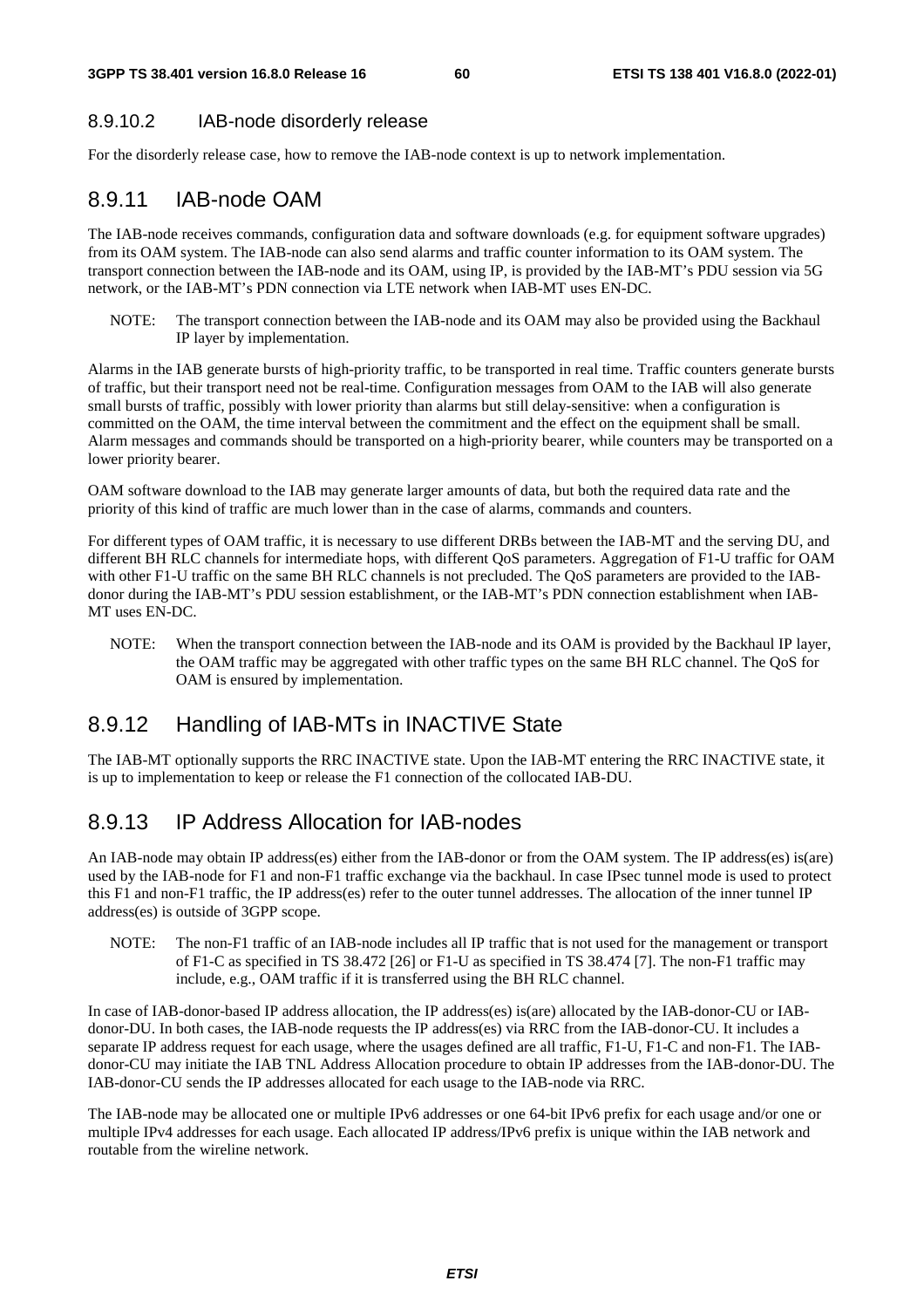In case of OAM-based IP address allocation, the IAB-node informs the IAB-donor-CU via an UL RRC message about the IP address(es) it received for each purpose. This occurs before the IAB node uses the IP address(es) for UL and/or DL traffic.

The IAB-donor-CU configures the IAB-donor-DU with mappings between IP header fields and L2 parameters (BAP Routing ID, BH RLC channels) used for DL traffic. Each mapping configuration may hold an IPv4 address, IPv6 address or a 64-bit IPv6 prefix. In case of two mapping entries matching the same IP header where one holds an IPv6 prefix and the other holds a full IPv6 address, the one with full IPv6 address takes precedence at the IAB-donor-DU.

In case of IAB-donor-allocated IP addresses, the IAB-node's IP address(es) can be updated using DL RRC signalling.

For F1-C traffic transfer for NSA IAB, the LTE leg and NR leg should use separate IP address pairs {IAB-DU's IP address, IAB-donor-CU's IP address}. How the IAB-DU gets the remote IP end point(s) and its own IP address for LTE leg is not specified in this release.

# 8.10 Multiple TNLAs for E1

In the following, the procedure for managing multiple TNLAs for E1 is described.



**Figure 8.10-1: Managing multiple TNLAs for E1.** 

- 1. Either the gNB-CU-CP or gNB-CU-UP establishes the first SCTP association with the gNB-CU-UP or gNB-CU-CP respectively using a configured TNL address.
- NOTE: The gNB-CU-UP/gNB-CU-CP may use different source and/or destination IP end point(s) if the TNL establishment towards one IP end point fails. How the gNB-CU-UP/gNB-CU-CP gets the remote IP end point(s) and its own IP address are outside the scope of this specification.
- 2-3 (A). Once the TNLA (gNB-CU-UP initiated) has been established, the gNB-CU-UP initiates the E1 Setup procedure to exchange application level configuration data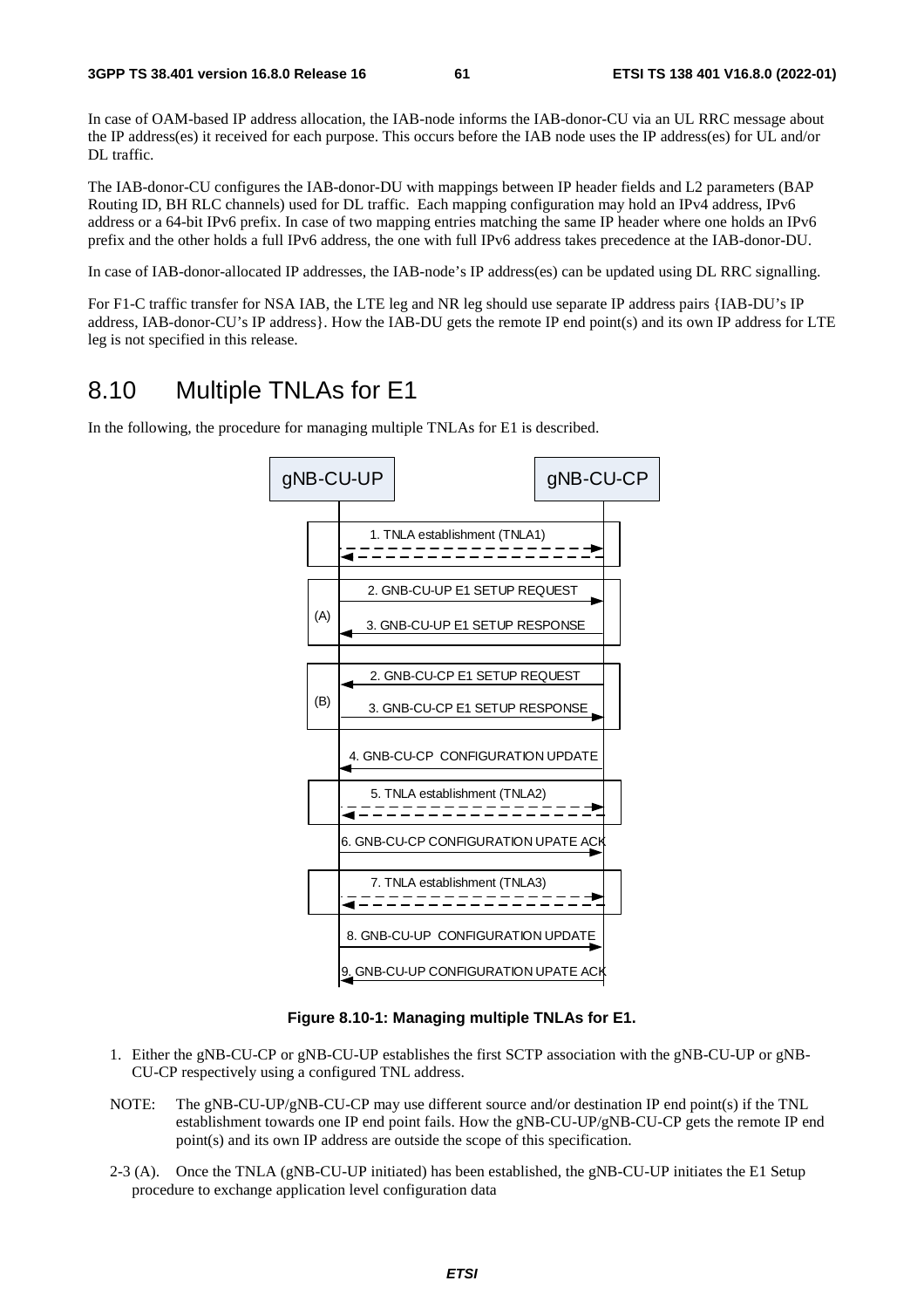- 2-3 (B). Once the TNLA (gNB-CU-CP initiated) has been established, the gNB-CU-CP initiates the E1 Setup procedure to exchange application level configuration data
- 4-6. The gNB-CU-CP may add additional SCTP Endpoint(s) to be used for E1 signalling between the gNB-CU-CP and the gNB-CU-UP pair using the gNB-CU-CP Configuration Update procedure. The gNB-CU-CP Configuration Update procedure also allows the gNB-CU-CP to request the gNB-CU-UP to modify or release TNLA(s).
- 7-9. The gNB-CU-UP may add additional TNL association(s) to be used for E1 signalling using a gNB-CU-CP endpoint already in use for existing TNL associations between the gNB-CU-CP and the gNB-CU-UP pair. The gNB-CU-UP CONFIGURATION UPDATE message including the gNB-CU-UP ID shall be the first E1AP message sent on an additional TNLA of an already setup E1 interface instance after the TNL association has become operational. The E1AP UE TNLA binding is a binding between a E1AP UE association and a specific TNL association for a given UE. After the E1AP UE TNLA binding is created, the gNB-CU-CP can update the UE TNLA binding by sending the E1AP message for the UE to the gNB-CU-UP via a different TNLA. The gNB-CU-UP shall update the E1AP UE TNLA binding with the new TNLA. The gNB-CU-UP Configuration Update procedure also allows the gNB-CU-UP to inform the gNB-CU-CP that the indicated TNLA(s) will be removed by the gNB-CU-UP.

# 8.11 Support of Network Sharing with multiple cell-ID broadcast

### 8.11.1 General

This section describes necessary additions as compared to the case where network sharing with multiple cell-ID broadcast is not applied.

The signalling flows in the subsequent sections assuming 2 sharing operators, A and B. The F1-C signalling transport deployment used is indicated within the subsequent sections.

### 8.11.2 Initial Registration – separate PLMN signalling

The signalling flow for Initial Registration for network sharing with multiple cell-ID broadcast with separate per-PLMN signalling is shown in Figure 8.11.2-1.

In this example message flow

- the UE is assumed to not provide an ue-Identity from which the DU is able to deduce the PLMN ID.
- each F1-C interface instance uses a separate signalling transport or share signalling transport with other F1-C interface instances.
- the gNB-DU<sub>A/B</sub> entity shown in Figure 8.11.2-1 is a simplified representation of the gNB-DU<sub>A</sub> of PLMN A, the gNB DU<sub>B</sub> of PLMN B and respective radio resources of the shared cell.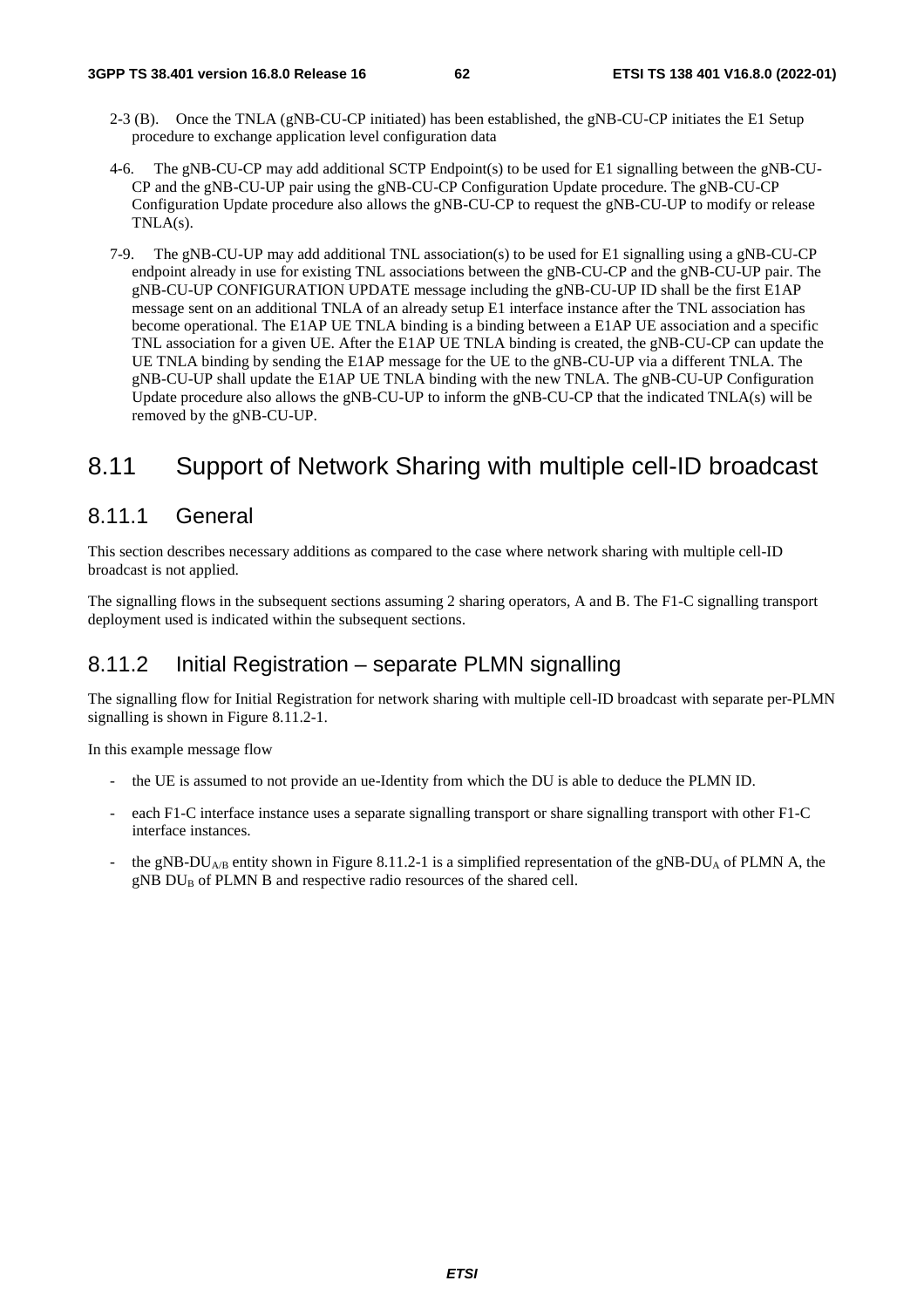

#### **Figure 8.11.2-1: UE Initial Access procedure and network sharing with multiple cell-ID broadcast**

NOTE: Steps 1-5 are defined in clause 8.1. Note, that the selectedPLMN-Identity is provided in step 5.

- 6. The gNB-DU<sub>A</sub> sends the F1AP UE CONTEXT RELEASE REQUEST message to the gNB-CU<sub>A</sub>. including a Cause set to "PLMN not served by the CU".
- 7. The gNB-DU<sub>B</sub> sends the F1AP INITIAL UL RRC MESSAGE to the gNB-CU<sub>B</sub>. including the NR CGI associated with PLMN<sub>B</sub>, the C-RNTI indicated by the gNB-DU<sub>A</sub> at step 2, and the RRC-Container IE and the *RRC-Container-RRCSetupComplete* IE with the RRC message received in step1 and step 5 respectively. The *RRC-Container-RRCSetupComplete* IE are included in the INITIAL UL RRC MESSAGE TRANSFER for the case of network sharing and shall contain the RRC messages received via the RRC *UL-DCCH-Message* IE from the UE, but never previously sent to the gNB- $CU_B$ .
- 8. The gNB-CUA triggers the F1AP UE Context Release procedure.
- NOTE: Initiating procedures from gNB-DU<sub>A</sub> towards gNB-CU<sub>A</sub> and from gNB-DU<sub>B</sub> to gNB-CU<sub>B</sub> in parallel is not precluded.

### 8.11.3 RRC Connection Reestablishment – separate PLMN signalling

The signalling flow for RRC Connection Reestablishment for network sharing with multiple cell-ID broadcast with separate per-PLMN signalling is shown in Figure 8.11.3-1.

In this example message flow

- each F1-C/Xn-C interface instance uses either a separate signalling transport or a share signalling transport with other interface instances.
- the New gNB-DU<sub>A/B</sub> entity shown in Figure 8.11.3-1 is a simplified representation of the New gNB-DU<sub>A</sub> of PLMN  $\overline{A}$ , the New gNB  $\overline{D}U_B$  of PLMN  $\overline{B}$  and respective radio resources of the shared cell.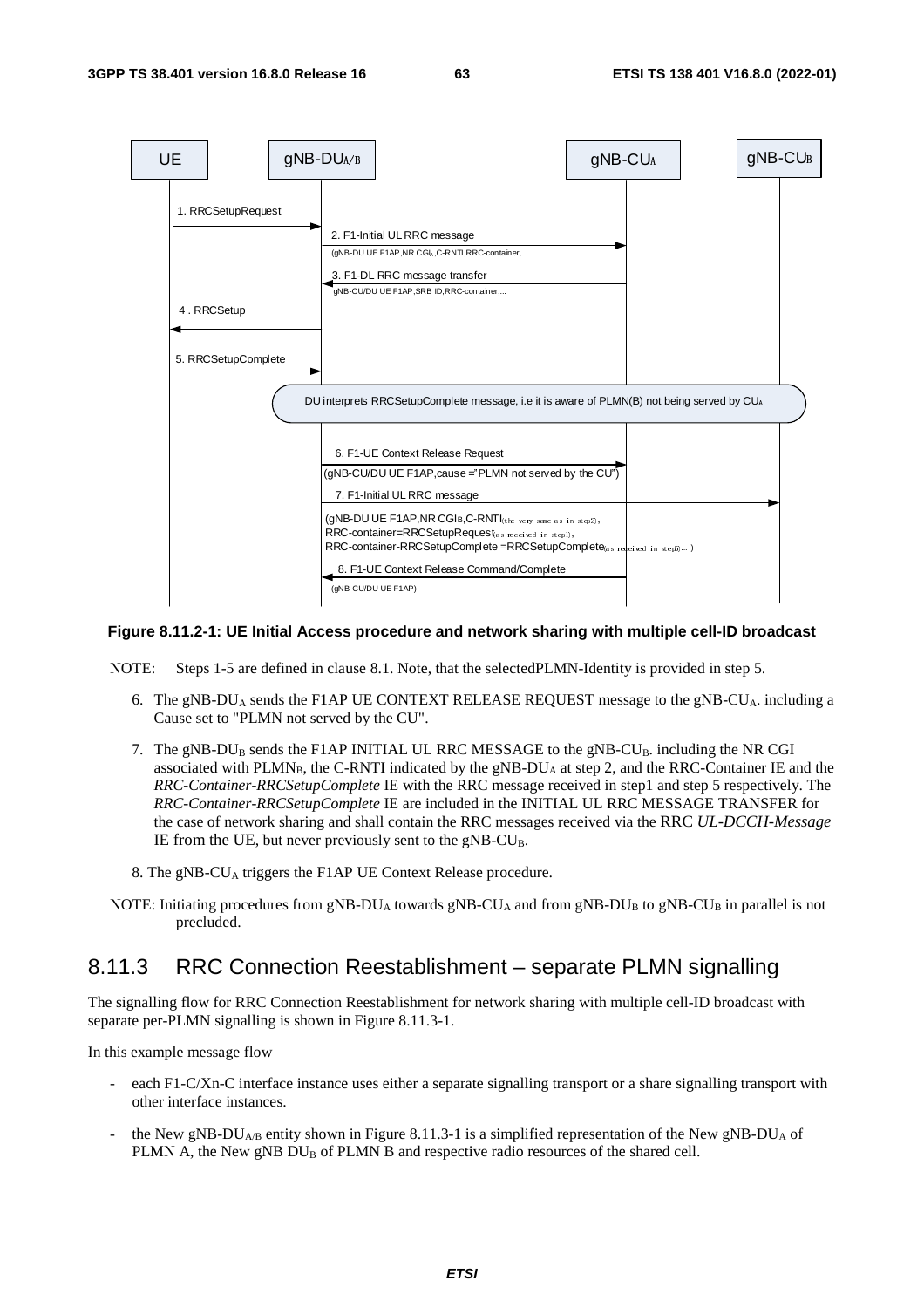

#### **Figure 8.11.3-1: RRC Connection Reestablishment and network sharing with multiple cell-ID broadcast**

- 1. The UE sends the RRCReestablishmentRequest.
- 2A-5A. Depicts the case where the UE context could not be retrieved by the new gNB-CUA. In step 2A, the NR CGI associated to PLMN<sub>A</sub> is indicated. In step 5A, the gNB-CU<sub>A</sub> would prepare the possibility to revert back to normal RRC Connection Establishment, indicating that the UE Context was not retrieveable and may include the re-directed RRC message as received in step 1. After step 5A, the gNB-DU<sub>A</sub> may redirect the UE towards the PLMN indicated in DL RRC message transfer, if the PLMN assistance information is provided by the gNB-CU<sub>A</sub>. If the New gNB-DU<sub>A/B</sub> was not able to deduce the RRC message from step 1, this indicator triggers step 2B. The New gNB-DU<sub>A</sub> is supposed to trigger the release the UE-associated signalling connection (not shown).
- 2B-5B. Depicts the case where the UE context was retrieveable by the New gNB-CU<sub>B</sub>. In step 2B, the NR CGI associated to PLMN<sub>B</sub> is indicated. Step 2B also includes the C-RNTI allocated at reception of step 1.
- 6-8. The RRC Connection Reestablishment continues with the New gNB-CUB.
- NOTE: If all gNB-CUs indicate that the UE context is not retrievable, the RRC connection reestablishment falls back to RRC Connection setup, as described in section 8.11.2.
- NOTE: Initiating procedures from gNB-DU<sub>A</sub> towards gNB-CU<sub>A</sub> and from gNB-DU<sub>B</sub> to gNB-CU<sub>B</sub> in parallel is not precluded.

### 8.11.4 Support of shared signalling transport

This section specifies for F1-C, Xn-C and, in case of EN-DC, for X2-C, how an interface instance is identified in case of network sharing with multiple cell ID broadcast with shared signalling transport.

For UE associated signalling, the interface instance is identified by assigning on F1-C appropriate UE F1AP IDs, on Xn-C appropriate UE XnAP IDs and on X2-C appropriate UE X2AP IDs.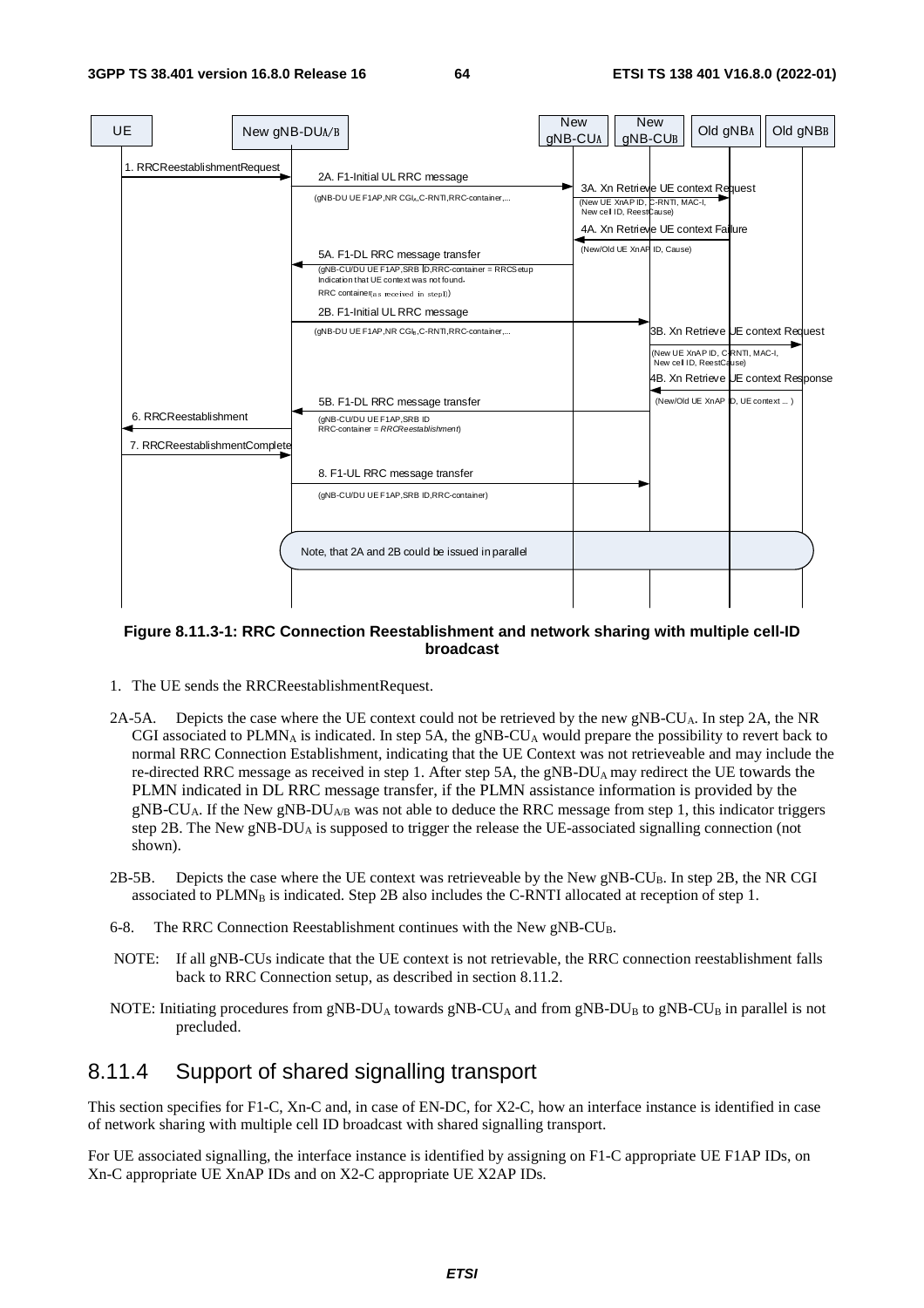For non-UE associated signalling, the interface instance is identified on F1-C by the assigning an appropriate value to the Transaction ID, on Xn-C and X2-C by including the Interface Instance Indication in the respective message and assigning an appropriate value to it.

# 8.12 IAB-node Integration Procedure

### 8.12.1 Standalone IAB integration

A high-level flow chart for SA-based IAB integration is shown in the Figure 8.12.1-1:



**Figure 8.12.1-1: The integration procedure for IAB-node in SA** 

Phase 1: IAB-MT setup. In this phase, the IAB-MT of the new IAB-node (e.g. IAB-node 2 in Figure 8.12.1-1) connects to the network in the same way as a UE, by performing RRC connection setup procedure with IABdonor-CU, authentication with the core network, IAB-node 2-related context management, IAB-node 2's access traffic-related radio bearer configuration at the RAN side (SRBs and optionally DRBs), and, optionally, OAM connectivity establishment by using the IAB-MT's PDU session. The IAB-node can select the parent node for access based on an over-the-air indication from potential parent node IAB-DU (transmitted in SIB1). To indicate its IAB capability, the IAB-MT includes the IAB-node indication in *RRCSetupComplete* message, to assist the IAB-donor to select an AMF supporting IAB.

NOTE: The signalling flow for UE initial access procedure as shown in Figure 8.1-1/Figure 8.9.1-1 is used for the setup of the IAB-MT.

Phase 2-1: BH RLC channel establishment. During the bootstrapping procedure, one default BH RLC channel for non-UP traffic e.g. carrying F1-C traffic/non-F1 traffic to and from the IAB-node 2 in the integration phase, is established. This may require the setup of a new BH RLC channel or modification of an existing BH RLC channel between IAB-node 1 and IAB-donor-DU. The IAB-donor-CU may establish additional (non-default) BH RLC channels. This phase also includes configuring the BAP Address of the IAB-node 2 and default BAP Routing ID for the upstream direction.

NOTE: If the OAM connectivity is supported via backhaul IP layer by implementation, one or more BH RLC channels used for OAM traffic can also be established.

Phase 2-2: Routing update. In this phase, the BAP sublayer is updated to support routing between the new IABnode 2 and the IAB-donor-DU. For the downstream direction, the IAB-donor-CU initiates F1AP procedure to configure the IAB-donor-DU with the mapping from IP header field(s) to the BAP Routing ID related to IABnode 2. The routing tables are updated on all ancestor IAB-nodes (e.g. IAB-node 1 in Figure 8.12.1-1) and on the IAB-donor-DU, with routing entries for the new BAP Routing ID(s). This phase may also include the IP address allocation procedure for IAB-node 2. IAB-node 2 may request one or more IP addresses from the IAB-donor-CU via RRC. The IAB-donor-CU may send the IP address(es) to the IAB-node 2 via RRC. The IAB-donor-CU may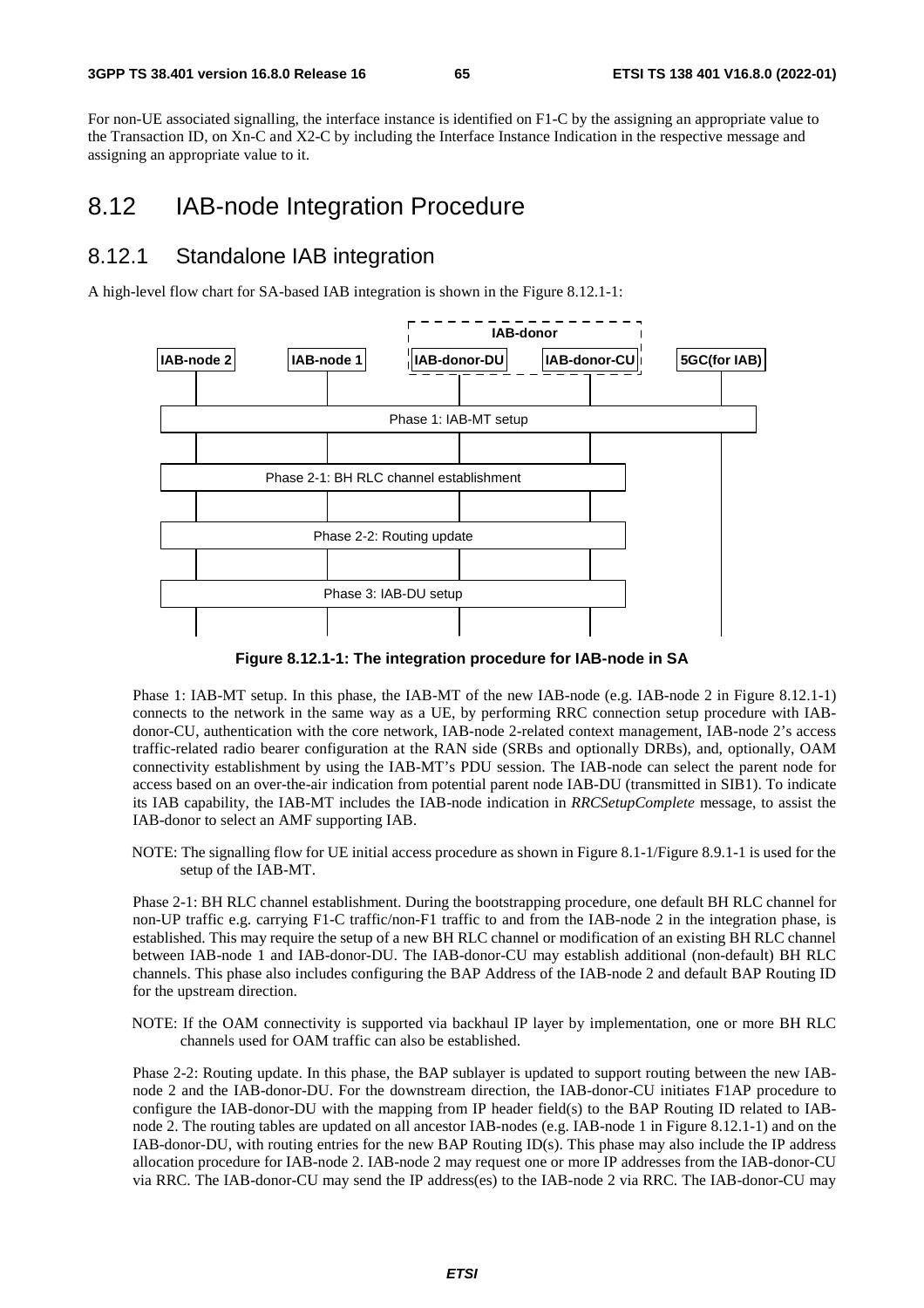obtain the IP address(es) from the IAB-donor-DU via F1-AP or by other means (e.g. OAM, DHCP). IP address allocation procedure may occur at any time after RRC connection has been established.

Phase 3: IAB-DU part setup. In this phase, the IAB-DU of IAB-node 2 is configured via OAM. The IAB-DU of IAB-node 2 initiates the TNL establishment, and F1 setup (as defined in clause 8.5) with the IAB-donor-CU using the allocated IP address(es). The IAB-donor-CU discovers collocation of IAB-MT and IAB-DU from the IABnode's BAP Address included in the F1 SETUP REQUEST message. After the F1 is set up, the IAB-node 2 can start serving the UEs.

NOTE: The IAB-DU can discover the IAB-donor-CU's IP address in the same manner as a non-IAB gNB-DU.

### 8.12.2 NSA IAB Integration procedure

The IAB integration procedure for NSA is shown in Figure 8.12.2-1.



**Figure 8.12.2-1: Signalling flow for IAB integration procedure in NSA** 

Phase 1-1. IAB-MT part setup with E-UTRAN. In this phase, the IAB-MT part connects to the LTE network as a UE, by performing RRC connection setup procedure with an eNB, authentication with the EPC, IAB-node's access traffic-related radio bearer configuration at the E-UTRAN side, and optionally, OAM connectivity establishment by using the IAB-MT's PDN connection. The IAB-node can select the IAB-supporting eNB based on an over-theair indication from eNB (transmitted in SIB1). To indicate its IAB capability, the IAB-MT includes the IAB-node indication in *RRCConnectionSetupComplete* message, to assist the eNB to select an MME supporting IAB. The eNB then configures the IAB-MT part with an NR measurement configuration in order to perform discovery, measurement and measurement reporting of candidate gNBs. To enable the eNB choose an en-gNB which supports IAB function, the IAB capability of neighbour gNBs can be pre-configured in the eNB (e.g. by OAM).

NOTE: Other ways to enable the eNB know the IAB capability of neighbour gNBs are not precluded.

Phase 1-2. SgNB addition. In this phase, the IAB-MT part connects to the parent node IAB-DU and IAB-donor-CU via the EN-DC SgNB Addition procedure. The procedure defined in section 8.4.1 is reused. The eNB includes "*IAB Node Indication*" in SGNB ADDITION REQUEST message to inform the IAB-donor-CU that the request is for an IAB-node. In addition, SRB3 can be set up for the IAB-MT, to transmit RRC message between the IAB-MT and the IAB-donor-CU via the NR links directly.

Phase 2-1: BH RLC channel establishment. This phase is the same as Phase 2-1 in the standalone IAB integration procedure (refer to the Phase 2-1 in clause 8.12.1). This step may occur in Phase 1-2.

Phase 2-2: Routing update. This phase is the same as Phase 2-2 in the standalone IAB integration procedure (refer to the Phase 2-2 in clause 8.12.1), except that the IP traffic on the F1-C interface may be transmitted via the MeNB.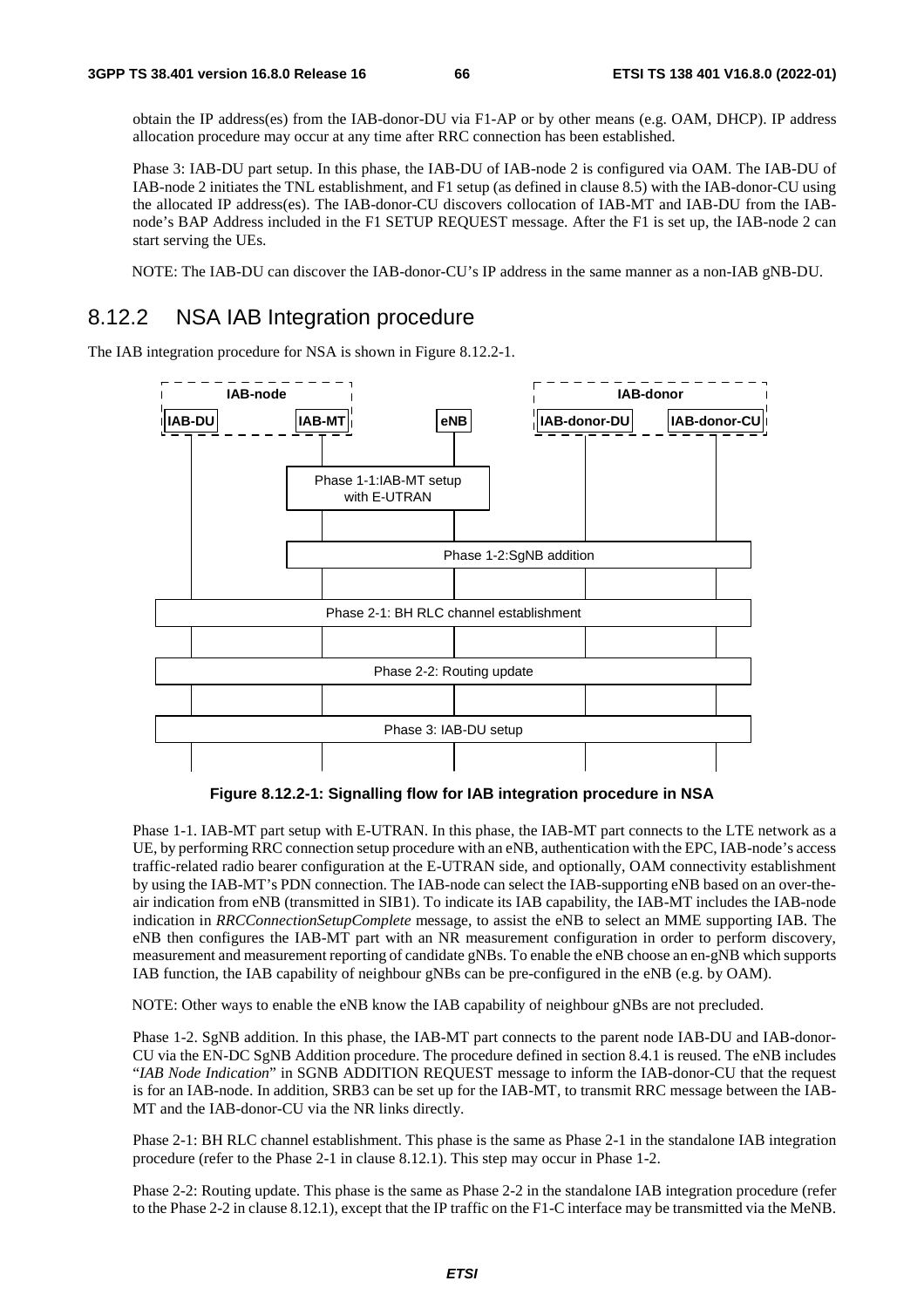Phase 3. IAB-DU part setup. This phase is the same as Phase 3 in the standalone IAB integration procedure (refer to the Phase 3 in clause 8.12.1), except that the IP traffic on the F1-C interface may be transmitted via the MeNB.

The IAB-donor-CU decides to only configure LTE leg, or only to configure NR leg, or to configure both LTE leg and NR leg, to be used for F1-C traffic transfer. The configuration may be performed before IAB-DU part setup. IAB-donor-CU may also change the configuration after IAB-DU part setup. In case the configuration is not performed before IAB-DU part setup, the IAB node uses the NR leg as the default one. When both LTE leg and NR leg are configured, it is up to the implementation to select the leg for F1-C traffic transfer.

# 8.13 Overall procedures for MDT

The following clauses describe the overall procedures for MDT measurement involving E1 and F1.

### 8.13.1 Signalling based MDT activation

The signalling flow for Signalling based MDT activation involving E1 and F1 is shown in Figure 8.13.1-1.



**Figure8.13.1-1 Signalling based MDT Activation** 

- 1. The AMF starts a trace session and sends a TRACE START message to the gNB. The AMF shall consider the MDT user consent information when activating an MDT trace session for the UE as defined in TS32.422 [20]. TRACE START message includes the parameters for configuring MDT measurements.
- 2. The gNB-CU-CP decides if the gNB-CU-UP, or the gNB-DU, or both, should be involved in the MDT measurement. If the gNB-CU-UP should be involved in the MDT measurement, the gNB-CU-CP sends TRACE START message to the gNB-CU-UP, including MDT configuration parameters.
- 3. If the gNB-DU should be involved in the MDT measurement, the gNB-CU-CP sends TRACE START message to the gNB-DU, including MDT configuration parameters.

Each node involved in the MDT measurement reports the measurements collected directly to the TCE the node has been configured with.

### 8.13.2 Management based MDT activation

#### 8.13.2.1 General

In Management Based Trace Activation towards a gNB-CU-CP, gNB-CU-UP or a gNB-DU can be fulfilled with the Cell Traffic trace functionality defined in TS32.422 [20]. The configuration parameters of the Trace Session that are received by a node in split RAN architecture are defined in TS32.422 [20].

The following description is valid for both an en-gNB and a gNB.

If the MDT measurement is initiated by the EM towards the gNB-CU-CP, and if the activation involves measurements collected by multiple nodes under the same gNB-CU-CP control in a split RAN architecture, the EM sends MDT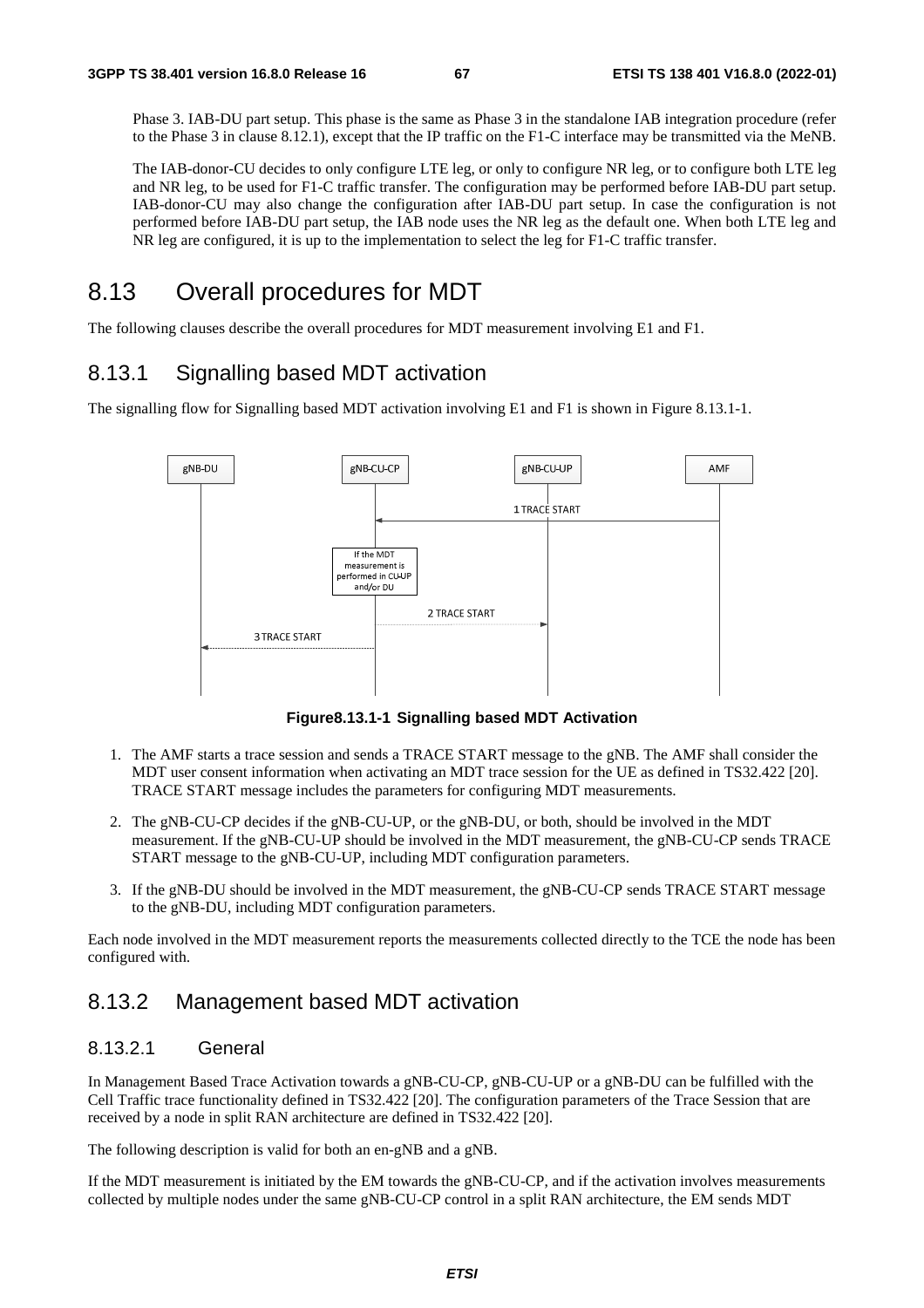measurement activation to the gNB-CU-CP and the gNB-CU-CP may further decide which gNB-DU(s) or which gNB-CU-UP(s) to perform the MDT measurement.

When gNB-CU-CP or a gNB-DU receive the Trace Session Activation message from the management system for a given cell or a list of cell(s) under its control, the gNB-CU-CP or gNB-DU shall start a Trace Session for the given cell or list of cell(s). For Management Based MDT sent directly to a gNB-CU-UP, no MDT Area Configuration (apart from PLMN IDs) is to be included in the MDT activation indication.

Each node receiving an MDT activation indication reports the measurements collected according to such activation directly to the TCE the node has been configured with.

The signalling flow for management based MDT in gNB-CU-CP, gNB-DU and gNB-CU-UP is shown in Figure 8.13.2.2-1, Figure 8.13.2.3-1 and in Figure 8.13.2.4-1 respectively.

#### 8.13.2.2 Management based MDT Activation in gNB-CU-CP

The signalling flow for Management based MDT Activation in gNB-CU-CP is shown in Figure 8.13.2.2-1.



**Figure 8.13.2.2-1 Management based MDT Activation in gNB-CU-CP** 

- 1. The EM sends a Trace Session activation request to the gNB-CU-CP. This request includes the parameters for configuring UE measurements.
- 2. The gNB-CU-CP shall select the suitable UEs for MDT data collection. If the UE is not in the specified area or if the serving PLMN is not within the Management Based MDT PLMN List the UE shall not be selected by the gNB-CU-CP for MDT data collection as defined in TS32.422 [20].

For each selected UE, if the gNB-CU-UP should perform MDT measurement, the gNB-CU-CP sends TRACE START message to the gNB-CU-UP, including MDT configuration parameters.

- 3. For each selected UE, if the gNB-DU should perform MDT measurement, the gNB-CU-CP sends TRACE START message to the gNB-DU, including MDT configuration parameters.
- 4. The gNB-CU-CP may send CELL TRAFFIC TRACE message to the AMF for the selected UE, including Trace ID for MDT. The AMF forwards Trace ID and UE identity to the TCE.

#### 8.13.2.3 Management based MDT Activation in gNB-DU

The signalling flow for Management based MDT Activation in gNB-DU is shown in Figure 8.13.2.3-1.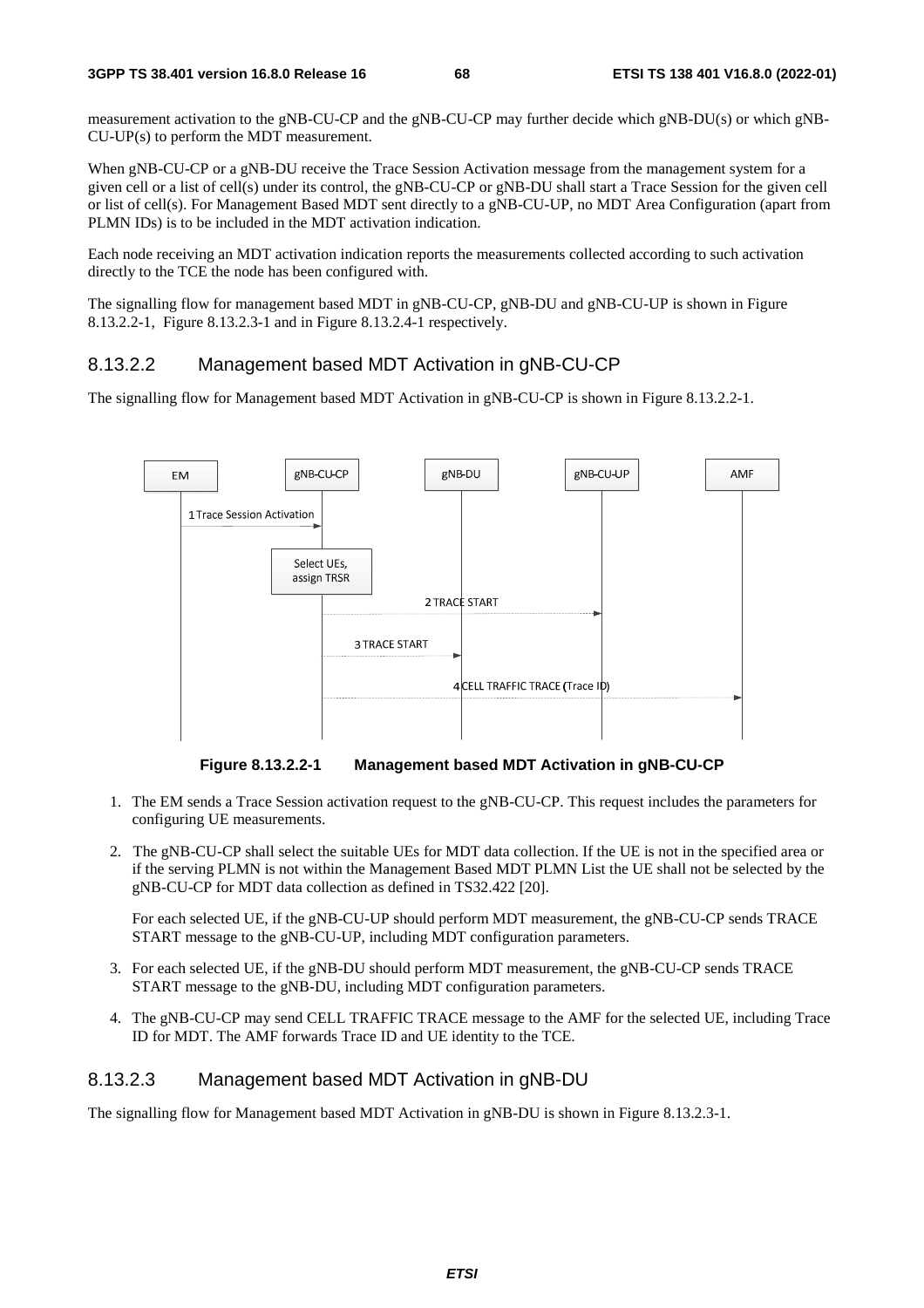

**Figure 8.13.2.3-1 Management based MDT Activation in gNB-DU** 

- 1. The gNB-CU-CP sends UE CONTEXT SETUP REQUEST message to the gNB-DU, including Management based MDT PLMN List.
- 2. The gNB-DU sends UE CONTEXT SETUP RESPONSE message to the gNB-CU-CP.
- 3. The EM sends a Trace Session activation request to the gNB-DU. This request includes the parameters for configuring UE measurements.
- 4. The gNB-DU shall select the suitable UEs for MDT data collection. If the UE is not in the specified area or if the serving PLMN is not within the Management Based MDT PLMN List the UE shall not be selected by the gNB-DU for MDT data collection as defined in TS32.422 [20].

For each selected UE, the gNB-DU may send CELL TRAFFIC TRACE message to the gNB-CU-CP in the F1 UE associated signalling, including Trace ID for MDT.

5. Upon reception of a CELL TRAFFIC TRACE message from F1, the gNB-CU-CP shall send CELL TRAFFIC TRACE message to the AMF for this UE, including Trace ID for MDT. The AMF forwards Trace ID and UE identity to the TCE.

#### 8.13.2.4 Management based MDT Activation in gNB-CU-UP

The signalling flow for Management based MDT Activation in gNB-CU-UP is shown in Figure 8.13.2.4-1.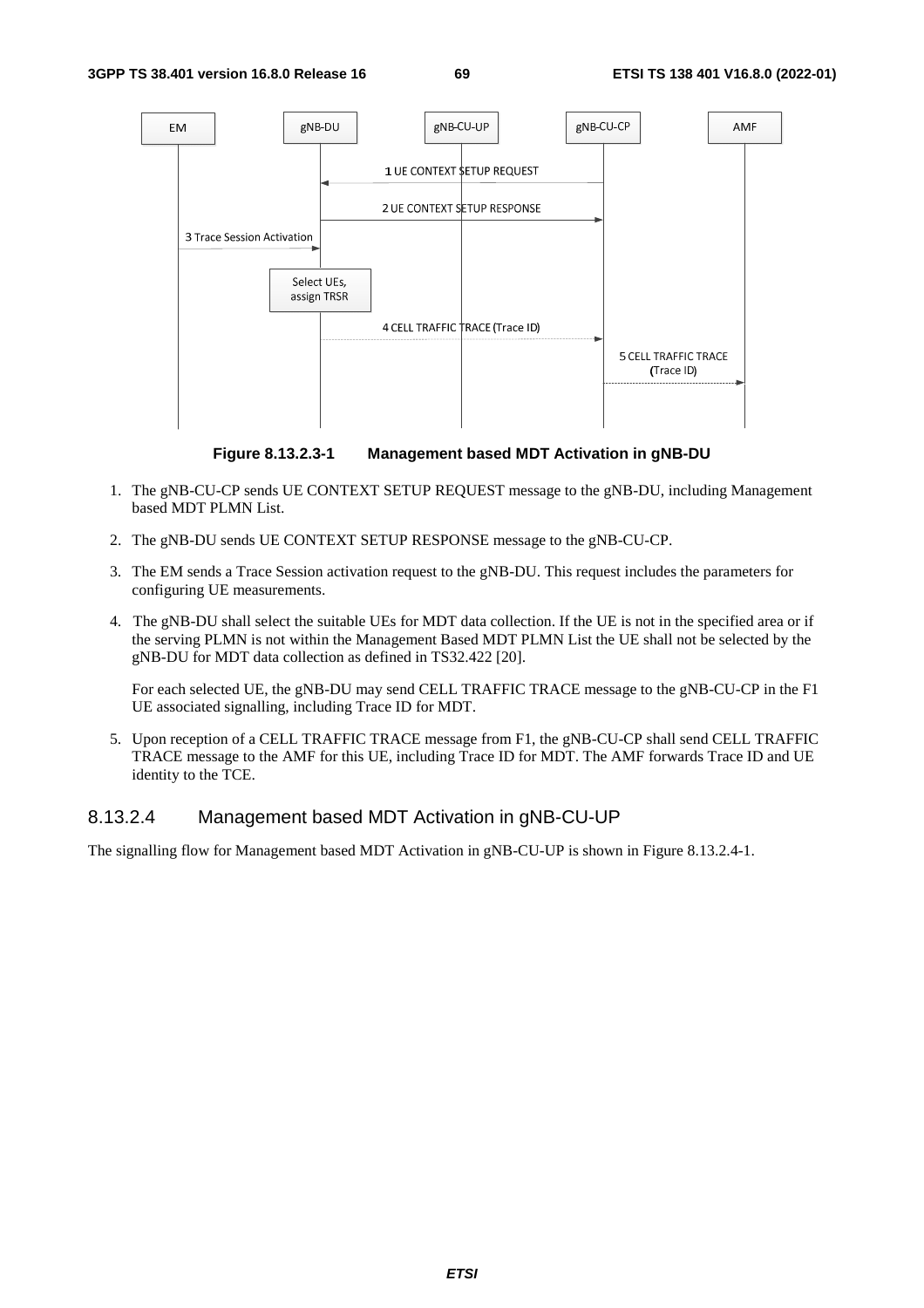

**Figure 8.13.2.4-1 Management based MDT Activation in gNB-CU-UP** 

- 1. The gNB-CU-CP sends BEARER CONTEXT SETUP REQUEST message to the gNB-CU-UP, including Management based MDT PLMN List.
- 2. The gNB-CU-UP sends BEARER CONTEXT SETUP RESPONSE message to the gNB-CU-CP.
- 3. The EM sends a Trace Session activation request to the gNB-CU-UP. This request includes the parameters for configuring UE measurements.
- 4. The gNB-CU-UP shall select the suitable UEs for MDT data collection. If the serving PLMN is not within the Management Based MDT PLMN List the UE shall not be selected by the gNB-CU-UP for MDT data collection as defined in TS32.422 [20].

For each selected UE, the gNB-CU-UP may send CELL TRAFFIC TRACE message to the gNB-CU-CP in the E1 UE associated signalling, including Trace ID for MDT

5. Upon reception of a CELL TRAFFIC TRACE message from E1, the gNB-CU-CP shall send CELL TRAFFIC TRACE message to the AMF for this UE, including Trace ID for MDT. The AMF forwards Trace ID and UE identity to the TCE.

#### 8.13.2.5 User consent propagation in EN-DC

In the EN-DC case, the EM provides the MDT configuration to both MeNB and en-gNB independently.

As specified in TS32.422 [20] in Management based MDT getting user consent is required before activating the MDT functionality because of privacy and legal obligations. In the case of EN-DC user consent gets communicated to the MeNB at the UE context setup procedure using the INITIAL CONTEXT SETUP REQUEST message. In particular when the Management Based MDT Allowed IE is contained in the INITIAL CONTEXT SETUP REQUEST message, the MeNB stores it in the UE context and uses it, together with information in the Management Based MDT PLMN List IE, if available, to allow subsequent selection of the UE for management based MDT as specified in TS 32.422 [20]. The MeNB will forward the MDT user consent to the SgNB at EN-DC setup. In particular, if available in the UE context, the MeNB will include the Management Based MDT Allowed IE and the Management Based MDT PLMN List IE in the SGNB ADDITION REQUEST message to the SgNB. Furthermore, the user consent will be forwarded to the relevant gNB-CU-UP at the bearer context setup or to the gNB-DU by including the Management Based MDT PLMN List IE in the BEARER CONTEXT SETUP REQUEST or UE CONTEXT SETUP REQUEST.

The signalling flow for User consent proposation in EN-DC is shown in Figure 8.13.2.5-1.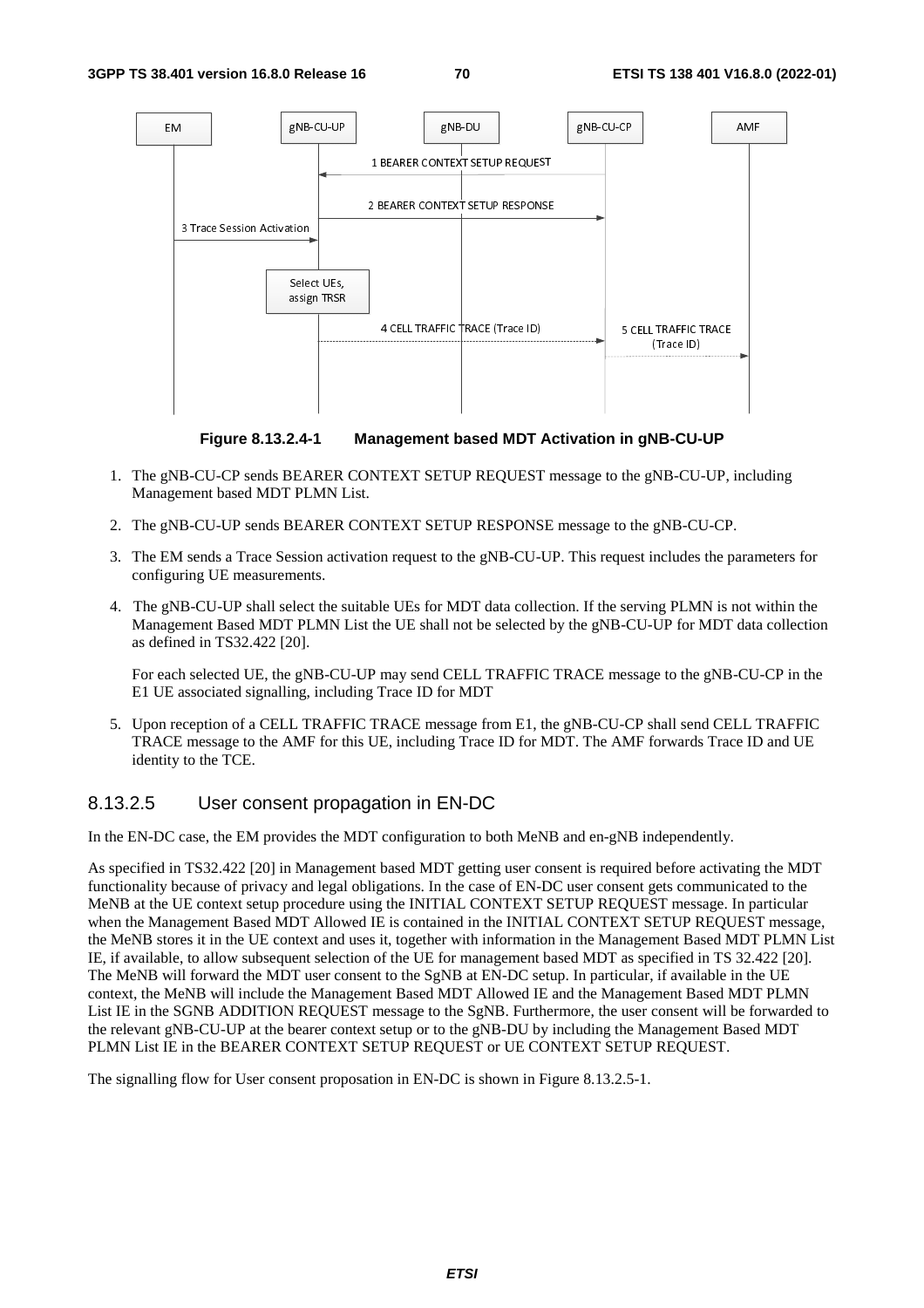

**Figure 8.13.2.5-1 User consent propagation in EN-DC** 

- 0. User Context information are made available at the MME.
- 1. The MME sends INITIAL CONTEXT SETUP REQUEST message to the MeNB, including Management Based MDT Allowed IE and the Management based MDT PLMN List IE to communicate user consent to the eNB.
- 2. The MeNB sends SGNB ADDITION REQUEST to the gNB-CU-CP at EN-DC setup. This request includes Management Based MDT Allowed IE and, optionally, the Management based MDT PLMN List IE, if available.
- 3a. The user consent is communicated to the gNB-DU at the UE context setup by including the Management based MDT PLMN List IE in the UE CONTEXT SETUP REQUEST.
- 3b. The user consent is communicated to the gNB-CU-UP at the bearer context setup by including the Management based MDT PLMN List IE in the BEARER CONTEXT SETUP REQUEST.

# 8.14 Self-optimisation

### 8.14.1 Overall procedures for MRO

The following clauses describe the overall procedures for MRO involving F1.

### 8.14.1.1 Signalling of RLF information from gNB-CU to gNB-DU

The signalling flow for signalling of RLF information from gNB-CU to gNB-DU is shown in Figure 8.14.1.1-1, where the example where NG-RAN nodes exchange the RLF Report via the Xn: FAILURE INDICATION message has been considered.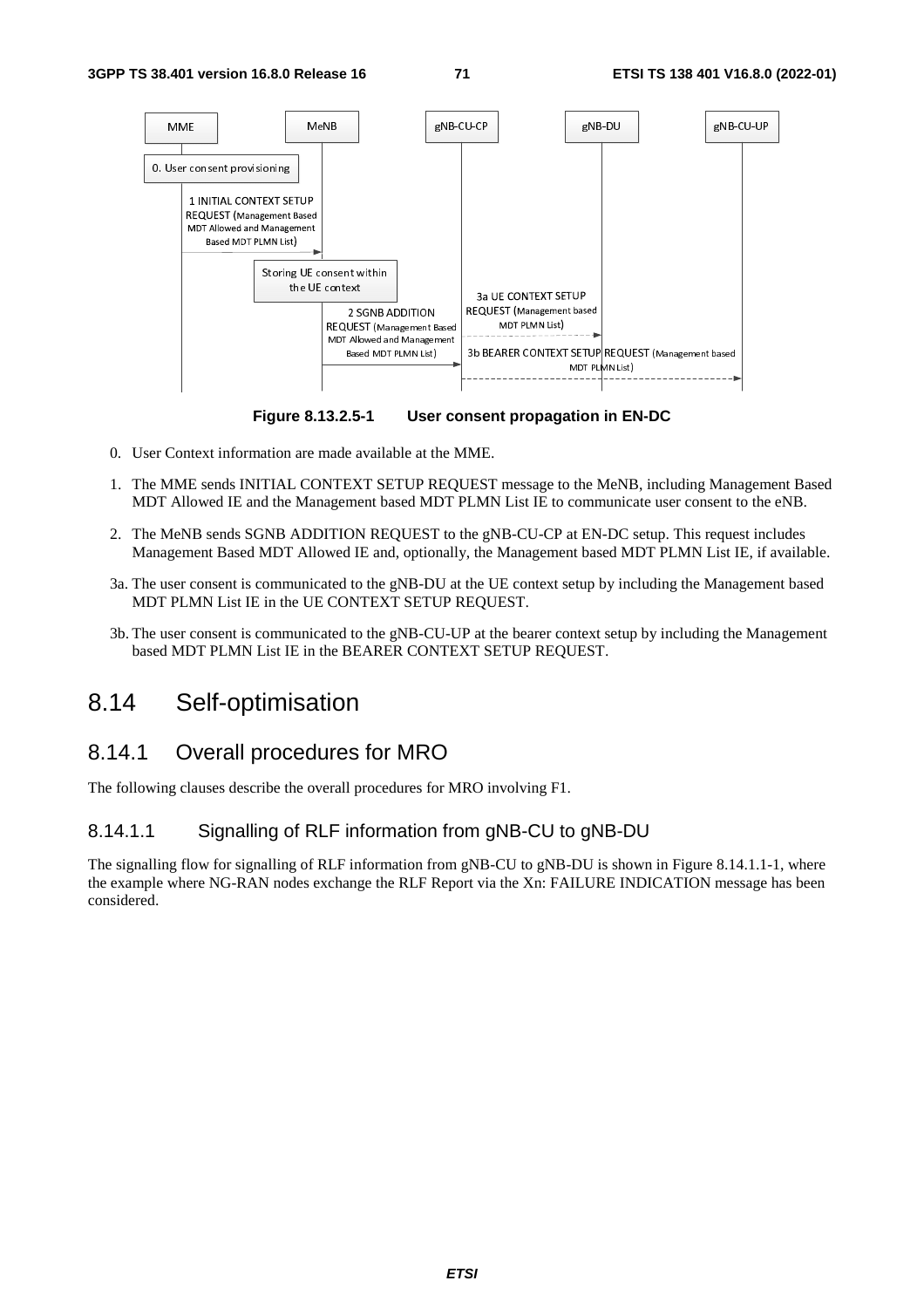

**Figure 8.14.1.1-1 Example of signalling of RLF information from gNB-CU to gNB-DU in NG RAN** 

- 1. A UE with a logged RLF Report connects to a cell in gNB2 and it signals the RLF Report to gNB2 by means of the RRC UE Information Request/Response procedures.
- 2. The gNB2 sends an Xn: Failure Indication to gNB1-CU where the UE may have previously been connected prior to the connection failure. This includes also the RLF Report.
- 3. The gNB1-CU sends the F1: Access and Mobility Indication message to the gNB1-DU, including the RLF Report.

It is also possible for the gNB-CU receiving the RLF Report from the UE to signal it directly to the gNB-DU by means of the F1: Access and Mobility Indication procedure.

## 9 Synchronization

### 9.1 gNB Synchronization

The gNB shall support a logical synchronization port for phase-, time- and/or frequency synchronization.

Logical synchronization port for phase- and time-synchronization shall provide:

- 1) accuracy that allows to meet the gNB requirements on maximum relative phase difference for all gNBs in synchronized TDD-unicast area;
- 2) continuous time without leap seconds traceable to common time reference for all gNBs in synchronized TDDunicast area. In the case the TDD-unicast area is not isolated, the common time reference shall be traceable to the Coordinated Universal Time (UTC)*.*

A logical synchronization port for phase- and time-synchronization may also be provided for e.g., all gNBs in FDD time domain inter-cell interference coordination synchronization area.

Furthermore common SFN initialization time shall be provided for all gNBs in synchronized TDD-unicast area.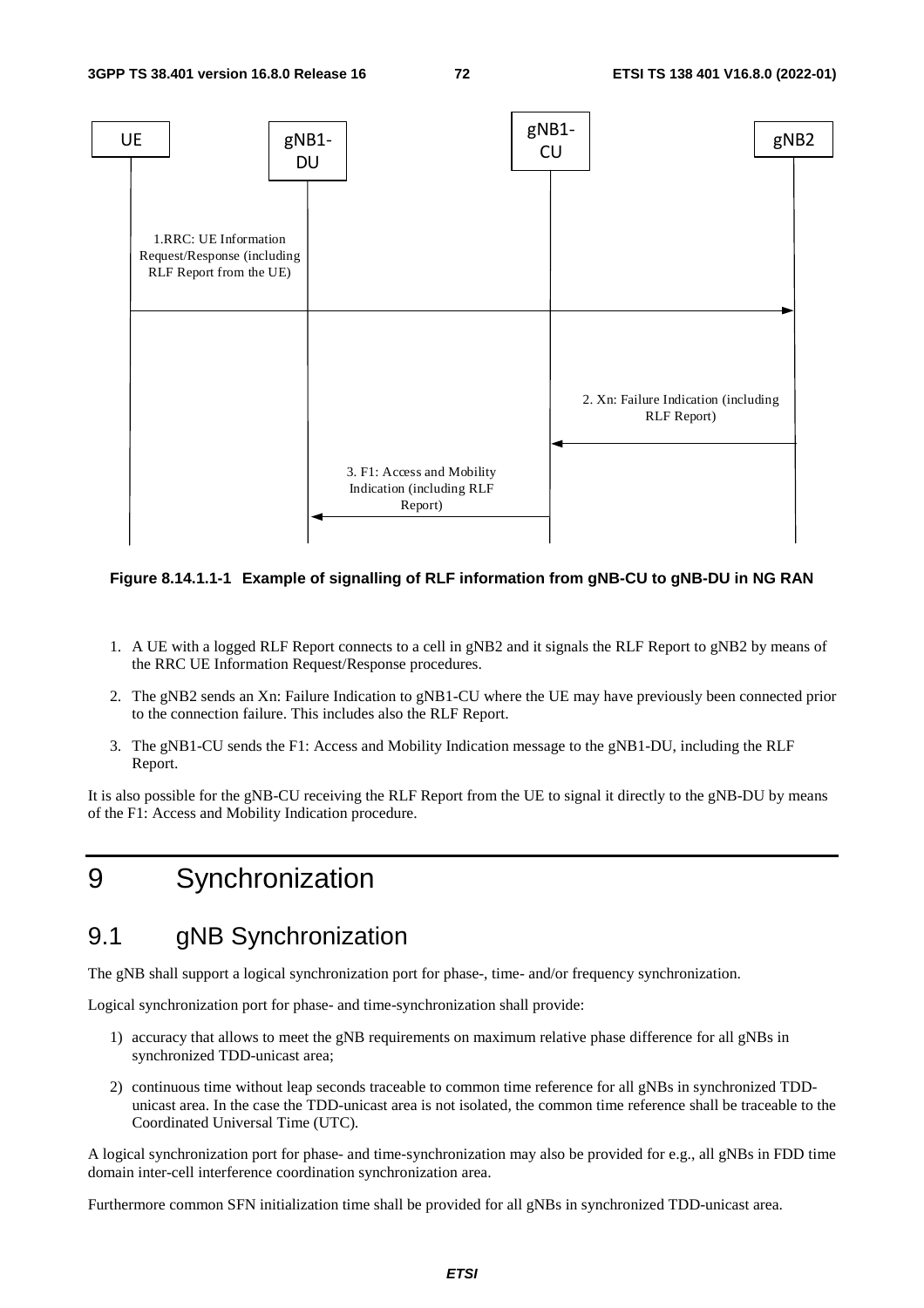In case of non isolated networks, the start of the radio frame on the output shall be synchronous with the input time reference, i.e., when an UTC traceable reference is required, the start of the radio frame shall be aligned with the start time of the UTC second.

Unless otherwise mutually agreed by the operators of the cells in non isolated networks and/or unless different SFN initialization offsettings do not affect operators' networks in the same area, the common SFN initialization time should be 1980-01-06T00:00:19 International Atomic Time (TAI).

Based on this information, the gNB may derive the SFN according to the following formula:

$$
SFN = \{time\} \mod \{period(SFN)\},
$$

where:

time time adjusted by the common SFN initialization time, in units of 10 ms to match the length of radio frame and accuracy accordingly;

period(SFN) SFN period.

In case gNB is connected via TDM interface, it may be used to frequency synchronize the gNB. The characteristics of the clock in the gNB shall be designed taking into account that the jitter and wander performance requirements on the interface are in accordance with network limits for output wander at traffic interfaces of either ITU-T Recommendation G.823 [8], ITU-T Recommendation G.824 [9] or network limits for the maximum output jitter and wander at any hierarchical interface of ITU-T Recommendation G.825 [10], whichever is applicable.

In case gNB is connected via Ethernet interface and the network supports Synchronous Ethernet, the gNB may use this interface to get frequency synchronization. In this case the design of the gNB clock should be done considering the jitter and wander performance requirements on the interface are as specified for output jitter and wander at EEC interfaces of ITU-T Recommendation G.8261/Y.1361 [11], defined in clause 9.2.1. Further considerations on Synchronous Ethernet recommendations and architectural aspects are defined in clause 12.2.1 and Annex A of ITU-T Recommendation G.8261/Y.1361 [11].

A configurable LTE TDD-offset of start frame shall be supported by all gNBs in synchronized TDD-unicast areas in order to achieve interoperability in coexistence scenarios.

## 10 NG-RAN interfaces

#### 10.1 NG interface

TS 38.410 [14] specifies NG interface general aspects and principles.

#### 10.2 Xn interface

TS 38.420 [15] specifies Xn interface general aspects and principles.

#### 10.3 F1 interface

TS 38.470 [16] specifies F1 interface general aspects and principles.

#### 10.4 E1 interface

TS 38.460 [17] specifies E1 interface general aspects and principles.

#### 10.5 Antenna interface - general principles

The Iuant interface for the control of RET antennas or TMAs is a logical part of the NG-RAN.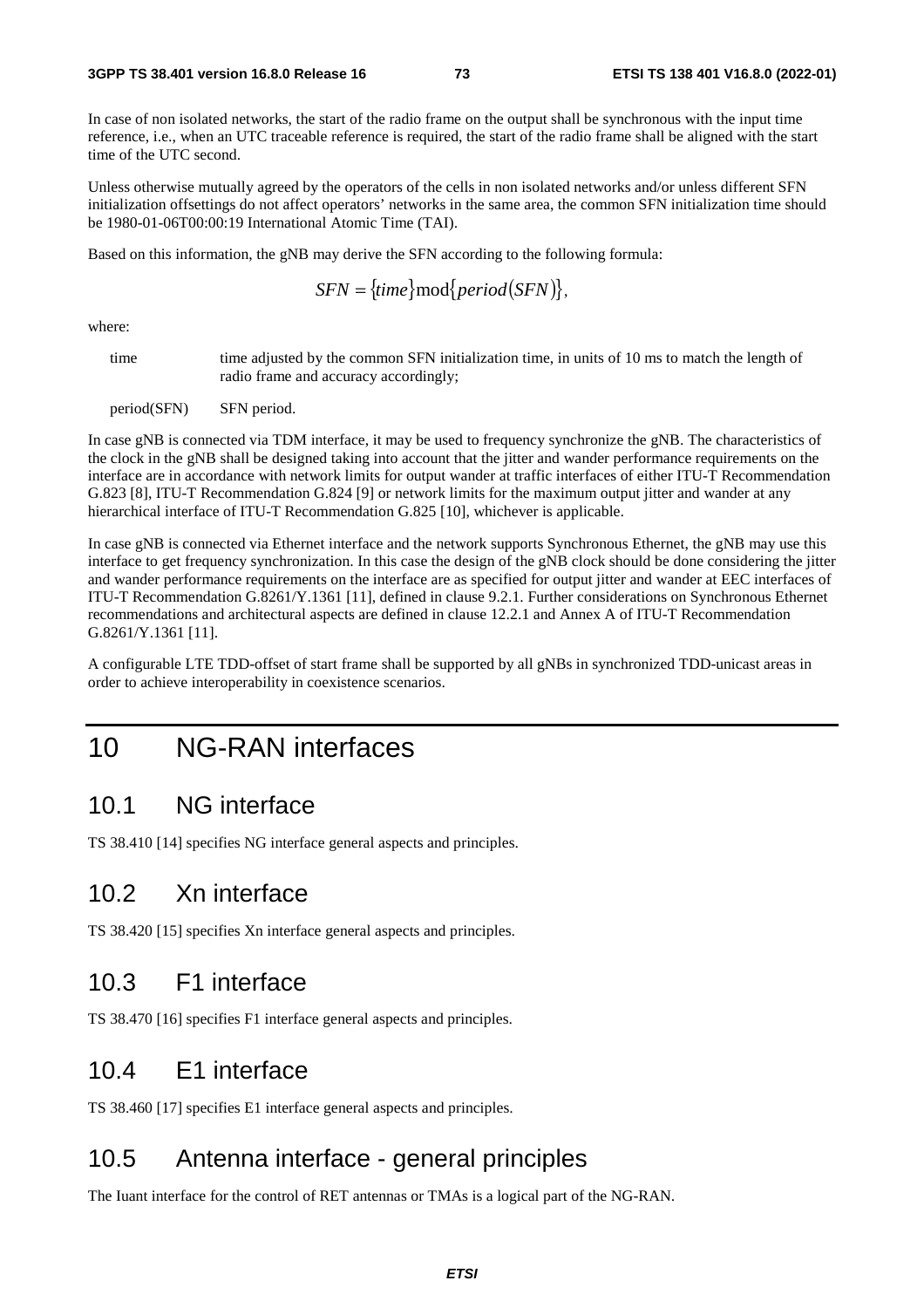The support of any standardised antenna interface technique shall not be prevented; e.g. AISG (Antenna interface standards group) specifications may be used.

## 11 Overall procedures in NG-RAN Architecure

#### 11.1 Multiple TNLAs for Xn-C

In the following, the procedure for managing multiple TNLAs for Xn-C is described.



**Figure 11.1-1: Managing multiple TNLAs for Xn-C.** 

- 1. The NG-RAN node<sub>1</sub> establishes the first TNLA with the NG-RAN node<sub>2</sub> using a configured TNL address.
- NOTE: The NG-RAN node<sub>1</sub> may use different source and/or destination IP end point(s) if the TNL establishment towards one IP end point fails. How the NG-RAN node<sub>1</sub> gets the remote IP end point(s) and its own IP address are outside the scope of this specification.
- 2-3. Once the TNLA has been established, the NG-RAN node<sub>1</sub> initiates the Xn Setup procedure to exchange application level configuration data
- 4-6. The NG-RAN node<sub>2</sub> may add additional TNL Endpoint(s) to be used for Xn-C signalling between the NG-RAN node<sub>1</sub> and the NG-RAN node<sub>2</sub> pair using the NG-RAN node Configuration Update procedure. NG-RAN node Configuration Update procedure also allows the NG-RAN node<sub>2</sub> to request the NG-RAN node<sub>1</sub> to modify or release TNLA(s).
- 7-9. The NG-RAN node<sub>1</sub> may add additional TNL Endpoint(s) to be used for Xn-C signalling between the NG-RAN node<sub>1</sub> and the NG-RAN node<sub>2</sub> pair using the NG-RAN node Configuration Update procedure. NG-RAN node Configuration Update procedure also allows the NG-RAN node<sub>1</sub> to request the NG-RAN node<sub>2</sub> to modify or release TNLA(s).

The XnAP UE TNLA binding is a binding between a XnAP UE association and a specific TNL association for a given UE. After the XnAP UE TNLA binding is created, the NG-RAN node<sub>1</sub> or the NG-RAN node<sub>2</sub> can update the UE TNLA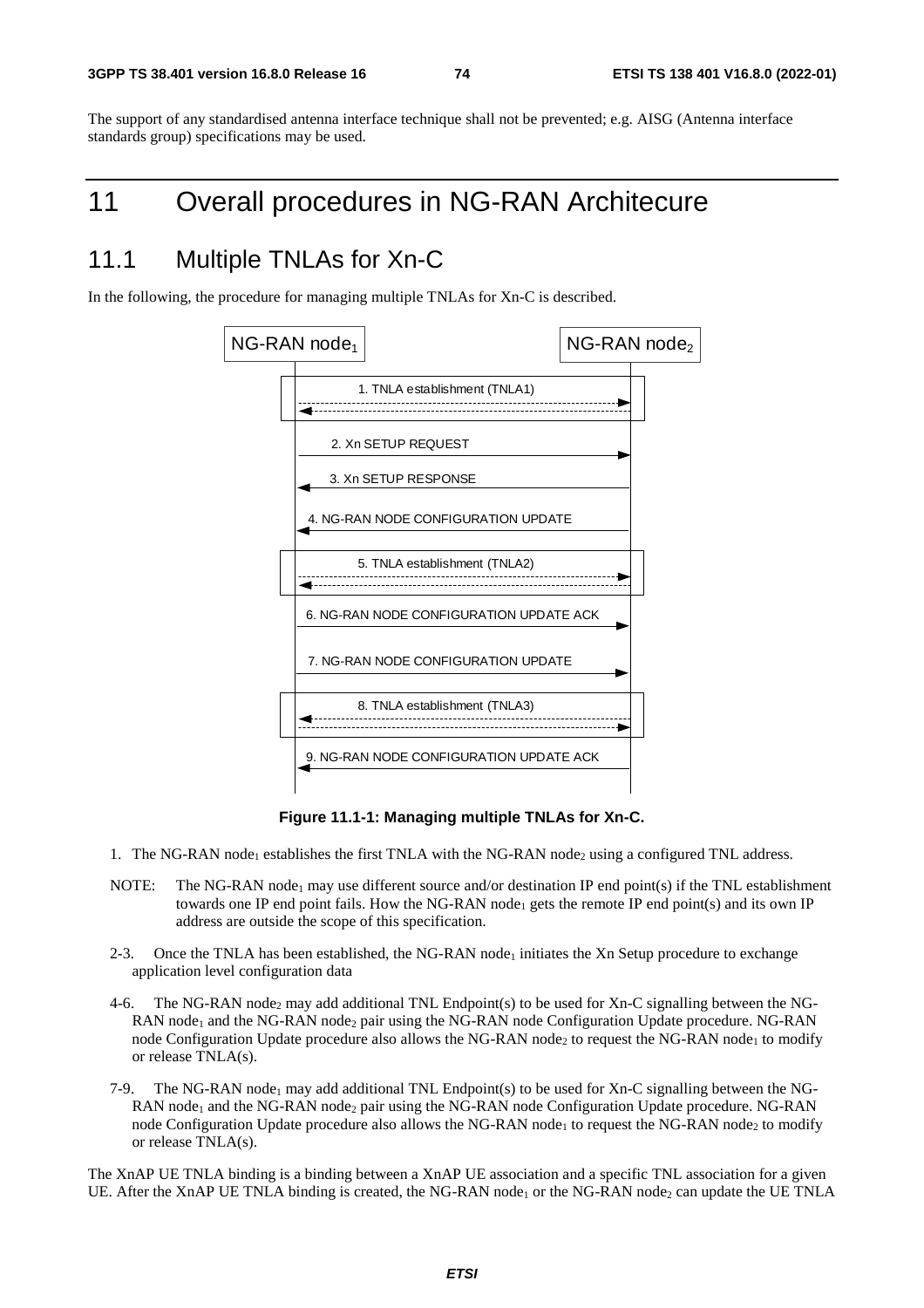binding by sending the first available XnAP message for the UE to the peer NG-RAN node via a different TNLA. The peer NG-RAN node shall update the XnAP UE TNLA binding with the new TNLA.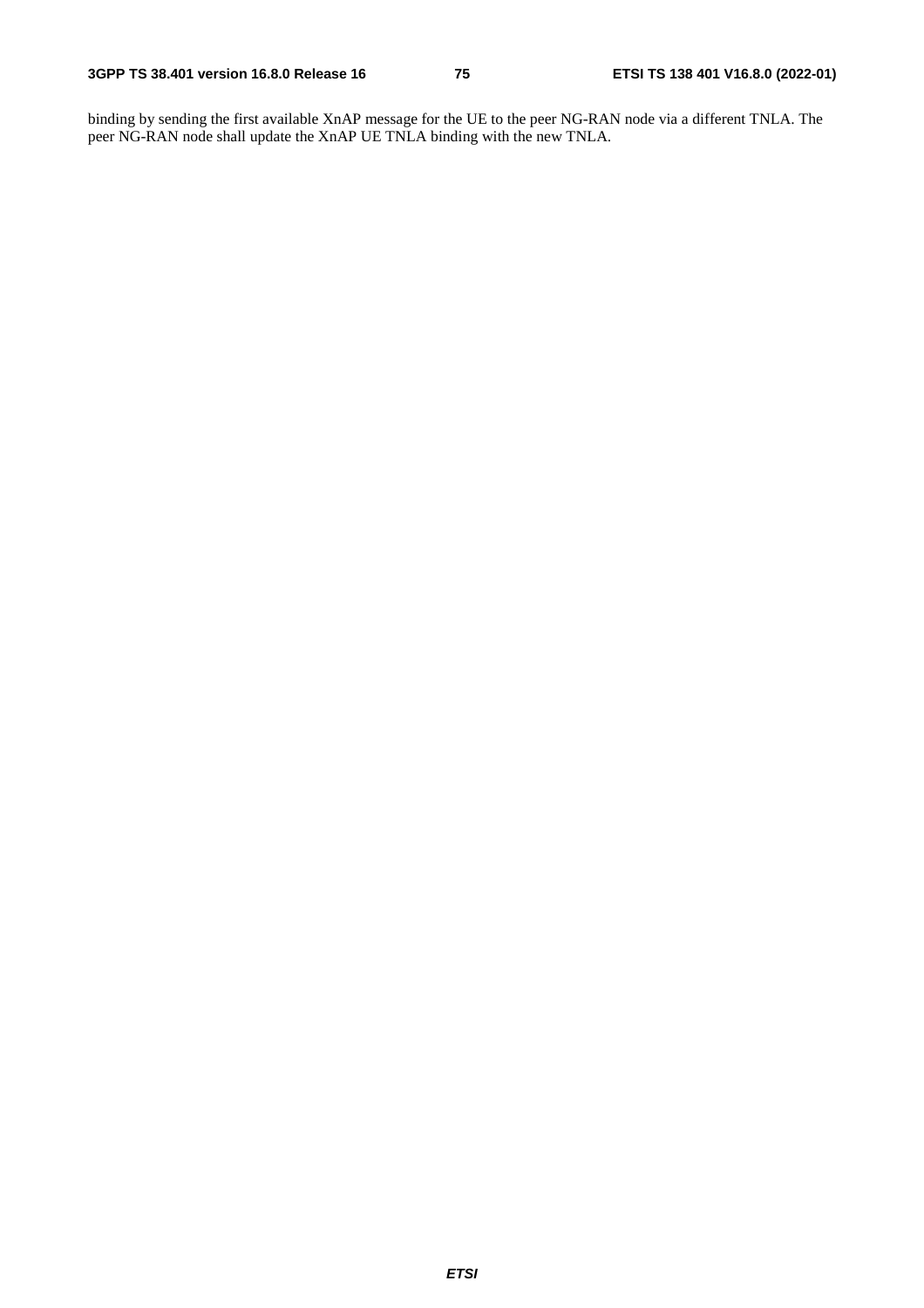## Annex A (informative): Deployment scenarios of gNB/en-gNB

Figure A-1 shows logical nodes (CU-C, CU-U and DU), internal to a logical gNB/en-gNB. Protocol terminations of the NG and Xn interfaces are depicted as ellipses in Figure A-1. The terms "Central Entity" and "Distributed Entity" shown in Figure A-1 refer to physical network nodes.



**Figure A-1: Example deployment of an Logical gNB/en-gNB**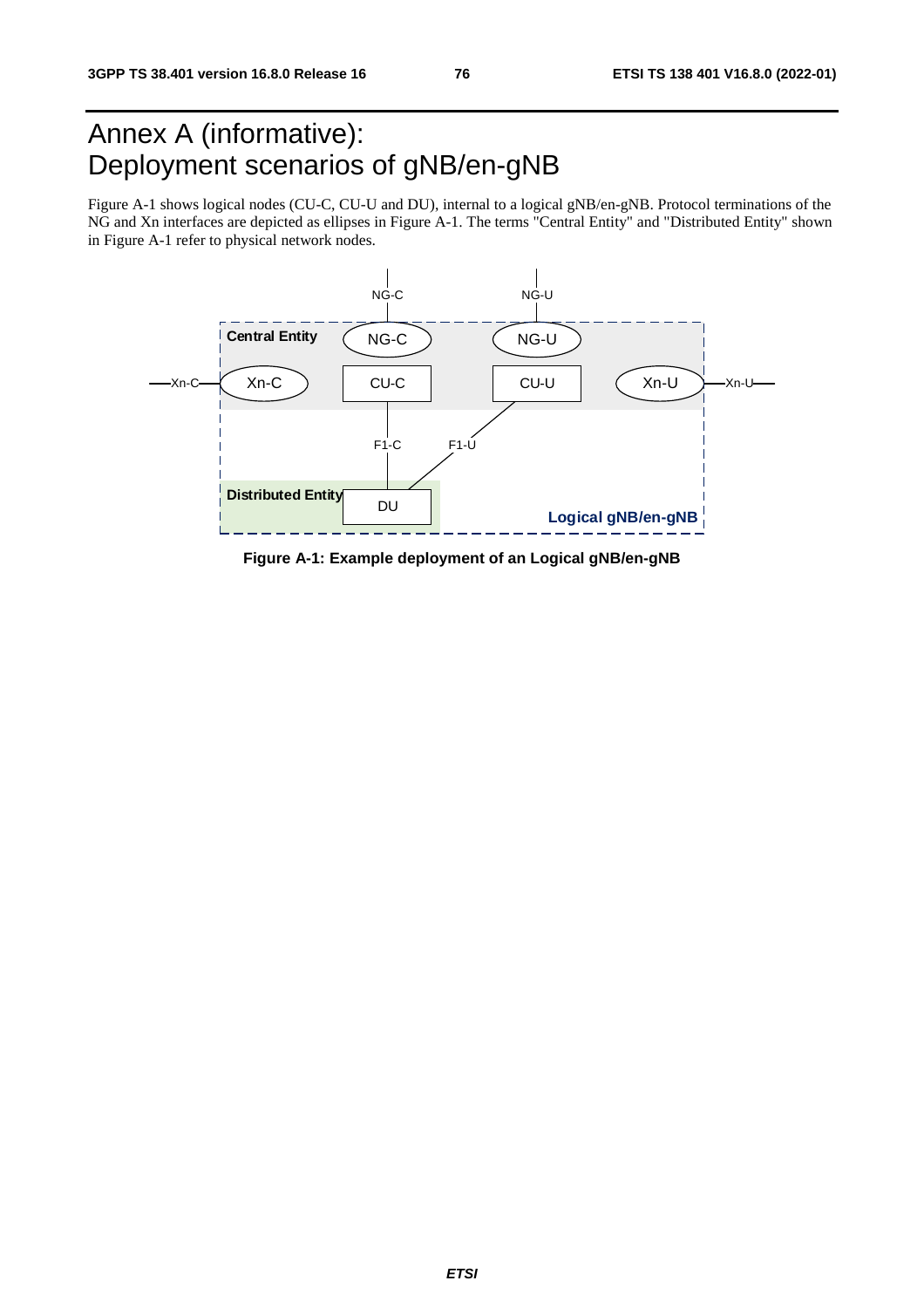## Annex B: NG-RAN Architecture for Radio Access Network Sharing with multiple cell ID broadcast (informative)

Each gNB-DU serving a cell identified by a Cell Identity associated with a subset of PLMNs is connected to a gNB-CU via a single F1-C interface instance.

Each F1-C interface instance is setup individually.

F1-C interface instances terminating at gNB-DUs which share the same physical radio resources may share the same F1-C signalling transport resources. If this option is applied,

- non-UE associated signalling is associated to an F1-C interface instance by allocating the corresponding Transaction ID from a value range associated to that F1-C interface instance.
- node related, non-UE associated F1-C interface signalling may provide information destined for multiple logical nodes in a single F1AP procedure instance once the F1-C interface instance is setup.
- NOTE 1: If the Interface Instance Indication corresponds to more than one interface instance, the respective F1AP message carries information destined for multiple logical nodes.
- a UE associated signalling connection is associated to an F1-C interface instance by allocating values for the corresponding gNB-DU UE F1AP ID and gNB-CU UE F1AP ID so that they can be mapped to that interface instance.
- NOTE 2: One possible implementation is to partition the value ranges of the gNB-DU UE F1AP ID and gNB-CU UE F1AP ID and associate each value range with an F1-C interface instance.

Interpreting the content of RRC MSG3 and other unciphered RRC message by the gNB-DU is supported.

Content for System Information Broadcast is assumed to be coordinated among the sharing PLMNs. PLMN specific SIB1 content is controlled by the respective PLMN owner. Non PLMN specific content needs coordination to avoid contradicting indication by PLMN specific gNB-CUs. For Warning messages (SIB6, SIB7 and SIB8), if provided by more than one gNB-CU, warning message duplicates are identified by provision of the Message Number and the Serial Number by the gNB-CU and don't trigger new broadcast or replace existing broadcast. Other coordination between gNB-CUs is ensured by appropriate implementation.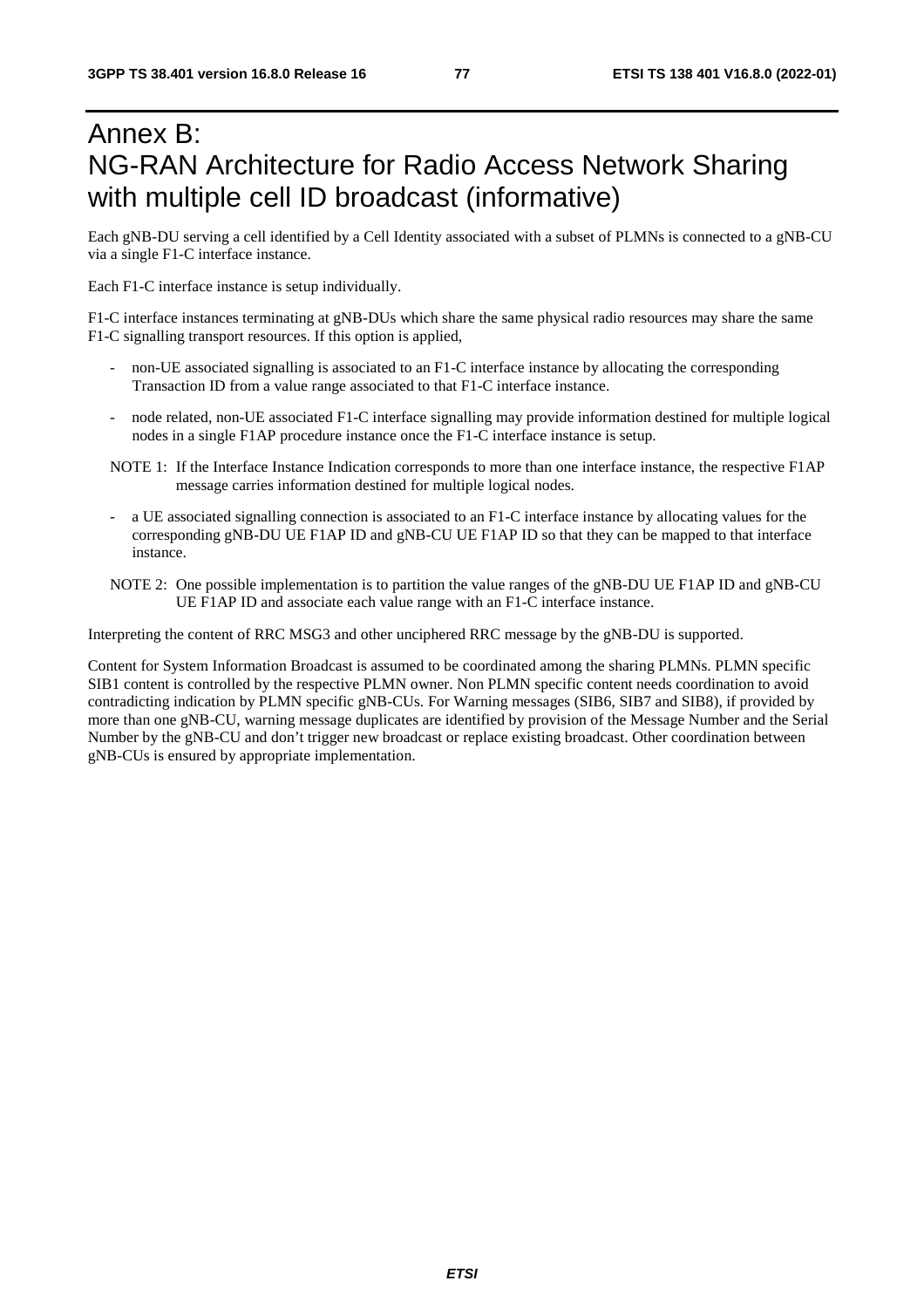Annex C (informative): Change History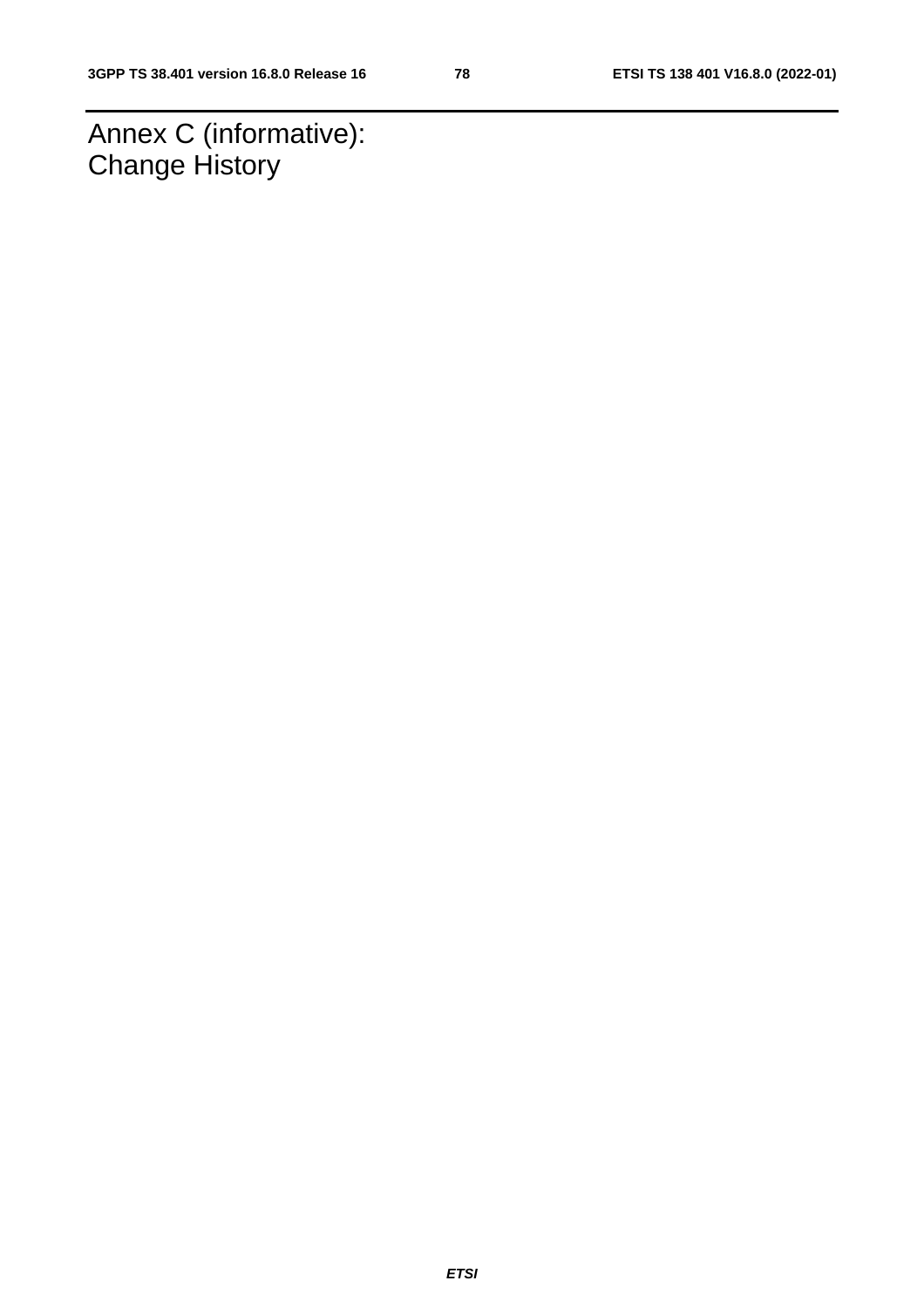| <b>Change history</b> |                |           |                   |                      |     |                                                                                                                     |            |  |
|-----------------------|----------------|-----------|-------------------|----------------------|-----|---------------------------------------------------------------------------------------------------------------------|------------|--|
| <b>Date</b>           | <b>Meeting</b> | TDoc      | <b>CR</b>         | Rev                  | Cat | <b>Subject/Comment</b>                                                                                              | <b>New</b> |  |
|                       |                |           |                   |                      |     |                                                                                                                     | version    |  |
| 2017-04               | RAN3#95bis     | R3-171307 |                   |                      |     | <b>First Draft</b>                                                                                                  | 0.0.1      |  |
| 2017-05               | RAN3#96        | R3-171962 |                   |                      |     | Reflected agreed TP in RAN3#96.                                                                                     | 0.1.0      |  |
|                       |                |           |                   |                      |     | Added new Clause 8 for overall procedure for gNB-CU/DU                                                              |            |  |
|                       |                |           |                   |                      |     | architecture                                                                                                        |            |  |
| 2017-06               | RAN3#NR        | R3-172634 |                   |                      |     | Reflected agreed TP in RAN3#NR Ad Hoc in 2017-06 (Qingdao)                                                          | 0.2.0      |  |
|                       | Ad Hoc         |           |                   |                      |     |                                                                                                                     |            |  |
| 2017-08               | RAN3#97        | R3-173449 |                   |                      |     | Reflected agreed TP in RAN3#97                                                                                      | 0.3.0      |  |
| 2017-10               | RAN3#97bis     | R3-174237 |                   |                      |     | Reflected agreed TP in RAN3#97bis                                                                                   | 0.4.0      |  |
| 2017-10               | RAN3#97bis     | R3-174258 |                   |                      |     | Removed subclauses under 10.3 (moved to 38.470)                                                                     | 0.4.1      |  |
| 2017-11               | RAN3#98        | R3-175054 |                   |                      |     | Reflected agreed TP in RAN3#98                                                                                      | 0.5.0      |  |
| 2017-12               | <b>RP-78</b>   | RP-172545 |                   |                      |     | Submit to RAN Plenary#78 for approval                                                                               | 1.0.0      |  |
| 2017-12               | <b>RP-78</b>   |           |                   |                      |     | TR Approved by RAN plenary                                                                                          | 15.0.0     |  |
| 2018-03               | <b>RP-79</b>   | RP-180468 | 0007              | $\overline{11}$      |     | Correction on intra-gNB-DU handover                                                                                 | 15.1.0     |  |
| 2018-06               | <b>RP-80</b>   | RP-181237 | 0001              | $\overline{5}$       | B   | Introduction of SA NR (38.401 Baseline CR covering RAN3<br>agreements)                                              | 15.2.0     |  |
| 2018-06               | <b>RP-80</b>   | RP-181240 | 0008 4            |                      | B   | Introduction of Separation of CP and UP for Split Option 2 (38.401<br>Baseline CR covering RAN3 agreements)         | 15.2.0     |  |
| 2018-06               | <b>RP-80</b>   | RP-181238 | 0012              | $\vert$ 1            | F   | CR to TS38.401 on UL blockage                                                                                       | 15.2.0     |  |
| 2018-06               | <b>RP-80</b>   | RP-181238 | 0014              | $\mathbf{1}$         | F   | CR to 38.401 on DL User Data to DU                                                                                  | 15.2.0     |  |
| 2018-06               | <b>RP-80</b>   | RP-181238 | 0016              |                      | F   | TP for 38.401 in supporting full configuration                                                                      | 15.2.0     |  |
| 2018-09               | RP-81          | RP-181922 | 0022              | $\overline{2}$       | F   | NR Corrections (38.401 Baseline CR covering RAN3-101                                                                | 15.3.0     |  |
|                       |                |           |                   |                      |     | agreements)                                                                                                         |            |  |
| 2018-12               | RP-82          | RP-182707 | 0023              | 3                    | F   | NR Corrections (TS 38.401 Baseline CR covering RAN3-101Bis and                                                      | 15.4.0     |  |
|                       |                |           |                   |                      |     | RAN3-102 agreements)                                                                                                |            |  |
| 2019-03               | RP-83          | RP-190554 | 0025              |                      | F   | Correction to Intra-gNB-CU mobility                                                                                 | 15.5.0     |  |
| 2019-03               | RP-83          | RP-190560 | 0026              | 1                    | F   | Correction from Rapporteur for 38.401                                                                               | 15.5.0     |  |
| 2019-03               | RP-83          | RP-190554 | 0037              | $\mathbf 1$          | F   | About Cells Failed to be Activated IE                                                                               | 15.5.0     |  |
| 2019-07               | <b>RP-84</b>   | RP-191394 | 0039              | $\overline{3}$       | F   | Correction of AMF set related statements                                                                            | 15.6.0     |  |
| $2019 - 07$           | <b>RP-84</b>   | RP-191395 | 0063              | $\mathbf{1}$         | F   | CR to 38.401 on Multiple TNLAs for F1-C and E1                                                                      | 15.6.0     |  |
| 2019-07               | <b>RP-84</b>   | RP-191395 | 0065              |                      | F   | Multiple TNLAs for Xn-C                                                                                             | 15.6.0     |  |
| 2019-07               | <b>RP-84</b>   | RP-191502 | 0043 2            |                      | F   | Clarify the support for multiple TNLAs for F1-C                                                                     | 15.6.0     |  |
| 2019-07               | RP-84          | RP-191397 | 0067              | $\mathbf{1}$         | F   | RAN sharing with multiple Cell ID broadcast                                                                         | 15.6.0     |  |
| 2019-07               | <b>RP-84</b>   | RP-191396 | 0068              | $\mathbf{1}$         | F   | Procedure description on optional IEs in CU to DU RRC information                                                   | 15.6.0     |  |
|                       |                |           |                   |                      |     | IE.                                                                                                                 |            |  |
| 2019-12               | <b>RP-86</b>   | RP-192916 | 0045              | 4                    | F   | Correction to RRC Inactive transition                                                                               | 15.7.0     |  |
| 2019-12               | <b>RP-86</b>   | RP-192916 | 0104              |                      | F   | Inter-gNB-DU mobility using MCG SRB procedure                                                                       | 15.7.0     |  |
| 2019-12               | <b>RP-86</b>   | RP-192754 | 0105              | $\vert$ <sub>2</sub> | F   | CR for RRC Container IE in Initial UL RRC Message Transfer                                                          | 15.7.0     |  |
|                       |                |           |                   |                      |     | procedure                                                                                                           |            |  |
| 2019-12               | <b>RP-86</b>   | RP-192908 | 0060              | $\overline{4}$       | B   | Introduction of RIM in TS 38.401                                                                                    | 16.0.0     |  |
| 2019-12               | <b>RP-86</b>   | RP-192913 | 0075              | $\mathbf{1}$         | F   | Trace function support stage-2                                                                                      | 16.0.0     |  |
| 2019-12               | <b>RP-86</b>   | RP-192913 | 0097              | $\overline{2}$       | F   | Introduction of common time standard source                                                                         | 16.0.0     |  |
| 2019-12               | <b>RP-86</b>   | RP-192911 | 0107              | $\overline{2}$       | F   | CR to 38.401 on corrections to ng-eNB deployment                                                                    | 16.0.0     |  |
| 2019-12               | <b>RP-86</b>   | RP-192908 | 0109              | $\mathbf{I}$         | B   | Introduction of Cross-link Interference Management                                                                  | 16.0.0     |  |
| 2019-12               | <b>RP-86</b>   | RP-192910 | 0112              |                      | B   | Support of SN Resume during the RRCResume procedure                                                                 | 16.0.0     |  |
| 2020-03               | RP-87-e        | RP-200425 | 0114              | L.                   | D   | Rapporteur updating of specification 38.401                                                                         | 16.1.0     |  |
| 2020-07               | RP-88-e        | RP-201077 | 0033 21           |                      | B   | BL CR to 38.401 Support for IAB                                                                                     | 16.2.0     |  |
| 2020-07               | RP-88-e        | RP-201082 | 0099              | 7                    | B   | Addition of MDT features                                                                                            | 16.2.0     |  |
| 2020-07               | RP-88-e        | RP-201080 | 0102 6            |                      | B   | BL CR NPN for TS 38.401                                                                                             | 16.2.0     |  |
| 2020-07               | RP-88-e        | RP-201075 | 0110              | 6                    | в   | Baseline CR for introducing Rel-16 NR mobility enhancement                                                          | 16.2.0     |  |
| 2020-07               | RP-88-e        | RP-201082 | 0116 4            |                      | B   | Addition of SON features                                                                                            | 16.2.0     |  |
| 2020-07               | RP-88-e        | RP-201091 | 0122              | $\mathbf{1}$         | Α   | Correction for gNB-DU transmission stop descriptoin in the inter-gNB                                                | 16.2.0     |  |
| 2020-07               | RP-88-e        | RP-201085 | 0130              |                      | F   | HO involving gNB-CU-UP change<br>Rapporteur Corrections to 38.401                                                   | 16.2.0     |  |
|                       |                |           |                   |                      | B   |                                                                                                                     |            |  |
| 2020-09               | RP-89-e        | RP-201945 | 0115<br>$0135$  2 | $\overline{7}$       |     | F1 support for positioning                                                                                          | 16.3.0     |  |
| 2020-09               | RP-89-e        | RP-201954 |                   |                      | A   | Adding missing steps querying the source DU's latest configuration<br>during the inter-gNB-DU mobility for intra-NR | 16.3.0     |  |
| 2020-09               | RP-89-e        | RP-201954 | 0137              | 2                    | Α   | SCTP association change when current SCTP association is failed                                                     | 16.3.0     |  |
| 2020-09               | RP-89-e        | RP-201947 | 0142              | $\mathbf{1}$         | F   | Rapporteur Corrections to 38.401                                                                                    | 16.3.0     |  |
| 2020-09               | RP-89-e        | RP-201954 | $0148$ 2          |                      | Α   | Correction for intra-gNB-DU handover description                                                                    | 16.3.0     |  |
| 2020-12               | RP-90-e        | RP-202311 | $0154$   1        |                      | F   | Correction on CPC Complete Transfer                                                                                 | 16.4.0     |  |
| 2020-12               | RP-90-e        | RP-202311 | 0156              | $\overline{3}$       | F   | Correction of Intra-system HO data forwarding                                                                       | 16.4.0     |  |
| 2021-03               | RP-91-e        | RP-210231 | 0146              | $\overline{4}$       | F   | Corrections on clarification of non-F1 traffic                                                                      | 16.5.0     |  |
| 2021-03               | RP-91-e        | RP-210233 | 0168              | $\vert$ 1            | F   | Stage-2 CR on transmission stop for Rel-16 DAPS handover                                                            | 16.5.0     |  |
| 2021-06               | RP-92-e        | RP-211317 | $0172$   1        |                      | F   | Correction on Signalling based MDT Activation [NR_SON_MDT-<br>Core]                                                 | 16.6.0     |  |
| 2021-09               | RP-93-e        | RP-211882 | 0170 3            |                      | F   | <b>Suspend Configuration</b>                                                                                        | 16.7.0     |  |
| 2021-12               | RP-94-e        | RP-212864 | 0188              | $\vert$ 1            | F   | Correction the text of stage 2 for DL Xn-U address information                                                      | 16.8.0     |  |
|                       |                |           |                   |                      |     | transfer (CR to TS 38.401, R16)                                                                                     |            |  |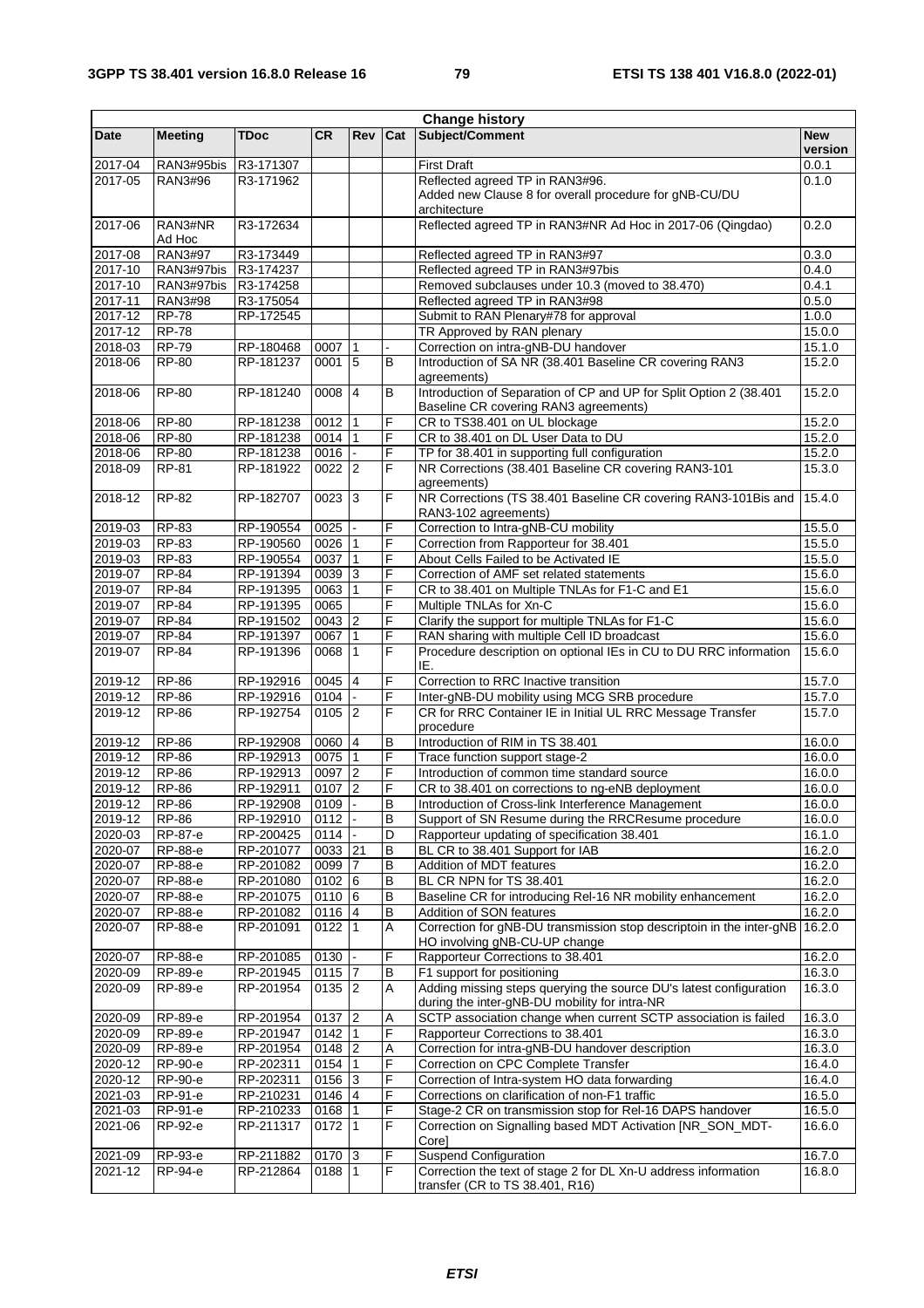*ETSI*